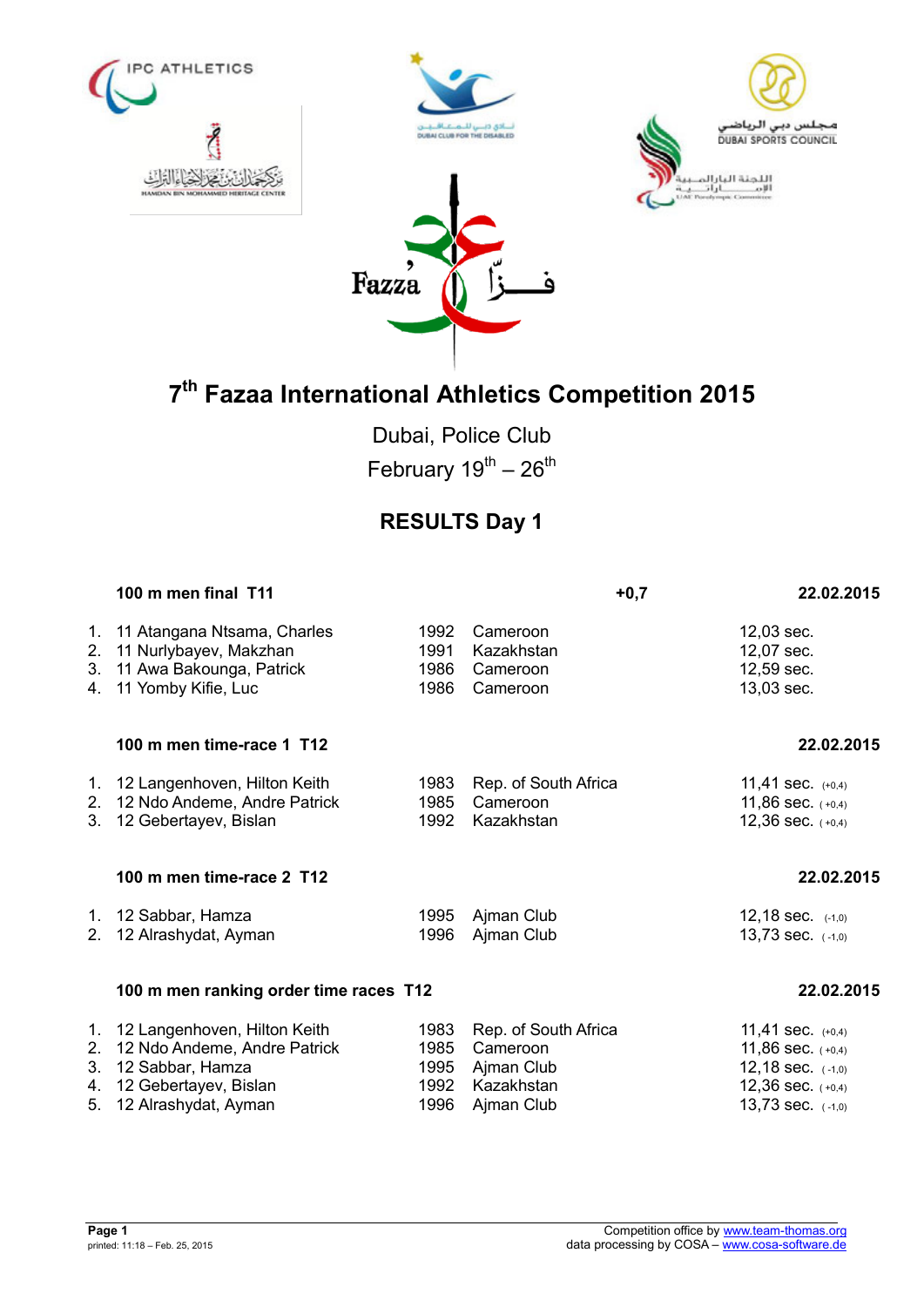

Dubai, Police Club

February  $19^{th} - 26^{th}$ 

| 100 m men final T13      |      |                 | $+0,2$ | 22.02.2015 |
|--------------------------|------|-----------------|--------|------------|
| 1. 13 Zlatanov, Radoslav | 1987 | Bulgaria        |        | 12.05 sec. |
| 2. 13 Abuelola, Shadi    | 1998 | Jordan          |        | 12,28 sec. |
| 13 Shakir, Salah         |      | 1995 Aiman Club |        | DQ         |
| <b>Rule 18.7</b>         |      |                 |        |            |

### **100 m men final T20 +0,0 22.02.2015**

| 1. 20 Oberoi, Ranki      | 1993 Netherlands                 | 11,29 sec. |
|--------------------------|----------------------------------|------------|
| 2. 20 Sharaheli, Asaad   | 1984 Saudi Arabia                | 11,87 sec. |
| 3. 20 Gholum, Adel       | 1988 Dubai Club for the Disabled | 13,29 sec. |
| 4. 20 Kassab, Salah      | 1999 Dubai Club for the Disabled | 13,32 sec. |
| 5. 20 Annasri, Kaled     | 2001 AlAin Club for the Disabled | 14,33 sec. |
| 6. 20 Hassan, Ahmed Essa | 1986 Dubai Club for the Disabled | 17,93 sec. |
| 20 El Belouchi, Moussa   | 1985 Dubai Club for the Disabled | <b>DNS</b> |
|                          |                                  |            |

### **200 m wheelchair men time-race 1 T33/34 22.02.2015**

### **200 m wheelchair men time-race 2 T33/34 22.02.2015**

| 1. 34 Ktila, Walid                | 1985 Tunisia                       | $28,60$ sec. $(+0,0)$ |
|-----------------------------------|------------------------------------|-----------------------|
| 2. 34 Hammadi, Mohamed            | 1985 Althigah Club for Handicapped | $29,53$ sec. $(+0,0)$ |
| 3. 34 Rusch, Stefan               | 1993 Netherlands                   | $30,74$ sec. $(+0,0)$ |
| 4. 34 Mitic, Bojan                | 1985 Switzerland                   | $30,78$ sec. $(+0,0)$ |
| 5. 34 Rowlings, Ben               | 1996 Great Britain                 | 31,63 sec. $(+0,0)$   |
| 6. 34 Al-Kubaisi, Mohammed Rashid | 1993 Qatar                         | $32,32$ sec. $(+0,0)$ |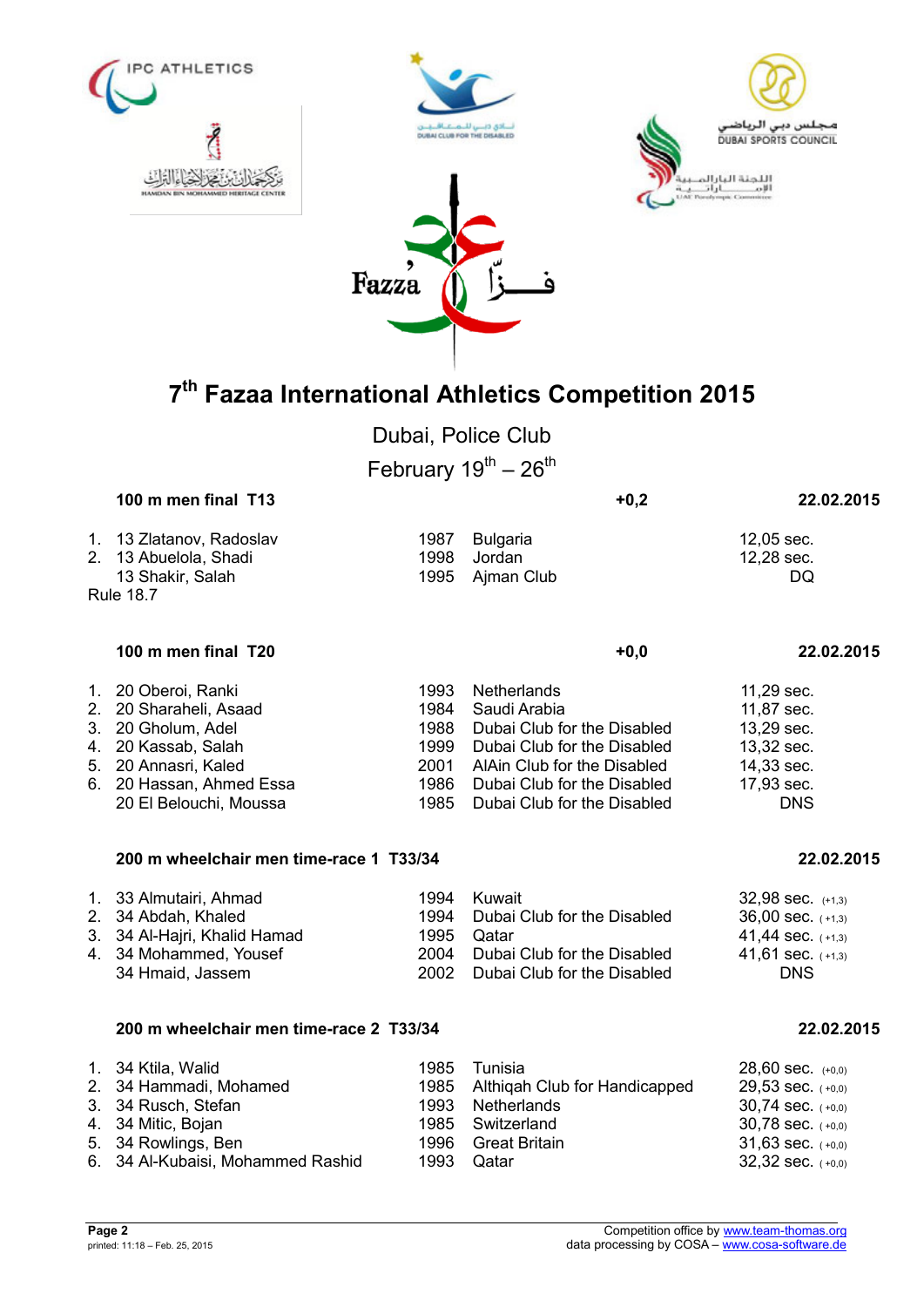







Dubai, Police Club

February  $19^{th} - 26^{th}$ 

## **200 m wheelchair men ranking order time races 22.02.2015**

|             | 200 m wheelchair men final T51/52 |      | $+1,0$                        | 22.02.2015            |
|-------------|-----------------------------------|------|-------------------------------|-----------------------|
|             | 34 Hmaid, Jassem                  | 2002 | Dubai Club for the Disabled   | <b>DNS</b>            |
|             | 10. 34 Mohammed, Yousef           | 2004 | Dubai Club for the Disabled   | 41,61 sec. $(+1,3)$   |
|             | 9. 34 Al-Hajri, Khalid Hamad      | 1995 | Qatar                         | 41,44 sec. $(+1,3)$   |
| 8.          | 34 Abdah, Khaled                  | 1994 | Dubai Club for the Disabled   | $36,00$ sec. $(+1,3)$ |
| 7.          | 33 Almutairi, Ahmad               | 1994 | Kuwait                        | $32,98$ sec. $(+1,3)$ |
| 6.          | 34 Al-Kubaisi, Mohammed Rashid    | 1993 | Qatar                         | $32,32$ sec. $(+0,0)$ |
| 5.          | 34 Rowlings, Ben                  | 1996 | <b>Great Britain</b>          | 31,63 sec. $(+0,0)$   |
| 4.          | 34 Mitic, Bojan                   | 1985 | Switzerland                   | $30,78$ sec. $(+0,0)$ |
| $3_{-}$     | 34 Rusch, Stefan                  | 1993 | <b>Netherlands</b>            | $30,74$ sec. $(+0,0)$ |
|             | 2. 34 Hammadi, Mohamed            | 1985 | Althigah Club for Handicapped | $29,53$ sec. $(+0,0)$ |
| $1_{\cdot}$ | 34 Ktila, Walid                   | 1985 | Tunisia                       | $28,60$ sec. $(+0,0)$ |
|             |                                   |      |                               |                       |

|  |  | 1. 52 Boesch, Beat |  |
|--|--|--------------------|--|
|--|--|--------------------|--|

- 
- 
- 
- 
- 6. 51 Ziesmer, Ronny 1979 Germany

## 1971 Switzerland 34,44 sec.<br>1977 Dubai Club for the Disabled 40.35 sec. 2. 52 Araidat, Obaid Sebait 1977 Dubai Club for the Disabled 40,35 sec.<br>3. 52 Noda, Akikazu 1981 Japan 1981 3. 52 Noda, Akikazu 3. 52 Noda, Akikazu 1981 Japan 42,36 sec. 4. 51 Genyn, Peter 1976 Belgium 1976 Belgium 45,02 sec.<br>5. 51 Osborne, Stephen 1963 Great Britain 48,72 sec. 5. 51 Osborne, Stephen 1963 Great Britain 196. 51 Osborne, Stephen 1963 Great Britain 48,72 sec.<br>6. 51 Ziesmer. Ronny 1979 Germany 1979 Sec.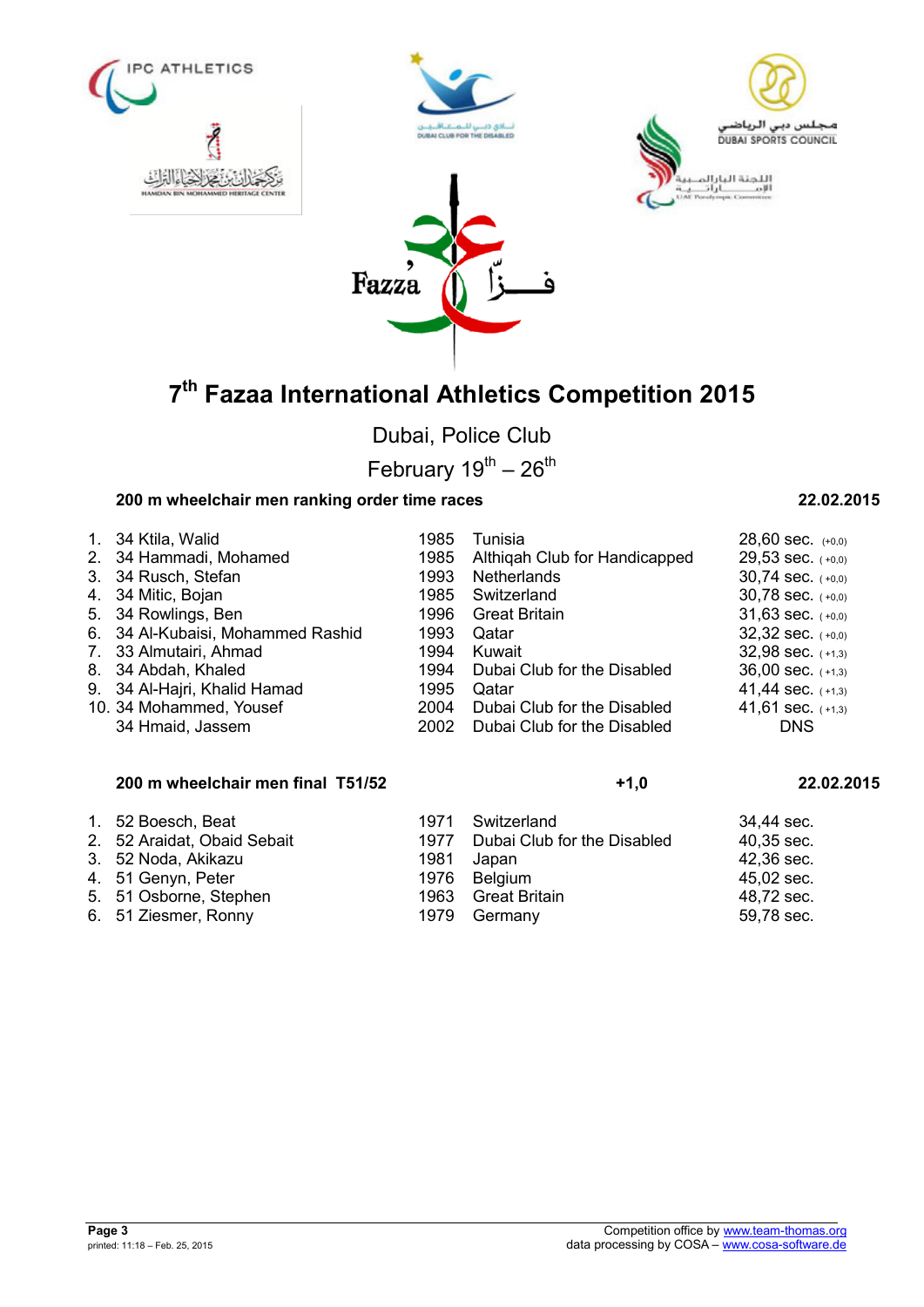

Dubai, Police Club

February  $19^{th} - 26^{th}$ 

### **200 m wheelchair men time-race 1 T53 22.02.2015**

| 1. 53 Paeyo, Pongsakorn | 1996 Thailand                    | $29,93$ sec. $(-0,5)$ |
|-------------------------|----------------------------------|-----------------------|
| 2. 53 Vadutov, Valeriy  | 1973 Kazakhstan                  | $39,41$ sec. $(-0,5)$ |
| 3. 53 Berdennikov, Igor | 1984 Kazakhstan                  | 41,95 sec. $(-0.5)$   |
| 53 Almazroui, Mohammad  | 2001 AlAin Club for the Disabled | <b>DNS</b>            |

### **200 m wheelchair men time-race 2 T53 22.02.2015**

| 1. 53 Fairbank, Pierre<br>2. 53 Intasen, Sopa<br>3. 53 Alganaidl, Fahad<br>4. 53 Brown, Ben | 1971 France<br>1982 Thailand<br>1984 Saudi Arabia<br>1987 Canada | $28,31$ sec. $(+0,4)$<br>29,17 sec. $(+0,4)$<br>$29,35$ sec. $(+0,4)$<br>$30,31$ sec. $(+0,4)$ |
|---------------------------------------------------------------------------------------------|------------------------------------------------------------------|------------------------------------------------------------------------------------------------|
|                                                                                             |                                                                  |                                                                                                |
| 5. 53 Brignone, Nicolas                                                                     | 1989 France                                                      | $30,39$ sec. $(+0,4)$                                                                          |

### **200 m wheelchair men ranking order time races T53 22.02.2015**

|                        | 1971                                                                                                                                                                                                   | France | $28,31$ sec. $(+0,4)$                                                                                                                                     |
|------------------------|--------------------------------------------------------------------------------------------------------------------------------------------------------------------------------------------------------|--------|-----------------------------------------------------------------------------------------------------------------------------------------------------------|
|                        |                                                                                                                                                                                                        |        | 29,17 sec. $(+0,4)$                                                                                                                                       |
|                        |                                                                                                                                                                                                        |        | $29,35$ sec. $(+0,4)$                                                                                                                                     |
|                        |                                                                                                                                                                                                        |        | $29,93$ sec. $(-0,5)$                                                                                                                                     |
|                        |                                                                                                                                                                                                        |        | $30,31$ sec. $(+0,4)$                                                                                                                                     |
|                        |                                                                                                                                                                                                        |        | $30,39$ sec. $(+0,4)$                                                                                                                                     |
|                        |                                                                                                                                                                                                        |        | $39,41$ sec. $(-0,5)$                                                                                                                                     |
|                        | 1984                                                                                                                                                                                                   |        | 41,95 sec. $(-0.5)$                                                                                                                                       |
| 53 Almazroui, Mohammad |                                                                                                                                                                                                        |        | <b>DNS</b>                                                                                                                                                |
|                        | 1. 53 Fairbank, Pierre<br>2. 53 Intasen, Sopa<br>3. 53 Alganaidl, Fahad<br>4. 53 Paeyo, Pongsakorn<br>5. 53 Brown, Ben<br>6. 53 Brignone, Nicolas<br>7. 53 Vadutov, Valeriy<br>8. 53 Berdennikov, Igor |        | 1982 Thailand<br>1984 Saudi Arabia<br>1996 Thailand<br>Canada<br>1987<br>1989 France<br>1973 Kazakhstan<br>Kazakhstan<br>2001 AlAin Club for the Disabled |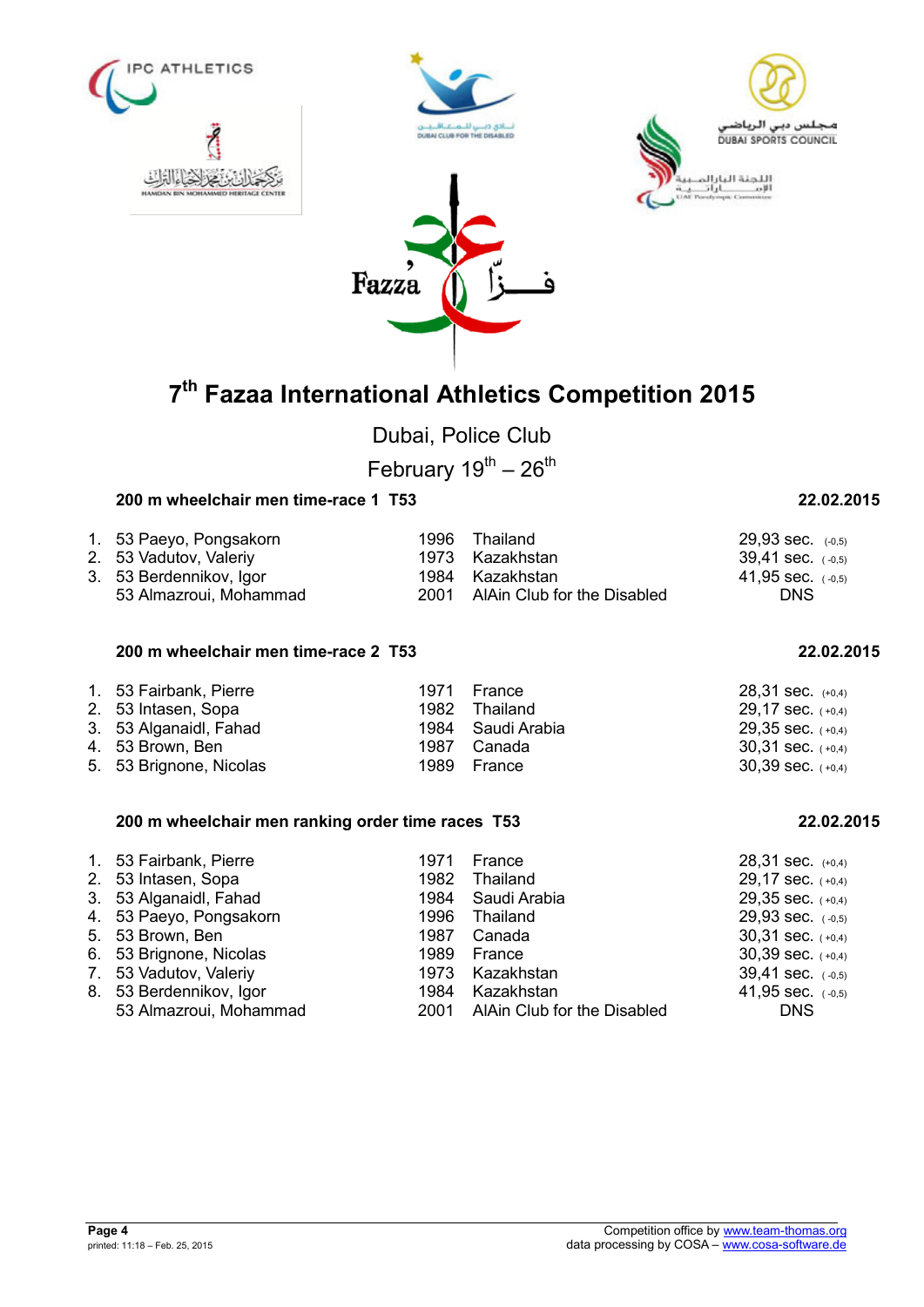







Dubai, Police Club

February  $19^{th} - 26^{th}$ 

## **200 m wheelchair men time-race 1 T54 22.02.2015**

| 1. 54 Aldhaheri, Rashed   | 1969. | 1991 AlAin Club for the Disabled   | $27,54$ sec. $(-0,3)$ |
|---------------------------|-------|------------------------------------|-----------------------|
| 2. 54 Alshehhi, Salem     |       | 1998 Althigah Club for Handicapped | $28,04$ sec. $(-0,3)$ |
| 3. 54 Mohammad, Fahad     |       | 1993 Dubai Club for the Disabled   | $29,00$ sec. $(-0,3)$ |
| 4. 54 Marchenko, Vitaliy  |       | 1992 Kazakhstan                    | $31,03$ sec. $(-0,3)$ |
| 5. 54 Kamzari, Abdulazeiz |       | 1988 Khorfakkan club               | $36,66$ sec. $(-0,3)$ |
| 6. 54 Mouhaman, Alhadji   |       | Cameroon                           | $39,57$ sec. $(-0,3)$ |
| 54 Albalooshi, Mahmood    |       | 1994 Dubai Club for the Disabled   | <b>DNS</b>            |
| 54 Almazrouee, Nayef      |       | 1998 Khorfakkan club               | <b>DNS</b>            |

## **200 m wheelchair men time-race 2 T54 22.02.2015**

| 1. 54 van Weeghel, Kenny<br>2. 54 Schuh, Marc<br>3. 54 Hug, Marcel<br>4. 54 Tahti, Leo Pekka<br>5. 54 Gharbi, Yassine<br>6. 54 Vahdani, Mohammad | 1980 Netherlands<br>1989 Germany<br>1986 Switzerland<br>1983 Finland<br>1990 Tunisia<br>1979 Dubai Club for the Disabled | $25,47$ sec. $(-0,4)$<br>$25,93$ sec. $(-0,4)$<br>$26,02$ sec. $(-0,4)$<br>$26,30$ sec. $(-0,4)$<br>$26,53$ sec. $(-0,4)$<br>$26,61$ sec. $(-0,4)$ |
|--------------------------------------------------------------------------------------------------------------------------------------------------|--------------------------------------------------------------------------------------------------------------------------|----------------------------------------------------------------------------------------------------------------------------------------------------|
| 7. 54 Watanabe, Sho<br>8. 54 Blichfeldt, Ebbe                                                                                                    | 1991 Japan<br>1983 Denmark                                                                                               | $28,21$ sec. $(-0,4)$<br>$28,98$ sec. $(-0,4)$                                                                                                     |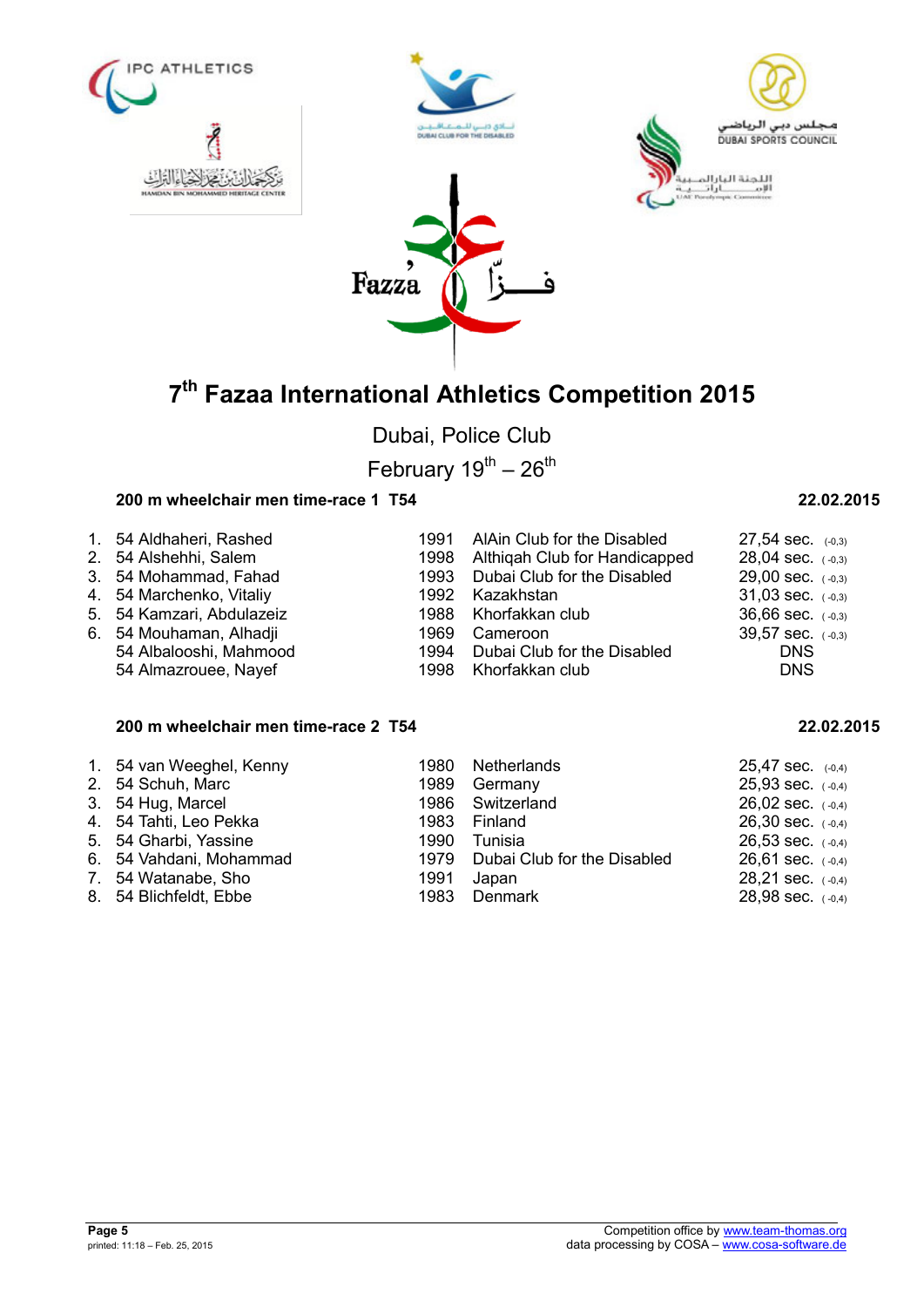





Fazza

Dubai, Police Club

February  $19^{\text{th}} - 26^{\text{th}}$ 

## **200 m wheelchair men ranking order time races T54 22.02.2015**

|                                  | 1. 54 van Weeghel, Kenny   | 1980 | <b>Netherlands</b>            | $25,47$ sec. $(-0,4)$ |
|----------------------------------|----------------------------|------|-------------------------------|-----------------------|
| 2 <sub>1</sub>                   | 54 Schuh, Marc             | 1989 | Germany                       | $25,93$ sec. $(-0,4)$ |
| 3.                               | 54 Hug, Marcel             | 1986 | Switzerland                   | $26,02$ sec. $(-0,4)$ |
| 4.                               | 54 Tahti, Leo Pekka        | 1983 | Finland                       | $26,30$ sec. $(-0,4)$ |
| 5.                               | 54 Gharbi, Yassine         | 1990 | Tunisia                       | $26,53$ sec. $(-0,4)$ |
| 6.                               | 54 Vahdani, Mohammad       | 1979 | Dubai Club for the Disabled   | 26,61 sec. $(-0,4)$   |
| $7_{\scriptscriptstyle{\ddots}}$ | 54 Aldhaheri, Rashed       | 1991 | AlAin Club for the Disabled   | $27,54$ sec. $(-0,3)$ |
|                                  | 8. 54 Alshehhi, Salem      | 1998 | Althigah Club for Handicapped | $28,04$ sec. $(-0,3)$ |
|                                  | 9. 54 Watanabe, Sho        | 1991 | Japan                         | 28,21 sec. $(-0,4)$   |
|                                  | 10. 54 Blichfeldt, Ebbe    | 1983 | <b>Denmark</b>                | $28,98$ sec. $(-0,4)$ |
|                                  | 11. 54 Mohammad, Fahad     | 1993 | Dubai Club for the Disabled   | $29,00$ sec. $(-0,3)$ |
|                                  | 12. 54 Marchenko, Vitaliy  | 1992 | Kazakhstan                    | $31,03$ sec. $(-0,3)$ |
|                                  | 13. 54 Kamzari, Abdulazeiz | 1988 | Khorfakkan club               | $36,66$ sec. $(-0,3)$ |
|                                  | 14. 54 Mouhaman, Alhadji   | 1969 | Cameroon                      | 39,57 sec. (-0,3)     |
|                                  | 54 Albalooshi, Mahmood     | 1994 | Dubai Club for the Disabled   | <b>DNS</b>            |
|                                  | 54 Almazrouee, Nayef       | 1998 | Khorfakkan club               | <b>DNS</b>            |
|                                  |                            |      |                               |                       |

### **800 m men final T12 22.02.2015**

| 1. 12 Hanyn, Hicham<br>2. 12 Norov, Sirojiddin<br>3. 12 Alinajimi, Vahid | 1993 Morocco<br>1995 Uzbekistan<br>1996 Islamic Republic of Iran | 2:02,28min.<br>2:02,90min.<br>2:04,48min. |
|--------------------------------------------------------------------------|------------------------------------------------------------------|-------------------------------------------|
| 4. 12 Mohamed, Garba                                                     | 1996 Cameroon                                                    | 2:16,28min.                               |
| 5. 12 Hakami, Ali                                                        | 1995 Saudi Arabia                                                | 2:36,87min.                               |

New Asian record T12 by Sirojiddin Norov, UZB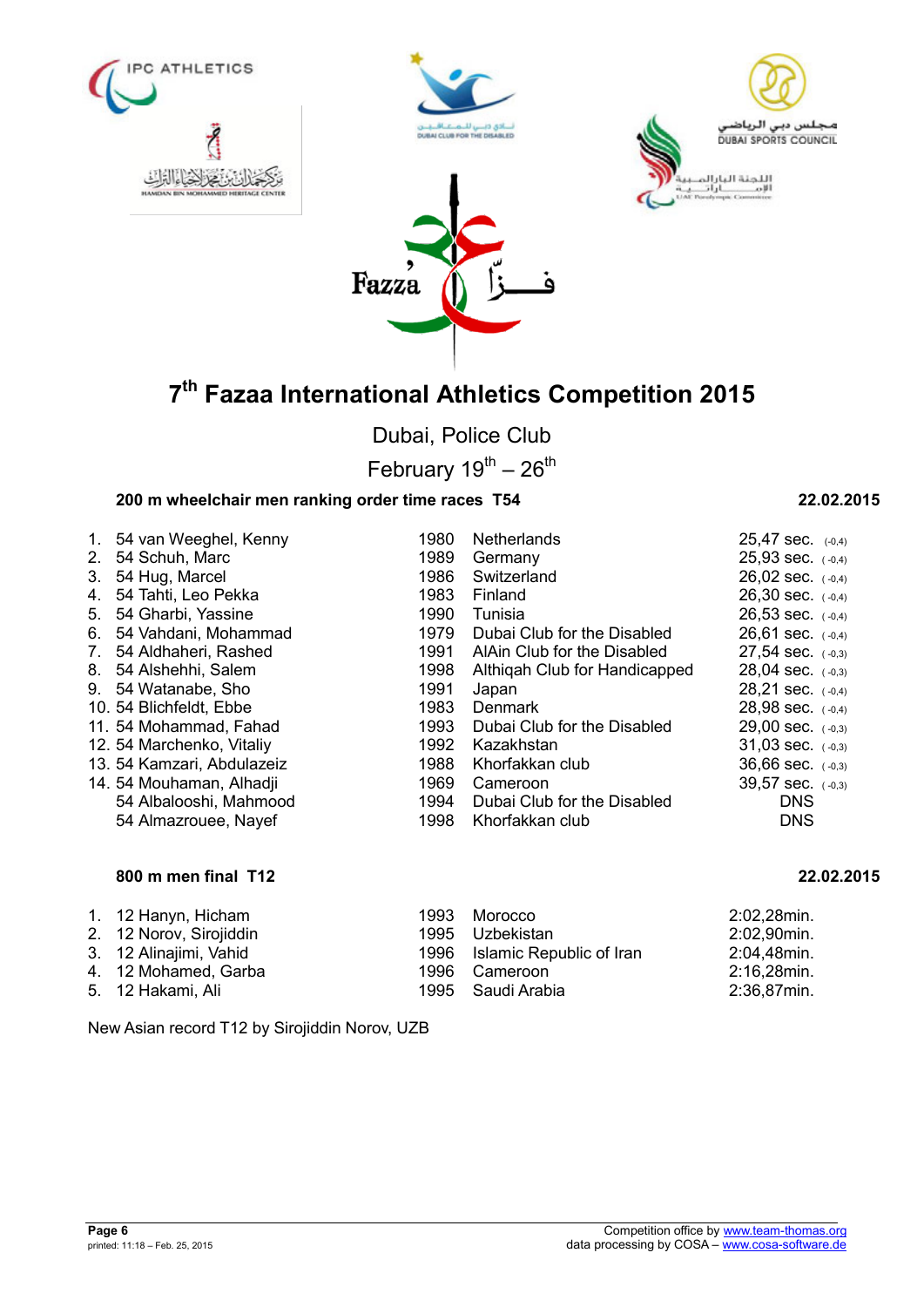







Dubai, Police Club February  $19^{th} - 26^{th}$ 

### **800 m men final T13/46 22.02.2015**

| 1.<br>2.<br>3.<br>4.<br>5.<br>6. | 13 Beka, Abdellatif<br>13 Benbrahim, Youssef<br>13 Hammami, Bilel<br>13 Al-Gburi, Shakir<br>46 Mohd Haisham, Mohamad Ashraf<br>46 Tidjani, Zakaria | 1994<br>1983<br>1990<br>1996<br>1996<br>1998 | Algeria<br>Morocco<br>Tunisia<br>Iraq<br>Malaysia<br>Althigah Club for Handicapped      | 1:55,49min.<br>1:57,24min.<br>2:00,14min.<br>2:03,03min.<br>2:03,84min.<br>2:10,14min. |
|----------------------------------|----------------------------------------------------------------------------------------------------------------------------------------------------|----------------------------------------------|-----------------------------------------------------------------------------------------|----------------------------------------------------------------------------------------|
|                                  | 800 m men final T20/36                                                                                                                             |                                              |                                                                                         | 22.02.2015                                                                             |
| 1.<br>2.<br>4.<br>5.             | 36 Emeari, Mohd Raduan<br>20 Taher, Ali<br>3. 20 Almashmoum, Muhsin<br>36 Al Nuaimi, Rashed<br>36 Soltani, Peyman                                  | 1982<br>1983<br>1982<br>1982<br>1983         | Malaysia<br>Kuwait<br>Kuwait<br>AlAin Club for the Disabled<br>Islamic Republic of Iran | 2:28,81min.<br>2:41,55min.<br>2:42,42min.<br>3:03,10min.<br>3:55,13min.                |
|                                  | 800 m wheelchair men final T34                                                                                                                     |                                              |                                                                                         | 22.02.2015                                                                             |
| 2.<br>3.                         | 1. 34 Ktila, Walid<br>34 Hammadi, Mohamed<br>34 Rowlings, Ben                                                                                      | 1985<br>1985<br>1996                         | Tunisia<br>Althigah Club for Handicapped<br><b>Great Britain</b>                        | 1:58,21min.<br>1:58,37min.<br>1:58,59min.                                              |
|                                  |                                                                                                                                                    |                                              |                                                                                         |                                                                                        |
|                                  | 800 m men final T37/38                                                                                                                             |                                              |                                                                                         | 22.02.2015                                                                             |

New Asian Record T38 by Abbas Al- Darraji, IRQ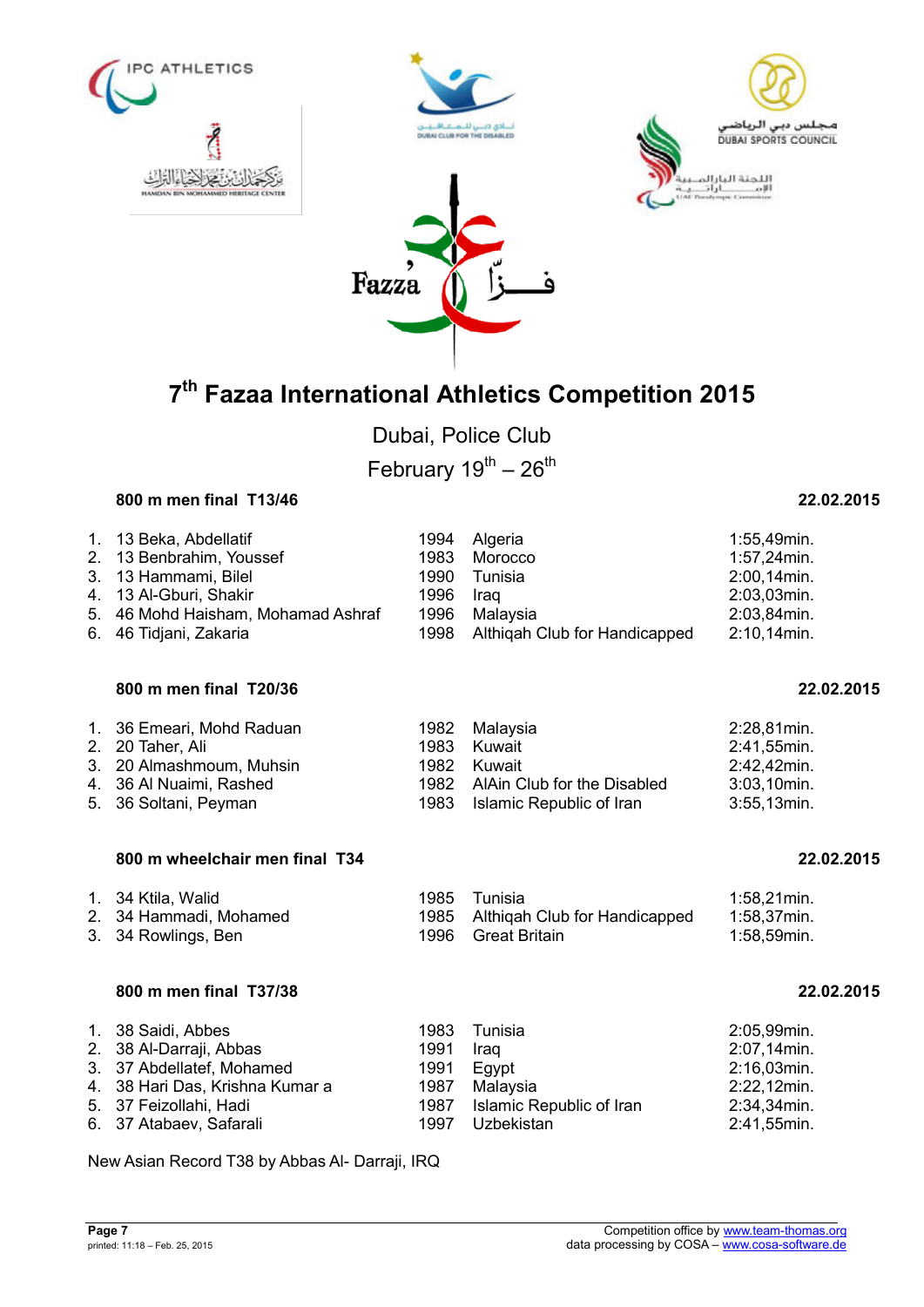



Dubai, Police Club

February  $19^{th} - 26^{th}$ 

| 800 m wheelchair men final T52 | 22.02.2015 |
|--------------------------------|------------|
|                                |            |

| 1. 52 Sato, Tomoki  | 1989 Japan | 2:20,53min. |
|---------------------|------------|-------------|
| 2. 52 Noda, Akikazu | 1981 Japan | 2:42,44min. |

### **800 m wheelchair men final T53 22.02.2015**

| 1. 53 Fairbank, Pierre  | 1971 France   | $1:53,43$ min. |
|-------------------------|---------------|----------------|
| 2. 53 Paeyo, Pongsakorn | 1996 Thailand | 1:54,49min.    |
| 3. 53 Intasen, Sopa     | 1982 Thailand | 1:54,66min.    |
| 4. 53 Brignone, Nicolas | 1989 France   | $1:59,51$ min. |
| 5. 53 Brown, Ben        | 1987 Canada   | 2:02,86min.    |

### **800 m wheelchair men time-race 1 T54 22.02.2015**

| 1. 54 Sualuang, Ampai        | 1973 | Thailand                           | 1:46,54min.       | $\bigcirc$                                    |
|------------------------------|------|------------------------------------|-------------------|-----------------------------------------------|
| 2. 54 Alrajehi, Faisal       | 1998 | Kuwait                             | $1:46,57$ min. () |                                               |
| 3. 54 Watanabe, Sho          | 1991 | Japan                              | 1:46,83min.       | $\left( \begin{array}{c} \end{array} \right)$ |
| 4. 54 Scherer, David         |      | 1996 Germany                       | 1:47,23min.       | $\left( \begin{array}{c} \end{array} \right)$ |
| 5. 54 Blichfeldt, Ebbe       | 1983 | Denmark                            | $1:48,13$ min. () |                                               |
| 6. 54 Alhawasin, Badir Abbas |      | 1985 Althigah Club for Handicapped | 1:48,52min.       | $\left( \begin{array}{c} \end{array} \right)$ |
| 7. 54 Schneeberg, Malte      | 1987 | Germany                            | 1:59,72min.       | $\left( \begin{array}{c} \end{array} \right)$ |
| 54 Albalooshi, Mahmood       |      | 1994 Dubai Club for the Disabled   | <b>DNS</b>        |                                               |

### **800 m wheelchair men time-race 2 T54 22.02.2015**

|  | 1. 54 Hug, Marcel<br>2. 54 van Weeghel, Kenny<br>3. 54 Wahoram, Prawat<br>4. 54 Balde, Alhassane<br>5. 54 Tana, Rawat<br>6. 54 Gharbi, Yassine<br>7. 54 Aldhaheri, Rashed<br>8. 54 Zouinkhi, Fethi | 1980<br>1981<br>1977<br>1990<br>1986 | 1986 Switzerland<br>Netherlands<br>Thailand<br>1985 Germany<br>Thailand<br>Tunisia<br>1991 AlAin Club for the Disabled<br>Tunisia | 1:37,82min.<br>$1:38,00$ min. ()<br>$1:38,34$ min. ()<br>$1:38,58$ min. ()<br>$1:39,00$ min. ()<br>$1:39,00$ min. ()<br>1:40,27min.<br>1:41,00min. | $\bigcirc$<br>$\left( \right)$<br>$\left( \right)$ |
|--|----------------------------------------------------------------------------------------------------------------------------------------------------------------------------------------------------|--------------------------------------|-----------------------------------------------------------------------------------------------------------------------------------|----------------------------------------------------------------------------------------------------------------------------------------------------|----------------------------------------------------|
|--|----------------------------------------------------------------------------------------------------------------------------------------------------------------------------------------------------|--------------------------------------|-----------------------------------------------------------------------------------------------------------------------------------|----------------------------------------------------------------------------------------------------------------------------------------------------|----------------------------------------------------|

| 1:46,54min. | (                |
|-------------|------------------|
| 1:46,57min. | $\overline{(\ }$ |
| 1:46,83min. | $\overline{(\ }$ |
| 1:47,23min. | $\overline{(\ }$ |
| 1:48,13min. | $\overline{(\ }$ |
| 1:48,52min. | $\overline{(\ }$ |
| 1:59,72min. | $\overline{(\ }$ |
| DNS         |                  |
|             |                  |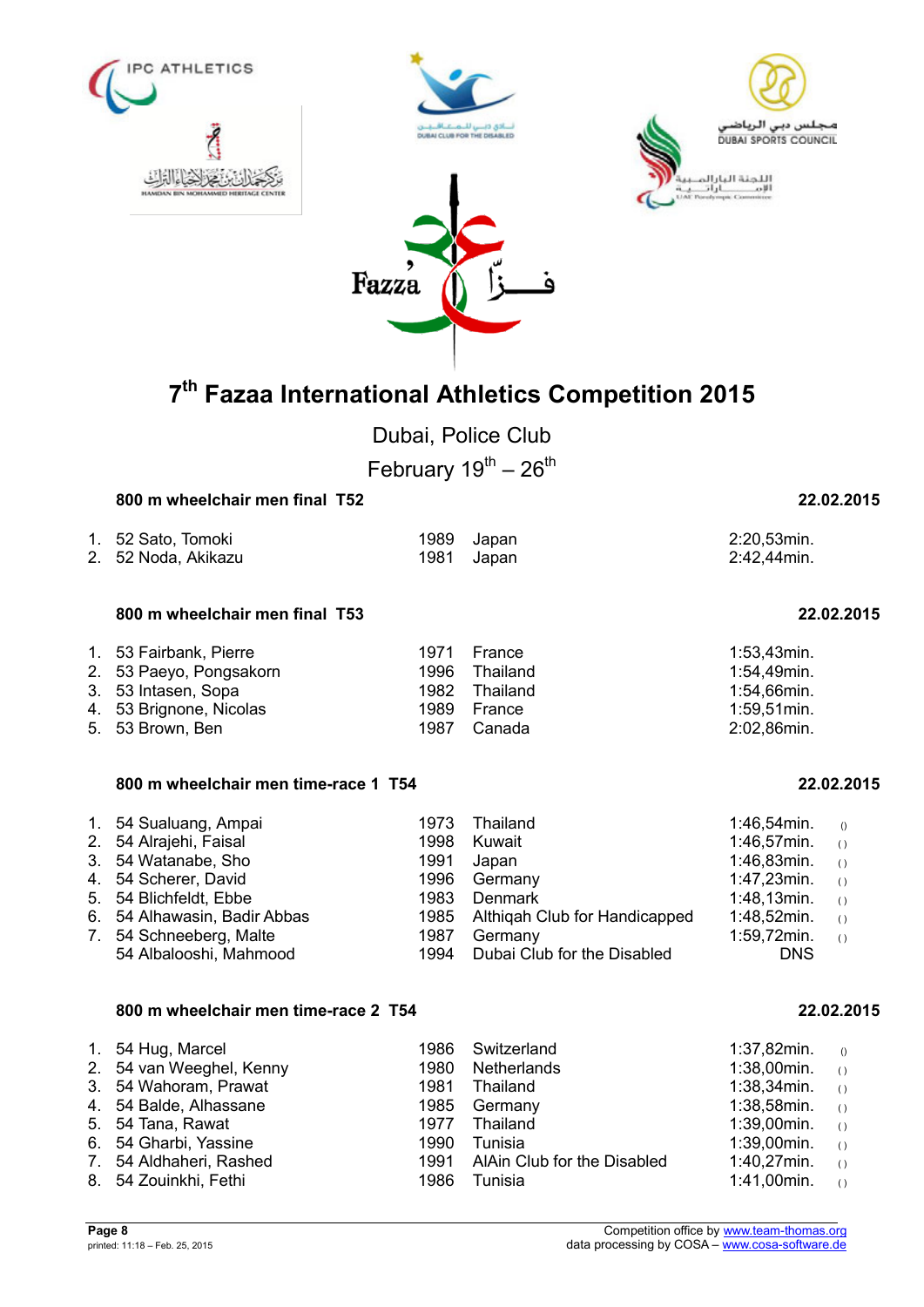







Dubai, Police Club February  $19^{th} - 26^{th}$ 

## **800 m wheelchair men ranking order time races T54 22.02.2015**

| 1. | 54 Hug, Marcel                | 1986 | Switzerland                   | $1:37,82$ min. | $\left( \right)$ |
|----|-------------------------------|------|-------------------------------|----------------|------------------|
| 2. | 54 van Weeghel, Kenny         | 1980 | <b>Netherlands</b>            | 1:38,00min.    | ( )              |
| 3. | 54 Wahoram, Prawat            | 1981 | Thailand                      | 1:38,34min.    | ( )              |
| 4. | 54 Balde, Alhassane           | 1985 | Germany                       | 1:38,58min.    | ( )              |
| 5. | 54 Tana, Rawat                | 1977 | Thailand                      | 1:39,00min.    | ( )              |
| 6. | 54 Gharbi, Yassine            | 1990 | Tunisia                       | 1:39,00min.    | ( )              |
| 7. | 54 Aldhaheri, Rashed          | 1991 | AlAin Club for the Disabled   | 1:40,27min.    | ( )              |
| 8. | 54 Zouinkhi, Fethi            | 1986 | Tunisia                       | 1:41,00min.    | ( )              |
| 9. | 54 Sualuang, Ampai            | 1973 | Thailand                      | 1:46,54min.    | ( )              |
|    | 10. 54 Alrajehi, Faisal       | 1998 | Kuwait                        | 1:46,57min.    | ( )              |
|    | 11. 54 Watanabe, Sho          | 1991 | Japan                         | 1:46,83min.    | ( )              |
|    | 12. 54 Scherer, David         | 1996 | Germany                       | 1:47,23min.    | ( )              |
|    | 13. 54 Blichfeldt, Ebbe       | 1983 | Denmark                       | 1:48,13min.    | ( )              |
|    | 14. 54 Alhawasin, Badir Abbas | 1985 | Althigah Club for Handicapped | 1:48,52min.    | ( )              |
|    | 15. 54 Schneeberg, Malte      | 1987 | Germany                       | 1:59,72min.    | ( )              |
|    | 54 Albalooshi, Mahmood        | 1994 | Dubai Club for the Disabled   | <b>DNS</b>     |                  |
|    |                               |      |                               |                |                  |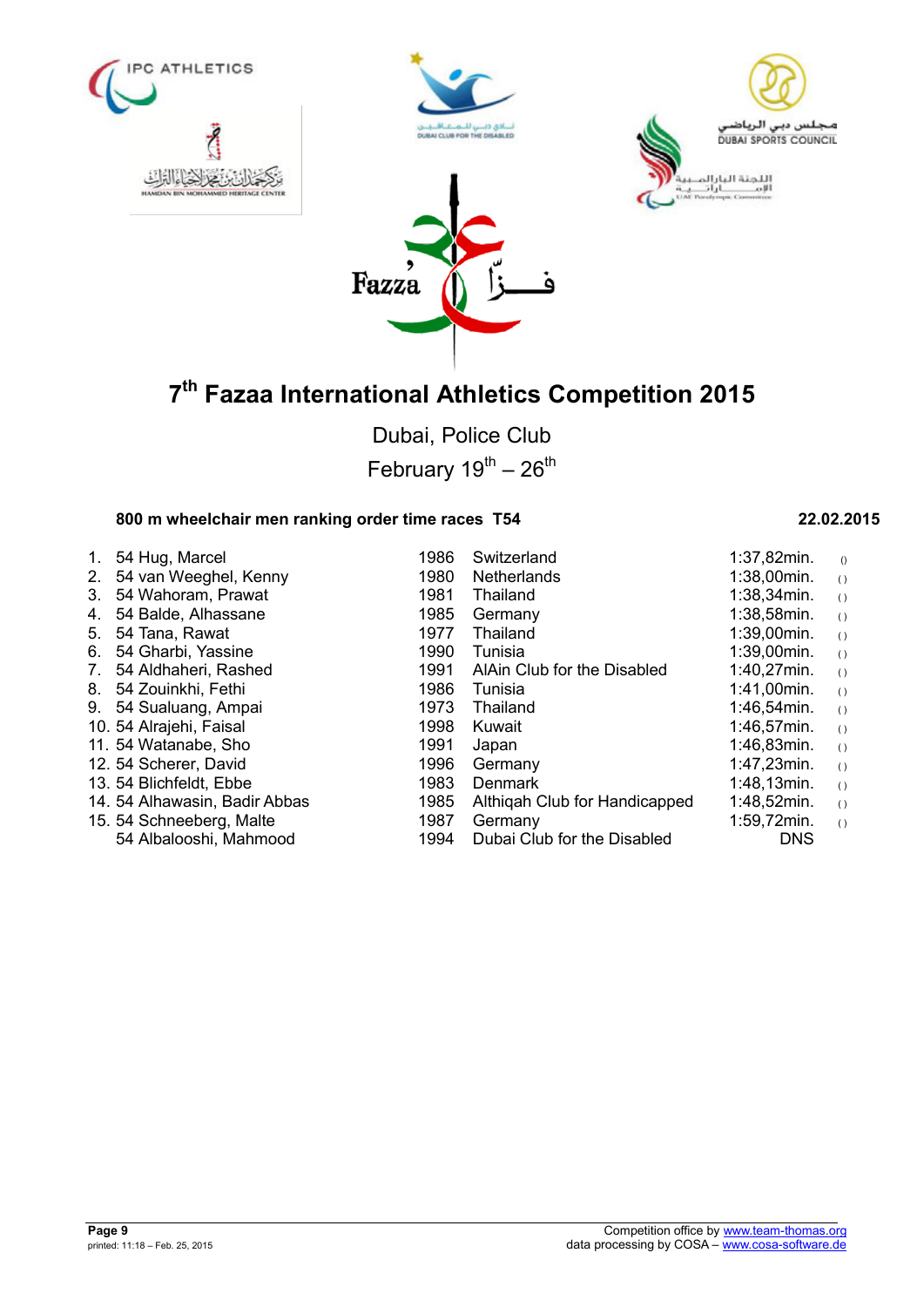







Dubai, Police Club

February  $19^{th} - 26^{th}$ 

| long jump men final T35-38/42/44                |                                               | 22.02.2015                 |   |
|-------------------------------------------------|-----------------------------------------------|----------------------------|---|
| 1. 44 Rehm, Markus                              | 1988 Germany                                  | 7,79 m<br>1100 P           |   |
| $7,61 (+0,0)$ $7,33 (+0,0)$ $7,43 (+0,0)$       | $7,79$ (+0,0) $7,17$ (+0,0)<br>$7,39(+0,0)$   |                            |   |
| 2. 36 Mohd Puzi, Mohamad Ridzuan                | 1987<br>Malaysia                              | $5,24 \; m$<br>924 P       |   |
| $5,08 (+0,0)$ $5,22 (+0,0)$ x                   | $5,24 (+0,0)$ $5,05 (+0,0)$<br>$\mathsf{x}$   |                            |   |
| 3. 37 Kalkayev, Amanat                          | 1991<br>Kazakhstan                            | $5,34 \; m$<br>674 P       |   |
| $5,27 (+0,0)$ $5,29 (+0,0)$<br>$5,26(+0,0)$     | $5,30 (+0,0)$ $5,34 (+0,0)$ $5,21 (+0,0)$     |                            |   |
| 4. 44 Alaize, Jean-Baptiste                     | 1991 France                                   | $5,98 \; m$<br>641 P       |   |
| $5,98 (+0,0)$ $5,87 (+0,0)$<br>$5,91 (+0,0)$    | $5,88 (+0,0)$ $5,66 (+0,0)$<br>$5,92 (+0,0)$  |                            |   |
| 5. 36 Kharlamov, Sergey                         | 1970 Kazakhstan                               | $4,51 \; m$<br>576 P       |   |
| $4,04 (+0,0)$ X<br>$4,20 (+0,0)$                | $4,51 (+0,0)$ $4,16 (+0,0)$<br>$\mathsf{x}$   |                            |   |
| 6. 37 Bolat, Beibars                            | 1998 Kazakhstan                               | 4,42 m<br>197 P            |   |
| $3,91 (+0,0)$ $4,42 (+0,0)$<br>$4,15 (+0,0)$    | $4,07 (+0,0)$ $4,22 (+0,0)$<br>$4,32 (+0,0)$  |                            |   |
| 7. 42 Alfifi, Abdullah                          | 1979 Saudi Arabia                             | $3,92 \, \text{m}$<br>23 P |   |
| $3,92 (+0,0)$ $3,71 (+0,0)$<br>$3,70 (+0,0)$    | $3,75 (+0,0)$ $3,83 (+0,0)$<br>$3,83 (+0,0)$  |                            |   |
| 38 Jamaluddin, Amir Firdaus                     | 1986<br>Malaysia                              | <b>NM</b>                  |   |
| X<br>x<br>X                                     |                                               |                            |   |
| 37 Glaesing, Nico                               | 1997<br>Germany                               | <b>NM</b>                  |   |
| X<br>$\mathsf{x}$<br>X                          |                                               |                            |   |
| 37 Silovs, Dmitrijs                             | 1989<br>Latvia                                | <b>DNS</b>                 |   |
| 44 Seitis, Michail                              | 1987<br>Greece                                | <b>DNS</b>                 |   |
| Out of ranking                                  |                                               |                            |   |
| 35 Durzhubayev, Mansur                          | 1994<br>Kazakhstan                            | $3,33 \, \text{m}$         | 0 |
| $3,31 (+0,0)$<br>$3,09 (+0,0)$<br>$3,33 (+0,0)$ | $3,25 (+0,0)$<br>$3,13(+0,0)$<br>$\mathsf{x}$ |                            |   |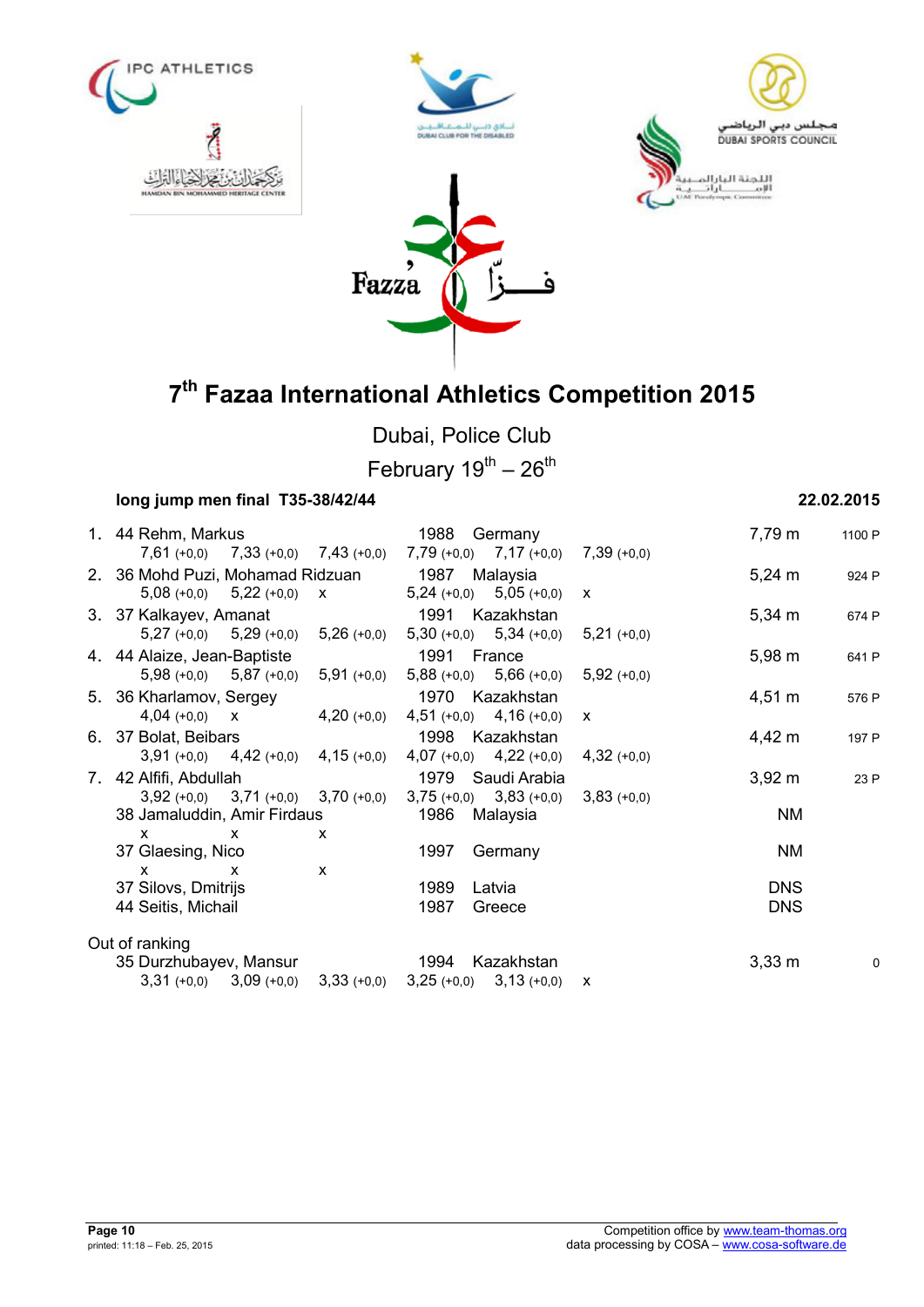







Dubai, Police Club

February  $19^{th} - 26^{th}$ 

| long jump men final T46/47 |                                              |                                                                                                                                                                                                                                        |                                                   |                                                                                                                                               | 22.02.2015      |            |  |
|----------------------------|----------------------------------------------|----------------------------------------------------------------------------------------------------------------------------------------------------------------------------------------------------------------------------------------|---------------------------------------------------|-----------------------------------------------------------------------------------------------------------------------------------------------|-----------------|------------|--|
|                            |                                              | 1986                                                                                                                                                                                                                                   |                                                   |                                                                                                                                               | $6,36 \; m$     | 816 P      |  |
|                            |                                              |                                                                                                                                                                                                                                        |                                                   | $6,36(-0,4)$                                                                                                                                  |                 |            |  |
|                            |                                              | 1993                                                                                                                                                                                                                                   |                                                   |                                                                                                                                               | $6,17 \; m$     | 745 P      |  |
|                            | $6,12 (+2,4)$                                | 5,98(0,0)                                                                                                                                                                                                                              | $5,96(-0,1)$                                      | $6,06$ (-1,0)                                                                                                                                 |                 |            |  |
|                            |                                              | 1993                                                                                                                                                                                                                                   |                                                   |                                                                                                                                               | $6,02 \; m$     | 684 P      |  |
|                            | $5,91 (+0,4)$                                | $6,02 (+1,2)$                                                                                                                                                                                                                          |                                                   | $5,98(+0,8)$                                                                                                                                  |                 |            |  |
|                            |                                              | 1989                                                                                                                                                                                                                                   |                                                   |                                                                                                                                               | $5,39 \; m$     | 388 P      |  |
|                            | $5,12(-2,4)$                                 |                                                                                                                                                                                                                                        |                                                   | $5,39$ (-1,9)                                                                                                                                 |                 |            |  |
|                            |                                              | 1996                                                                                                                                                                                                                                   |                                                   |                                                                                                                                               | 4,74 m          | 118 P      |  |
|                            | $4,25$ (+1,8)                                | $4,41$ (-0,3)                                                                                                                                                                                                                          |                                                   |                                                                                                                                               |                 |            |  |
|                            |                                              |                                                                                                                                                                                                                                        |                                                   |                                                                                                                                               |                 |            |  |
|                            | 2. 47 Al Ksso, Ahmed<br>3. 47 Ashida, Hajimu | 1. 47 Hasanov, Huseyn<br>$5,56 (+1,0)$ $6,17 (+2,8)$<br>$5,87$ (-1,7) $5,99$ (-1,0)<br>4. 46 Timoh Wah, Georges<br>$5,23 (+0,4)$ $5,13 (+1,0)$<br>5. 46 Bakbergen, Kolganat<br>$4,48$ (+3,0) $4,24$ (+0,7)<br>47 Jasnal, Mohd Farissan | $6,22 (+0,1)$ $6,31 (+0,2)$ $6,31 (+1,3)$<br>1991 | Azerbaijan<br>$6,14$ (-0,5) $6,30$ (+3,0)<br>Iraq<br>Japan<br>$5,91$ (+0,8)<br>Cameroon<br>$5,37(0,0)$ $5,31(-0,4)$<br>Kazakhstan<br>Malaysia | $4,74 (+0,8)$ X | <b>DNS</b> |  |

New World Record T46 by Georges Timoh Wah, CMR New African Record T46 by Georges Timoh Wah, CMR New Asian Record T46 by Kolganat Bakbergen, KAZ

### **shot put men final F11-13/20 22.02.2015**

|    | 1. 12 Pakbaz, Saman<br>14,02      | 15,10 | X    | 1995<br>14,11 | 13.97          | Islamic Republic of Iran<br>14.50      | $15,10 \; m$ | 905 P |
|----|-----------------------------------|-------|------|---------------|----------------|----------------------------------------|--------------|-------|
|    | 2. 13 Al-Saadi, Mahdi<br>10.07    | X     | 9.47 | 1972<br>9.77  | Iraq<br>9.97   | X                                      | $10,07 \; m$ | 769 P |
|    | 3. 11 Al-Majdawee, Mohammed<br>X  | 9.51  | X    | 1979<br>10.06 | Iraq<br>9.51   | 8.78                                   | $10,06 \; m$ | 635 P |
|    | 4. 13 Alhassan, Rashid<br>8.17    | 8.31  | 8.36 | 1984<br>X     | Kuwait<br>8.76 | x                                      | 8.76 m       | 551 P |
|    | 5. 12 Alharaz, Abdullah M.A.<br>x | 8.63  | 9,79 | 1983<br>8.47  | Kuwait<br>9,36 | 9.11                                   | $9,79 \; m$  | 268 P |
| 6. | 20 Alhajeri, Khalid<br>8.14       | 9.03  | 8.58 | 1985<br>9.13  | 8.87           | Abu Dhabi Club f Special Needs<br>8.75 | $9,13 \; m$  | 234 P |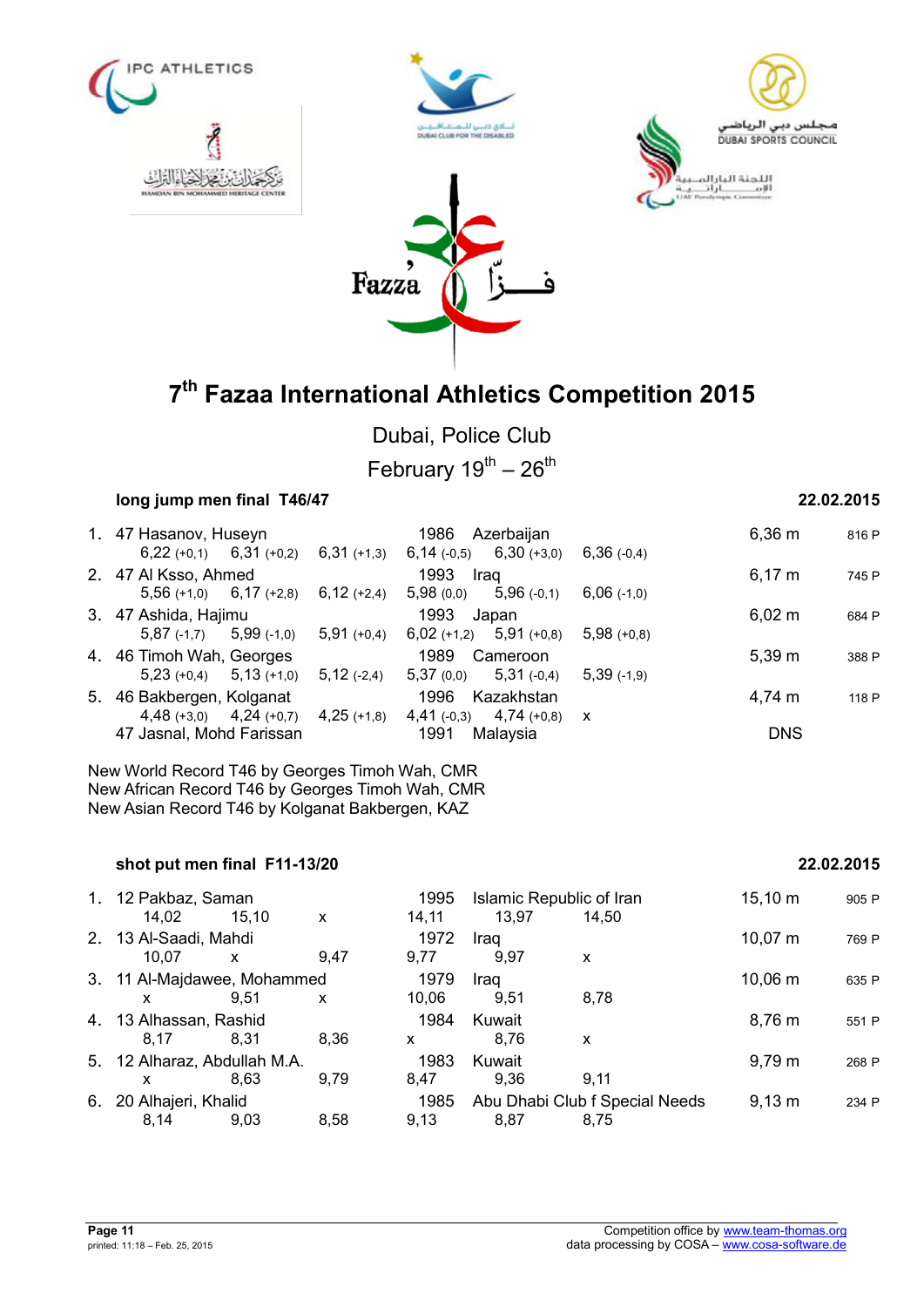







Dubai, Police Club February  $19^{th} - 26^{th}$ 

| discus wheelchair men final F32/51/52 |       |       |               |                      |                                         |              | 22.02.2015 |
|---------------------------------------|-------|-------|---------------|----------------------|-----------------------------------------|--------------|------------|
| 1. 52 Apinis, Aigars<br>17,74         | 17,80 | 17,29 | 1973<br>18,09 | Latvia<br>17,88      | 18,36                                   | 18,36 m      | 875 P      |
| 2. 32 Bahlaz, Lahouari<br>16,79       | 15,45 | 14,89 | 1979<br>14,83 | Algeria<br>16,05     | $\mathsf{x}$                            | 16,79 m      | 679 P      |
| 3. 51 Zemzemi, Mohamed<br>9,25        | X     | 9,32  | 1991<br>8,97  | Tunisia<br>X         | 8,71                                    | $9,32 \, m$  | 672 P      |
| 4. 32 Bettina, Karim<br>13,98         | 12.37 | 13,26 | 1978<br>15,36 | Algeria<br>13,77     | 13,49                                   | 15,36 m      | 562 P      |
| 5. 51 Alharthi, Radhi<br>8.35         | 8.05  | 8,08  | 1992<br>8,52  | Saudi Arabia<br>8,19 | 8,50                                    | $8,52 \; m$  | 554 P      |
| 6. 32 Bakiri, Mounir<br>12,44         | 12,26 | 12,57 | 1977<br>13,04 | Algeria<br>X         | X                                       | $13,04 \; m$ | 358 P      |
| 7. 32 Alharthi, Zeyad<br>9,17         | 9,89  | 9,65  | 1995<br>10,09 | 10,07                | Abu Dhabi Club f Special Needs<br>10,11 | $10,11 \; m$ | 136 P      |
| 8. 32 Alhammadi, Humaid<br>8,09       | 7,52  | 7,99  | 1997<br>7,50  | 8,46                 | Abu Dhabi Club f Special Needs<br>8,34  | 8,46 m       | 58 P       |

New African Record F32 by Lahouri Bahlaz, ALG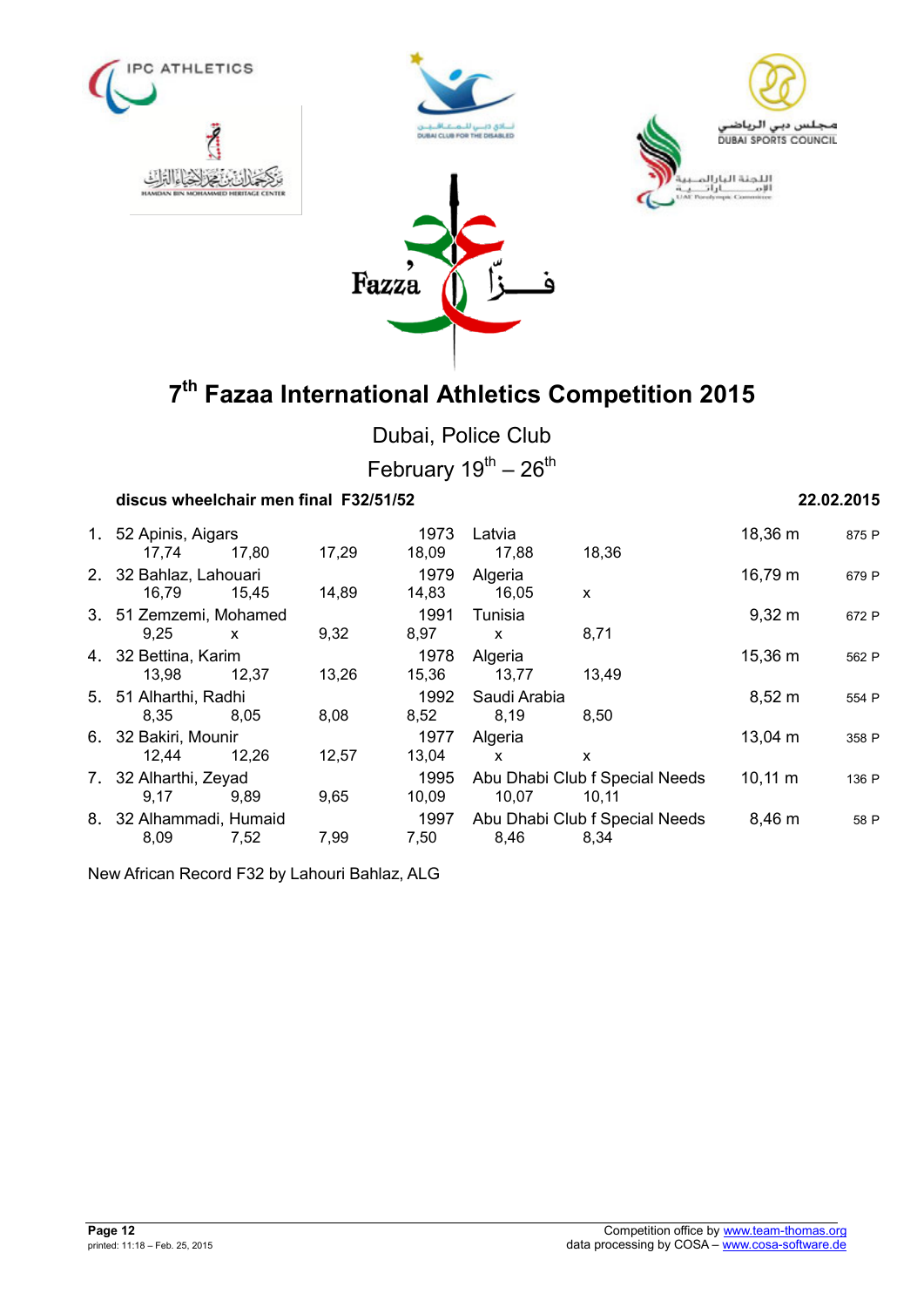







Dubai, Police Club February  $19^{th} - 26^{th}$ 

| discus wheelchair men final F34           |       |       |                      |                                    |                                   | 22.02.2015   |
|-------------------------------------------|-------|-------|----------------------|------------------------------------|-----------------------------------|--------------|
| 1. 34 Krid, Mohamed Ali<br><b>X</b>       | 31,26 | 32,58 | 1991<br>31,35        | Tunisia<br>33,36                   | 36, 15                            | 36,15 m      |
| 2. 34 Rzig, Faouzi<br>27,40               | 28,56 | 26,06 | 1982<br>26,96        | Tunisia<br>27,50                   | X                                 | 28,56 m      |
| 3. 34 Saeed, Mohamad<br><b>X</b>          | 26,14 | 26,40 | 1992<br>$\mathsf{X}$ | Libya<br>25,53                     | 25,01                             | 26,40 m      |
| 4. 34 Nouiri, Azeddine<br>X.              | X     | 24,33 | 1986<br>X.           | Morocco<br>X                       | 22,66                             | 24,33 m      |
| 5. 34 Alkandari, Abdulrahman A.H<br>23,69 | 23,37 | 23,04 | 1987<br>23,40        | Kuwait<br>23,46                    | 23,51                             | 23,69 m      |
| 6. 34 Hayayei, Abdullah<br>X.             | 21,85 | 22,57 | 1980<br>22,41        | Khorfakkan club<br>22,93           | X                                 | 22,93 m      |
| 7. 34 Diorditca, Sergei<br>x              | 15,52 | X     | 1984<br>14,70        | <b>Russian Federation</b><br>16,81 | X                                 | 16,81 m      |
| 8. 34 Zeinvandi, Asghar<br>14,88          | 15,89 | 15,06 | 1986<br>13,96        | $\mathsf{x}$                       | Islamic Republic of Iran<br>15,90 | 15,90 m      |
| 9. 34 Fathababdi, Ali<br>13, 13           | х     | 10,22 | 1977<br>12,58        | 9,53                               | Islamic Republic of Iran<br>10,70 | $13,13 \; m$ |

New African Record by Mohamed Ali Krid, TUN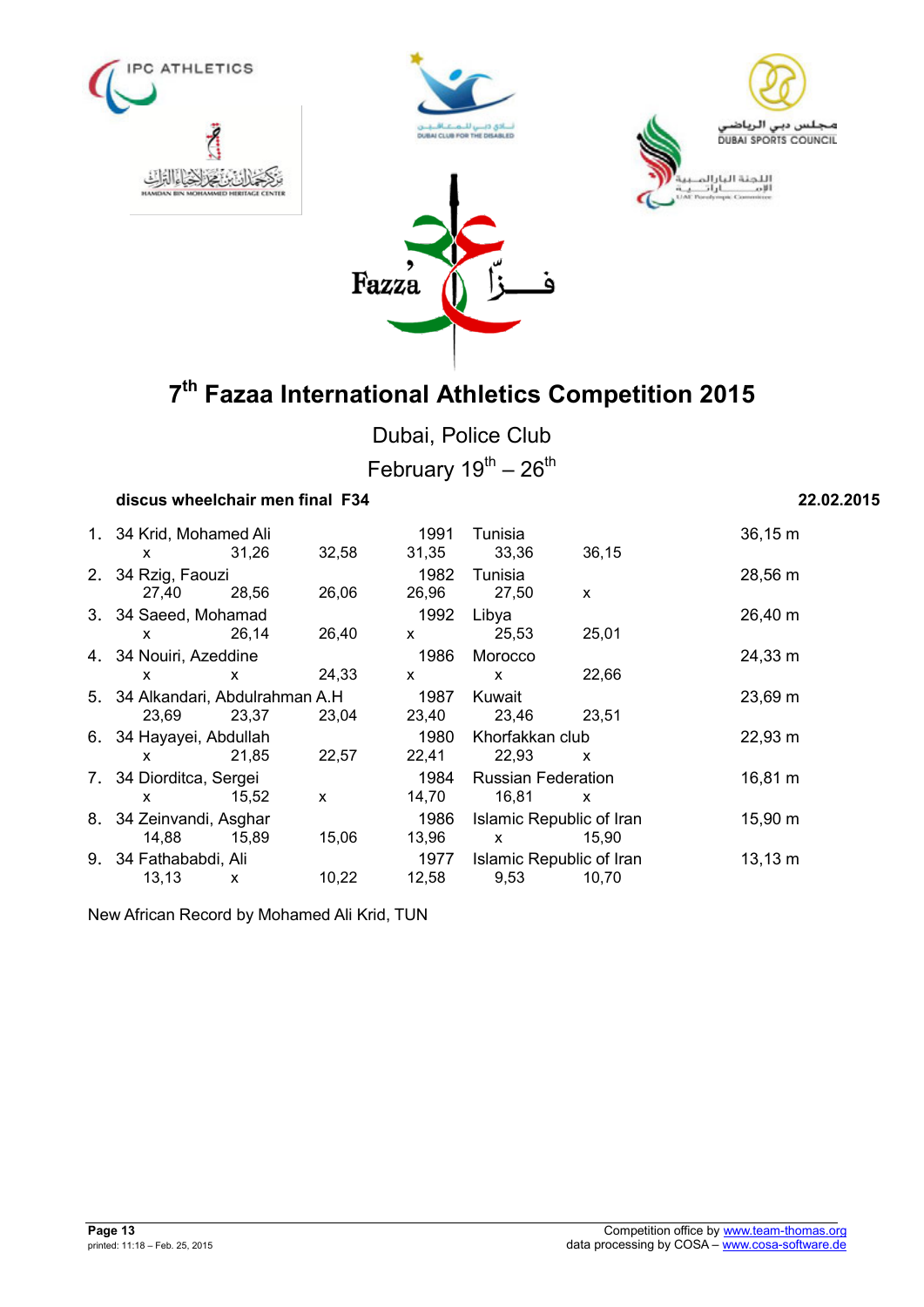







Dubai, Police Club February  $19^{th} - 26^{th}$ 

## **discus men final F40/41 22.02.2015** 1. 41 Santos, Jonathan de Sou 1990 Brazil 37,74 m <sup>907</sup> <sup>P</sup> 32,97 x 36,80 x 35,11 37,74 2. 40 Alsaif, Abdullah A.A.M. 1994 Kuwait 18,36 m <sup>817</sup> <sup>P</sup> 18,36 17,00 18,33 17,07 18,29 17,34 3. 40 Lukutin, Alexey 1981 Kazakhstan 16,88 m <sup>713</sup> <sup>P</sup> 16,88 x x x x 16,71 4. 41 Abdulraheem, Kovan 1988 Iraq 30,25 m <sup>640</sup> <sup>P</sup> 27,03 30,25 28,45 29,88 28,48 29,53 5. 41 Nukhailawi, Wildan 1986 Iraq 30,19 m <sup>637</sup> <sup>P</sup> 25,28 29,36 28,85 27,04 30,19 28,94 6. 40 Adil Mourad, Ahmed 1994 Dubai Club for the Disabled 14,89 m 549 P<br>14,59 14,60 x x 14,48 14,89 14,59 14,60 x x 14,48 14,89 7. 41 Al-Ameri, Hasan 1990 Iraq 1990 Iraq 26,67 m 476 P x 23,23 26,12 25,80 26,67 24,94 8. 41 Amara, Mohamed 1986 Tunisia 22,48 m <sup>280</sup> <sup>P</sup> 22,48 21,35 x x 22,33 x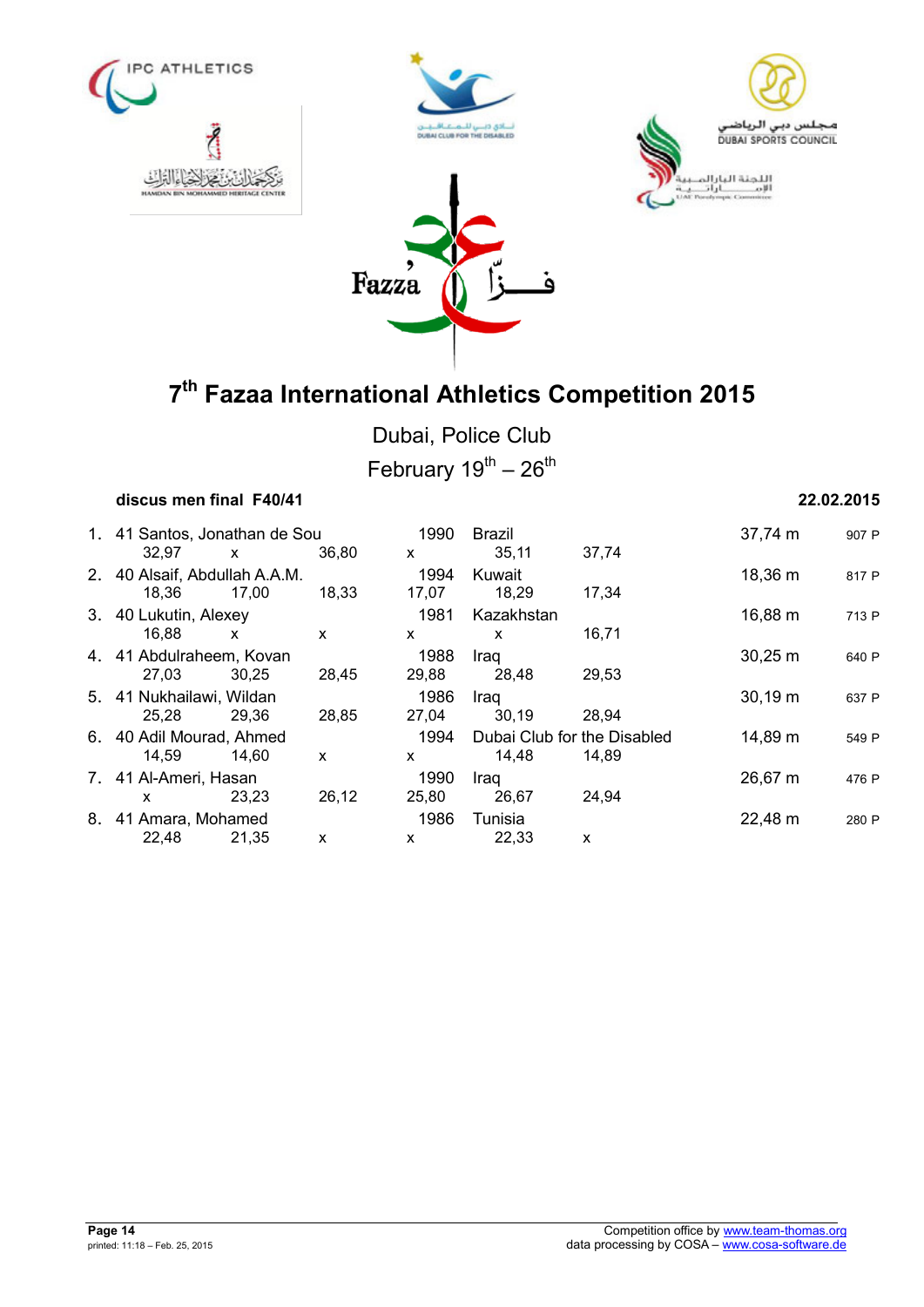







Dubai, Police Club February  $19^{th} - 26^{th}$ 

| discus men final F42/44                  |       |       |               |                                      |       |            | 22.02.2015 |
|------------------------------------------|-------|-------|---------------|--------------------------------------|-------|------------|------------|
| 1. 42 Davies, Aled<br>x                  | X     | 45,78 | 1991<br>48,87 | <b>Great Britain</b><br>$\mathsf{x}$ | X     | 48,87 m    | 1040 P     |
| 2. 42 Ahmed, Walid Ali Musa<br>38.25     | 36,78 | 38,69 | 1980<br>39,92 | Libya<br>38,50                       | 35,12 | 39,92 m    | 853 P      |
| 3. 42 Bassam Sawsan, Bassam<br>39,27     | 38,91 | 37,51 | 1977<br>37,70 | Syria<br>35,37                       | X     | 39,27 m    | 834 P      |
| 4. 44 Said, Abdurraouf<br>43,17          | 44,13 | 44,30 | 1983<br>43,49 | Libya<br>X                           | 43,00 | 44,30 m    | 726 P      |
| 5. 42 Al-Joburi, Mohammad<br>x           | X     | 27,71 | 1968<br>33,81 | Sweden<br>34,62                      | 32,51 | 34,62 m    | 678 P      |
| 6. 44 Khasanov, Bektemir<br><b>X</b>     | 32,04 | 33,54 | 1993<br>31,43 | Uzbekistan<br>34,25                  | 33,36 | 34,25 m    | 396 P      |
| 7. 44 Algallaf, Abdulrahman A.J<br>32,06 | 33,60 | X     | 1992<br>31,60 | Kuwait<br>X                          | 30.37 | 33,60 m    | 373 P      |
| 8. 44 Khabibullin, Rufat<br>24,90        | 23,53 | 26,90 | 1995<br>X     | Kazakhstan<br>23,85                  | X     | 26,90 m    | 165 P      |
| 42 Ali, Bishi                            |       |       | 1979          | Saudi Arabia                         |       | <b>DNS</b> |            |

New World Record F42 by Aled Davies, GBR New European Record F42 by Aled Davies, GBR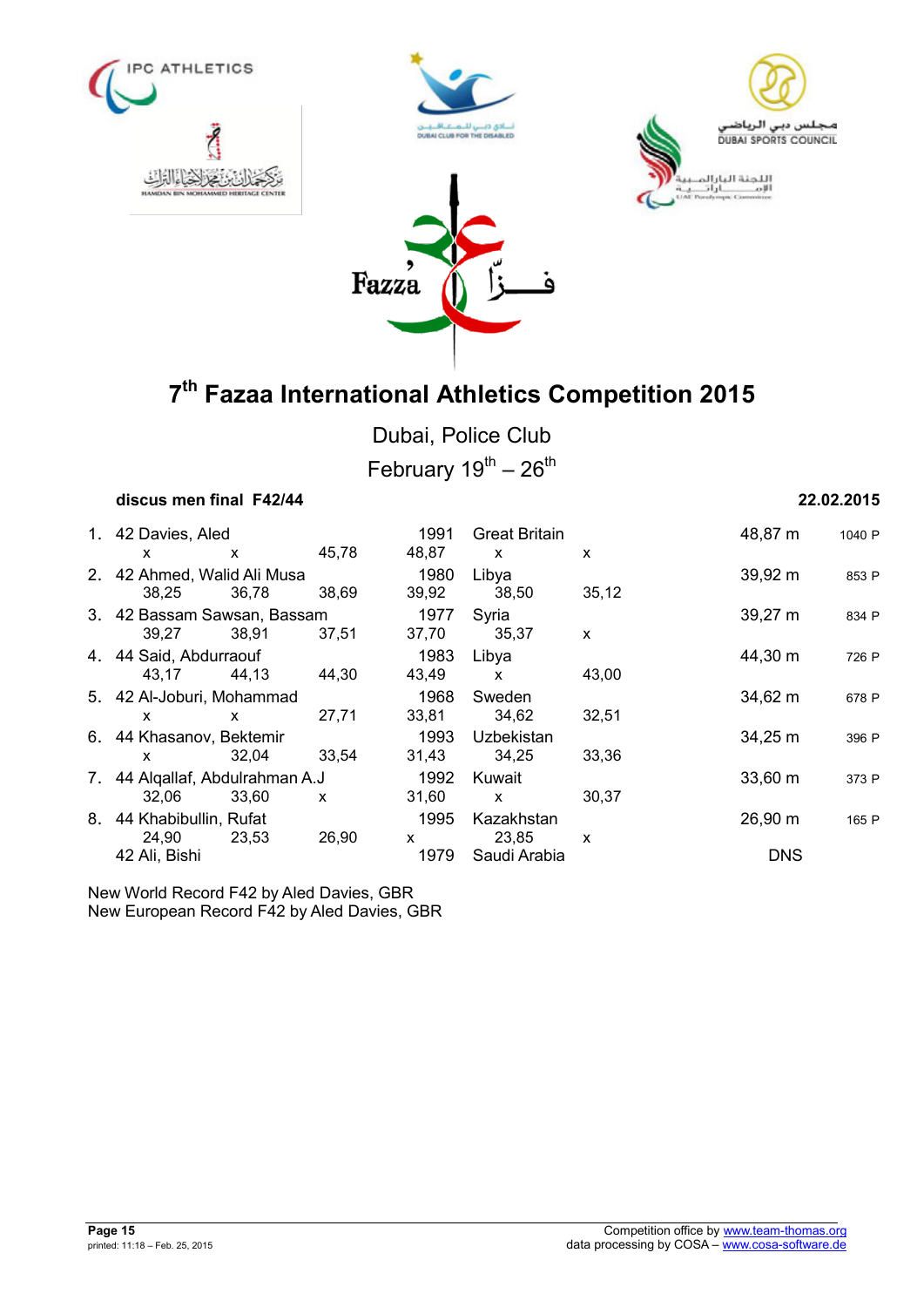







Dubai, Police Club February  $19^{th} - 26^{th}$ 

| discus men final F46/47                                            |       |                       |                                   |                                  |                       | 22.02.2015 |
|--------------------------------------------------------------------|-------|-----------------------|-----------------------------------|----------------------------------|-----------------------|------------|
| 1. 46 Schulze, Mathias<br>41.56<br>40.83                           | X     | 1983<br>40,88         | Germany<br>39,72                  | 43.10                            | 43,10 m               | 858 P      |
| 2. 46 Doolabi, Ramezanali<br>30.96<br>33.20                        | X     | 1969<br>35.54         | Islamic Republic of Iran<br>32.34 | x                                | $35,54 \, m$          | 618 P      |
| 3. 46 Watanabe, Daisuke<br>33,24<br>32.46                          | 30.90 | 1973<br>34.67         | Japan<br>33.46                    | 33.89                            | 34,67 m               | 585 P      |
| 4. 46 Kamishita, Tomu<br>21.17<br>21.53<br>46 Al Dhaheri, Seif     | X     | 1990<br>22.43<br>1998 | Japan<br>26,16                    | X<br>AlAin Club for the Disabled | 26,16 m<br><b>DNS</b> | 254 P      |
| Out of ranking<br>47 Narybekov, Daurenbay<br>33.12<br>$\mathsf{x}$ | 33,92 | 1986<br>34.73         | Kazakhstan<br>$\mathsf{x}$        | 32.24                            | 34,73 m               | 0          |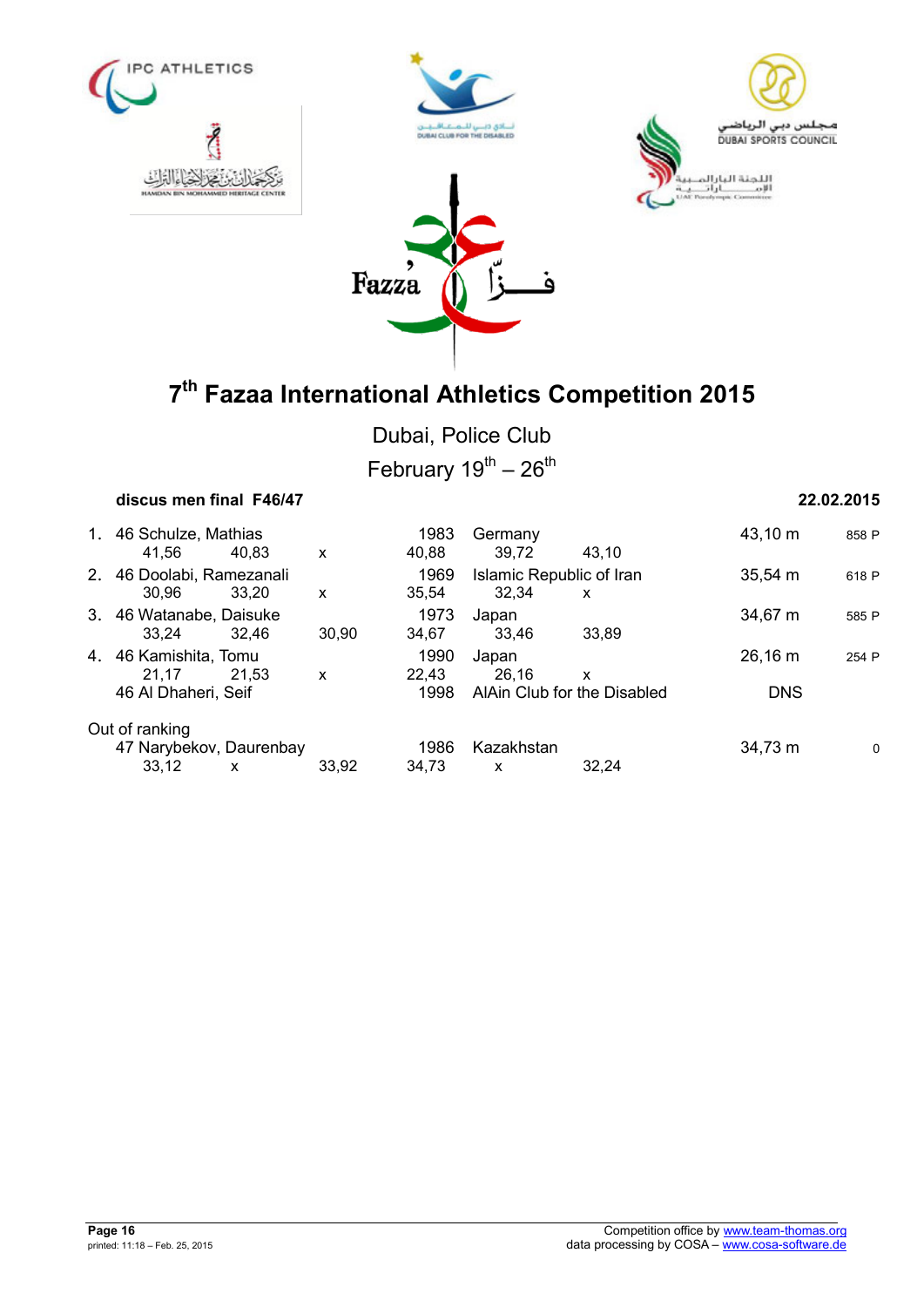







Dubai, Police Club February  $19^{th} - 26^{th}$ 

### **discus wheelchair men final F57 22.02.2015**

|  | 1. 57 Abo Elkhir, Metawa            |                                                                                                                                                                                                                                                                                                  |              | 1976                                                                                                                                                                                                                                                                                             | Egypt                                                                                                                                                                                                                                                                                            |                                     | 45,81 m      |
|--|-------------------------------------|--------------------------------------------------------------------------------------------------------------------------------------------------------------------------------------------------------------------------------------------------------------------------------------------------|--------------|--------------------------------------------------------------------------------------------------------------------------------------------------------------------------------------------------------------------------------------------------------------------------------------------------|--------------------------------------------------------------------------------------------------------------------------------------------------------------------------------------------------------------------------------------------------------------------------------------------------|-------------------------------------|--------------|
|  |                                     | 43,64 45,81 44,11                                                                                                                                                                                                                                                                                |              | 42,81                                                                                                                                                                                                                                                                                            | $\mathsf{X}$                                                                                                                                                                                                                                                                                     | 42,83                               |              |
|  | 2. 57 Nabiyev, Samir                |                                                                                                                                                                                                                                                                                                  |              | 1986                                                                                                                                                                                                                                                                                             | Azerbaijan                                                                                                                                                                                                                                                                                       |                                     | 44,56 m      |
|  |                                     | 40,27 40,72 44,56                                                                                                                                                                                                                                                                                |              | 40,87                                                                                                                                                                                                                                                                                            | 42,80                                                                                                                                                                                                                                                                                            | 41,87                               |              |
|  | 3. 57 El Attar, Mahmoud Ramadan     |                                                                                                                                                                                                                                                                                                  |              | 1978                                                                                                                                                                                                                                                                                             | Egypt                                                                                                                                                                                                                                                                                            |                                     | 42,81 m      |
|  |                                     | 40,39 41,80 40,11                                                                                                                                                                                                                                                                                |              | 41,24                                                                                                                                                                                                                                                                                            | 40,90                                                                                                                                                                                                                                                                                            | 42,81                               |              |
|  | 4. 57 Al Abbadi, Amer Ali Mustaf    |                                                                                                                                                                                                                                                                                                  |              | 1976                                                                                                                                                                                                                                                                                             | Jordan                                                                                                                                                                                                                                                                                           |                                     | 41,05 m      |
|  | 38,89 39,10                         |                                                                                                                                                                                                                                                                                                  | 40,98        |                                                                                                                                                                                                                                                                                                  | 38,90 41,05                                                                                                                                                                                                                                                                                      | 40.52                               |              |
|  | 5. 57 Batista dos Santos, Claudiney |                                                                                                                                                                                                                                                                                                  |              | 1978                                                                                                                                                                                                                                                                                             | <b>Brazil</b>                                                                                                                                                                                                                                                                                    |                                     | 40,97 m      |
|  | 38,80                               | $\mathsf{X}$ and $\mathsf{X}$ and $\mathsf{X}$ are $\mathsf{X}$ and $\mathsf{X}$ are $\mathsf{X}$ and $\mathsf{X}$ are $\mathsf{X}$ and $\mathsf{X}$ are $\mathsf{X}$ and $\mathsf{X}$ are $\mathsf{X}$ and $\mathsf{X}$ are $\mathsf{X}$ and $\mathsf{X}$ are $\mathsf{X}$ and $\mathsf{X}$ are | 40,32        | 39,99                                                                                                                                                                                                                                                                                            | 40,97 40,33                                                                                                                                                                                                                                                                                      |                                     |              |
|  | 6. 57 Ashapatov, Alexey             |                                                                                                                                                                                                                                                                                                  |              | 1973                                                                                                                                                                                                                                                                                             | <b>Russian Federation</b>                                                                                                                                                                                                                                                                        |                                     | $39,12 \; m$ |
|  |                                     | 22,82 33,31                                                                                                                                                                                                                                                                                      | 29,04        | 30,40                                                                                                                                                                                                                                                                                            | 39,12 38,27                                                                                                                                                                                                                                                                                      |                                     |              |
|  | 7. 57 Pyatkov, Alexander            |                                                                                                                                                                                                                                                                                                  |              |                                                                                                                                                                                                                                                                                                  | 1981 Russian Federation                                                                                                                                                                                                                                                                          |                                     | $38,53 \; m$ |
|  |                                     | 34,11 32,91                                                                                                                                                                                                                                                                                      | 36,42        | 36,95                                                                                                                                                                                                                                                                                            | 35,54 38,53                                                                                                                                                                                                                                                                                      |                                     |              |
|  | 8. 57 Alsahoti, Nasser Saed         |                                                                                                                                                                                                                                                                                                  |              |                                                                                                                                                                                                                                                                                                  | 1972 Qatar                                                                                                                                                                                                                                                                                       |                                     | 35,81 m      |
|  | 28,72 35,35                         |                                                                                                                                                                                                                                                                                                  | 35,81        |                                                                                                                                                                                                                                                                                                  | $34,90 \times$                                                                                                                                                                                                                                                                                   | 34,37                               |              |
|  | 9. 57 Sidorchuk, Pavel              |                                                                                                                                                                                                                                                                                                  |              |                                                                                                                                                                                                                                                                                                  | 1965 Kazakhstan                                                                                                                                                                                                                                                                                  |                                     | 34,73 m      |
|  | 31,90                               | $\mathsf{X}$ and $\mathsf{X}$ and $\mathsf{X}$ are the set of $\mathsf{X}$                                                                                                                                                                                                                       | 34,73        | $\mathsf{X}$ and $\mathsf{X}$ and $\mathsf{X}$ are $\mathsf{X}$ and $\mathsf{X}$ are $\mathsf{X}$ and $\mathsf{X}$ are $\mathsf{X}$ and $\mathsf{X}$ are $\mathsf{X}$ and $\mathsf{X}$ are $\mathsf{X}$ and $\mathsf{X}$ are $\mathsf{X}$ and $\mathsf{X}$ are $\mathsf{X}$ and $\mathsf{X}$ are | $\mathsf{X}$ and $\mathsf{X}$ and $\mathsf{X}$ are $\mathsf{X}$ and $\mathsf{X}$ are $\mathsf{X}$ and $\mathsf{X}$ are $\mathsf{X}$ and $\mathsf{X}$ are $\mathsf{X}$ and $\mathsf{X}$ are $\mathsf{X}$ and $\mathsf{X}$ are $\mathsf{X}$ and $\mathsf{X}$ are $\mathsf{X}$ and $\mathsf{X}$ are | 31,59                               |              |
|  | 10.57 Fahad, Bindiran               |                                                                                                                                                                                                                                                                                                  |              | 1976                                                                                                                                                                                                                                                                                             | Saudi Arabia                                                                                                                                                                                                                                                                                     |                                     | $31,85 \; m$ |
|  |                                     | 25,34 31,85                                                                                                                                                                                                                                                                                      | 30,73        | 28,77                                                                                                                                                                                                                                                                                            | $\mathsf{x}$                                                                                                                                                                                                                                                                                     | 31,40                               |              |
|  | 11. 57 Hamad Alhammadi, Hamad       |                                                                                                                                                                                                                                                                                                  |              |                                                                                                                                                                                                                                                                                                  |                                                                                                                                                                                                                                                                                                  | 1996 Abu Dhabi Club f Special Needs | 24,44 m      |
|  |                                     | 24,14 x 24,15                                                                                                                                                                                                                                                                                    |              | $\mathsf{X}$ and $\mathsf{X}$ and $\mathsf{X}$ are $\mathsf{X}$ and $\mathsf{X}$ are $\mathsf{X}$ and $\mathsf{X}$ are $\mathsf{X}$ and $\mathsf{X}$ are $\mathsf{X}$ and $\mathsf{X}$ are $\mathsf{X}$ and $\mathsf{X}$ are $\mathsf{X}$ and $\mathsf{X}$ are $\mathsf{X}$ and $\mathsf{X}$ are | 23,65                                                                                                                                                                                                                                                                                            | 24,44                               |              |
|  | 12.57 Almehri, Saeed                |                                                                                                                                                                                                                                                                                                  |              |                                                                                                                                                                                                                                                                                                  | 1976 Ajman Club                                                                                                                                                                                                                                                                                  |                                     | 24,37 m      |
|  | 23,10 23,87                         |                                                                                                                                                                                                                                                                                                  | 23,64        |                                                                                                                                                                                                                                                                                                  | 24,37 23,45 23,66                                                                                                                                                                                                                                                                                |                                     |              |
|  | 13.57 Bekboev, Salamat              |                                                                                                                                                                                                                                                                                                  |              |                                                                                                                                                                                                                                                                                                  | 1978 Kyrghizstan                                                                                                                                                                                                                                                                                 |                                     | $11,61 \; m$ |
|  | X                                   | 11,61                                                                                                                                                                                                                                                                                            | $\mathsf{x}$ | $\mathsf{x}$                                                                                                                                                                                                                                                                                     | X                                                                                                                                                                                                                                                                                                | <b>X</b>                            |              |
|  | 57 Bu Alkhir, Fares                 |                                                                                                                                                                                                                                                                                                  |              |                                                                                                                                                                                                                                                                                                  | 1977 AlAin Club for the Disabled                                                                                                                                                                                                                                                                 |                                     | <b>DNS</b>   |
|  |                                     |                                                                                                                                                                                                                                                                                                  |              |                                                                                                                                                                                                                                                                                                  |                                                                                                                                                                                                                                                                                                  |                                     |              |

New World Record by Metawa Abo Elkhir, EGY New African Record by Metawa Abo Elkhir, EGY New Asian Record by Samir Nabiyev, AZE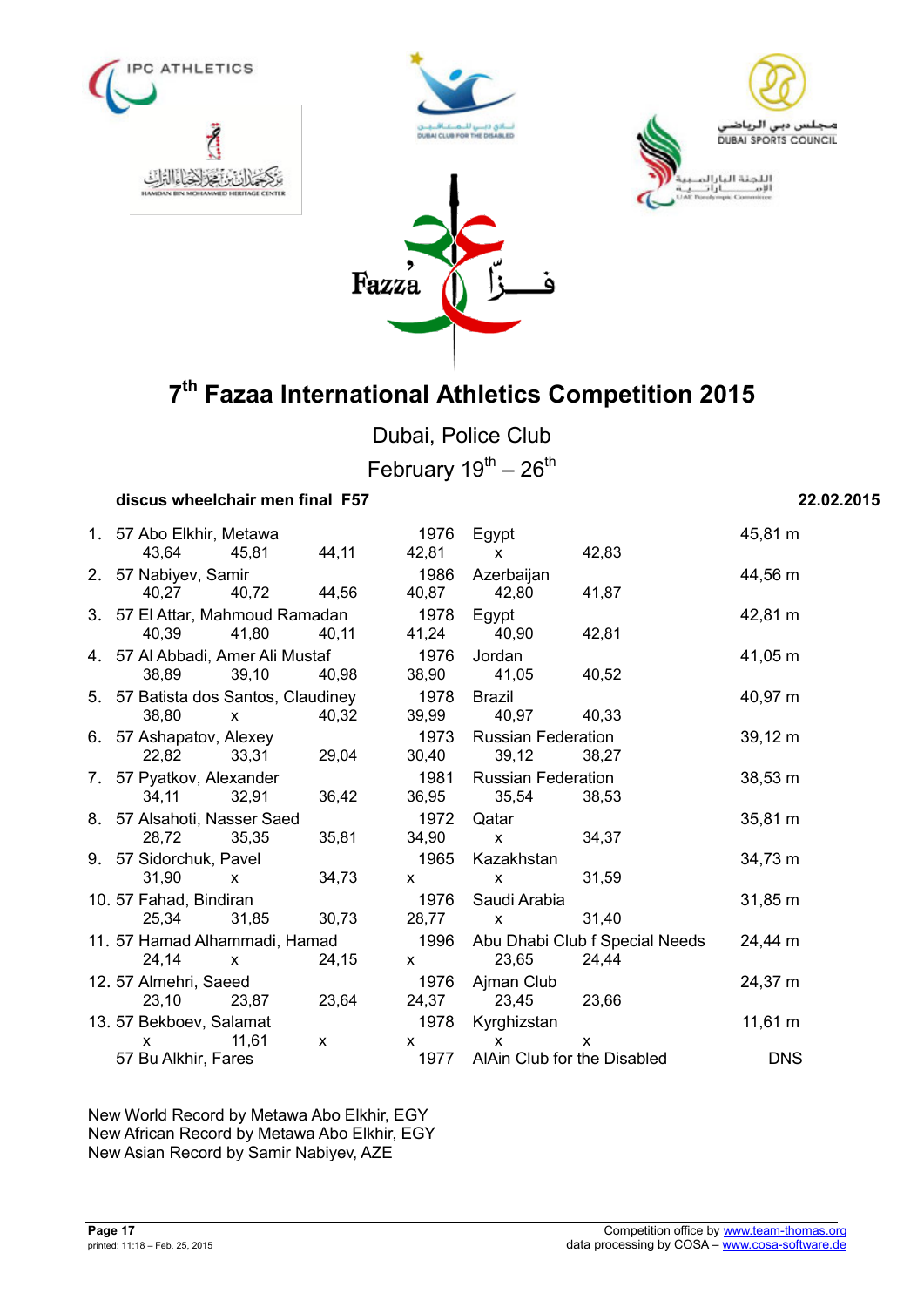







Dubai, Police Club February  $19^{th} - 26^{th}$ 

| javelin men final F35-38                                                                                                                                                                                                                                                                                                    |       |              |                                                                                                                                                                                                                                                                                                          |                                   |              |              | 22.02.2015 |
|-----------------------------------------------------------------------------------------------------------------------------------------------------------------------------------------------------------------------------------------------------------------------------------------------------------------------------|-------|--------------|----------------------------------------------------------------------------------------------------------------------------------------------------------------------------------------------------------------------------------------------------------------------------------------------------------|-----------------------------------|--------------|--------------|------------|
| 1. 37 Silovs, Dmitrijs<br>48,50                                                                                                                                                                                                                                                                                             | 48,07 | 44,71        | 1989                                                                                                                                                                                                                                                                                                     | Latvia<br>47,27 49,57 46,53       |              | 49,57 m      | 980 P      |
| 2. 37 El Saber, El Sayed Abdelm<br>43,08 48,22                                                                                                                                                                                                                                                                              |       | 46,15        | 1984                                                                                                                                                                                                                                                                                                     | Egypt<br>44,42 43,38 43,91        |              | 48,22 m      | 955 P      |
| 3. 38 Hardani, Javad<br>35,82                                                                                                                                                                                                                                                                                               | 37,97 | $\mathsf{x}$ | 1984<br>$\mathbf x$                                                                                                                                                                                                                                                                                      | Islamic Republic of Iran<br>40,62 | 40,42        | 40,62 m      | 836 P      |
| 4. 37 Meshaima, Ahmed<br>37,30                                                                                                                                                                                                                                                                                              | 41,53 | 38,72        | 1983<br>38,46                                                                                                                                                                                                                                                                                            | Bahrain<br>38,04                  | 40,35        | 41,53 m      | 796 P      |
| 5. 35 Al-Azzawi, Jabbar<br>31,15                                                                                                                                                                                                                                                                                            | 32,26 | 32,26        | 1981<br>29,10                                                                                                                                                                                                                                                                                            | Iraq<br>32,59                     | 33,64        | $33,64 \, m$ | 747 P      |
| 6. 37 Saud, Mutaz<br>37,12                                                                                                                                                                                                                                                                                                  | 35,11 | 34,25        | 1985<br>$\mathsf{X}$ and $\mathsf{X}$ and $\mathsf{X}$ are $\mathsf{X}$ and $\mathsf{X}$ are $\mathsf{X}$ and $\mathsf{X}$ are $\mathsf{X}$ and $\mathsf{X}$ are $\mathsf{X}$ and $\mathsf{X}$ are $\mathsf{X}$ and $\mathsf{X}$ are $\mathsf{X}$ and $\mathsf{X}$ are $\mathsf{X}$ and $\mathsf{X}$ are | Saudi Arabia<br>35,83             | $\mathsf{x}$ | $37,12 \; m$ | 656 P      |
| 7. 38 Warfili, Hamdi<br>$\mathsf{x}$                                                                                                                                                                                                                                                                                        | 32,37 | $\mathsf{x}$ | 1989<br>31,44                                                                                                                                                                                                                                                                                            | Tunisia                           |              | $32,37 \; m$ | 551 P      |
| 8. 37 Alshaikh, Majeed<br>28,98 x                                                                                                                                                                                                                                                                                           |       | $\mathsf{x}$ | 1982<br>$\mathsf{X}$ and $\mathsf{X}$ and $\mathsf{X}$ are $\mathsf{X}$ and $\mathsf{X}$ are $\mathsf{X}$ and $\mathsf{X}$ are $\mathsf{X}$ and $\mathsf{X}$ are $\mathsf{X}$ and $\mathsf{X}$ are $\mathsf{X}$ and $\mathsf{X}$ are $\mathsf{X}$ and $\mathsf{X}$ are $\mathsf{X}$ and $\mathsf{X}$ are | Bahrain<br>31,35                  | X            | $31,35 \; m$ | 440 P      |
| 9. 37 Bilius, Mindaugas<br>$\mathsf{X}$ and $\mathsf{X}$ and $\mathsf{X}$ are $\mathsf{X}$ and $\mathsf{X}$ are $\mathsf{X}$ and $\mathsf{X}$ are $\mathsf{X}$ and $\mathsf{X}$ are $\mathsf{X}$ and $\mathsf{X}$ are $\mathsf{X}$ and $\mathsf{X}$ are $\mathsf{X}$ and $\mathsf{X}$ are $\mathsf{X}$ and $\mathsf{X}$ are | 27,70 | $\mathsf{x}$ | 1982                                                                                                                                                                                                                                                                                                     | Lithuania                         |              | 27,70 m      | 301 P      |
| 10. 35 Albinali, Hamad<br>18,37 21,22                                                                                                                                                                                                                                                                                       |       | 20,51        | 1991                                                                                                                                                                                                                                                                                                     | Bahrain                           |              | $21,22 \, m$ | 213 P      |
| 11. 36 Rafiyev, Rufat<br>X.                                                                                                                                                                                                                                                                                                 | 15,59 | X            | 1989                                                                                                                                                                                                                                                                                                     | Azerbaijan                        |              | 15,59 m      | 47 P       |
| 37 Alizadeh, Mehdi                                                                                                                                                                                                                                                                                                          |       |              | 1972                                                                                                                                                                                                                                                                                                     | Islamic Republic of Iran          |              | <b>DNS</b>   |            |

New African Record F37 by El Sayed Abdelm El Saber, EGY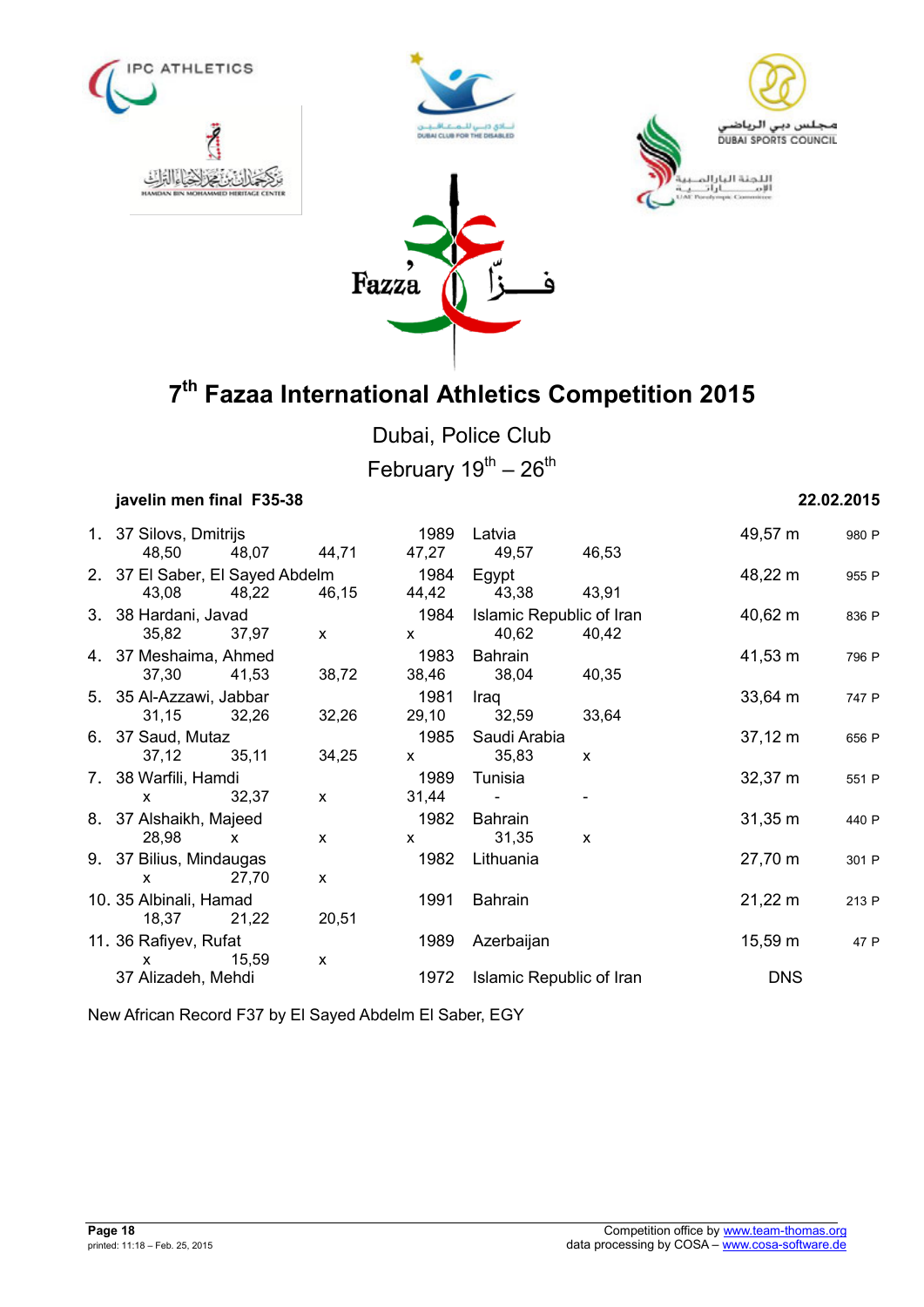







Dubai, Police Club

February  $19^{th} - 26^{th}$ 

|                                  | 100 m women final T11/12                                                                                                                           |                                              | $+0,0$                                                                                                                                     | 22.02.2015                                                                       |
|----------------------------------|----------------------------------------------------------------------------------------------------------------------------------------------------|----------------------------------------------|--------------------------------------------------------------------------------------------------------------------------------------------|----------------------------------------------------------------------------------|
| 1.<br>2.                         | 11 Guemo Tala, Hermine<br>12 Ngono Noah, Irene                                                                                                     | 1989<br>1988                                 | Cameroon<br>Cameroon                                                                                                                       | 16,15 sec.<br>19,69 sec.                                                         |
|                                  | 100 m women final T13/20                                                                                                                           |                                              | $+0,8$                                                                                                                                     | 22.02.2015                                                                       |
| 1 <sub>1</sub><br>2.<br>3.<br>4. | 13 Benhama, Sanae<br>13 McBride, Erin<br>13 Engeleiter, Janne Sophie<br>20 Alhosani, Hamda<br>5. 20 Albalooshi, Reem Hussain<br>20 Alshamsi, Afraa | 1982<br>1998<br>1995<br>1988<br>1994<br>1993 | Morocco<br><b>Great Britain</b><br>Germany<br>Abu Dhabi Club f Special Needs<br>Dubai Club for the Disabled<br>AlAin Club for the Disabled | 12,98 sec.<br>13,22 sec.<br>14,06 sec.<br>15,65 sec.<br>16,60 sec.<br><b>DNS</b> |
|                                  | 200 m wheelchair women final T34                                                                                                                   |                                              | $-0,6$                                                                                                                                     | 22.02.2015                                                                       |
|                                  | 1. 34 Cockroft, Hannah<br>2. 34 Siemons, Amy<br>3. 34 Vranken, Desiree<br>4. 34 Tait, Carly                                                        | 1992<br>1985<br>1997<br>1986                 | <b>Great Britain</b><br>Netherlands<br>Netherlands<br><b>Great Britain</b>                                                                 | 33,85 sec.<br>35,80 sec.<br>35,80 sec.<br>39,89 sec.                             |
|                                  | 200 m wheelchair women final T54                                                                                                                   |                                              | $+0,3$                                                                                                                                     | 22.02.2015                                                                       |
|                                  | 1. 54 Babalola, Hannah<br>2. 54 Helbling, Alexandra<br>3. 54 Dawson-Farrell, Meggan                                                                | 1988<br>1993<br>1992                         | Nigeria<br>Switzerland<br><b>Great Britain</b>                                                                                             | 33,20 sec.<br>33,59 sec.<br>36,36 sec.                                           |
|                                  | 800 m wheelchair women final T34                                                                                                                   |                                              |                                                                                                                                            | 22.02.2015                                                                       |
| 4.                               | 1. 34 Cockroft, Hannah<br>2. 34 Vranken, Desiree<br>3. 34 Siemons, Amy<br>34 Tait, Carly                                                           | 1992<br>1997<br>1985<br>1986                 | <b>Great Britain</b><br>Netherlands<br>Netherlands<br><b>Great Britain</b>                                                                 | 2:14,79min.<br>2:15,33min.<br>2:26,68min.<br>2:42,80min.                         |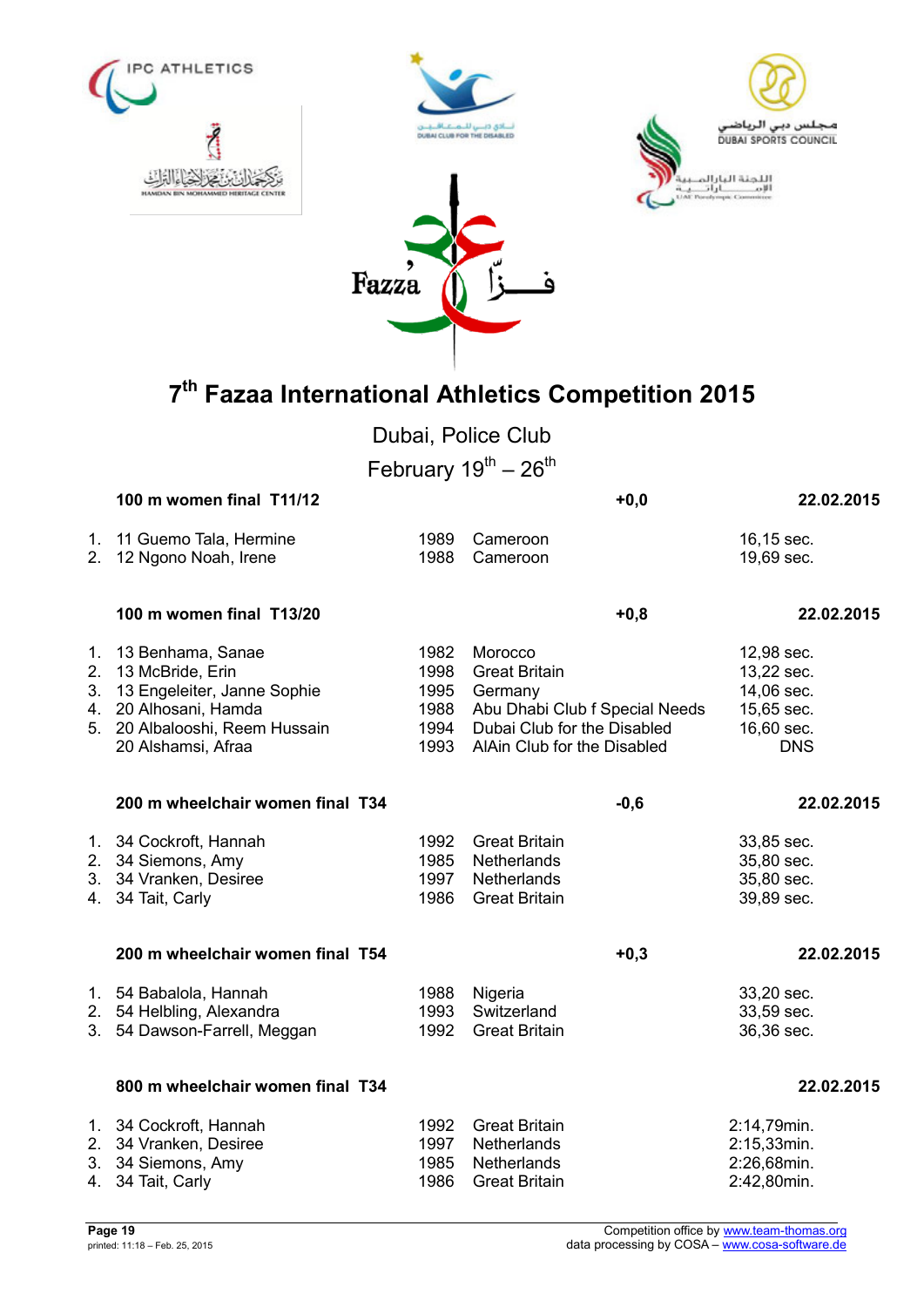







Dubai, Police Club

February  $19^{th} - 26^{th}$ 

| 800 m wheelchair women final T54 |      | 22.02.2015       |                |
|----------------------------------|------|------------------|----------------|
| 1. 54 Helbling, Alexandra        |      | 1993 Switzerland | 2:05,48min.    |
| 2. 54 Babalola, Hannah           |      | 1988 Nigeria     | 2:07,42min.    |
| 3. 54 Dawson-Farrell, Meggan     | 1992 | Great Britain    | $2:22,57$ min. |

### **shot put wheelchair women final F32-34 22.02.2015**

| 1. 33 Boudjadar, Asmahan<br>4,48         | $\mathsf{x}$ | 4,90 | 1980<br>$\mathsf{x}$ | Algeria<br>4,18                     | 5,11                                   | $5,11 \; m$      | 715 P |
|------------------------------------------|--------------|------|----------------------|-------------------------------------|----------------------------------------|------------------|-------|
| 2. 32 Gasmi, Mounia<br>5,01              | 4,84         | 5,09 | 1990<br>$\mathsf{x}$ | Algeria<br>$\mathsf{x}$             | 5,02                                   | $5,09 \; m$      | 650 P |
| 3. 34 Amoudi, Saida<br>6,52              | 6,48         | 6,54 | 1980<br>6,82         | Morocco<br>6,64                     | 6,76                                   | $6,82 \; m$      | 634 P |
| 4. 34 Herrmann, Frances<br>6,68          | 6,70         | 6,73 | 1989<br>6,67         | Germany<br>6,68                     | 6,68                                   | $6,73 \; m$      | 614 P |
| 5. 33 Masoud, Sara<br>3,91               | 4,20         | 4,02 | 1986<br>3,86         | Qatar<br>3,95                       | 3,95                                   | $4,20 \; m$      | 420 P |
| 6. 34 Schleicher, Kathrin<br>5,73        | 5,66         | 5,53 | 1971<br>5,82         | Germany<br>5,70                     | 5,63                                   | $5,82 \; m$      | 397 P |
| 7. 33 Alazemi, Saja<br>3,85              | 3,85         | 3,86 | 1994<br>4,04         | Kuwait<br>$\mathsf{x}$              | 3,80                                   | $4,04 \; m$      | 366 P |
| 8. 34 Alzaabi, Thuraya<br>4,73           | 5,03         | 5,26 | 1970<br>5,10         | 5,22                                | Althiqah Club for Handicapped<br>4,76  | $5,26 \; m$      | 266 P |
| 9. 34 Najim, Basimah<br>4,79             | 4,83         | 4,53 | 1967<br>5,20         | Kuwait<br>$\mathsf{x}$              | $\mathsf{x}$                           | $5,20 \; m$      | 253 P |
| 10. 33 BANI KHALED, AISHAH SALEM<br>2,88 | 3,11         | 3,19 | 1975<br>3,28         | Khorfakkan club<br>3,25             | 3,42                                   | $3,42 \, m$      | 175 P |
| 11. 34 Alsuwaidi, Latifa<br>3,72         | 3,64         | 3,76 | 1979<br>3,75         | Dubai Club for the Disabled<br>3,77 | 3,74                                   | $3,77 \; m$      | 39 P  |
| 12. 32 El Mazem, Shikha<br>X             | 1,80         | 1,77 | 2001<br>2,01         | $\mathbf{x}$                        | Abu Dhabi Club f Special Needs<br>1,82 | $2,01 \text{ m}$ | 2P    |
| 34 Alhammadi, Suaad                      |              |      | 1990                 |                                     | Abu Dhabi Club f Special Needs         | <b>DNS</b>       |       |

New African Record F33 by Asmahan Boudjadar, ALG New Asian Record F33 by Sara Masoud, QAT New African Record F34 by Saisa Amoudi, MOR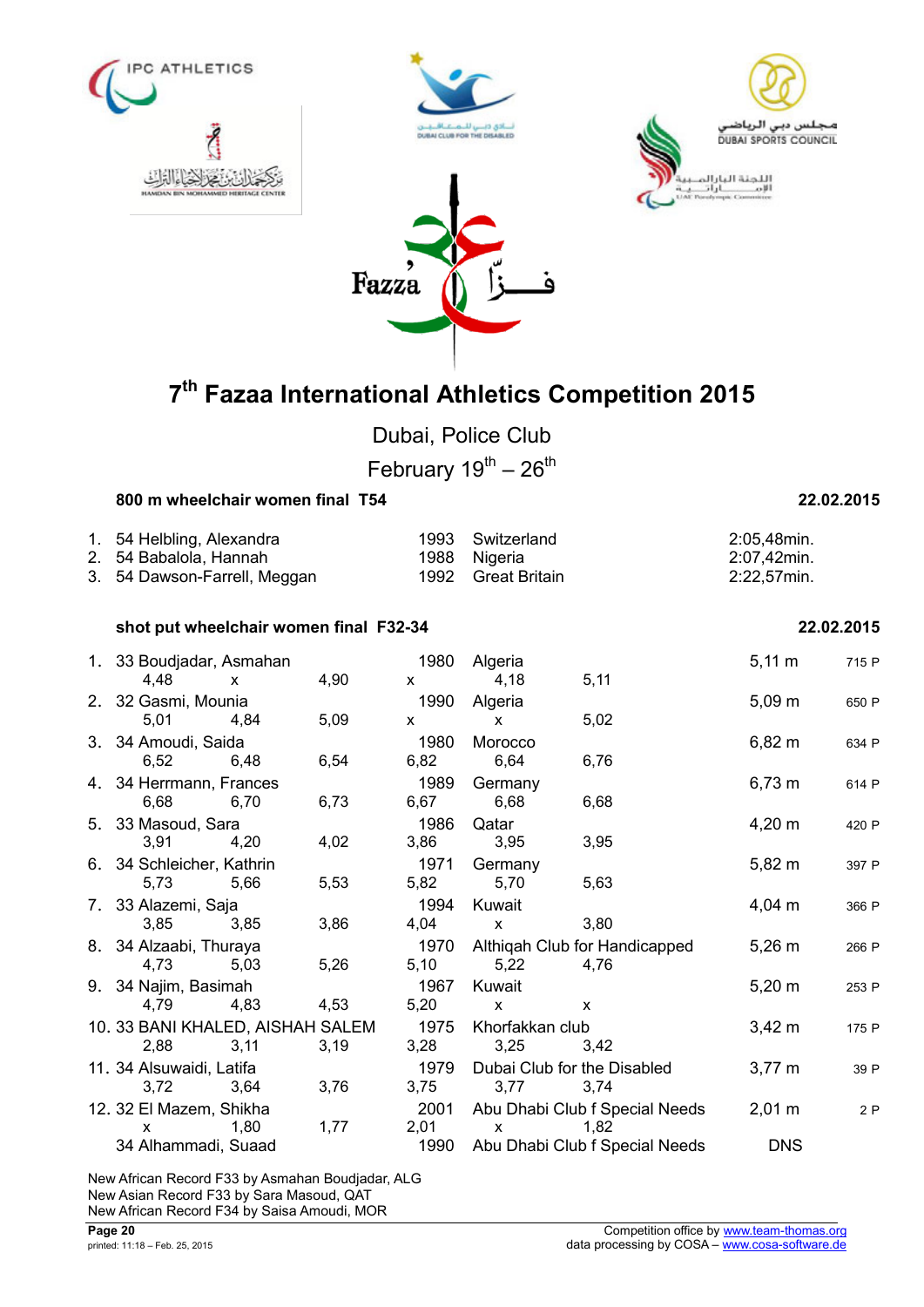







Dubai, Police Club February  $19^{th} - 26^{th}$ 

| shot put women final F36-38         |       |       |               |                              |                                     |              | 22.02.2015 |
|-------------------------------------|-------|-------|---------------|------------------------------|-------------------------------------|--------------|------------|
| 1. 37 Liebhardt, Franziska<br>11,32 | 11,22 | 11,83 | 1982<br>10,94 | Germany<br>10,52             | 11,60                               | $11,83 \; m$ | 978 P      |
| 2. 37 Kober, Birgit<br>9,73         | 10,22 | 9,44  | 1971<br>9,78  | Germany<br>10,53             | 9,52                                | $10,53 \; m$ | 846 P      |
| 3. 37 Coelho, Shirlene<br>8,66      | X     | 8,81  | 1981<br>8,48  | <b>Brazil</b><br>8,86        | 8,82                                | $8,86 \; m$  | 597 P      |
| 4. 37 Jones, Beverley<br>8,31       | 8,26  | 8,31  | 1974<br>7,48  | <b>Great Britain</b><br>8,05 | 8,35                                | 8,35 m       | 506 P      |
| 5. 38 Priede, Ingrida<br>X.         | x     | 7,41  | 1981<br>6,86  | Latvia<br>7,52               | 7,44                                | $7,52 \; m$  | 495 P      |
| 6. 36 Nicoleitzik, Claudia<br>X.    | 4,71  | 6,44  | 1989<br>5,82  | Germany<br>$\mathsf{x}$      | 5,63                                | $6,44 \; m$  | 254 P      |
| 7. 37 Alkalaib, Zahra<br>5,88       | 6,02  | 5,70  | 1987<br>6,47  | <b>Bahrain</b><br>6,37       | 6,57                                | $6,57 \; m$  | 198 P      |
| 8. 36 Alsenani, Sara<br>4,97        | 5,10  | 4,96  | 1992<br>5,05  | 5,13                         | Abu Dhabi Club f Special Needs<br>X | $5,13 \; m$  | 74 P       |
| 9. 37 Alsuwaidi, Khadija<br>4,92    | 5,32  | 5,09  | 1984          |                              | Abu Dhabi Club f Special Needs      | $5,32 \; m$  | 58 P       |

New European record F37 by Franziska Liebhardt, GER

| shot put wheelchair women final F53/54 |      | 22.02.2015 |              |                        |      |                    |       |
|----------------------------------------|------|------------|--------------|------------------------|------|--------------------|-------|
| 1. 53 Nedham, Fatema<br>4.29           | 4.35 | 4,18       | 1967<br>4.36 | <b>Bahrain</b><br>4.29 | 4,40 | 4,40 m             | 896 P |
| 2. 53 Lejean, Pamela<br>4.07           | 4.00 | 4.12       | 1984<br>X    | Canada<br>4.08         | 4,15 | $4,15 \; m$        | 823 P |
| 3. 54 Aidi, Hania<br>5.72              | 5.97 | 6,33       | 1977<br>5.68 | Tunisia<br>6.03        | 6.27 | 6,33 m             | 811 P |
| 4. 53 Perrin, Casey<br>2.85            | 2.87 | 2.82       | 1992<br>2.94 | Canada<br>3.05         | 3.10 | $3,10 \; \text{m}$ | 393 P |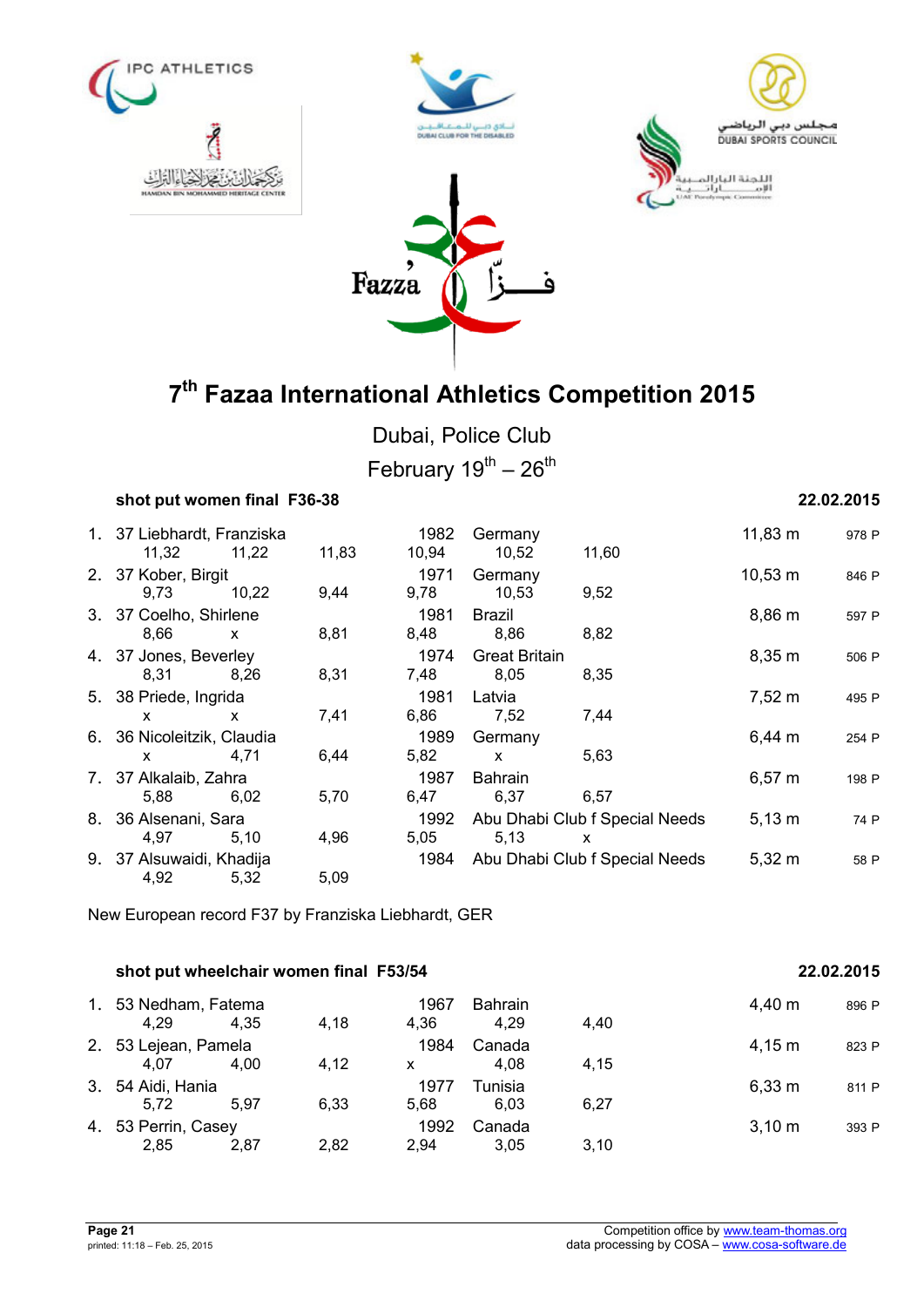







Dubai, Police Club February  $19^{th} - 26^{th}$ 

## **shot put wheelchair women final F55/56 22.02.2015** 1. 55 Buggenhagen, Marianne 1953 Germany 7,38 m <sup>878</sup> <sup>P</sup> 7,26 7,33 7,13 7,38 7,25 7,35 2. 56 Willing, Martina 1959 Germany 7,59 m <sup>799</sup> <sup>P</sup> 7,56 7,43 7,58 7,36 7,59 7,04 3. 55 Safarova, Solmaz 1984 Azerbaijan 6,36 m <sup>672</sup> <sup>P</sup> 6,36 6,29 6,01 6,02 6,10 x 4. 55 Ibryam, Esmeray 1982 Bulgaria 5,32 m <sup>404</sup> <sup>P</sup> x 4,71 5,06 5,25 5,25 5,32 5. 55 Alomari, Rooba 1991 Bahrain 4,92 m <sup>299</sup> <sup>P</sup> 4,43 4,32 4,44 4,41 4,30 4,92 6. 55 Ahmed Elhag, Fawiza 1996 AlAin Club for the Disabled 3,48 m <sup>43</sup> <sup>P</sup> 3,37 3,38 x 3,45 3,48 x 56 Nyangono, Joseline Irene 1986 Cameroon DNS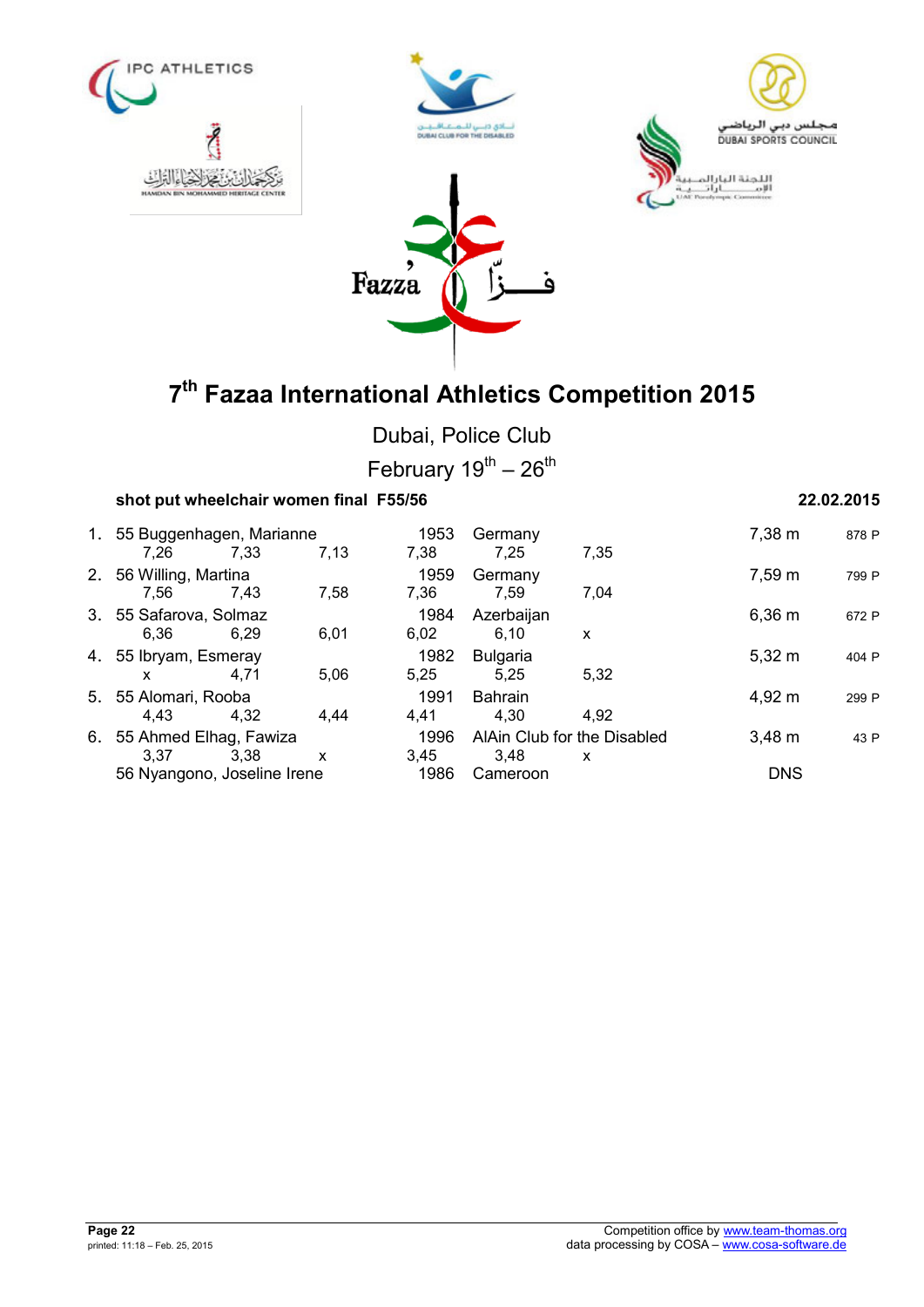







Dubai, Police Club February  $19^{th} - 26^{th}$ 

## **RESULTS Day 2**

|                                                                      | 100 m men final T35                                                                                                                                                                   |                                                      | $-1,8$                                                                                                                     | 23.02.2015                                                                                     |
|----------------------------------------------------------------------|---------------------------------------------------------------------------------------------------------------------------------------------------------------------------------------|------------------------------------------------------|----------------------------------------------------------------------------------------------------------------------------|------------------------------------------------------------------------------------------------|
| $1_{\cdot}$<br>2 <sub>1</sub><br>3.<br>4.                            | 35 De Loght, Kevin<br>35 Al-Dosari, Khalifa<br>35 Hasan, Hameed<br>35 Durzhubayev, Mansur                                                                                             | 1986<br>1993<br>1995<br>1994                         | <b>Belgium</b><br>Qatar<br><b>Bahrain</b><br>Kazakhstan                                                                    | 14,83 sec.<br>15,86 sec.<br>17,40 sec.<br>17,80 sec.                                           |
|                                                                      | 100 m men final T36                                                                                                                                                                   |                                                      | $+0,5$                                                                                                                     | 23.02.2015                                                                                     |
| 1.<br>2.<br>3.<br>4.<br>5.<br>6.<br>$7_{\scriptscriptstyle{\ddots}}$ | 36 Mohd Puzi, Mohamad Ridzuan<br>36 Ballard, Gramme<br>36 Blake, Paul<br>36 Rushgrove, Benjamin<br>36 Protonotarios, Loukas Ioannis<br>36 Kharlamov, Sergey<br>36 Shaik Hassan, Sadiq | 1987<br>1979<br>1990<br>1988<br>1991<br>1970<br>2000 | Malaysia<br><b>Great Britain</b><br><b>Great Britain</b><br><b>Great Britain</b><br>Greece<br>Kazakhstan<br><b>Bahrain</b> | 12,20 sec.<br>12,43 sec.<br>12,52 sec.<br>12,78 sec.<br>13,97 sec.<br>14,12 sec.<br>16,11 sec. |
|                                                                      | 100 m men time-race 1 T37                                                                                                                                                             |                                                      |                                                                                                                            | 23.02.2015                                                                                     |
| 1.<br>2.<br>3.                                                       | 37 Glaesing, Nico<br>37 Bolat, Beibars<br>37 Algaiwani, Sultan<br>37 Kalkayev, Amanat<br>37 Alikhani Faradonbeh, Ahmadreza<br><b>Rule 17.7</b>                                        | 1997<br>1998<br>1987<br>1991<br>1990                 | Germany<br>Kazakhstan<br>Dubai Club for the Disabled<br>Kazakhstan<br>Islamic Republic of Iran                             | 13,57 sec. $(-0,1)$<br>13,72 sec. $(-0,1)$<br>15,16 sec. $(-0,1)$<br>DQ<br>DQ                  |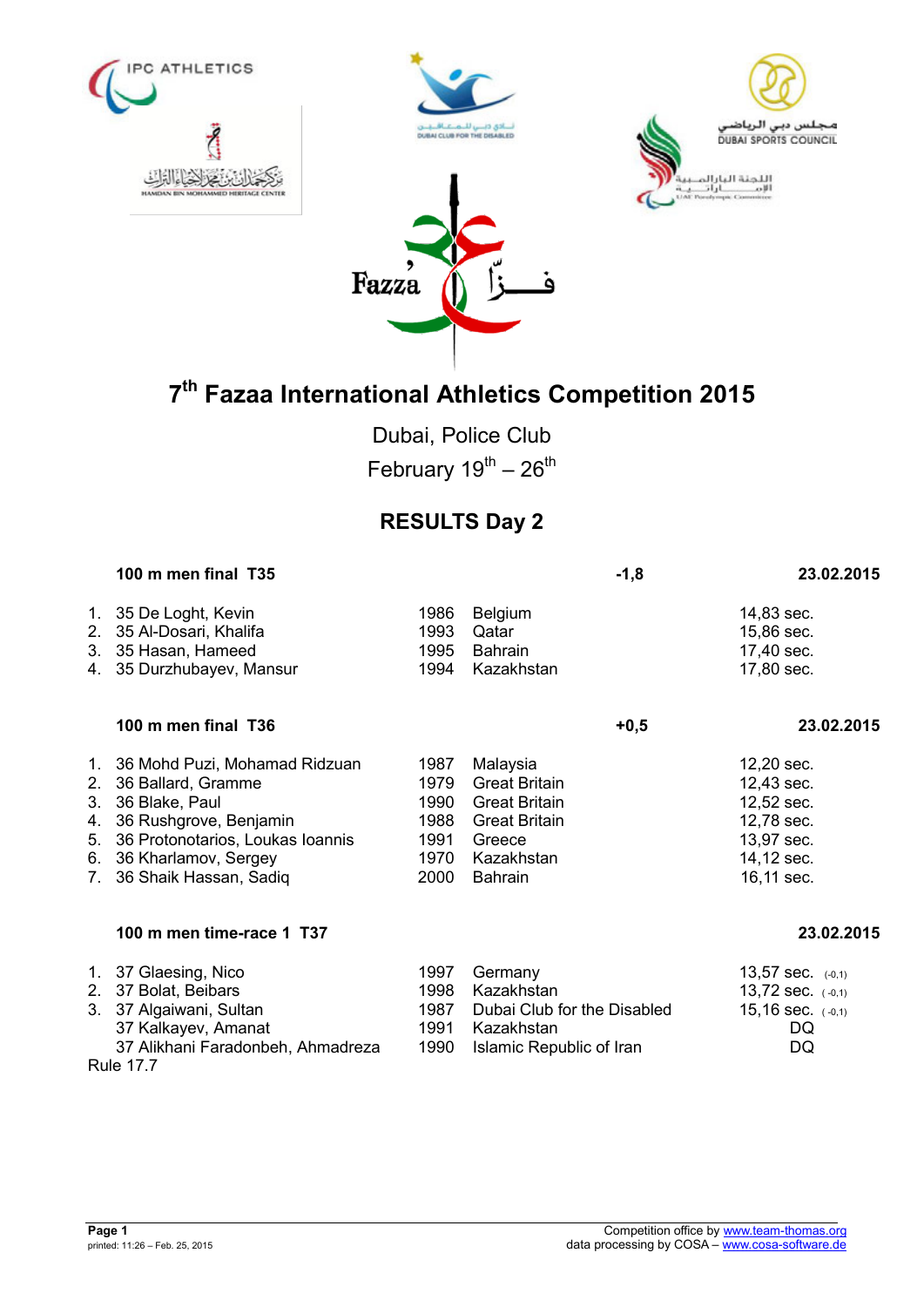







Dubai, Police Club February  $19^{th} - 26^{th}$ 

## **100 m men time-race 2 T37 23.02.2015**

| 1. 37 Hamdi, Sofiane           |           | 1989 Algeria       | 11,87 sec. $(-0,1)$   |
|--------------------------------|-----------|--------------------|-----------------------|
| 2. 37 Mohamed, Mostafa Fathall |           | 1987 Eavpt         | 11,87 sec. $(-0,1)$   |
| 3. 37 Bos, Jelmar              |           | 1990 Netherlands   | 12,15 sec. $(-0,1)$   |
| 4. 37 Clow, Lewis              |           | 1995 Great Britain | 13,05 sec. $(-0,1)$   |
| 5. 37 Rsaitmawi, Ali           | 1993 Iraq |                    | $13,06$ sec. $(-0,1)$ |

### **100 m men ranking order time races 23.02.2015**

| 1. 37 Hamdi, Sofiane                                                                            | 1989 | Algeria                     | 11,87 sec. $(-0,1)$ |  |  |
|-------------------------------------------------------------------------------------------------|------|-----------------------------|---------------------|--|--|
| 2. 37 Mohamed, Mostafa Fathall                                                                  | 1987 | Egypt                       | 11,87 sec. $(-0,1)$ |  |  |
| 3. 37 Bos, Jelmar                                                                               | 1990 | Netherlands                 | 12,15 sec. $(-0,1)$ |  |  |
| 4. 37 Clow, Lewis                                                                               | 1995 | <b>Great Britain</b>        | 13,05 sec. $(-0,1)$ |  |  |
| 5. 37 Rsaitmawi, Ali                                                                            | 1993 | Iraq                        | 13,06 sec. $(-0,1)$ |  |  |
| 6. 37 Glaesing, Nico                                                                            | 1997 | Germany                     | 13,57 sec. $(-0,1)$ |  |  |
| 7. 37 Bolat, Beibars                                                                            | 1998 | Kazakhstan                  | 13,72 sec. $(-0,1)$ |  |  |
| 8. 37 Algaiwani, Sultan                                                                         | 1987 | Dubai Club for the Disabled | 15,16 sec. $(-0,1)$ |  |  |
| 37 Kalkayev, Amanat                                                                             | 1991 | Kazakhstan                  | DQ                  |  |  |
| 37 Alikhani Faradonbeh, Ahmadreza<br>Islamic Republic of Iran<br>1990<br>DQ<br><b>Rule 17.7</b> |      |                             |                     |  |  |

## **100 m men final T38 -0,4 23.02.2015** 1. 38 Shahin, Shahin 1996 Egypt 11,89 sec. 2. 38 Al-Darraji, Abbas 1991 Iraq 12,11 sec. 3. 38 Jamaluddin, Amir Firdaus 1986 Malaysia 12,88 sec. 4. 38 Duisengaliyev, Shattyk 1996 Kazakhstan 15,69 sec.<br>1990 Dubai Club for the Disabled 17,28 sec. Dubai Club for the Disabled 38 Wael, Mohamed 1984 Ajman Club DNS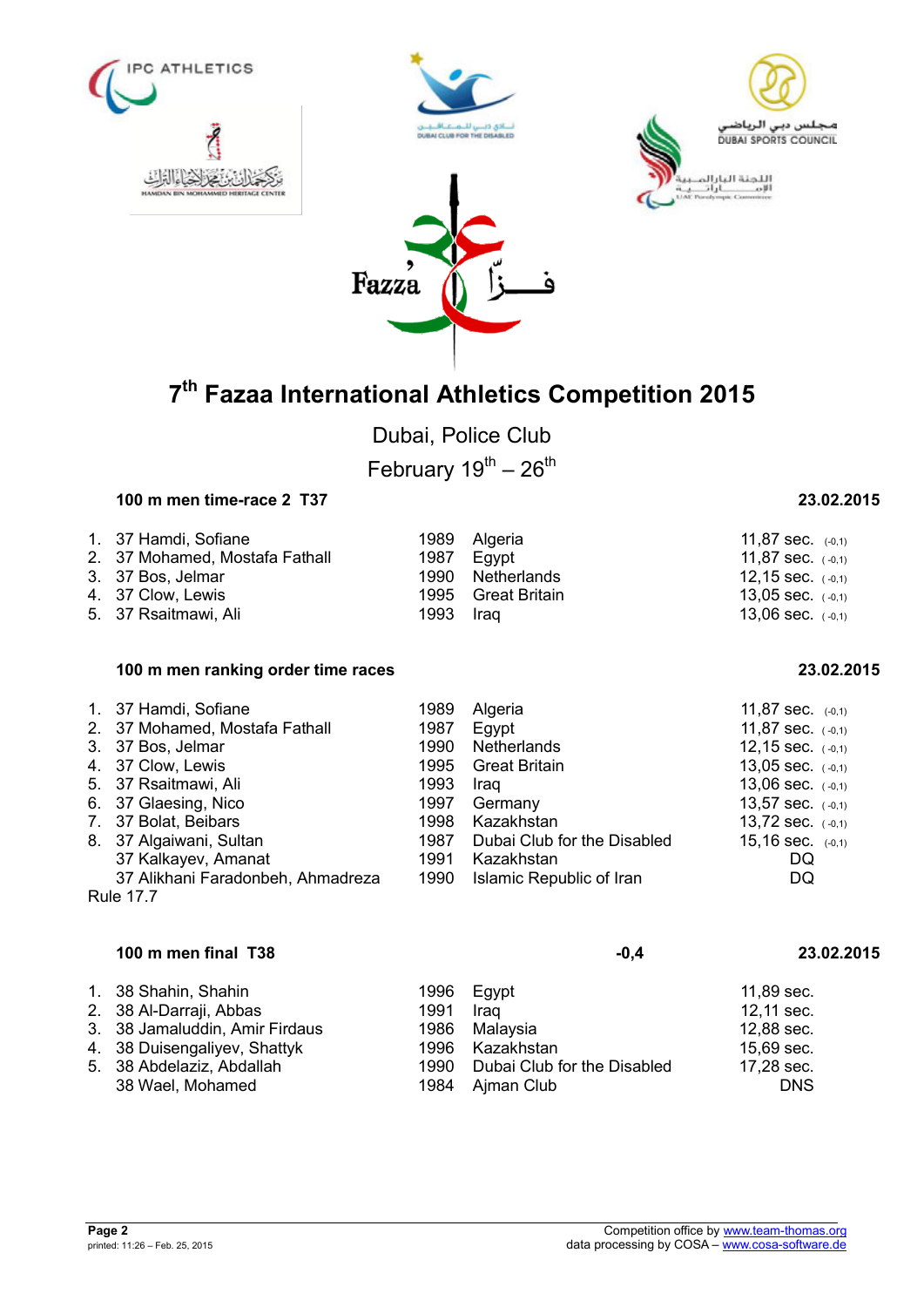

Dubai, Police Club

February  $19^{th} - 26^{th}$ 

| 100 m men final T42-44                                                                                                                                                                                                                                                                                                                                                               |                                              |                                                                   | $-0,9$ | 23.02.2015                                                                         |
|--------------------------------------------------------------------------------------------------------------------------------------------------------------------------------------------------------------------------------------------------------------------------------------------------------------------------------------------------------------------------------------|----------------------------------------------|-------------------------------------------------------------------|--------|------------------------------------------------------------------------------------|
| 1. 44 Rehm, Markus<br>2. 44 Alaize, Jean-Baptiste<br>3. 44 Khabibullin, Rufat<br>4. 42 Alfifi, Abdullah<br>5. 42 Mano, Yuki<br>6. 42 Tezuka, Keita                                                                                                                                                                                                                                   | 1988<br>1991<br>1995<br>1979<br>1972<br>1963 | Germany<br>France<br>Kazakhstan<br>Saudi Arabia<br>Japan<br>Japan |        | $11,52$ sec.<br>12,66 sec.<br>13,32 sec.<br>14,97 sec.<br>16,83 sec.<br>17,27 sec. |
| 100 m men final T46/47                                                                                                                                                                                                                                                                                                                                                               |                                              |                                                                   | $-0,5$ | 23.02.2015                                                                         |
| $\overline{A}$ $\overline{A}$ $\overline{A}$ $\overline{A}$ $\overline{A}$ $\overline{A}$ $\overline{A}$ $\overline{A}$ $\overline{A}$ $\overline{A}$ $\overline{A}$ $\overline{A}$ $\overline{A}$ $\overline{A}$ $\overline{A}$ $\overline{A}$ $\overline{A}$ $\overline{A}$ $\overline{A}$ $\overline{A}$ $\overline{A}$ $\overline{A}$ $\overline{A}$ $\overline{A}$ $\overline{$ |                                              |                                                                   |        | $1100 - 22$                                                                        |

| 1. 47 Al Ksso, Ahmed           | 1993 | Iraq                               | $11,62$ sec. |
|--------------------------------|------|------------------------------------|--------------|
| 2. 47 Fouzai, Mohamed          | 1989 | Tunisia                            | 11,81 sec.   |
| 3. 47 Ashida, Hajimu           | 1993 | Japan                              | 12,17 sec.   |
| 4. 47 Ashrafpour, Soheil       |      | 1994 Islamic Republic of Iran      | 12,24 sec.   |
| 5. 47 Hasanov, Huseyn          |      | 1986 Azerbaijan                    | 12,37 sec.   |
| 6. 46 Abina Mvodo, Felix Raoul |      | 1990 Cameroon                      | 13,64 sec.   |
| 7. 47 Bakbergen, Kolganat      |      | 1996 Kazakhstan                    | 13,66 sec.   |
| 46 Alblooshi, Yahya            |      | 1994 Althigah Club for Handicapped | <b>DNS</b>   |
|                                |      |                                    |              |

New World Record T46 by Felix Raoul Abina Mvodo, CMR New Asian Record T46 by Felix Raoul Abina Mvodo, CMR

### **400 m wheelchair men time-race 1 T34 23.02.2015**

| 1. 34 Al-Kubaisi, Mohammed Rashid | 1993 Qatar                       | 1:02.47min. |
|-----------------------------------|----------------------------------|-------------|
| 2. 34 Abdah, Khaled               | 1994 Dubai Club for the Disabled | 1:10,83min. |
| 3. 34 Al-Hajri, Khalid Hamad      | 1995 Qatar                       | .1:21,24min |
| 4. 34 Mohammed, Yousef            | 2004 Dubai Club for the Disabled | 1:24,25min. |

ں دہی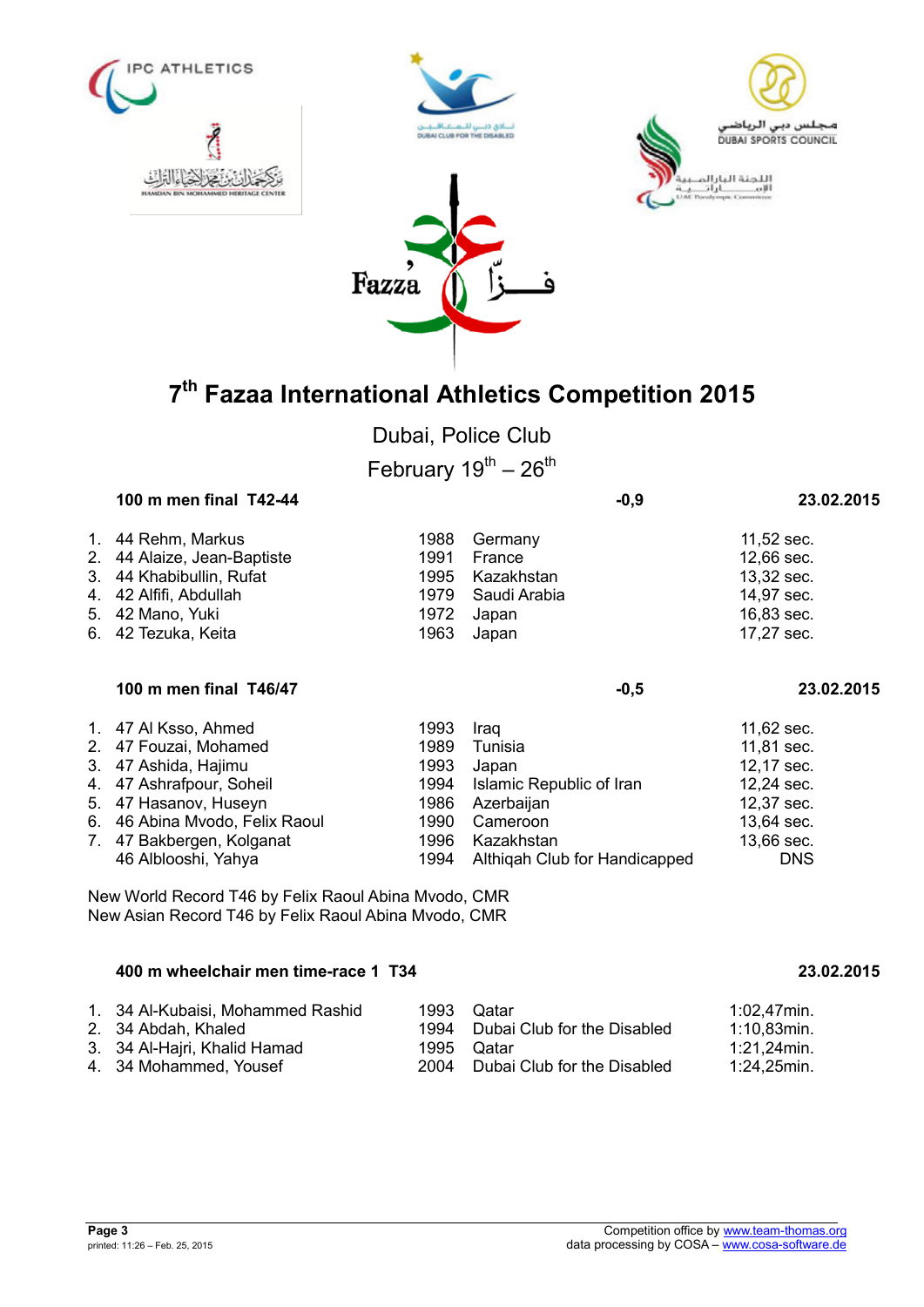



Fazza

Dubai, Police Club

February  $19^{th} - 26^{th}$ 

## **400 m wheelchair men time-race 2 T34 23.02.2015**

| 1. 34 Ktila, Walid     | 1985 | Tunisia                            | 55,08 sec.  |
|------------------------|------|------------------------------------|-------------|
| 2. 34 Hammadi, Mohamed |      | 1985 Althigah Club for Handicapped | 58,21 sec.  |
| 3. 34 Mitic, Bojan     |      | 1985 Switzerland                   | 58,51 sec.  |
| 4. 34 Rowlings, Ben    |      | 1996 Great Britain                 | 59,97 sec.  |
| 5. 34 Rusch, Stefan    |      | 1993 Netherlands                   | 1:00,83min. |

### **400 m wheelchair men ranking order time races T34 23.02.2015**

| 1. 34 Ktila, Walid                | 1985 | Tunisia                            | 55,08 sec.  |
|-----------------------------------|------|------------------------------------|-------------|
| 2. 34 Hammadi, Mohamed            |      | 1985 Althigah Club for Handicapped | 58,21 sec.  |
| 3. 34 Mitic, Bojan                | 1985 | Switzerland                        | 58,51 sec.  |
| 4. 34 Rowlings, Ben               | 1996 | Great Britain                      | 59,97 sec.  |
| 5. 34 Rusch, Stefan               | 1993 | Netherlands                        | 1:00,83min. |
| 6. 34 Al-Kubaisi, Mohammed Rashid | 1993 | Qatar                              | 1:02,47min. |
| 7. 34 Abdah, Khaled               | 1994 | Dubai Club for the Disabled        | 1:10,83min. |
| 8. 34 Al-Hajri, Khalid Hamad      | 1995 | Qatar                              | 1:21,24min. |
| 9. 34 Mohammed, Yousef            | 2004 | Dubai Club for the Disabled        | 1:24,25min. |

## **400 m wheelchair men final T51/52 23.02.2015**

| 1. 52 Sato, Tomoki          |      | 1989 Japan                       | $1:05,67$ min. |
|-----------------------------|------|----------------------------------|----------------|
| 2. 52 Noda, Akikazu         | 1981 | Japan                            | 1:12,96min.    |
| 3. 52 Araidat, Obaid Sebait |      | 1977 Dubai Club for the Disabled | $1:14,75$ min. |
| 4. 51 Genyn, Peter          |      | 1976 Belgium                     | $1:38,26$ min. |
| 5. 51 Osborne, Stephen      |      | 1963 Great Britain               | 1:40,66min.    |
| 6. 51 Ziesmer, Ronny        |      | 1979 Germany                     | 2:00,63min.    |

| <b>IPC ATHLETICS</b>                            |
|-------------------------------------------------|
|                                                 |
| إعالةالث<br>HANDAN BIN MOHAMMED HERITAGE CENTER |

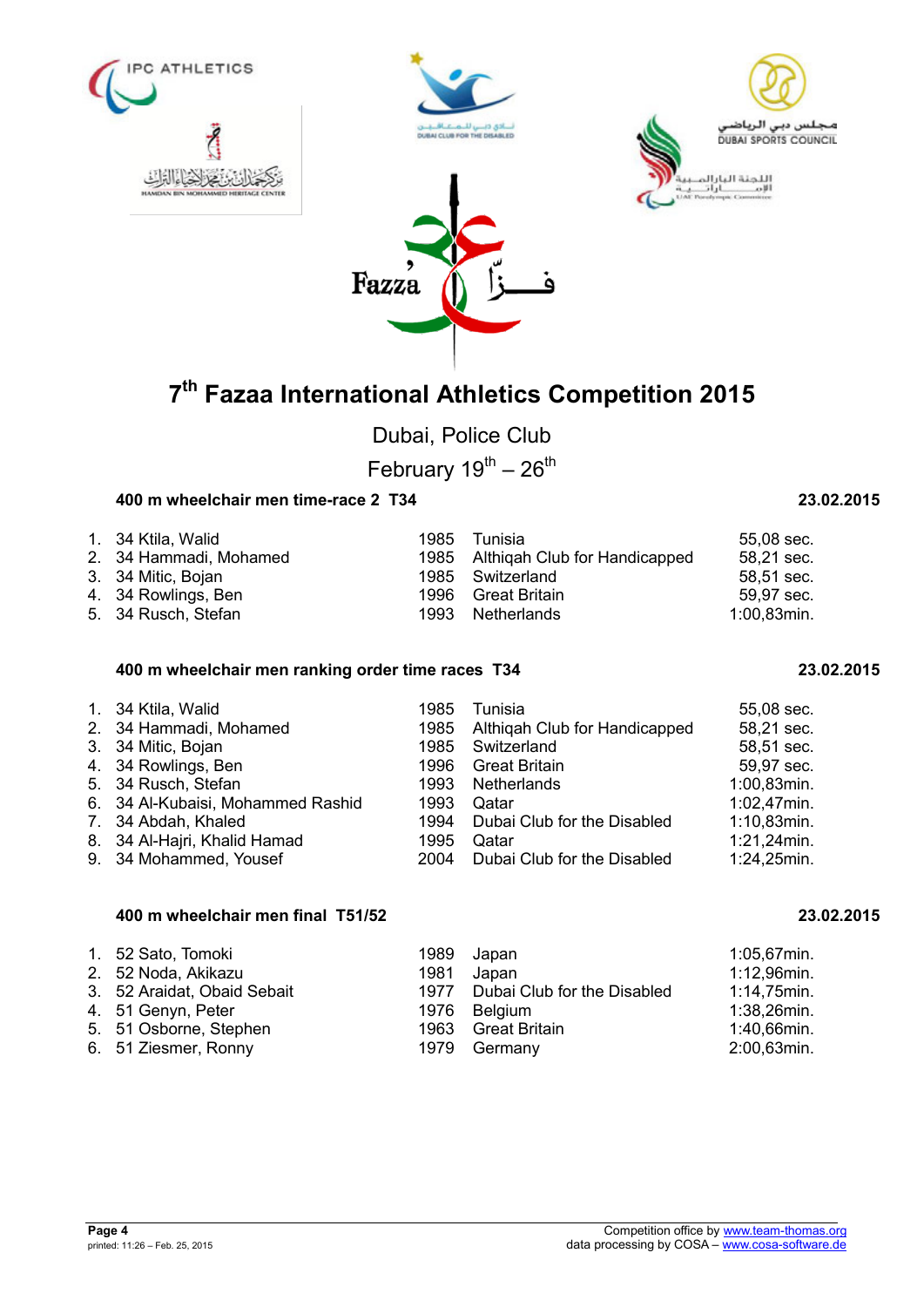



Dubai, Police Club

February  $19^{th} - 26^{th}$ 

### **400 m wheelchair men final T53 23.02.2015**

| 1. 53 Fairbank, Pierre  | 1971 France       | 53,85 sec.  |
|-------------------------|-------------------|-------------|
| 2. 53 Paeyo, Pongsakorn | 1996 Thailand     | 56,14 sec.  |
| 3. 53 Intasen, Sopa     | 1982 Thailand     | 56,95 sec.  |
| 4. 53 Alganaidl, Fahad  | 1984 Saudi Arabia | 58,57 sec.  |
| 5. 53 Brown, Ben        | 1987 Canada       | 59,62 sec.  |
| 6. 53 Brignone, Nicolas | 1989 France       | 1:01,50min. |
| 7. 53 Vadutov, Valeriy  | 1973 Kazakhstan   | 1:25,57min. |
| 8. 53 Berdennikov, Igor | 1984 Kazakhstan   | 1:28,71min. |

### **400 m wheelchair men time-race 1 T54 23.02.2015**

| 1. 54 Alrajehi, Faisal       | 1998 Kuwait                        | 52,19 sec.  |
|------------------------------|------------------------------------|-------------|
| 2. 54 Alhawasin, Badir Abbas | 1985 Althigah Club for Handicapped | 56,41 sec.  |
| 3. 54 Schneeberg, Malte      | 1987 Germany                       | 56,50 sec.  |
| 4. 54 Marchenko, Vitaliy     | 1992 Kazakhstan                    | 1:02,60min. |
| 5. 54 Mouhaman, Alhadji      | 1969 Cameroon                      | 1:20,29min. |
|                              |                                    |             |

### **400 m wheelchair men time-race 2 T54 23.02.2015**

| 1. 54 Balde, Alhassane  | 1985 | Germany                            | 50,90 sec. |
|-------------------------|------|------------------------------------|------------|
| 2. 54 Aldhaheri, Rashed |      | 1991 AlAin Club for the Disabled   | 51,12 sec. |
| 3. 54 Sualuang, Ampai   | 1973 | Thailand                           | 52,05 sec. |
| 4. 54 Watanabe, Sho     | 1991 | Japan                              | 52,13 sec. |
| 5. 54 Scherer, David    | 1996 | Germany                            | 53,37 sec. |
| 6. 54 Alshehhi, Salem   |      | 1998 Althigah Club for Handicapped | 54,40 sec. |
| 54 Zouinkhi, Fethi      | 1986 | Tunisia                            | <b>DNF</b> |
| 54 Kamzari, Abdulazeiz  |      | 1988 Khorfakkan club               | <b>DNS</b> |
|                         |      |                                    |            |

| ວວ.໐ວ ຣ <del>ບ</del> ບ. |
|-------------------------|
| 56,14 sec.              |
| 56,95 sec.              |
| 58,57 sec.              |
| 59,62 sec.              |
| 1:01,50min.             |
| 1:25,57min.             |
| 1:28.71min.             |

|  | 23.02.201 |  |
|--|-----------|--|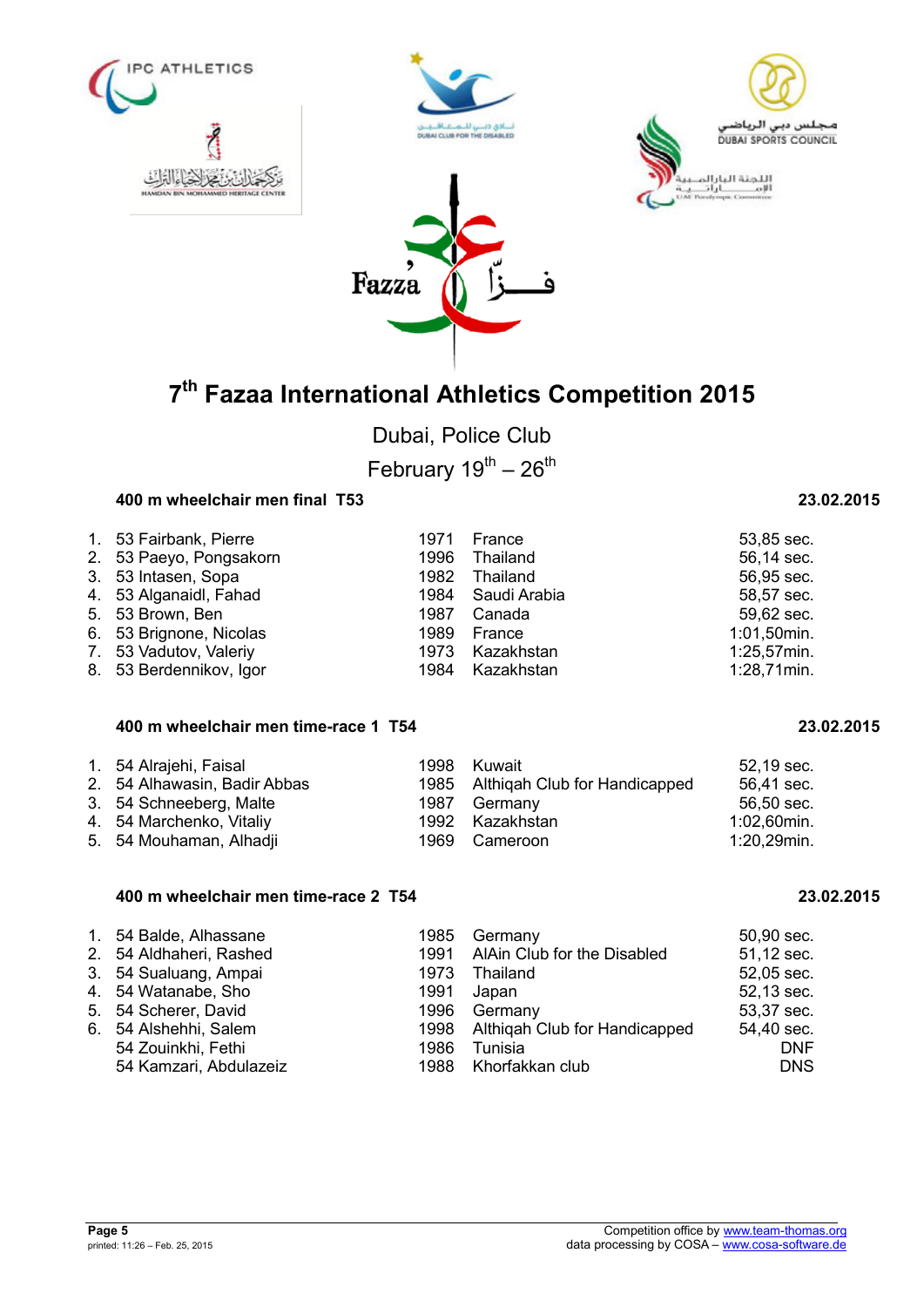



Dubai, Police Club

February  $19^{th} - 26^{th}$ 

### **400 m wheelchair men time-race 3 T54 23.02.2015**

| 1. 54 Gharbi, Yassine    | 1990 | Tunisia                          | 48,67 sec. |
|--------------------------|------|----------------------------------|------------|
| 2. 54 Hug, Marcel        |      | 1986 Switzerland                 | 48,72 sec. |
| 3. 54 van Weeghel, Kenny | 1980 | Netherlands                      | 48,85 sec. |
| 4. 54 Tana, Rawat        | 1977 | Thailand                         | 49,05 sec. |
| 5. 54 Schuh, Marc        | 1989 | Germany                          | 49,32 sec. |
| 6. 54 Konjen, Saichon    | 1983 | Thailand                         | 50,33 sec. |
| 7. 54 Tahti, Leo Pekka   | 1983 | Finland                          | 50,68 sec. |
| 8. 54 Vahdani, Mohammad  |      | 1979 Dubai Club for the Disabled | 51,12 sec. |

### **400 m wheelchair men ranking order time races 23.02.2015**

| 1. | 54 Gharbi, Yassine            | 1990 | Tunisia                       | 48,67 sec.  |
|----|-------------------------------|------|-------------------------------|-------------|
| 2. | 54 Hug, Marcel                | 1986 | Switzerland                   | 48,72 sec.  |
| 3. | 54 van Weeghel, Kenny         | 1980 | <b>Netherlands</b>            | 48,85 sec.  |
| 4. | 54 Tana, Rawat                | 1977 | Thailand                      | 49,05 sec.  |
| 5. | 54 Schuh, Marc                | 1989 | Germany                       | 49,32 sec.  |
| 6. | 54 Konjen, Saichon            | 1983 | Thailand                      | 50,33 sec.  |
| 7. | 54 Tahti, Leo Pekka           | 1983 | Finland                       | 50,68 sec.  |
| 8. | 54 Balde, Alhassane           | 1985 | Germany                       | 50,90 sec.  |
| 9. | 54 Aldhaheri, Rashed          | 1991 | AlAin Club for the Disabled   | 51,12 sec.  |
| 9. | 54 Vahdani, Mohammad          | 1979 | Dubai Club for the Disabled   | 51,12 sec.  |
|    | 11. 54 Sualuang, Ampai        | 1973 | Thailand                      | 52,05 sec.  |
|    | 12.54 Watanabe, Sho           | 1991 | Japan                         | 52,13 sec.  |
|    | 13. 54 Alrajehi, Faisal       | 1998 | Kuwait                        | 52,19 sec.  |
|    | 14. 54 Scherer, David         | 1996 | Germany                       | 53,37 sec.  |
|    | 15. 54 Alshehhi, Salem        | 1998 | Althigah Club for Handicapped | 54,40 sec.  |
|    | 16. 54 Alhawasin, Badir Abbas | 1985 | Althigah Club for Handicapped | 56,41 sec.  |
|    | 17.54 Schneeberg, Malte       | 1987 | Germany                       | 56,50 sec.  |
|    | 18. 54 Marchenko, Vitaliy     | 1992 | Kazakhstan                    | 1:02,60min. |
|    | 19. 54 Mouhaman, Alhadji      | 1969 | Cameroon                      | 1:20,29min. |
|    | 54 Zouinkhi, Fethi            | 1986 | Tunisia                       | <b>DNF</b>  |
|    | 54 Kamzari, Abdulazeiz        | 1988 | Khorfakkan club               | DNS.        |

| 48.72 sec. |  |
|------------|--|
| 48,85 sec. |  |
| 49,05 sec. |  |
| 49,32 sec. |  |
| 50.33 sec. |  |
| 50,68 sec. |  |
| 51,12 sec. |  |
|            |  |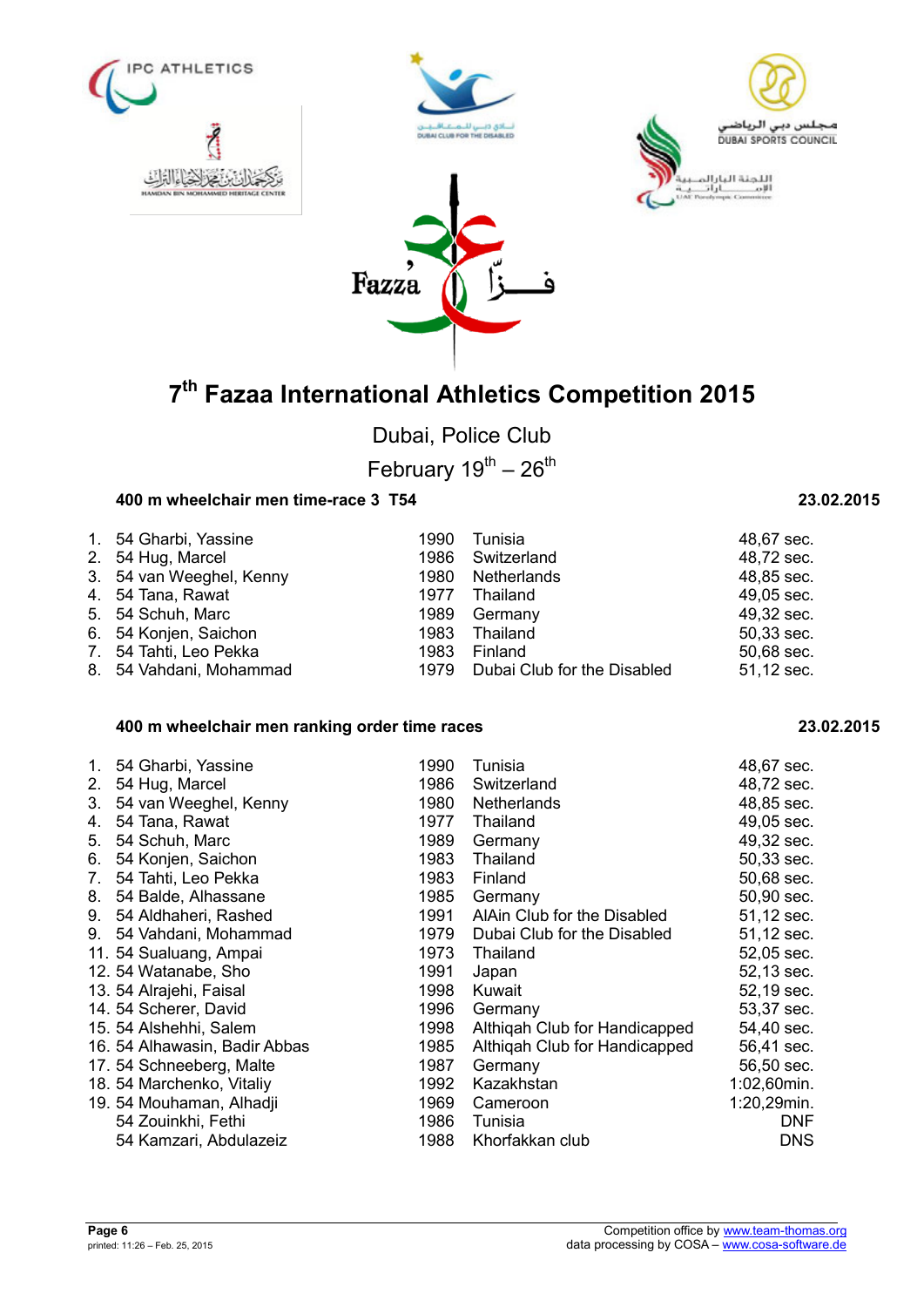







Dubai, Police Club

February  $19^{th} - 26^{th}$ 

## **long jump men final T11/12 23.02.2015**

| 1. 12 Langenhoven, Hilton Keith           |               | 1983 Rep. of South Africa   |               | 6,66 m     | 846 P |
|-------------------------------------------|---------------|-----------------------------|---------------|------------|-------|
| $6,04 (+0,8)$ $6,26 (+1,6)$ $6,66 (+1,2)$ |               | $6,49 (+0,3)$ $6,62 (+4,6)$ | $\mathsf{X}$  |            |       |
| 2. 11 Bentria, Firas                      |               | 1986<br>Algeria             |               | 5.45 m     | 626 P |
| $5,45(-0,6)$ $4,80(+1,6)$ x               |               | $5,25 (+1,5)$ X             | $5,30$ (-2,1) |            |       |
| 3. 11 Nurlybayev, Makzhan                 |               | 1991<br>Kazakhstan          |               | 4,88 m     | 332 P |
| $4,07$ (-0,6) $4,76$ (-1,6)               | $3,90 (+0,0)$ | $4,58$ (-1,7) $4,60$ (-3,7) | $4,88(-2,2)$  |            |       |
| 4. 12 Gebertayev, Bislan                  |               | Kazakhstan<br>1992          |               | 5.39 m     | 307 P |
| $5,26(-0,3)$ $5,17(-0,4)$                 | $5,39$ (-3,6) | $3,95(-0,1)$ $5,10(+0,9)$   | $5,23(+1,9)$  |            |       |
| 12 Sabbar, Hamza                          |               | 1995<br>Ajman Club          |               | <b>DNS</b> |       |
| 12 Alrashydat, Ayman                      |               | 1996<br>Ajman Club          | <b>DNS</b>    |            |       |
|                                           |               |                             |               |            |       |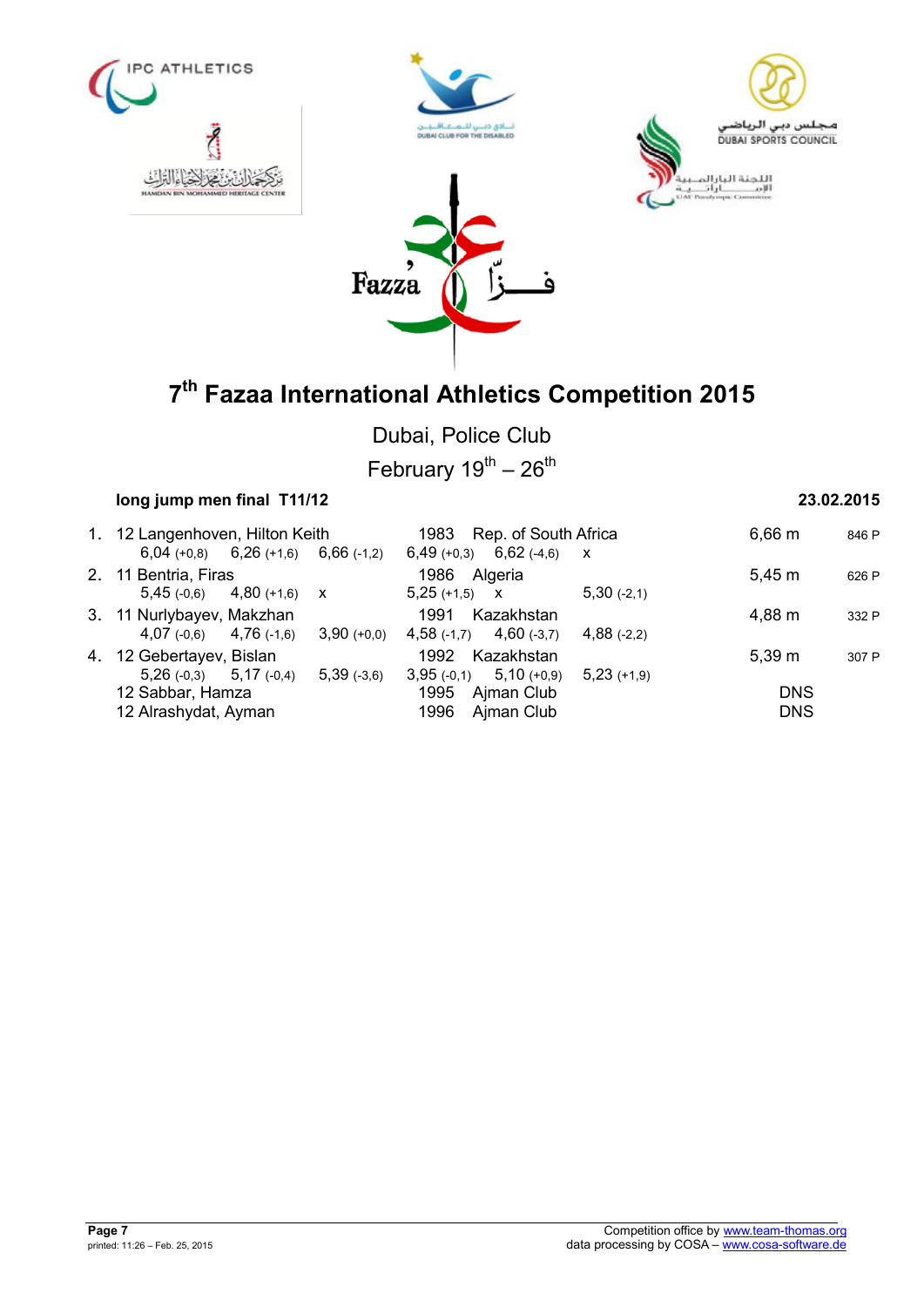







Dubai, Police Club February  $19^{th} - 26^{th}$ 

## **shot put wheelchair men final F33 23.02.2015**

| 1. 33 Scheil, Daniel            |              |      | 1973 | Germany                          |                               | $10,29 \text{ m}$  |
|---------------------------------|--------------|------|------|----------------------------------|-------------------------------|--------------------|
| 9,47                            | 9,87         | 9,32 | 9,77 | 10,29                            | 10, 13                        |                    |
| 2. 33 Kardjena, Kamel           |              |      | 1981 | Algeria                          |                               | $9,92 \, \text{m}$ |
| 8,65                            | 9,12         | 9,70 | 9,92 | 9,82                             | 9,75                          |                    |
| 3. 33 Alshekaili, Abdulaziz     |              |      | 1986 | AlAin Club for the Disabled      |                               | $8,77 \; m$        |
| 5,98<br>8,77                    |              | 7,96 | 7,96 | 7,75                             | 8,60                          |                    |
| 4. 33 Alnakhli, Hani            |              |      | 1986 | Saudi Arabia                     |                               | $8,52 \; m$        |
| 8,21                            | $\mathsf{x}$ | 6,91 | 8,52 | $\mathsf{X}$                     | 8,03                          |                    |
| 5. 33 Saleh, Naser M.S.         |              |      | 1984 | Kuwait                           |                               | $7,33 \; m$        |
| 7,33                            | 7,27         | 7,29 | 6,40 | 7,09                             | 6,89                          |                    |
| 6. 33 Malaleih, Hassan Ali Obai |              |      | 1984 | Khorfakkan club                  |                               | $7,05 \; m$        |
| 6,85                            | 6,78         | 7,05 | 6,54 | $\mathsf{X}$                     | X                             |                    |
| 7. 33 Alhousani, Ahmed          |              |      | 1987 |                                  | Althiqah Club for Handicapped | $7,02 \; m$        |
| $\mathsf{x}$                    | 6,72         | 6,50 | 6,55 | 7,02                             | X                             |                    |
| 8. 33 Alizadeh, Mehdi           |              |      | 1972 |                                  |                               |                    |
| 6,69                            | 6,78         | 6,51 | 6,91 | Islamic Republic of Iran<br>6,72 | 6,58                          | $6,91 \text{ m}$   |
|                                 |              |      |      |                                  |                               |                    |
| 9. 33 Ali, Juma Salem           |              |      | 1978 | Dubai Club for the Disabled      |                               | $5,65 \; m$        |
| 5,32                            | 5,62         | 5,56 | 5,65 | 5,51                             | 5,64                          |                    |
| 10. 33 Almazim, Hamed           |              |      | 1987 | Ajman Club                       |                               | $5,00 \; m$        |
| 4,62                            | 4,23         | 4,44 | 4,92 | 4,91                             | 5,00                          |                    |
| 11. 33 Bachir, Youssouf Hesin   |              |      | 1974 | Dubai Club for the Disabled      |                               | $3,60 \; m$        |
| 2,92                            | 3,44         | 3,33 | 3,60 | 3,42                             | X                             |                    |
| 12. 33 Sabour Nematabad, Saber  |              |      | 1987 | Islamic Republic of Iran         |                               | $2,84 \, \text{m}$ |
| 2,84                            | $\mathsf{X}$ | 2,34 | 2,80 | 2,50                             | 2,30                          |                    |

New African Record by Kamel Kardjena, ALG New Asian Record by Abdulaziz Alshekaili, UAE

| Germany                             |                               | 10,29 m     |
|-------------------------------------|-------------------------------|-------------|
| 10,29                               | 10,13                         |             |
| Algeria                             |                               | 9,92 m      |
| 9,82                                | 9,75                          |             |
| AlAin Club for the Disabled<br>7,75 | 8,60                          | 8,77 m      |
| Saudi Arabia                        |                               | 8,52 m      |
| x                                   | 8,03                          |             |
| Kuwait                              |                               | 7,33 m      |
| 7,09                                | 6,89                          |             |
| Khorfakkan club                     |                               | 7,05 m      |
| X                                   | x                             |             |
|                                     | Althiqah Club for Handicapped | $7,02 \; m$ |
| 7,02                                | x                             |             |
| Islamic Republic of Iran<br>6,72    | 6,58                          | 6,91 m      |
| Dubai Club for the Disabled         |                               | $5,65 \; m$ |
| 5,51                                | 5,64                          |             |
| Ajman Club                          |                               | $5,00 \; m$ |
| 4,91                                | 5,00                          |             |
| Dubai Club for the Disabled         |                               | $3,60 \; m$ |
| 3,42                                | х                             |             |
| Islamic Republic of Iran            |                               | 2,84 m      |
| 2.50<br>2.30                        |                               |             |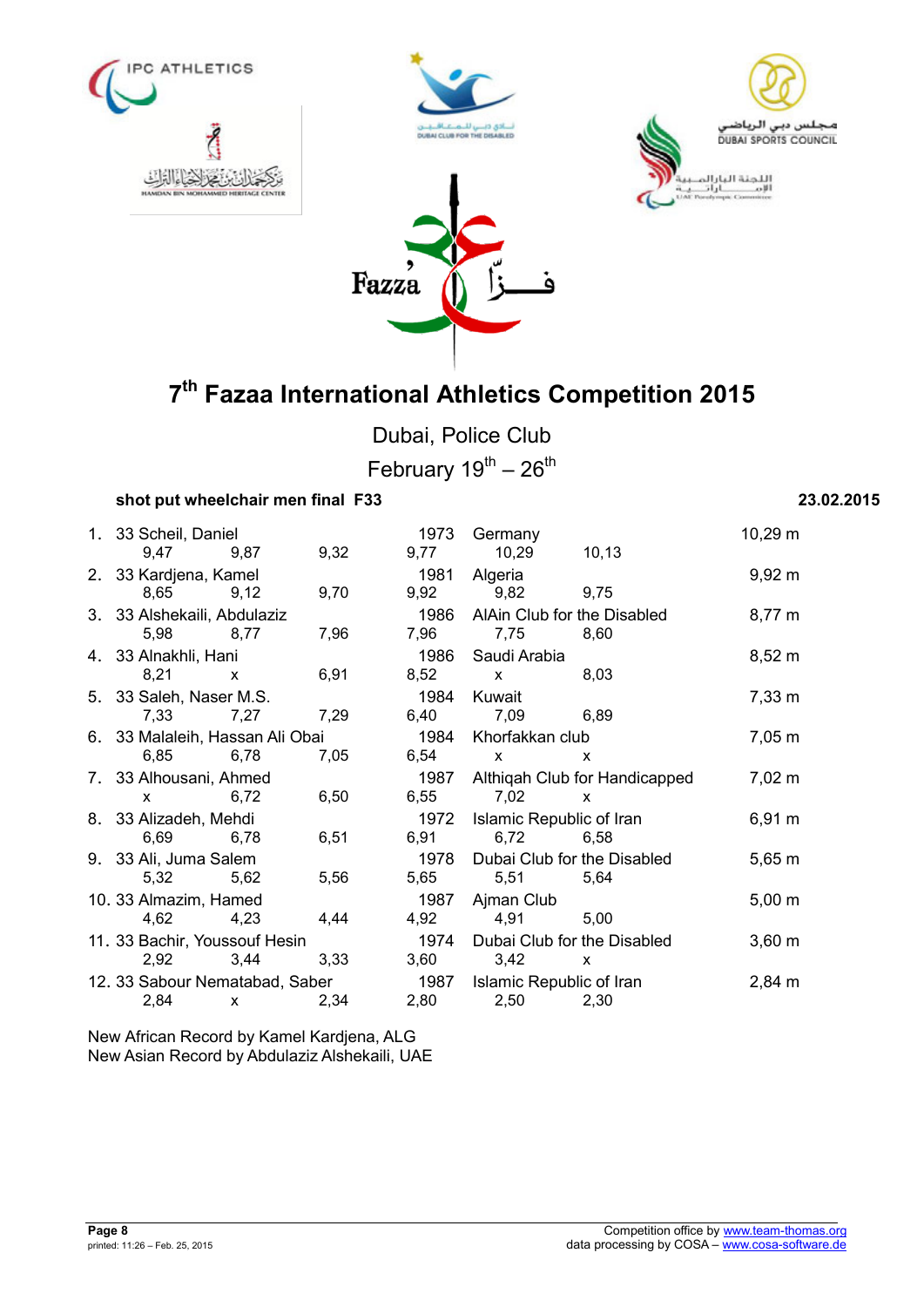







Dubai, Police Club February  $19^{th} - 26^{th}$ 

### **shot put wheelchair men final F34 23.02.2015**

| 1. 34 Abdulrahman, Abdulrahman Abd |                                                                                                                                                                                                                                                                                                  | 1988         |              | Qatar                                                                                                                                                                                                                                                                                            |                                                                                                                                                                                                                                                                                                  | $10,22 \; m$ |             |
|------------------------------------|--------------------------------------------------------------------------------------------------------------------------------------------------------------------------------------------------------------------------------------------------------------------------------------------------|--------------|--------------|--------------------------------------------------------------------------------------------------------------------------------------------------------------------------------------------------------------------------------------------------------------------------------------------------|--------------------------------------------------------------------------------------------------------------------------------------------------------------------------------------------------------------------------------------------------------------------------------------------------|--------------|-------------|
|                                    | 9,88<br>X.                                                                                                                                                                                                                                                                                       |              | 9,26         | 9,98                                                                                                                                                                                                                                                                                             | 10,22                                                                                                                                                                                                                                                                                            | 9,94         |             |
|                                    | 2. 34 Nouiri, Azeddine                                                                                                                                                                                                                                                                           |              |              | 1986                                                                                                                                                                                                                                                                                             | Morocco                                                                                                                                                                                                                                                                                          |              | $9,83 \; m$ |
|                                    | 9,51                                                                                                                                                                                                                                                                                             | 9,83         | $\mathsf{x}$ | 9,12                                                                                                                                                                                                                                                                                             | $\mathsf{x}$                                                                                                                                                                                                                                                                                     | 9,59         |             |
|                                    | 3. 34 Krid, Mohamed Ali                                                                                                                                                                                                                                                                          |              |              | 1991                                                                                                                                                                                                                                                                                             | Tunisia                                                                                                                                                                                                                                                                                          |              | 8,88 m      |
|                                    | 8,66<br>8,72                                                                                                                                                                                                                                                                                     |              | X            | 8,55                                                                                                                                                                                                                                                                                             | $\mathsf{x}$                                                                                                                                                                                                                                                                                     | 8,88         |             |
|                                    | 4. 34 Rzig, Faouzi                                                                                                                                                                                                                                                                               |              |              | 1982                                                                                                                                                                                                                                                                                             | Tunisia                                                                                                                                                                                                                                                                                          |              | 7,98 m      |
|                                    | $\mathsf{x}$                                                                                                                                                                                                                                                                                     | 7,12         | 7,96         | $x -$                                                                                                                                                                                                                                                                                            | 7,98                                                                                                                                                                                                                                                                                             | 7,72         |             |
|                                    | 5. 34 Hayayei, Abdullah                                                                                                                                                                                                                                                                          |              |              | 1980                                                                                                                                                                                                                                                                                             | Khorfakkan club                                                                                                                                                                                                                                                                                  |              | 7,96 m      |
|                                    | 7,59                                                                                                                                                                                                                                                                                             | 7,82         | 7,83         | 7,96                                                                                                                                                                                                                                                                                             | $\mathsf{X}$                                                                                                                                                                                                                                                                                     | X.           |             |
|                                    | 6. 34 Baha, Louis Gervais                                                                                                                                                                                                                                                                        |              |              | 1983                                                                                                                                                                                                                                                                                             | Cameroon                                                                                                                                                                                                                                                                                         |              | $7,19 \; m$ |
|                                    | $\mathsf{x}$                                                                                                                                                                                                                                                                                     | 7,09         | $\mathsf{X}$ | $\mathsf{X}$                                                                                                                                                                                                                                                                                     | 7,19<br>6,45                                                                                                                                                                                                                                                                                     |              |             |
|                                    | 7. 34 Saeed, Mohamad                                                                                                                                                                                                                                                                             |              |              | 1992                                                                                                                                                                                                                                                                                             | Libya                                                                                                                                                                                                                                                                                            |              | $6,67 \; m$ |
|                                    | 6,32 5,56                                                                                                                                                                                                                                                                                        |              | 6,16         | $\mathsf{X}$                                                                                                                                                                                                                                                                                     | 6,67                                                                                                                                                                                                                                                                                             | 6,62         |             |
|                                    | 8. 34 Zeinvandi, Asghar                                                                                                                                                                                                                                                                          |              |              | 1986                                                                                                                                                                                                                                                                                             | Islamic Republic of Iran                                                                                                                                                                                                                                                                         |              | $6,52 \; m$ |
|                                    | 6,33<br>$\mathsf{X}$                                                                                                                                                                                                                                                                             |              | 6,21         | $\mathsf{X}$ and $\mathsf{X}$ and $\mathsf{X}$ are $\mathsf{X}$ and $\mathsf{X}$ are $\mathsf{X}$ and $\mathsf{X}$ are $\mathsf{X}$ and $\mathsf{X}$ are $\mathsf{X}$ and $\mathsf{X}$ are $\mathsf{X}$ and $\mathsf{X}$ are $\mathsf{X}$ and $\mathsf{X}$ are $\mathsf{X}$ and $\mathsf{X}$ are | 6,52                                                                                                                                                                                                                                                                                             | $\mathsf{x}$ |             |
|                                    | 9. 34 Hussain, Ali                                                                                                                                                                                                                                                                               |              |              | 2000                                                                                                                                                                                                                                                                                             | Dubai Club for the Disabled                                                                                                                                                                                                                                                                      |              | $6,49 \; m$ |
|                                    | X.                                                                                                                                                                                                                                                                                               | 6,17         | 6,37         | 6,49                                                                                                                                                                                                                                                                                             | $\mathsf{X}$ and $\mathsf{X}$ and $\mathsf{X}$ are $\mathsf{X}$ and $\mathsf{X}$ are $\mathsf{X}$ and $\mathsf{X}$ are $\mathsf{X}$ and $\mathsf{X}$ are $\mathsf{X}$ and $\mathsf{X}$ are $\mathsf{X}$ and $\mathsf{X}$ are $\mathsf{X}$ and $\mathsf{X}$ are $\mathsf{X}$ and $\mathsf{X}$ are | 6,35         |             |
|                                    | 10. 34 Diorditca, Sergei                                                                                                                                                                                                                                                                         |              |              | 1984                                                                                                                                                                                                                                                                                             | <b>Russian Federation</b>                                                                                                                                                                                                                                                                        |              | $6,04 \, m$ |
|                                    | X.                                                                                                                                                                                                                                                                                               | $\mathsf{X}$ | 6,04         | $x -$                                                                                                                                                                                                                                                                                            | 5,96                                                                                                                                                                                                                                                                                             | $\mathsf{x}$ |             |
|                                    | 11. 34 Bazarkulov, Arystanbek                                                                                                                                                                                                                                                                    |              |              | 1989                                                                                                                                                                                                                                                                                             | Kyrghizstan                                                                                                                                                                                                                                                                                      |              | $5,56 \; m$ |
|                                    | X.                                                                                                                                                                                                                                                                                               | 5,12         | $\mathsf{x}$ | 5,33                                                                                                                                                                                                                                                                                             | $\mathsf{X}$ and $\mathsf{X}$ and $\mathsf{X}$ are $\mathsf{X}$ and $\mathsf{X}$ are $\mathsf{X}$ and $\mathsf{X}$ are $\mathsf{X}$ and $\mathsf{X}$ are $\mathsf{X}$ and $\mathsf{X}$ are $\mathsf{X}$ and $\mathsf{X}$ are $\mathsf{X}$ and $\mathsf{X}$ are $\mathsf{X}$ and $\mathsf{X}$ are | 5,56         |             |
|                                    | 12. 34 Fathababdi, Ali                                                                                                                                                                                                                                                                           |              |              | 1977                                                                                                                                                                                                                                                                                             | Islamic Republic of Iran                                                                                                                                                                                                                                                                         |              | $5,33 \; m$ |
|                                    | $\mathsf{X}$ and $\mathsf{X}$ and $\mathsf{X}$ are $\mathsf{X}$ and $\mathsf{X}$ are $\mathsf{X}$ and $\mathsf{X}$ are $\mathsf{X}$ and $\mathsf{X}$ are $\mathsf{X}$ and $\mathsf{X}$ are $\mathsf{X}$ and $\mathsf{X}$ are $\mathsf{X}$ and $\mathsf{X}$ are $\mathsf{X}$ and $\mathsf{X}$ are | 4,42         | $\mathsf{x}$ | 4,88                                                                                                                                                                                                                                                                                             | 5,33                                                                                                                                                                                                                                                                                             | $\mathsf{x}$ |             |
|                                    | 13. 34 Hemaid, Mohamed                                                                                                                                                                                                                                                                           |              |              |                                                                                                                                                                                                                                                                                                  | 1984 Ajman Club                                                                                                                                                                                                                                                                                  |              | $3,00 \; m$ |
|                                    | 2,71                                                                                                                                                                                                                                                                                             | 2,87         | 3,00         | $\mathsf{X}$                                                                                                                                                                                                                                                                                     | $\mathsf{X}$                                                                                                                                                                                                                                                                                     | 2,84         |             |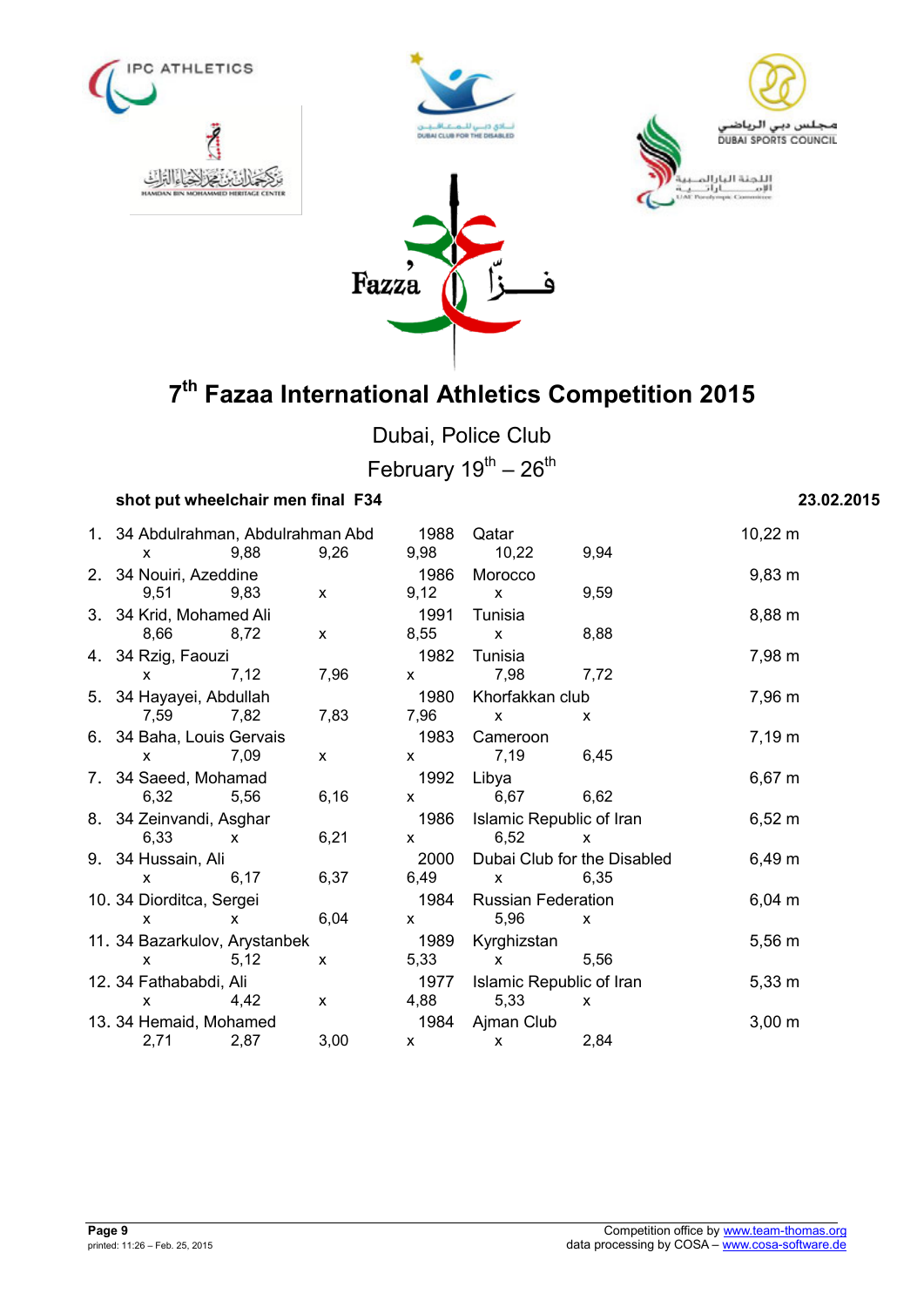







Dubai, Police Club February  $19^{th} - 26^{th}$ 

## **shot put men final F40/41 23.02.2015**

| 1. 41 Abdulraheem, Kovan      |       |       | 1988                        | Iraq                 |             | $10,82 \; m$ | 799 P |
|-------------------------------|-------|-------|-----------------------------|----------------------|-------------|--------------|-------|
| $\mathsf{x}$                  | 9,99  | 10,01 | 10,54                       | 10,82                | 10,38       |              |       |
| 2. 41 Santos, Jonathan de Sou |       |       | 1990                        | Brazil               |             | $10,72 \; m$ | 786 P |
| x                             | 10,31 | 10,52 | 10,72                       | $\mathsf{x}$         | 10,36       |              |       |
| 3. 41 Nukhailawi, Wildan      |       |       | 1986                        | Iraq                 |             | $10,65 \; m$ | 777 P |
| 10,64                         | 10,36 | 10,29 | 10,65                       | 10,48                | X           |              |       |
| 4. 41 Mamuneas, Panagiotis    |       |       | 1996                        | <b>Great Britain</b> |             | $10,42 \; m$ | 744 P |
| 9,70                          | 10,11 | 9,58  | 10,42                       | 10,01                | 9,90        |              |       |
| 5. 41 Amara, Mohamed          |       |       | 1986                        | Tunisia              |             | $9,60 \; m$  | 617 P |
| 8,76                          | 9,60  | 9,32  | 8,96                        | $\mathsf{x}$         | 9,60        |              |       |
| 6. 40 Lukutin, Alexey<br>1981 |       |       |                             | Kazakhstan           |             | 7,36 m       | 409 P |
| 7,25                          | 7,35  | 7,36  | 7.34                        | 6,58                 | 6,88        |              |       |
| 7. 41 Al-Ameri, Hasan         |       |       | 1990                        | Iraq                 |             | $8,21 \; m$  | 373 F |
| X                             | 7.50  | 8,21  | 7,60                        | 7,30                 | 7.43        |              |       |
| 8. 40 Alsaif, Abdullah A.A.M. |       |       | 1994                        | Kuwait               |             | $6,81 \; m$  | 300 F |
| 6,77                          | 6,55  | X     | 6,15                        | 6,81                 | X           |              |       |
| 9. 40 Adil Mourad, Ahmed      |       | 1994  | Dubai Club for the Disabled |                      | $5,64 \; m$ | 110 P        |       |
| 5,37                          | 5,64  | 5,35  |                             |                      |             |              |       |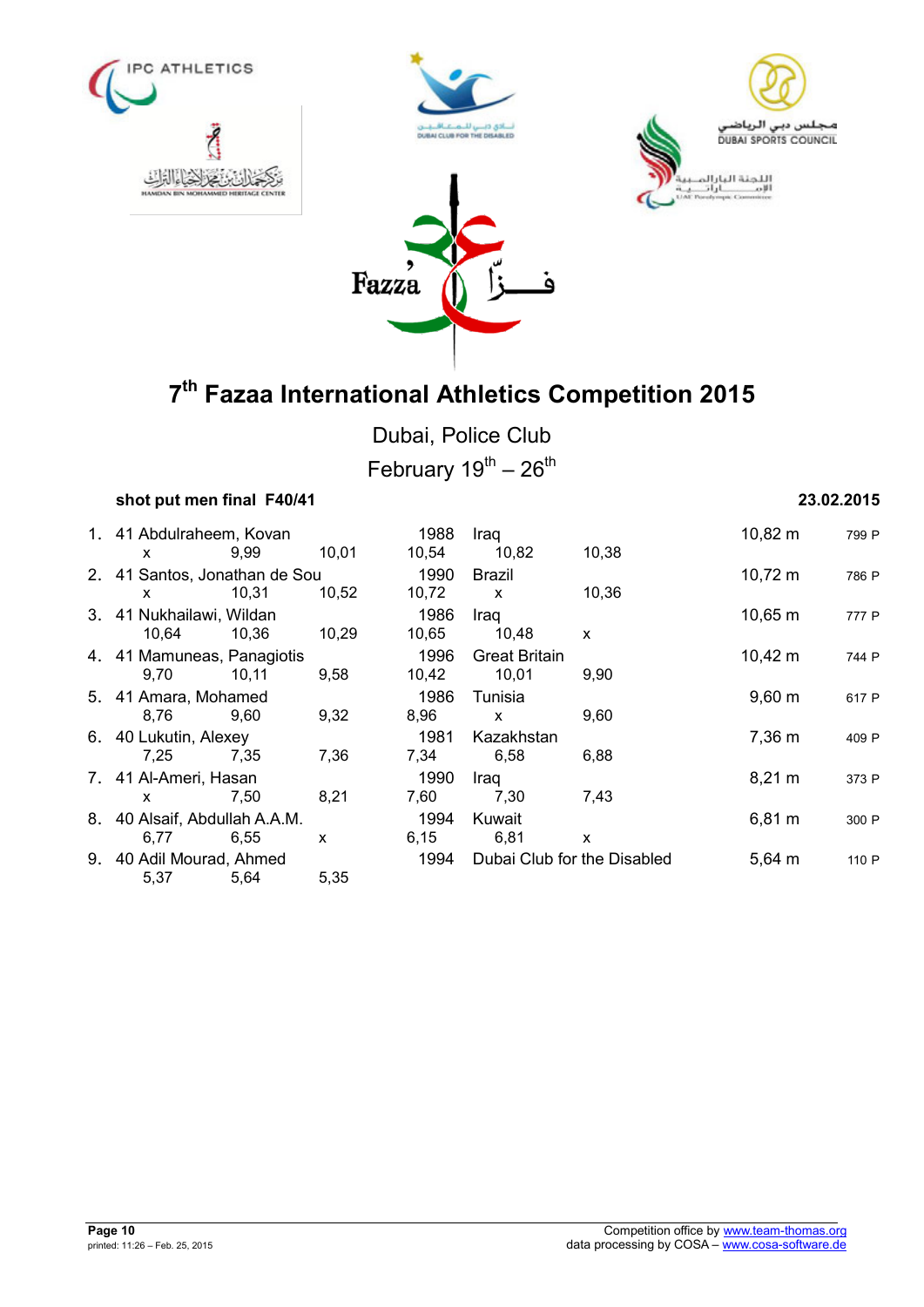







Dubai, Police Club February  $19^{th} - 26^{th}$ 

### **shot put men final F42/44 23.02.2015**

| 1. 42 Davies, Aled<br>15,92               | $\mathsf{x}$ | X     | 1991<br>X     | <b>Great Britain</b><br>15,07 | 15.40 | 15,92 m      | 1068 P |
|-------------------------------------------|--------------|-------|---------------|-------------------------------|-------|--------------|--------|
| 2. 44 Abdelwareth, Ibrahim Ahmed<br>12,91 | 14.04        | 12.38 | 1988<br>14,57 | Egypt<br>14,20                | 14,79 | 14,79 m      | 869 P  |
| 3. 42 Bassam Sawsan, Bassam<br>12.06      | 11,43        | 12,00 | 1977<br>X     | Syria<br>10,62                | 11,65 | 12,06 m      | 760 P  |
| 4. 42 Al-Joburi, Mohammad<br>11.02        | 11.17        | 11.49 | 1968<br>10,96 | Sweden<br>10,01               | 10,86 | $11,49 \; m$ | 686 P  |
| 5. 42 Ahmed, Walid Ali Musa<br>x          | x            | 10.18 | 1980<br>11,18 | Libya<br>11,15                | 10,05 | $11,18 \; m$ | 643 P  |
| 6. 44 Said, Abdurraouf<br>12.15           | 12,35        | 12,18 | 1983<br>12,25 | Libya<br>X                    | 12,16 | $12,35 \; m$ | 601 P  |
| 7. 44 Atchoukeu, Aime Blaise<br>9,77      | 9,83         | 10.70 | 1989<br>10.73 | Cameroon<br>X                 | 10,17 | $10,73 \; m$ | 382 P  |

New World Record F42 by Aled Davies, GBR New European Record F42 by Aled Davies, GBR

## **shot put men final F46 23.02.2015**

|    | 1. 46 Schulze, Mathias<br>12,26    | 14.16 | X     | 1983<br>12,95 | Germany<br>13,02              | 14.04                               | 14,16 m      |
|----|------------------------------------|-------|-------|---------------|-------------------------------|-------------------------------------|--------------|
|    | 2. 46 Doolabi, Ramezanali<br>11.49 | 11.01 | 12,10 | 1969<br>x     | Islamic Republic of Iran<br>X | 11.90                               | $12,10 \; m$ |
|    | 3. 46 Watanabe, Daisuke<br>9.99    | 8.79  | 10,67 | 1973<br>9,12  | Japan<br>10,53                | 10.47                               | $10,67 \; m$ |
|    | 4. 46 Al Qahwaji, Abdallah<br>9,00 | 9.47  | 9,30  | 1994<br>9,81  | Jordan<br>10.01               | 9,69                                | $10,01 \; m$ |
|    | 5. 46 Kamishita, Tomu<br>x         | 8.47  | 9,13  | 1990<br>8,47  | Japan<br>9.17                 | x                                   | $9,17 \; m$  |
| 6. | 46 Almenhali, Hazzaa<br>5,39       | x     | x     | 1980<br>4,62  | x                             | Abu Dhabi Club f Special Needs<br>x | $5,39 \; m$  |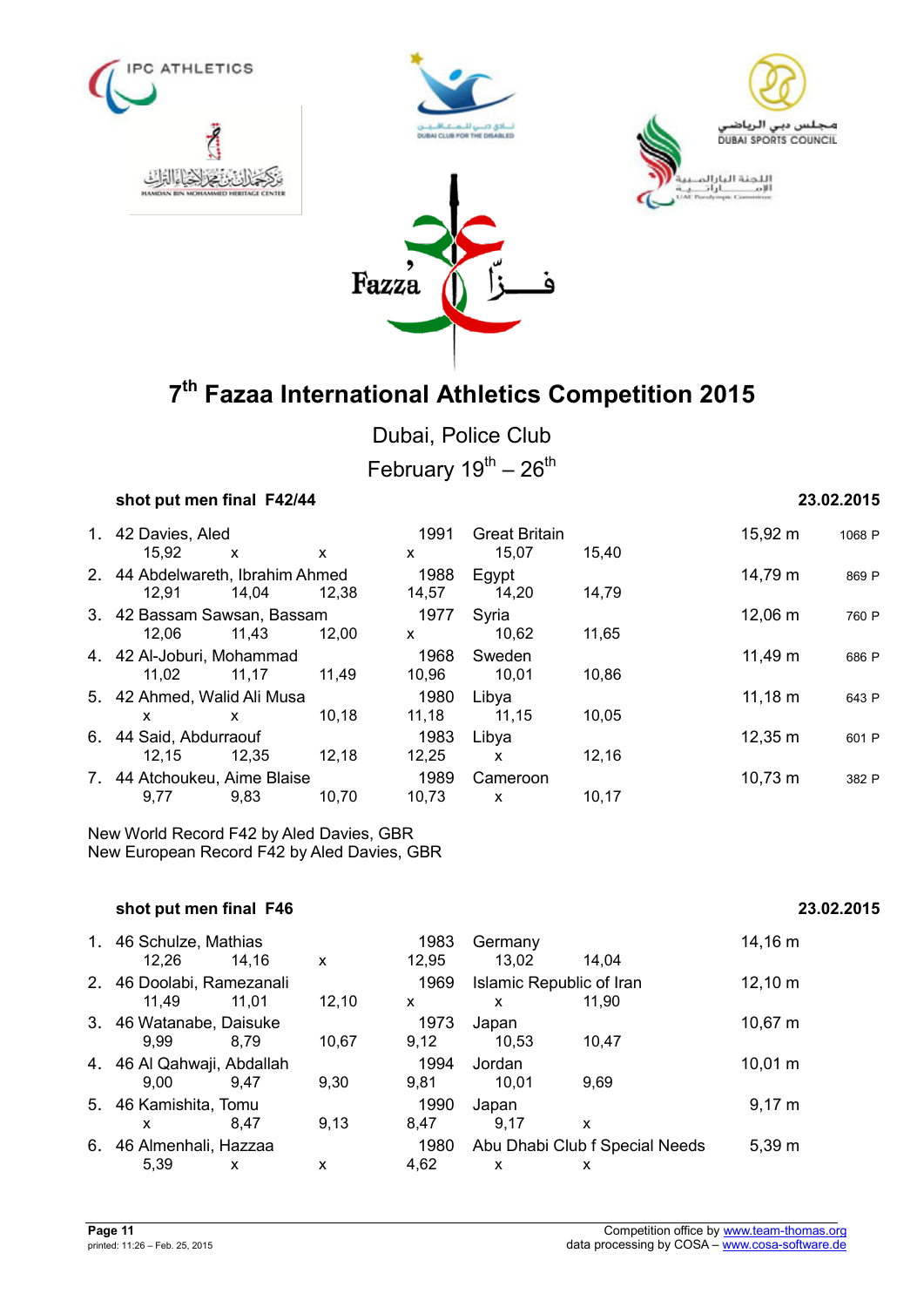







Dubai, Police Club

February  $19^{th} - 26^{th}$ 

## **discus men final F11-13/35/36 23.02.2015**

1. 35 Hosseinipanah, Seyedmohsen 1979 Islamic Republic of Iran 42,04 m <sup>950</sup> <sup>P</sup> 41,88 41,05 36,29 42,04 38,89 41,07 2. 12 Pakbaz, Saman 1995 Islamic Republic of Iran 43,66 m <sup>940</sup> <sup>P</sup> 43,66 41,57 39,16 42,19 x 42,75 3. 36 Al Kaabi, Mohammed 1996 AlAin Club for the Disabled 39,25 m 937 P x 34,80 39,25 39,11 38,85 37,42 4. 35 Al-Azzawi, Jabbar 1981 Iraq 33,29 m <sup>681</sup> <sup>P</sup> 31,15 30,17 31,59 30,51 31,63 33,29 5. 13 Al-Saadi, Mahdi 1972 Iraq 29,90 m <sup>597</sup> <sup>P</sup> 26,18 x x x 29,26 29,90 6. 35 Albinali, Hamad 1991 Bahrain 27,14 m <sup>417</sup> <sup>P</sup> x 26,68 25,52 27,09 27,14 26,80 7. 12 Alharaz, Abdullah M.A. 1983 Kuwait 27,48 m <sup>375</sup> <sup>P</sup> 23,14 26,65 27,48 24,87 27,42 22,85 8. 11 Al-Majdawee, Mohammed 1979 Iraq 19,81 m <sup>174</sup> <sup>P</sup> x 17,91 18,30 6,45 x 19,81

New Asian Record F36 by Mohammed Al Kaabi, UAE

| Page 12 |                                |
|---------|--------------------------------|
|         | printed: 11:26 - Feb. 25, 2015 |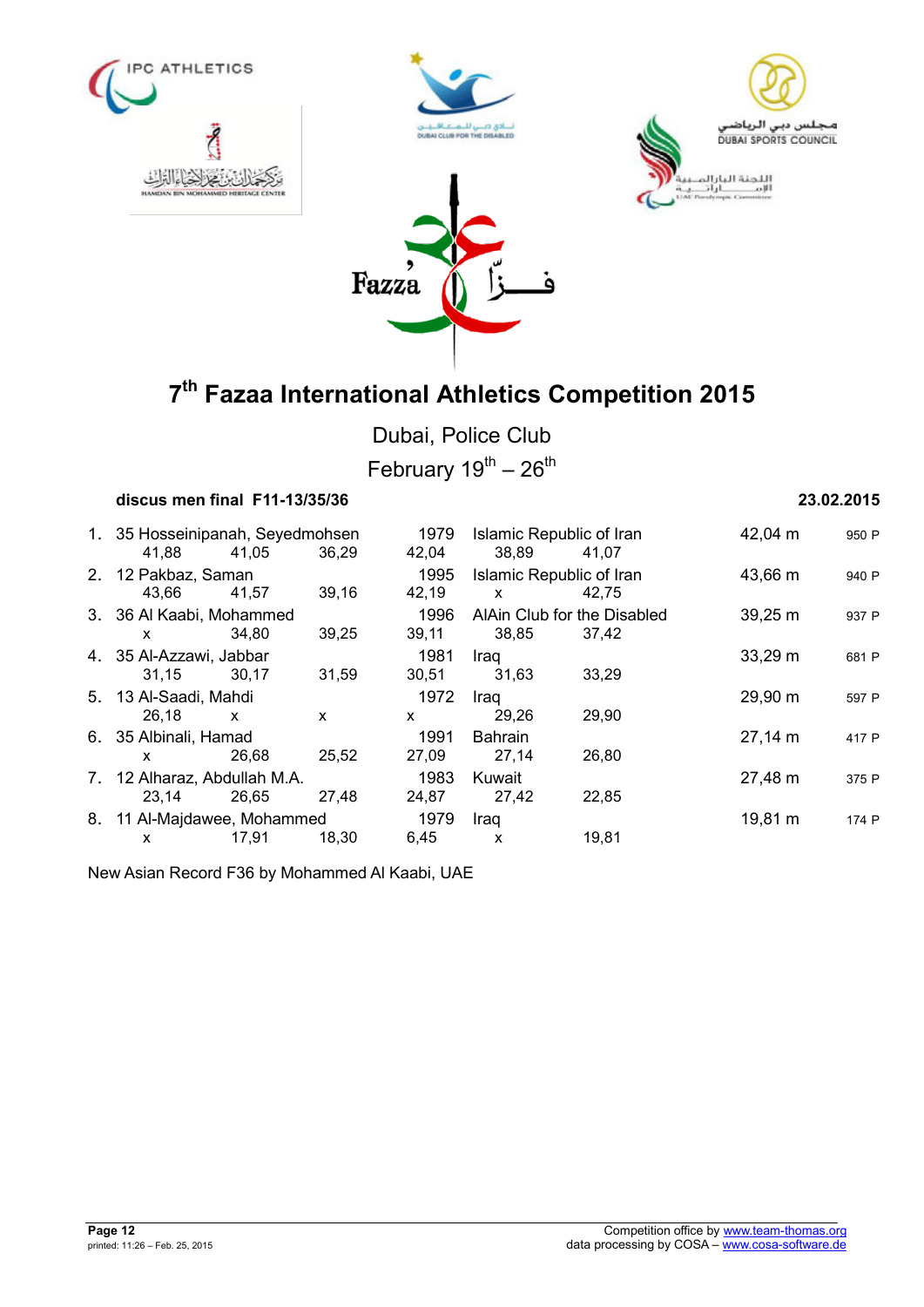







Dubai, Police Club

February  $19^{th} - 26^{th}$ 

## **discus men final F37/38 23.02.2015**

|  | 1. 37 Bilius, Mindaugas        |              | 1982                     | Lithuania                   |              | 49,67 m      | 889 P |
|--|--------------------------------|--------------|--------------------------|-----------------------------|--------------|--------------|-------|
|  | 35,77<br>X                     | 44,60        | 49,67                    | $\mathsf{x}$                | 46,57        |              |       |
|  | 2. 37 Ramadan, Mohamed Mohamed |              | 1984                     | Egypt                       |              | 48,69 m      | 872 P |
|  | 45,13<br>48,22                 | 48,69        | 46,33                    | $\mathsf{x}$                | 46,16        |              |       |
|  | 3. 38 Hardani, Javad           | 1984         |                          | Islamic Republic of Iran    | $43,33 \; m$ | 818 P        |       |
|  | 36,89<br>$\mathsf{x}$          | X            | 42,15                    | $\mathsf{x}$                | 43,33        |              |       |
|  | 4. 38 Ostavarian, Ahmad        | 1986         | Islamic Republic of Iran |                             | 38,32 m      | 724 P        |       |
|  | 33,83<br>38,32                 | 36,12        | 34,58                    | $\mathsf{x}$                | X            |              |       |
|  | 5. 38 Warfili, Hamdi           |              | 1989                     | Tunisia                     |              | 38,25 m      | 722 P |
|  | X<br>X                         | 36,98        | 37,35                    | 38,25                       | 36,89        |              |       |
|  | 6. 37 Meshaima, Ahmed          |              | 1983                     | Bahrain                     | $38,02 \; m$ | 681 P        |       |
|  | 38,02<br>X                     | $\mathsf{x}$ | 37,32                    | $\mathbf{x}$                | $\mathsf{x}$ |              |       |
|  | 7. 37 Abbad Ali, Abbad<br>1992 |              |                          | Dubai Club for the Disabled |              | 35,07 m      | 628 P |
|  | 33,95<br>$\mathsf{x}$          | X            | 34,04                    | 33,24                       | 35,07        |              |       |
|  | 8. 37 Ali, Hamad A.M.          | 1989         | Kuwait                   |                             | $34,31 \; m$ | 614 P        |       |
|  | 34,31<br>X                     | X            | X                        | X                           | X            |              |       |
|  | 9. 37 Buti, Dhari              |              | 1998                     | Kuwait                      |              | 33,88 m      | 607 P |
|  | 32,30<br>33,34                 | 33,88        |                          |                             |              |              |       |
|  | 10. 37 Saud, Mutaz             |              | 1985                     | Saudi Arabia                |              | $30,38 \; m$ | 544 P |
|  | 30,25<br>30,38                 | 30,18        |                          |                             |              |              |       |
|  | 11. 37 Alshaikh, Majeed        |              | 1982                     | Bahrain                     |              | 29,68 m      | 531 P |
|  | 29,68<br>26,59                 | X            |                          |                             |              |              |       |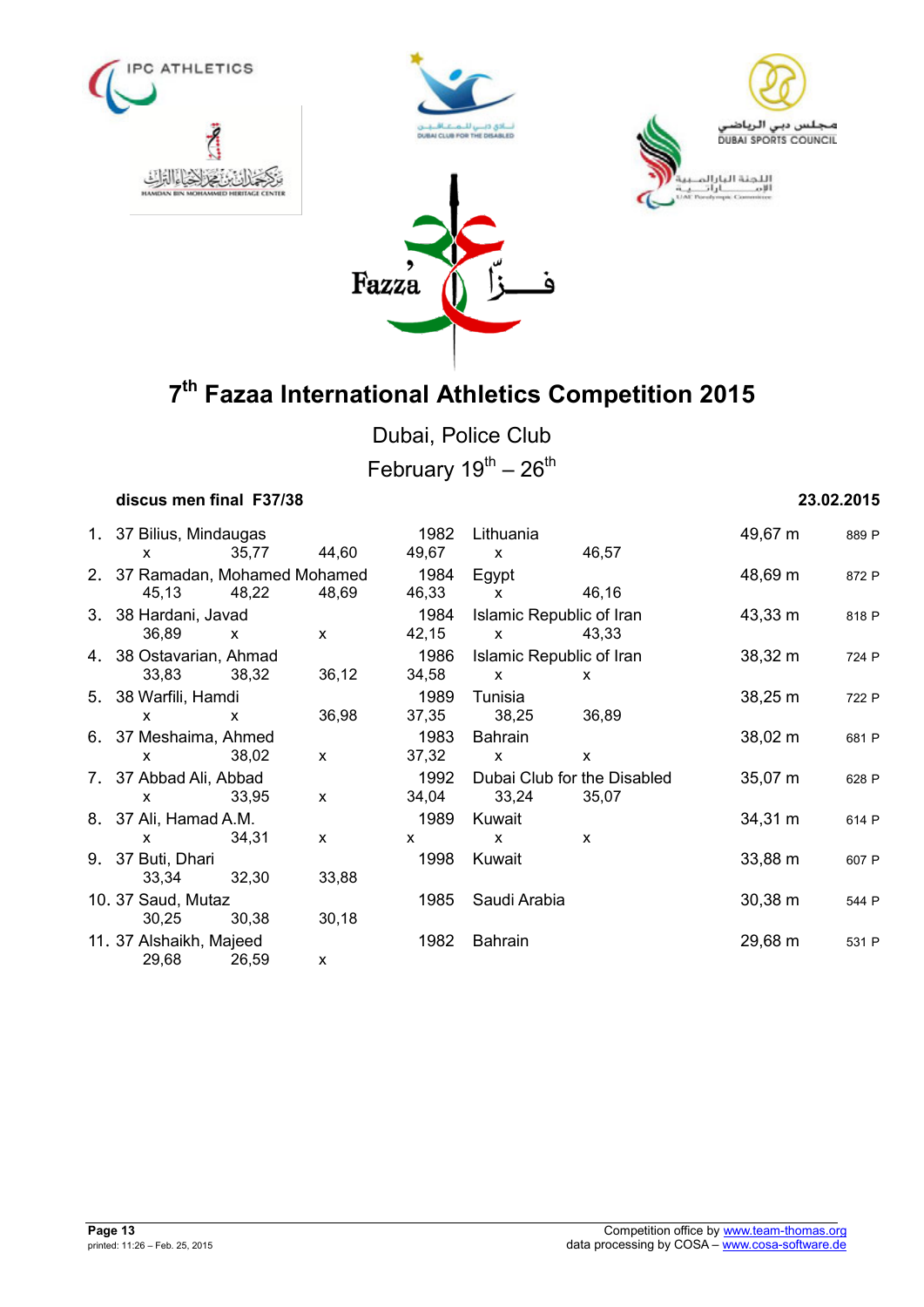







Dubai, Police Club

February  $19^{th} - 26^{th}$ 

## **discus wheelchair men final F53-55 23.02.2015**

| 1. 54 Gobe, Christian<br>22,91              | 21,86          | 19,00          | 1977<br>X.                    | Cameroon<br>24,24                 | 22,80                                       | 24,24 m      | 719 P |
|---------------------------------------------|----------------|----------------|-------------------------------|-----------------------------------|---------------------------------------------|--------------|-------|
| 2. 55 Younas, Omair<br>29.29                | 26,37          | 28,89          | 1996<br>X                     | 28,25                             | Dubai Club for the Disabled<br>$\mathsf{x}$ | 29,29 m      | 718 P |
| 3. 53 Kumer, Adnan                          |                |                | 1978                          | Iraq<br>19,40                     |                                             | 19,95 m      | 714 P |
| 18,38<br>4. 54 Alkhtni, Mohamed             | 19,08<br>20,56 | 18,73<br>23,47 | $\mathsf{x}$<br>1990<br>23,89 | Libya<br>23,38                    | 19,95<br>X                                  | 23,89 m      | 700 P |
| $\mathsf{x}$<br>5. 54 Amiri, Hamed<br>19,77 | 15,85          | 15,96          | 1982<br>$\mathsf{x}$          | Islamic Republic of Iran<br>14,65 | 16.96                                       | 19,77 m      | 454 P |
| 6. 55 Radhi, Hasan                          |                |                | 1986                          | <b>Bahrain</b>                    |                                             | 23,81 m      | 449 P |
| 21,97<br>7. 54 Al Masbahi, Abdulla          | 19,29          | 23,81          | 22,89<br>1985                 | 22,29<br>Khorfakkan club          | 21,04                                       | 18,97 m      | 403 P |
| 18,15<br>8. 53 Abdulsalam, Alaa             | $\mathsf{x}$   | X              | 17,99<br>1993                 | 18,97<br>Syria                    | X                                           | 15,56 m      | 395 P |
| 15,23<br>9. 55 Ntsoli, Hermane Francoi      | 14,55          | 14.07          | 14,25<br>1980                 | 14,69<br>Cameroon                 | 15,56                                       | $12,91 \; m$ | 33 P  |
| 12,82                                       | $\mathsf{x}$   | 12,40          | $\mathsf{x}$                  | 12,19                             | 12,91                                       |              |       |
|                                             |                |                |                               |                                   |                                             |              |       |

New African record F54 by Mohamed Alkhtni, LBA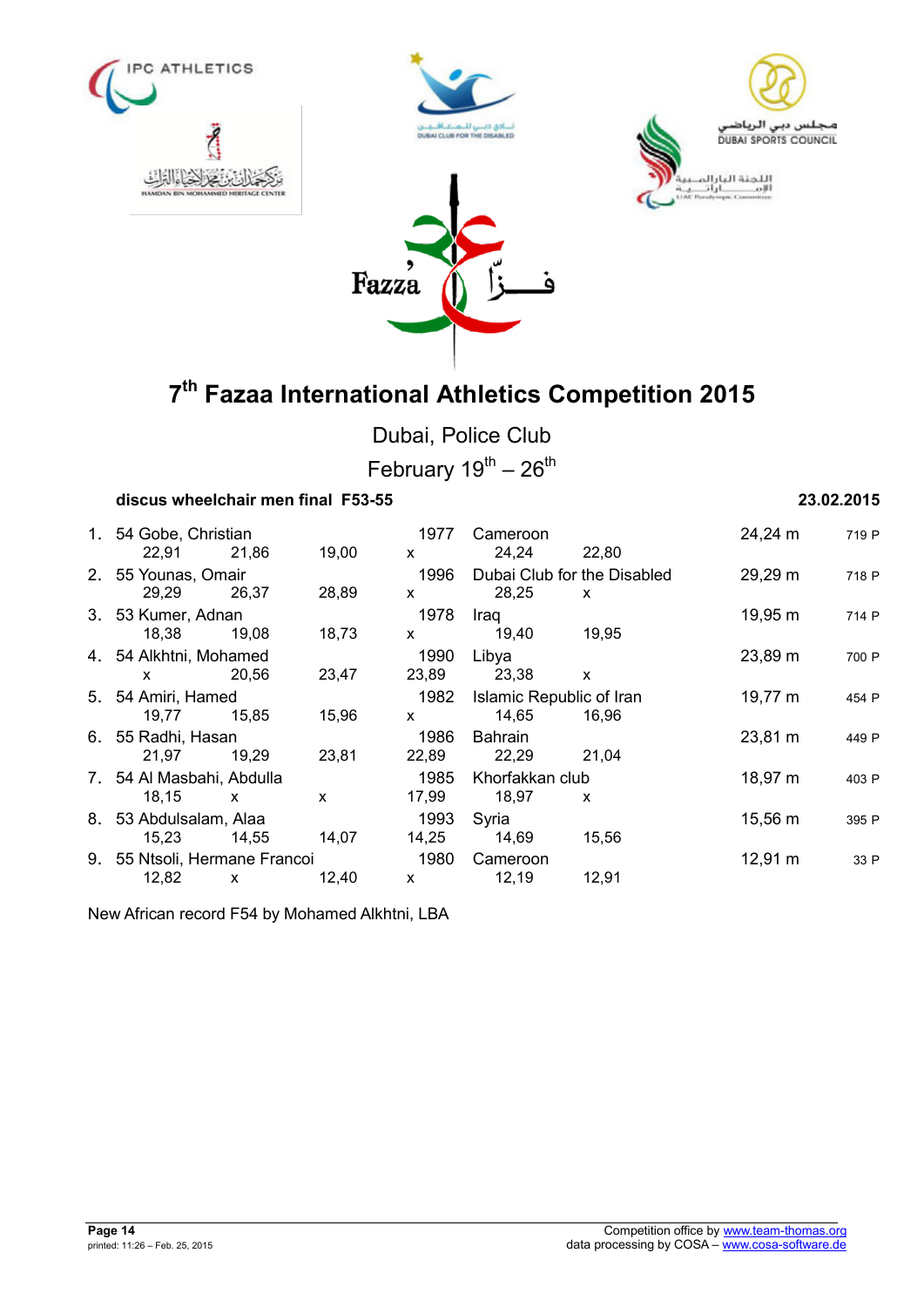







Dubai, Police Club February  $19^{th} - 26^{th}$ 

### **discus wheelchair men final F56 23.02.2015**

1. 56 Ibrahim, Ibrahim Badr 1974 Egypt 38,55 m 35,13 35,90 35,17 37,42 38,55 37,68 2. 56 Musayev, Olokhan 1979 Azerbaijan 37,01 m 37,01 36,23 36,52 36,59 36,72 36,00 3. 56 Abdelsemia, Mahmoud 1983 Egypt 35,42 m 34,56 35,42 x x 32,26 35,04 4. 56 Ghalandari, Abolfazl 1988 Islamic Republic of Iran 31,78 m 28,69 30,79 28,86 24,26 31,78 30,77 5. 56 Albakur, Abd Allhakem 1993 Syria 27,66 m 21,96 20,27 22,41 22,97 26,06 27,66 6. 56 Alkhatib, Husam 1974 Jordan 26,26 m 24,37 x x 25,78 x 26,26 7. 56 ZEYOUDI, RASHED AHMED 1982 Khorfakkan club 18,63 m 18,63 15,47 13,96 14,75 15,96 x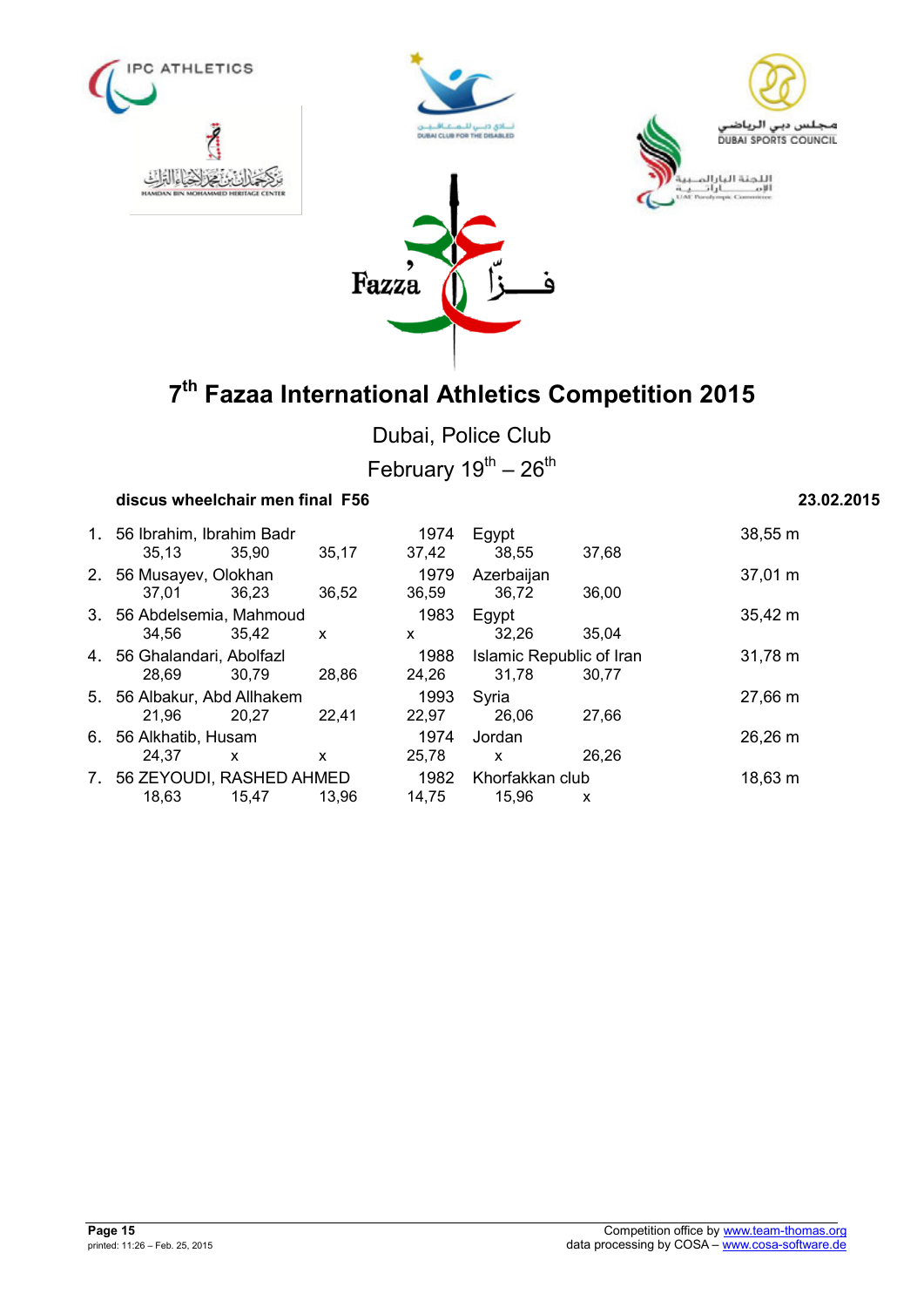







Dubai, Police Club February  $19^{th} - 26^{th}$ 

## **club 397g men final F31/32/51 23.02.2015**

| 1. 32 Bahlaz, Lahouari      |              |              | 1979         | Algeria                     |                                | 33,92 m           | 948 P |
|-----------------------------|--------------|--------------|--------------|-----------------------------|--------------------------------|-------------------|-------|
| 31,65                       | 31,85        | 32,48        | 33,92        | 33,76                       | 33,68                          |                   |       |
| 2. 32 Miller, Stephen       |              |              | 1980         | <b>Great Britain</b>        |                                | 28,33 m           | 729 P |
| 27,12                       | 27,09        | 27,25        | 28,08        | 28,33                       | 27,83                          |                   |       |
| 3. 51 Alharthi, Radhi       |              |              | 1992         | Saudi Arabia                |                                | $21,24 \text{ m}$ | 685 P |
| 21,04                       | 20,81        | 19,09        | 18,80        | 19,53                       | 21,24                          |                   |       |
| 4. 32 Bakiri, Mounir        |              |              | 1977         | Algeria                     |                                | 27,30 m           | 677 P |
| 27,30                       | 27,00        | 23,27        | X            | X.                          | 21,57                          |                   |       |
| 5. 51 Zemzemi, Mohamed      |              |              | 1991         | Tunisia                     |                                | 20,48 m           | 632 P |
| 19,34                       | 19,37        | 20,20        | 20,40        | 20,48                       | 20,33                          |                   |       |
| 6. 31 Al Kaabi, Salem       |              |              | 1982         | AlAin Club for the Disabled |                                | 16,75 m           | 533 F |
| 14,32                       | 16,18        | 16,33        | 16,75        | 16,10                       | 14,82                          |                   |       |
| 7. 32 Bettina, Karim        |              |              | 1978         | Algeria                     |                                | 24,31 m           | 510 P |
| 17,24                       | 21,76        | 22,80        | $\mathsf{x}$ | $\mathsf{x}$                | 24,31                          |                   |       |
| 8. 32 Alharthi, Zeyad       |              |              | 1995         |                             | Abu Dhabi Club f Special Needs | 22,50 m           | 402 P |
| 21,73                       | 20,54        | 22,50        | 15,45        | 17,44                       | 20,03                          |                   |       |
| 9. 32 Almasoud, Abdulaziz   |              |              | 1993         | Kuwait                      |                                | 21,98 m           | 372 P |
| 21,98                       | $\mathsf{x}$ | 18,97        | $\mathsf{x}$ | 20,30                       | 21,96                          |                   |       |
| 10. 32 Naser, Mohammad      |              |              | 1991         | Kuwait                      |                                | 21,48 m           | 343 P |
| 18,89                       | 19.37        | $\mathsf{x}$ | 20,84        | 21,48                       | $\mathsf{x}$                   |                   |       |
| 11. 32 Elhmali, Hamza G     |              |              | 1987         | Libya                       |                                | 20,89 m           | 309 P |
| $\mathsf{x}$                | X            | X            | 20,89        | $\mathsf{x}$                | 18,79                          |                   |       |
| 12. 32 Alhammadi, Humaid    |              |              | 1997         |                             | Abu Dhabi Club f Special Needs | 17,28 m           | 132 P |
| 16,92                       | 16,35        | 17,28        | 16,32        | 15,49                       | 14,43                          |                   |       |
| 13. 32 Bardiovsky, Miloslav |              |              | 1959         | Slovakia                    |                                | $15,71 \; m$      | 79 P  |
| 14,47                       | 15,71        | $\mathsf{x}$ | $\mathsf{x}$ | <b>X</b>                    | $\mathsf{x}$                   |                   |       |
| 14. 32 Hassan, Ali          |              |              | 1985         | Ajman Club                  |                                | 14,24 m           | 43 P  |
| 14,06                       | 12,38        | 12,18        | 10,98        | 12,95                       | 14,24                          |                   |       |
| 15. 32 Mousa, Mourad        |              |              | 1985         | Ajman Club                  |                                | $10,36 \; m$      | 4 P   |
| 8,67                        | 7,05         | 8,80         | 10,36        | 9,84                        | $\mathsf{x}$                   |                   |       |
| 32 Alshamisi, Ahmed         |              |              | 1987         | AlAin Club for the Disabled |                                | <b>DNS</b>        |       |
| 32 Salim, Ahmed             |              |              | 1988         | Ajman Club                  |                                | <b>DNS</b>        |       |
| 32 Souhail, Ahmed           |              |              | 1988         | Ajman Club                  |                                | <b>DNS</b>        |       |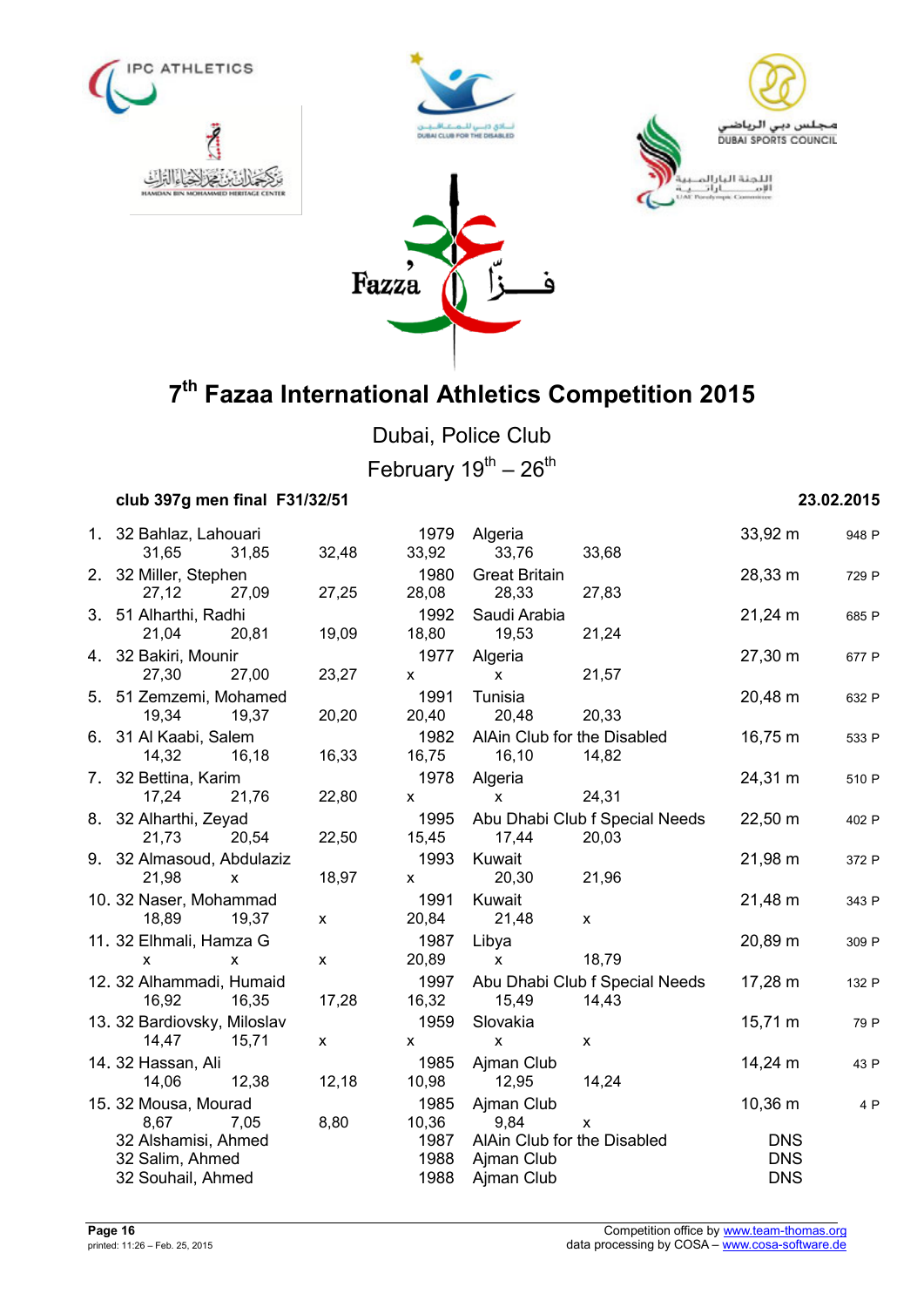







Dubai, Police Club

February  $19^{th} - 26^{th}$ 

|    | 100 m women final T35/36                                                                                                        |                                      | $-1,3$                                                                                                              | 23.02.2015                                                         |
|----|---------------------------------------------------------------------------------------------------------------------------------|--------------------------------------|---------------------------------------------------------------------------------------------------------------------|--------------------------------------------------------------------|
|    | 1. 35 Lyle, Maria<br>2. 36 Nicoleitzik, Claudia<br>3. 36 El Kateb, Soniia<br>36 Alseiri, Basma                                  | 2000<br>1989<br>1991<br>1995         | <b>Great Britain</b><br>Germany<br><b>Russian Federation</b><br>AlAin Club for the Disabled                         | 14,92 sec.<br>15,93 sec.<br>17,07 sec.<br><b>DNS</b>               |
|    | 100 m women final T37                                                                                                           |                                      | $-0,1$                                                                                                              | 23.02.2015                                                         |
|    | 1. 37 Hermitage, Georgina<br>2. 37 Seifert, Maria<br>3. 37 Bahi, Neda<br>4. 37 Foerder, Isabelle<br>5. 37 Alnuaimi, Alia        | 1989<br>1991<br>1992<br>1979<br>1993 | <b>Great Britain</b><br>Germany<br>Tunisia<br>Germany<br>AlAin Club for the Disabled                                | 14,22 sec.<br>14,31 sec.<br>14,38 sec.<br>15,43 sec.<br>22,10 sec. |
|    | 100 m women final T38/46                                                                                                        |                                      | $+0,1$                                                                                                              | 23.02.2015                                                         |
|    | 1. 38 Hahn, Sophie<br>2. 38 Breen, Olivia<br>3. 38 Mansour, Sonia<br>4. 46 Mikhailova, Ekaterina<br>38 Alsayes, Asmeera         | 1997<br>1996<br>1988<br>1990<br>1990 | <b>Great Britain</b><br><b>Great Britain</b><br>Tunisia<br><b>Russian Federation</b><br>AlAin Club for the Disabled | 13,18 sec.<br>13,73 sec.<br>14,39 sec.<br>15,14 sec.<br><b>DNS</b> |
|    | New World Record T46 by Ekaterina Mikhailova, RUS<br>New European Record T46 by Ekaterina Mikhailova, RUS                       |                                      |                                                                                                                     |                                                                    |
|    | 100 m women final T43/44                                                                                                        |                                      | $+1,8$                                                                                                              | 23.02.2015                                                         |
| 5. | 1. 43 van Rhijn, Marlou<br>2. 44 van Gansewinkel, Marlene<br>3. 44 Kamlish, Sophie<br>4. 44 Pruysen, Iris<br>44 Nakanishi, Maya | 1991<br>1995<br>1996<br>1987<br>1985 | <b>Netherlands</b><br>Netherlands<br><b>Great Britain</b><br>Netherlands<br>Japan                                   | 12,85 sec.<br>13,91 sec.<br>14,11 sec.<br>14,98 sec.<br>15,01 sec. |

New World Record T43 by Marlou van Rhijn, NED New European Record T43 by Marlou van Rhijn, NED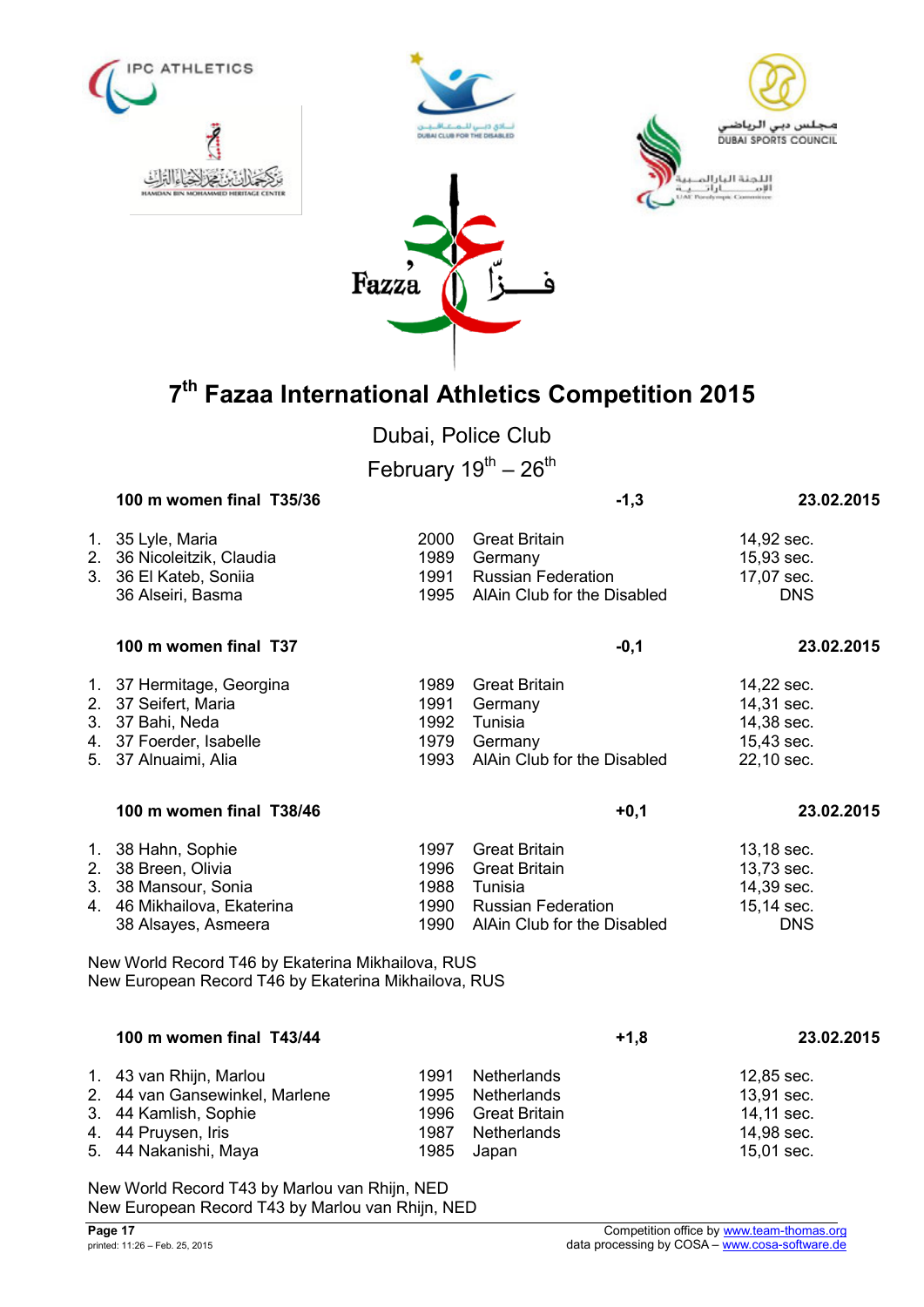

Dubai, Police Club

February  $19^{th} - 26^{th}$ 

|                | 400 m wheelchair women final T34                                                   |              |               |                              |                                                                            |                           |                                                          | 23.02.2015 |
|----------------|------------------------------------------------------------------------------------|--------------|---------------|------------------------------|----------------------------------------------------------------------------|---------------------------|----------------------------------------------------------|------------|
| 2.<br>3.<br>4. | 1. 34 Cockroft, Hannah<br>34 Vranken, Desiree<br>34 Siemons, Amy<br>34 Tait, Carly |              |               | 1992<br>1997<br>1985<br>1986 | <b>Great Britain</b><br>Netherlands<br>Netherlands<br><b>Great Britain</b> |                           | 1:06,89min.<br>1:08,28min.<br>1:11,00min.<br>1:18,20min. |            |
|                | 400 m wheelchair women final T54                                                   |              |               |                              |                                                                            |                           |                                                          | 23.02.2015 |
| 2.             | 1. 54 Helbling, Alexandra<br>54 Babalola, Hannah<br>3. 54 Dawson-Farrell, Meggan   |              |               | 1993<br>1988<br>1992         | Switzerland<br>Nigeria<br><b>Great Britain</b>                             |                           | 1:00,36min.<br>1:02,12min.<br>1:05,48min.                |            |
|                | long jump women final T12                                                          |              |               |                              |                                                                            |                           |                                                          | 23.02.2015 |
|                | 1. 12 Hamri, Lynda<br>$5,25 (+0,0)$                                                | $5,39(+0,0)$ | $5,32 (+0,0)$ | 1989<br>X                    | Algeria<br>$5,29(+0,0)$                                                    | $\boldsymbol{\mathsf{X}}$ | 5,39 m                                                   |            |
|                | shot put women final F40/41                                                        |              |               |                              |                                                                            |                           |                                                          | 23.02.2015 |
|                | 1. 41 Tlili, Raoua<br>8,64                                                         | 8,43         | $\mathsf{x}$  | 1989<br>9,76                 | Tunisia<br>9,25                                                            | X                         | 9,76 m                                                   | 973 P      |
|                | 2. 41 Neill, Holly<br>6,62                                                         | 6,18         | 6,62          | 1989<br>6,05                 | <b>Great Britain</b><br>6,49                                               | 6,76                      | $6,76 \; m$                                              | 470 P      |
|                | 3. 41 Keefer, Claire<br>6,40                                                       | 6,26         | 6,56          | 1995<br>6,68                 | Australia<br>$\mathsf{x}$                                                  | X                         | 6,68 m                                                   | 453 P      |
|                | 4. 41 Mehdi, Fatiha<br>6,05                                                        | X            | 5,81          | 1976<br>6,27                 | Algeria<br>6,26                                                            | X                         | $6,27 \; m$                                              | 363 P      |
|                | 5. 40 Balkozhayeva, Madina<br>4,01                                                 | 4,07         | 2,50          | 1988<br>3,62                 | Kazakhstan<br>3,67                                                         | X                         | 4,07 m                                                   | 113 P      |
|                | 6. 41 Shmaliy, Mariya<br>X                                                         | 4,30         | 4,31          | 1997<br>X                    | Kazakhstan<br>4,11                                                         | 4,23                      | 4,31 m                                                   | 49 P       |

New Oceanien Record T41 by Claire Keefer, Aus New Asian Record T40 by Madi Balkozhayeva, KAZ New Asian Record T41 by Mariya Shmaliy, KAZ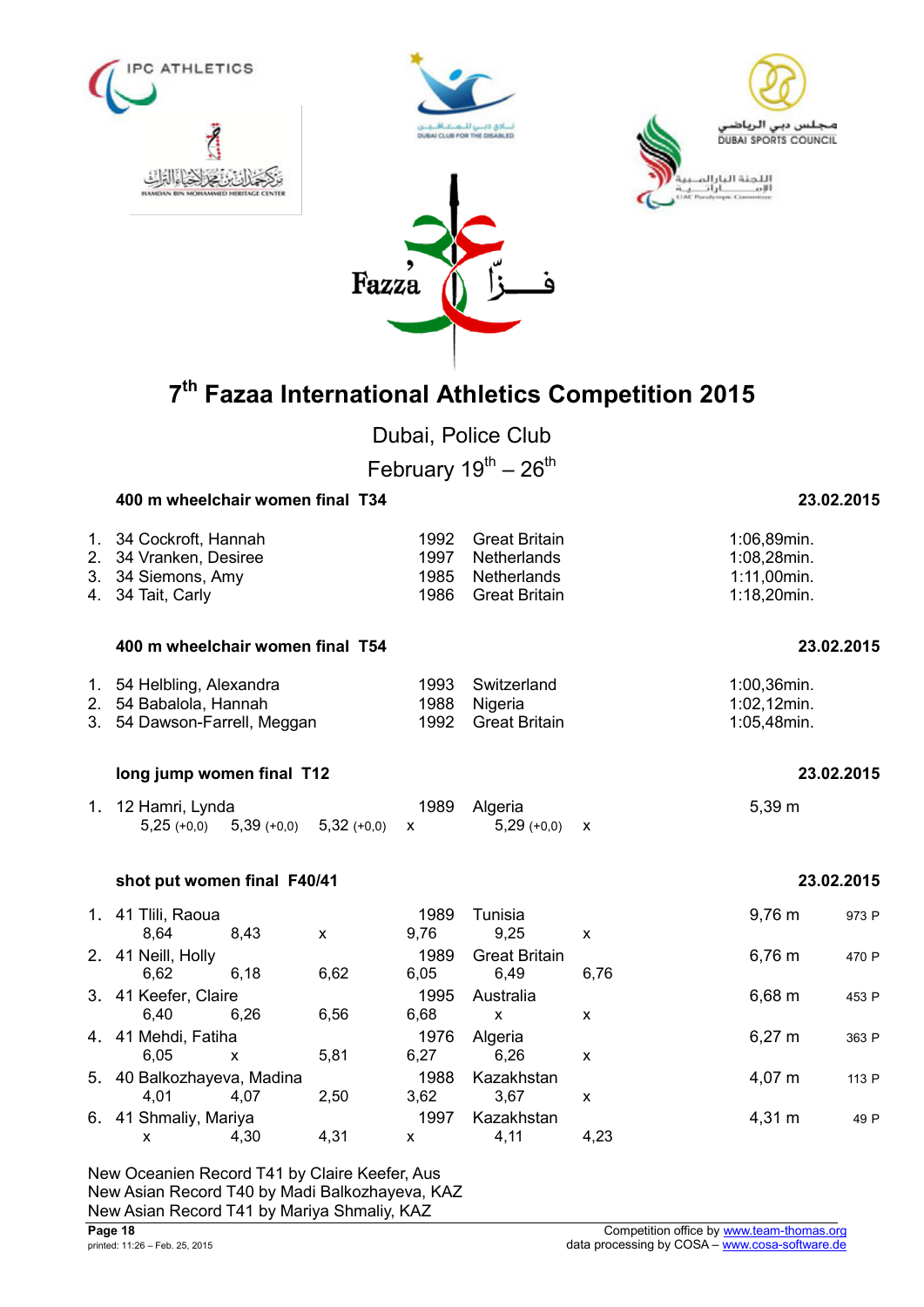







Dubai, Police Club

| February 19 <sup>th</sup> – 26 <sup>th</sup> |  |  |
|----------------------------------------------|--|--|
|----------------------------------------------|--|--|

| shot put women final F44/46 |              |      |      |                 |      |                  | 23.02.2015 |
|-----------------------------|--------------|------|------|-----------------|------|------------------|------------|
| 1. 46 Matroushi, Mariam     |              |      | 1986 | Khorfakkan club |      | $8.94 \; m$      | 609 P      |
| 8.94                        | x            | 8,29 | 8,12 | 8,24            | 8.50 |                  |            |
| 2. 44 Poulus, Doriah        |              |      | 1986 | Malaysia        |      | 8,40 m           | 375 P      |
| 7.57                        | 8.40         | 7,64 | 7,48 | 7.40            | 7,44 |                  |            |
| 3. 44 Takado, Fumiko        |              |      | 1973 | Japan           |      | $7,21 \text{ m}$ | 195 P      |
| 7.16                        | 7.02         | 7,07 | 6,88 | 7,21            | 7,00 |                  |            |
| 4. 44 Afom, Rose Sandrine   |              |      | 1986 | Cameroon        |      | 5,86 m           | 58 P       |
| 5.74                        | $\mathsf{x}$ | 5,62 | 5,63 | $\mathsf{x}$    | 5,86 |                  |            |
| Out of ranking              |              |      |      |                 |      |                  |            |
| 45 Tychshenko, Irina        |              |      | 1974 | Kazakhstan      |      | 9,55 m           |            |
| 9.23                        | 9.06         | 9,31 | 9.11 | 8.64            | 9.55 |                  |            |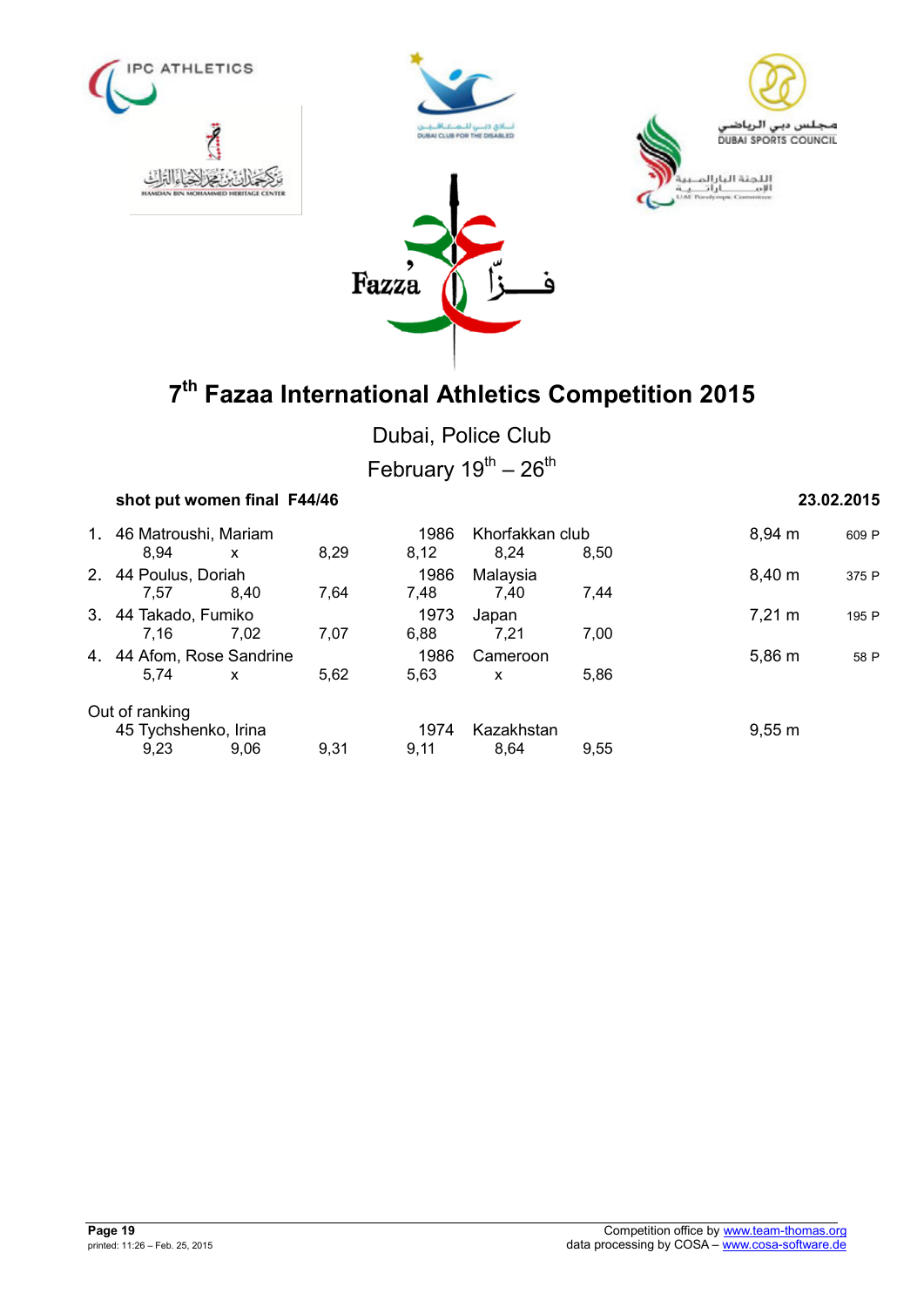







Dubai, Police Club February  $19^{th} - 26^{th}$ 

| discus women final F11/12/20/36-38    |              |              |               |                             |                                |                     | 23.02.2015  |
|---------------------------------------|--------------|--------------|---------------|-----------------------------|--------------------------------|---------------------|-------------|
| 1. 11 Campos, Izabela<br>$\mathsf{x}$ | 26,86        | 24,35        | 1981<br>19,90 | Brazil<br>23,23             | $\mathsf{x}$                   | 26,86 m             | 949 P       |
| 2. 38 Priede, Ingrida                 |              |              | 1981          | Latvia                      |                                | 25,75 m             | 772 P       |
| 25,05                                 | $\mathsf{x}$ | 25,75        | 24,74         | 24,59                       | 24,30                          |                     |             |
| 3. 37 Jones, Beverley                 |              |              | 1974          | <b>Great Britain</b>        |                                | 27,55 m             | 751 P       |
| 24,52                                 | 27,55        | $\mathsf{x}$ | 26,50         | 27,27                       | 27,09                          |                     |             |
| 4. 37 Coelho, Shirlene                |              |              | 1981          | <b>Brazil</b>               |                                | 26,92 m             | 721 P       |
| 23,28                                 | $\mathsf{x}$ | 26,92        | 26,42         | 26,30                       | 25,62                          |                     |             |
| 5. 37 Kober, Birgit                   |              |              | 1971          | Germany                     |                                | $25,26 \; m$        | 638 P       |
| $\mathsf{x}$                          | 20,78        | $\mathsf{x}$ | 23,15         | 25,26                       | $\mathsf{x}$                   |                     |             |
| 6. 12 Enikutty, Hamela Devi           |              |              | 1990          | Malaysia                    |                                | $30,24 \, m$        | 569 P       |
| 27,15                                 | 30,24        | 29,46        | $\mathsf{x}$  | 28,43                       | 29,89                          |                     |             |
| 7. 37 Alkalaib, Zahra                 |              |              | 1987          | <b>Bahrain</b>              |                                | 19,61 m             | 323 P       |
| 19,61                                 | 18.50        | 18,90        | 19,16         | $\mathsf{x}$                | 19,54                          |                     |             |
| 8. 12 Taizhanova, Ainur               |              |              | 1986          | Kazakhstan                  |                                | 20,70 m             | 164 P       |
| 20,51                                 | 19,41        | 19,28        | 19,22         | 20,70                       | 15,94                          |                     |             |
| 9. 36 Alsenani, Sara                  |              |              | 1992          |                             | Abu Dhabi Club f Special Needs | $12,11 \; m$        | 140 P       |
| 12,11                                 | 10,96        | 11,75        |               |                             |                                |                     |             |
| Out of ranking                        |              |              |               |                             |                                |                     |             |
| 20 Al Ali, Mariam                     |              |              | 1996          |                             | Abu Dhabi Club f Special Needs | 12,99 m             | $\mathbf 0$ |
| 12,99                                 | 10,80        | 11,73        |               |                             |                                |                     |             |
| 20 Holdy, Maria Elizabeth             |              |              | 1994          | AlAin Club for the Disabled |                                | $14,50 \; \text{m}$ | $\mathbf 0$ |
| 13,96                                 | 13,51        | 14,50        |               |                             |                                |                     |             |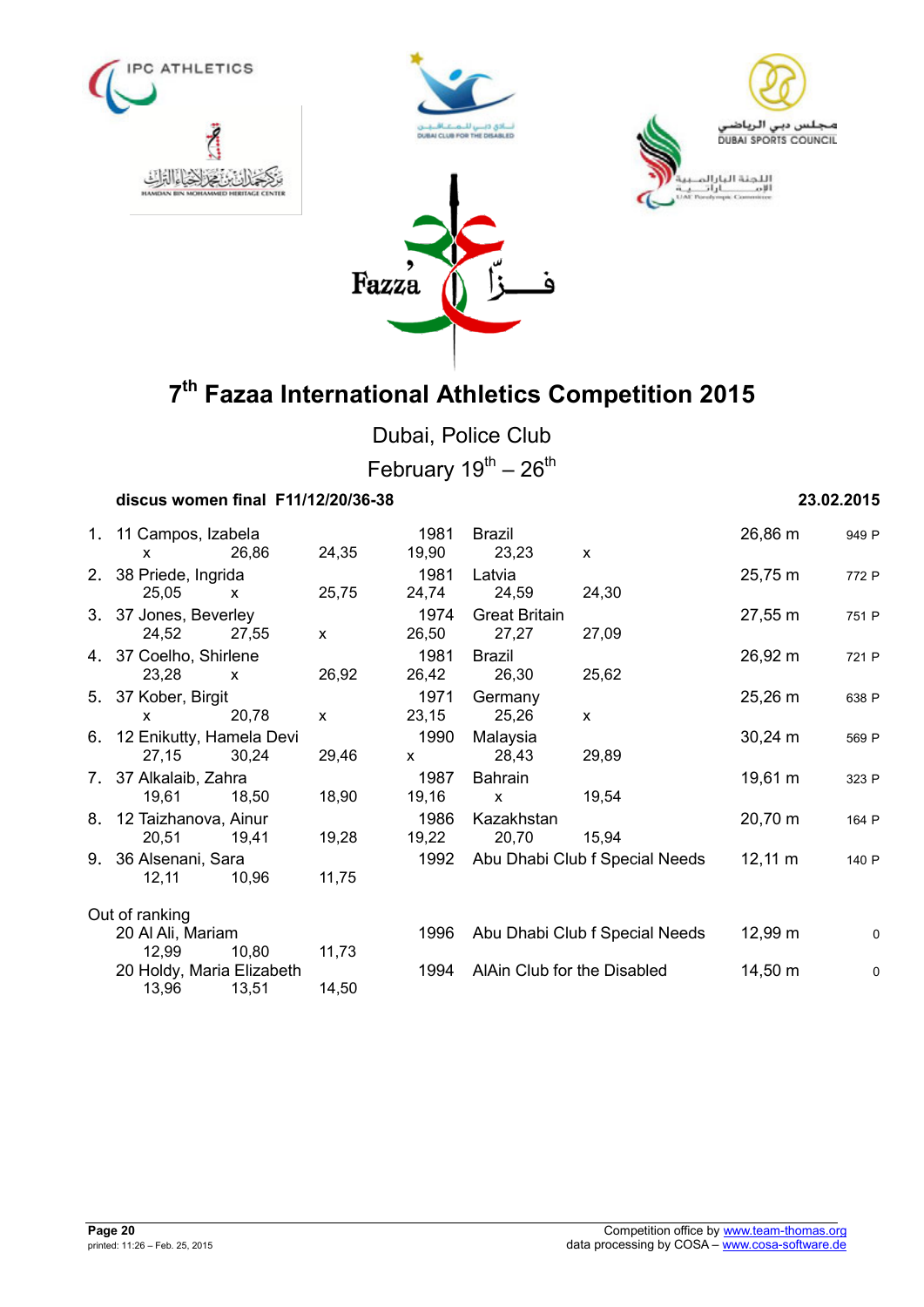







Dubai, Police Club

February  $19^{\text{th}} - 26^{\text{th}}$ 

## **javelin wheelchair women final F33/34 23.02.2015**

|       |       |                                                                                                                              | 1980                                                                                            | Algeria      |                    | $10,45 \; m$                                     | 718 P              |
|-------|-------|------------------------------------------------------------------------------------------------------------------------------|-------------------------------------------------------------------------------------------------|--------------|--------------------|--------------------------------------------------|--------------------|
| X     | X     | 9,08                                                                                                                         | 10,45                                                                                           | 10,02        | X                  |                                                  |                    |
|       |       |                                                                                                                              | 1975                                                                                            |              |                    | $10,20 \; m$                                     | 688 P              |
| X     | 9,43  | 9,67                                                                                                                         | 9,11                                                                                            | 10,20        | 9,92               |                                                  |                    |
|       |       |                                                                                                                              |                                                                                                 |              |                    |                                                  | 631 P              |
| 16,19 | 15,93 | 16,54                                                                                                                        | 15,29                                                                                           | 16,02        | 16,24              |                                                  |                    |
|       |       |                                                                                                                              | 1994                                                                                            | Kuwait       |                    | $8,11 \; m$                                      | 407 P              |
| x     | 8,01  | X                                                                                                                            | 7,94                                                                                            | 8,11         | X                  |                                                  |                    |
|       |       |                                                                                                                              | 1971                                                                                            |              |                    |                                                  | 388 P              |
| 12,60 | 12.49 | 11,91                                                                                                                        | 12,94                                                                                           | 12,68        | 13,53              |                                                  |                    |
|       |       |                                                                                                                              | 1980                                                                                            | Morocco      |                    | 13,29 m                                          | 368 P              |
| X     | 12.81 | 12,48                                                                                                                        | 12,48                                                                                           | $\mathsf{x}$ | 13,29              |                                                  |                    |
|       |       |                                                                                                                              | 1970                                                                                            |              |                    | $10,42 \; m$                                     | 159 P              |
| x     | 9,53  | X                                                                                                                            | 10,42                                                                                           | X            | 9,39               |                                                  |                    |
|       |       |                                                                                                                              | 1988                                                                                            | Kuwait       |                    | $9,42 \, m$                                      | 105 P              |
| 7,85  | X     | 9.42                                                                                                                         | X                                                                                               | X            | 8,64               |                                                  |                    |
|       |       | 3. 34 Herrmann, Frances<br>4. 33 Alazemi, Saja<br>5. 34 Schleicher, Kathrin<br>6. 34 Amoudi, Saida<br>7. 34 Alzaabi, Thuraya | 1. 33 Boudjadar, Asmahan<br>2. 33 BANI KHALED, AISHAH SALEM<br>8. 34 Almutairi, Khuloud H.A.J.S | 1989         | Germany<br>Germany | Khorfakkan club<br>Althigah Club for Handicapped | 16,54 m<br>13,53 m |

New African Record F33 by Asmahan Boudjadar, ALG

# **javelin wheelchair women final F53-55 23.02.2015** 1. 54 Aidi, Hania 1977 Tunisia 17,23 m <sup>945</sup> <sup>P</sup> 17,23 16,91 17,04 x x 17,05 2. 53 Lejean, Pamela 1984 Canada 1984 Canada 10,56 m 862 P 8,21 10,36 x 10,56 10,48 9,78 3. 53 Rivera, Esther 1964 Mexico 10,13 m <sup>817</sup> <sup>P</sup> 10,06 x 9,81 x 10,05 10,13 4. 55 Buggenhagen, Marianne 1953 Germany 14,77 m 676 P<br>14,15 14,35 14,77 x 14,36 x 14,15 14,35 14,77 x 14,36 x 5. 55 Alomari, Rooba 1991 Bahrain 11,99 m <sup>420</sup> <sup>P</sup> 11,38 x 11,99 11,19 11,54 8,87 6. 53 Nedham, Fatema 1967 Bahrain 6,00 m <sup>225</sup> <sup>P</sup> 5,76 x 5,88 x 6,00 x

**Page 21** Competition office by www.team-thomas.org competition office by www.team-thomas.org competition office by www.team-thomas.org competition office by www.team-thomas.org competition office by www.team-thomas.org co data processing by COSA – www.cosa-software.de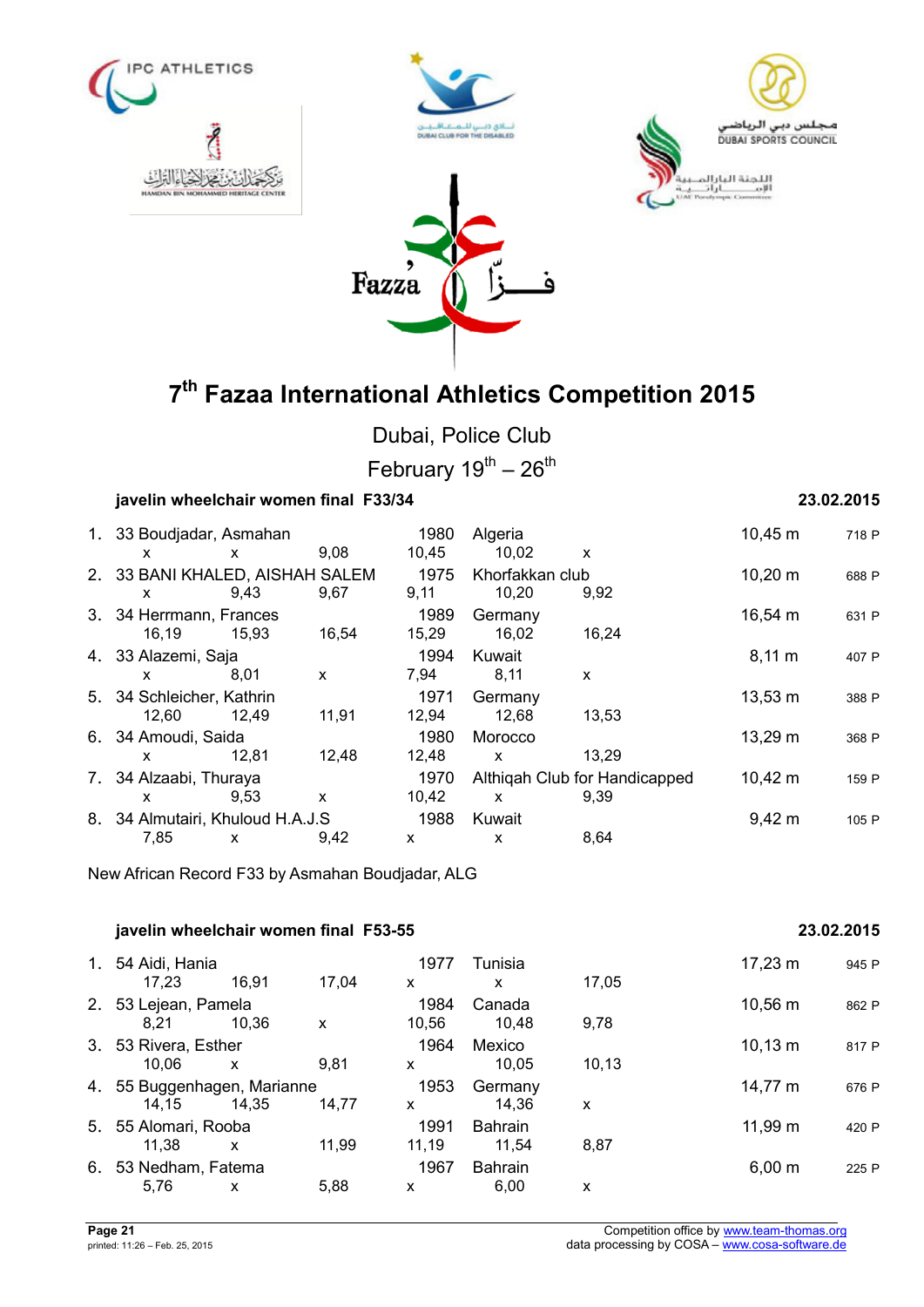







Dubai, Police Club

February  $19^{th} - 26^{th}$ 

# **javelin wheelchair women final F56/57 23.02.2015**

| 1. 57 Djelal, Safia            |       |       | 1983  | Algeria  |                               | 23,62 m      | 1011 P |
|--------------------------------|-------|-------|-------|----------|-------------------------------|--------------|--------|
| x                              | 23.62 | X     | X     | x        | X                             |              |        |
| 2. 56 Willing, Martina         |       |       | 1959  | Germany  |                               | 21,79 m      | 1008 P |
| x                              | 20.50 | X     | 20,93 | X        | 21.79                         |              |        |
| 3. 57 Saifi, Nassima           |       |       | 1988  | Algeria  |                               | 16,88 m      | 656 P  |
| 12.21                          | 16.88 | X     | 16.50 | X        | x                             |              |        |
| 4. 57 Alrasheedy, Siham        |       |       | 1982  |          | Dubai Club for the Disabled   | 14,79 m      | 492 P  |
| 12.54                          | X     | 14.32 | 14.06 | 14.79    | X                             |              |        |
| 5. 56 Nyangono, Joseline Irene |       |       | 1986  | Cameroon |                               | $11,03 \; m$ | 260 P  |
| 9.13                           | 9.13  | 9.27  | 10.90 | 10.17    | 11.03                         |              |        |
| 6. 57 Messanga, Grace Etengene |       |       | 1968  | Cameroon |                               | 8,50 m       | 66 P   |
| х                              | x     | X     | 8.50  | 7.21     | х                             |              |        |
| 57 Alkaabi, Sara Saleh         |       |       | 1994  |          | Althigah Club for Handicapped | <b>DNS</b>   |        |

New World record F57 by Safia Djelal, ALG New African Record F57 by Safia Djelal, ALG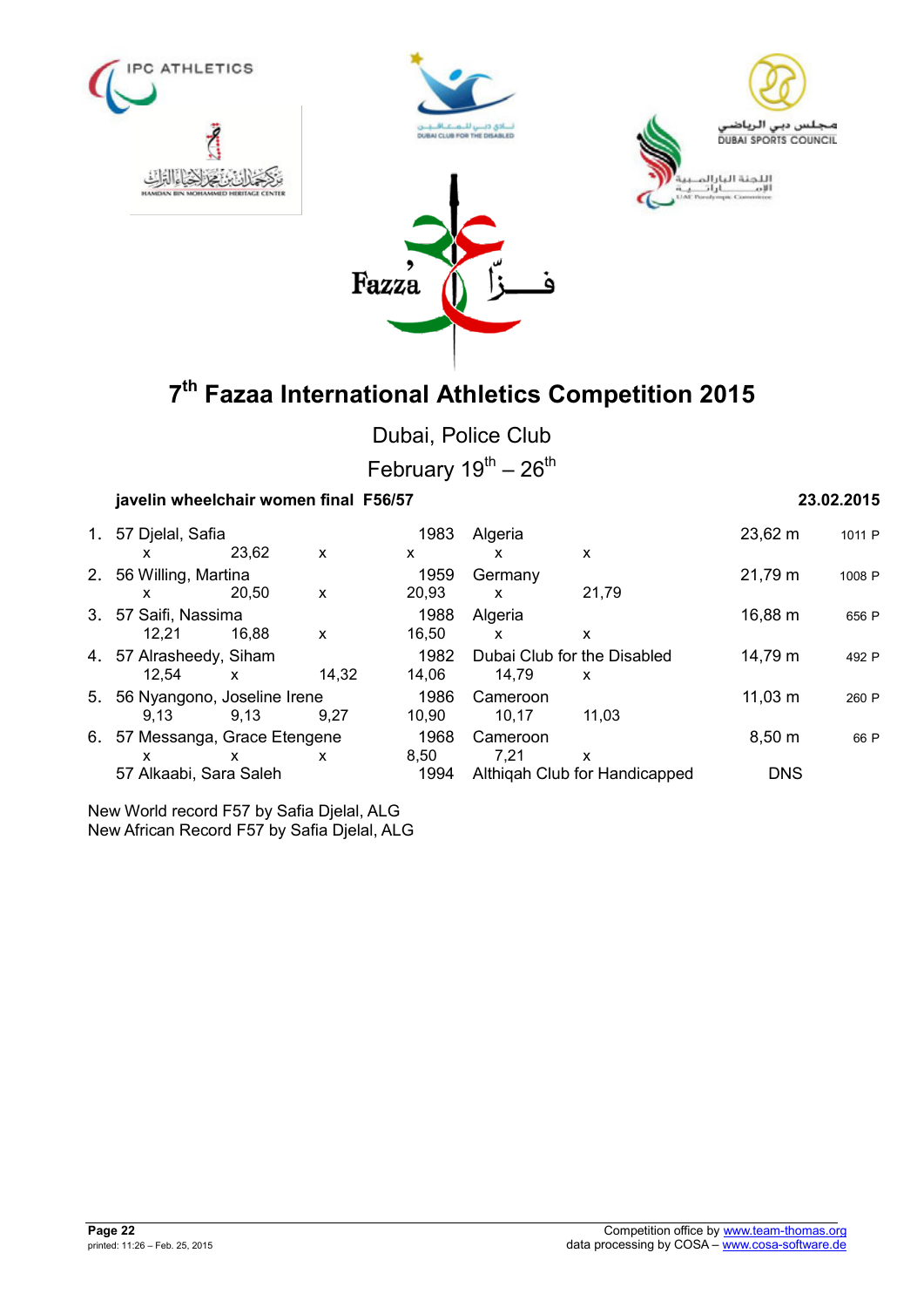







Dubai, Police Club February  $19^{th} - 26^{th}$ 

# **RESULTS Day 3**

## **100 m wheelchair men time-race 1 T33/34 24.02.2015**

| 1. 34 Abdah, Khaled          |      | 1994 Dubai Club for the Disabled | 19,22 sec. $(+1,0)$   |
|------------------------------|------|----------------------------------|-----------------------|
| 2. 34 Al-Hajri, Khalid Hamad |      | 1995 Qatar                       | 19,73 sec. $(+1,0)$   |
| 3. 34 Mohammed, Yousef       |      | 2004 Dubai Club for the Disabled | $21,32$ sec. $(+1,0)$ |
| 4. 33 Saleh, Naser M.S.      | 1984 | Kuwait                           | 44,73 sec. $(+1,0)$   |
| 33 Alshamisi, Ahmed          |      | 1987 AlAin Club for the Disabled | <b>DNS</b>            |
| 33 Alshekaili, Abdulaziz     |      | 1986 AlAin Club for the Disabled | <b>DNS</b>            |

## **100 m wheelchair men time-race 2 T33/34 24.02.2015**

| 1. 34 Ktila, Walid                | 1985 Tunisia                       | 15,47 sec. $(-0,7)$ |
|-----------------------------------|------------------------------------|---------------------|
|                                   |                                    |                     |
| 2. 34 Mitic, Bojan                | 1985 Switzerland                   | 16,22 sec. $(-0,7)$ |
| 3. 34 Hammadi, Mohamed            | 1985 Althigah Club for Handicapped | 16,36 sec. $(-0,7)$ |
| 4. 34 Rusch, Stefan               | 1993 Netherlands                   | 16,84 sec. $(-0,7)$ |
| 5. 34 Al-Kubaisi, Mohammed Rashid | 1993 Qatar                         | 17,56 sec. $(-0,7)$ |
| 6. 33 Almutairi, Ahmad            | 1994 Kuwait                        | 17,63 sec. $(-0,7)$ |
| 7. 34 Rowlings, Ben               | 1996 Great Britain                 | 17,89 sec. $(-0,7)$ |
|                                   |                                    |                     |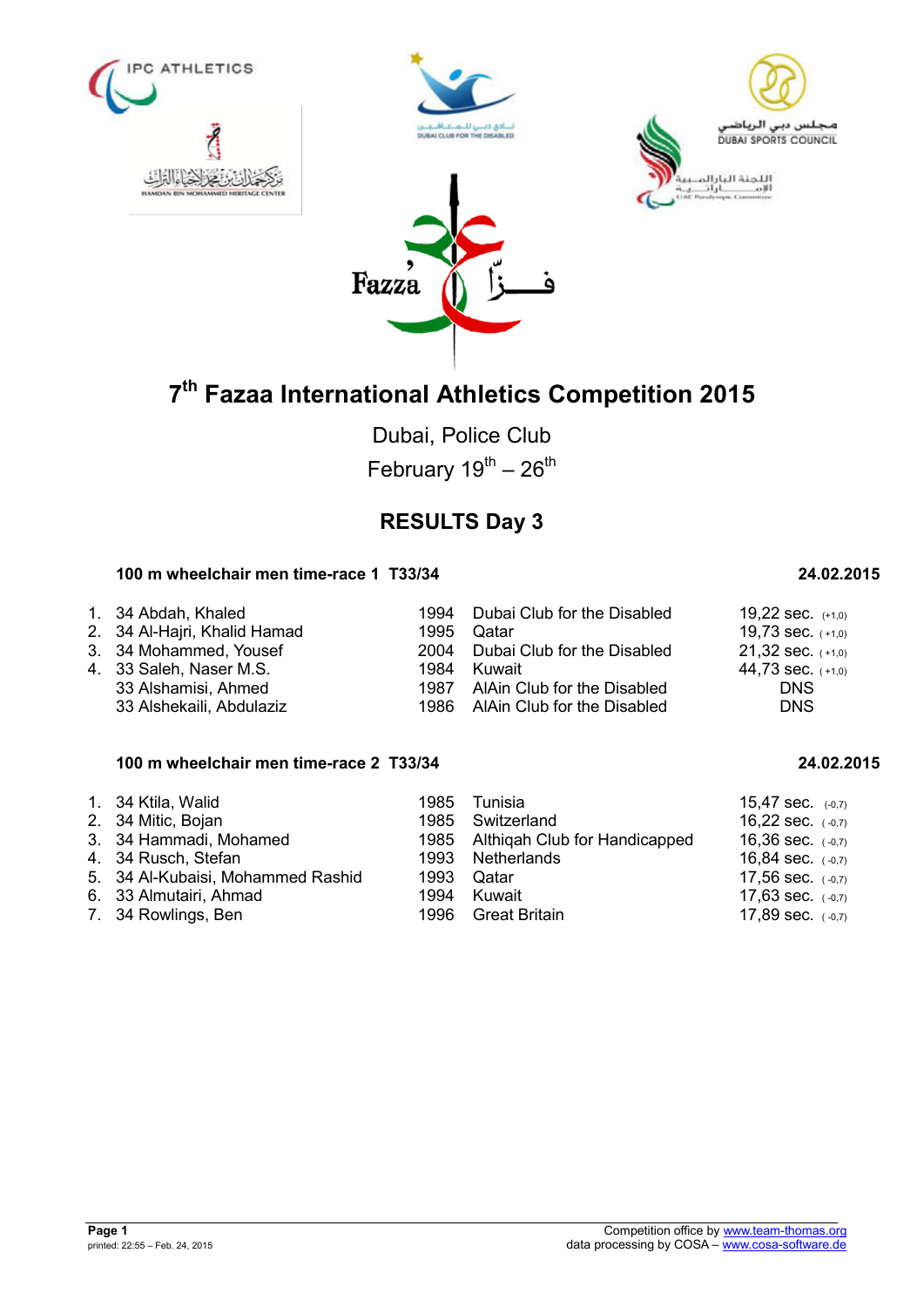







Dubai, Police Club

February  $19^{th} - 26^{th}$ 

# **100 m wheelchair men ranking order time races T33/34 24.02.2015**

| 1. 34 Ktila, Walid                | 1985 | Tunisia                          | 15,47 sec. $(-0,7)$   |
|-----------------------------------|------|----------------------------------|-----------------------|
| 2. 34 Mitic, Bojan                | 1985 | Switzerland                      | 16,22 sec. $(-0,7)$   |
| 3. 34 Hammadi, Mohamed            | 1985 | Althigah Club for Handicapped    | 16,36 sec. $(-0,7)$   |
| 4. 34 Rusch, Stefan               | 1993 | Netherlands                      | 16,84 sec. $(-0,7)$   |
| 5. 34 Al-Kubaisi, Mohammed Rashid | 1993 | Qatar                            | 17,56 sec. $(-0,7)$   |
| 6. 33 Almutairi, Ahmad            | 1994 | Kuwait                           | 17,63 sec. $(-0,7)$   |
| 7. 34 Rowlings, Ben               | 1996 | Great Britain                    | 17,89 sec. $(-0,7)$   |
| 8. 34 Abdah, Khaled               | 1994 | Dubai Club for the Disabled      | 19,22 sec. $(+1,0)$   |
| 9. 34 Al-Hajri, Khalid Hamad      | 1995 | Qatar                            | 19,73 sec. $(+1,0)$   |
| 10. 34 Mohammed, Yousef           | 2004 | Dubai Club for the Disabled      | $21,32$ sec. $(+1,0)$ |
| 11. 33 Saleh, Naser M.S.          | 1984 | Kuwait                           | 44,73 sec. $(+1,0)$   |
| 33 Alshekaili, Abdulaziz          |      | 1986 AlAin Club for the Disabled | <b>DNS</b>            |
| 33 Alshamisi, Ahmed               | 1987 | AlAin Club for the Disabled      | <b>DNS</b>            |

### **100 m wheelchair men final T51/52 +0,9 24.02.2015**

## 1. 52 Boesch, Beat 1971 Switzerland 1. 52 Boesch, Beat 17,99 sec.<br>1977 Dubai Club for the Disabled 20.55 sec. 2. 52 Araidat, Obaid Sebait 1977 Dubai Club for the Disabled 20,55 sec.<br>3. 51 Genyn, Peter 1976 Belgium 1979 1976 22.56 sec. 3. 51 Genyn, Peter 1976 Belgium 22,56 sec. 4. 51 Osborne, Stephen 1963 Great Britain 1963 Creat Britain 23,39 sec.<br>5. 51 Ziesmer, Ronny 1979 Germany 27,63 sec. 5. 51 Ziesmer, Ronny 1979 Germany

### **100 m wheelchair men time-race 1 T53 24.02.2015**

| 1. 53 Paeyo, Pongsakorn | 1996 Thailand                    | 16,62 sec. $(-0.6)$   |
|-------------------------|----------------------------------|-----------------------|
| 2. 53 Vadutov, Valeriy  | 1973 Kazakhstan                  | $20.29$ sec. $(-0.6)$ |
| 3. 53 Berdennikov, Igor | 1984 Kazakhstan                  | $21,29$ sec. $(-0,6)$ |
| 53 Aldahmani, Marwan    | 1994 AlAin Club for the Disabled | <b>DNS</b>            |

| 16.84 Sec.                   | $(-0,7)$ |
|------------------------------|----------|
| 17,56 sec.                   | $(-0,7)$ |
| 17,63 sec. $(-0,7)$          |          |
| 17,89 sec. $(-0,7)$          |          |
| 19,22 sec. $(+1,0)$          |          |
| 19,73 sec. <sub>(+1,0)</sub> |          |
| $21,32$ sec. $(+1,0)$        |          |
| 44,73 sec. (+1,0)            |          |
| DNS                          |          |
| DNS                          |          |
|                              |          |
|                              |          |
|                              |          |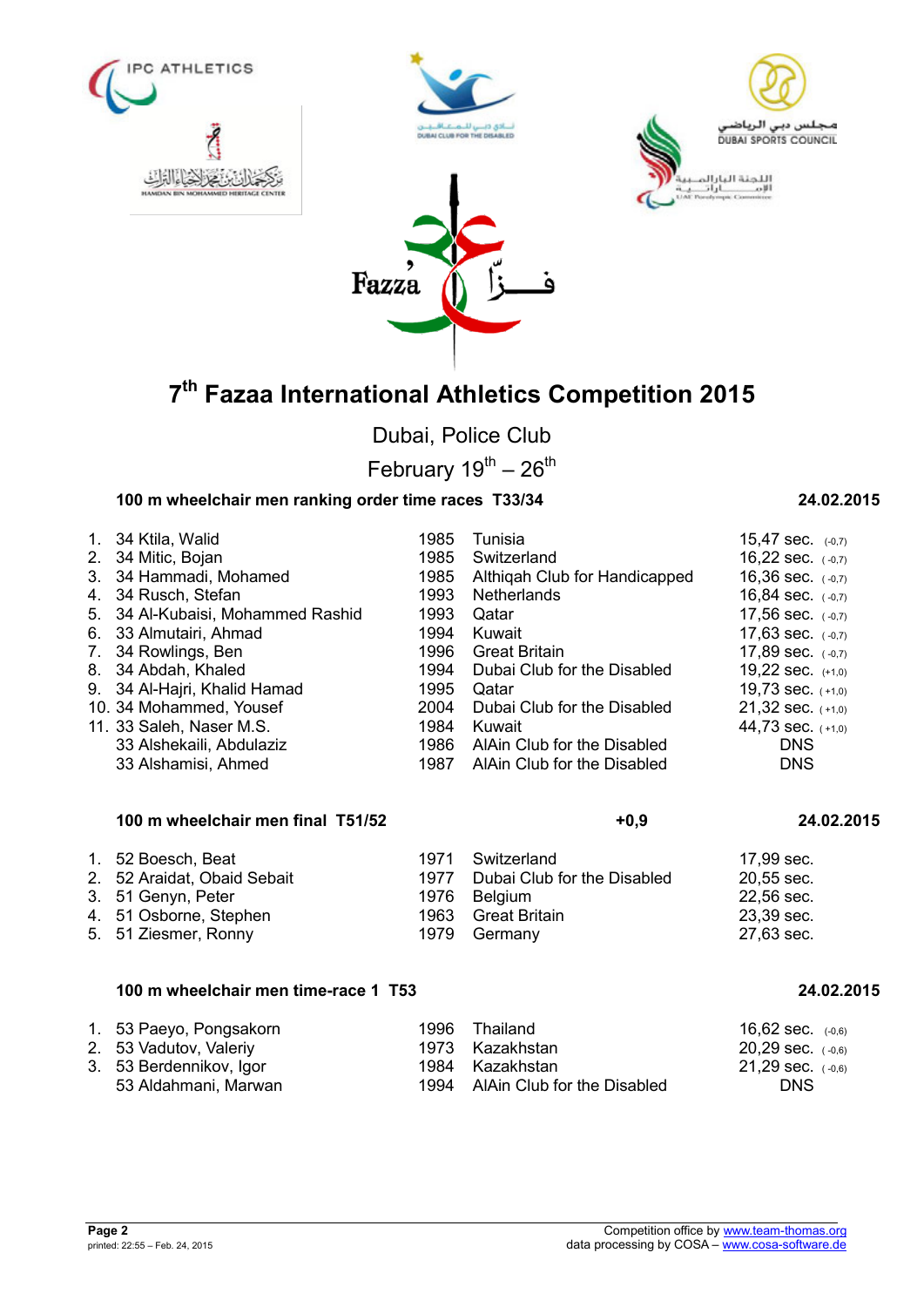

Dubai, Police Club

February  $19^{th} - 26^{th}$ 

# **100 m wheelchair men time-race 2 T53 24.02.2015**

| 1. 53 Fairbank, Pierre  | 1971 France       | 15,49 sec. $(-0,3)$   |
|-------------------------|-------------------|-----------------------|
| 2. 53 Alganaidl, Fahad  | 1984 Saudi Arabia | $15,81$ sec. $(-0,3)$ |
| 3. 53 Intasen, Sopa     | 1982 Thailand     | 16,14 sec. $(-0,3)$   |
| 4. 53 Brown, Ben        | 1987 Canada       | 16,69 sec. $(-0,3)$   |
| 5. 53 Brignone, Nicolas | 1989 France       | 16,92 sec. $(-0,3)$   |

### **100 m wheelchair men ranking order time races T53 24.02.2015**

| 1. 53 Fairbank, Pierre<br>2. 53 Alganaidl, Fahad<br>3. 53 Intasen, Sopa<br>4. 53 Paeyo, Pongsakorn<br>5. 53 Brown, Ben<br>6. 53 Brignone, Nicolas | 1971<br>1982<br>1996<br>1987 | France<br>1984 Saudi Arabia<br>Thailand<br>Thailand<br>Canada<br>1989 France | 15,49 sec. $(-0,3)$<br>15,81 sec. $(-0,3)$<br>16,14 sec. $(-0,3)$<br>16,62 sec. $(-0,6)$<br>16,69 sec. $(-0,3)$<br>16,92 sec. $(-0,3)$ |
|---------------------------------------------------------------------------------------------------------------------------------------------------|------------------------------|------------------------------------------------------------------------------|----------------------------------------------------------------------------------------------------------------------------------------|
|                                                                                                                                                   |                              |                                                                              |                                                                                                                                        |
| 7. 53 Vadutov, Valeriy                                                                                                                            | 1973                         | Kazakhstan                                                                   | $20.29$ sec. $(-0.6)$                                                                                                                  |
| 8. 53 Berdennikov, Igor                                                                                                                           |                              | 1984 Kazakhstan                                                              | $21,29$ sec. $(-0,6)$                                                                                                                  |
| 53 Aldahmani, Marwan                                                                                                                              |                              | 1994 AlAin Club for the Disabled                                             | <b>DNS</b>                                                                                                                             |

### **100 m wheelchair men time-race 1 T54 24.02.2015**

| 1. 54 Aldhaheri, Rashed  | 1991 AlAin Club for the Disabled   | 15,18 sec. $(+0,3)$ |
|--------------------------|------------------------------------|---------------------|
| 2. 54 Mohammad, Fahad    | 1993 Dubai Club for the Disabled   | 15,31 sec. $(+0,3)$ |
| 3. 54 Alshehhi, Salem    | 1998 Althigah Club for Handicapped | 15,34 sec. $(+0,3)$ |
| 4. 54 Scherer, David     | 1996 Germany                       | 15,75 sec. $(+0,3)$ |
| 5. 54 Watanabe, Sho      | 1991 Japan                         | 15,81 sec. $(+0,3)$ |
| 6. 54 Marchenko, Vitaliy | 1992 Kazakhstan                    | 16,32 sec. $(+0,3)$ |
| 7. 54 Blichfeldt, Ebbe   | 1983 Denmark                       | 16,45 sec. $(+0,3)$ |

| 16,14 sec. (-0,3)            |  |
|------------------------------|--|
| 16,62 sec. $(-0,6)$          |  |
| 16,69 sec. $(-0,3)$          |  |
| 16,92 sec. <sub>(-0,3)</sub> |  |
| $20,29$ sec. $(-0,6)$        |  |
| $21,29$ sec. $(-0,6)$        |  |
| DNS                          |  |
|                              |  |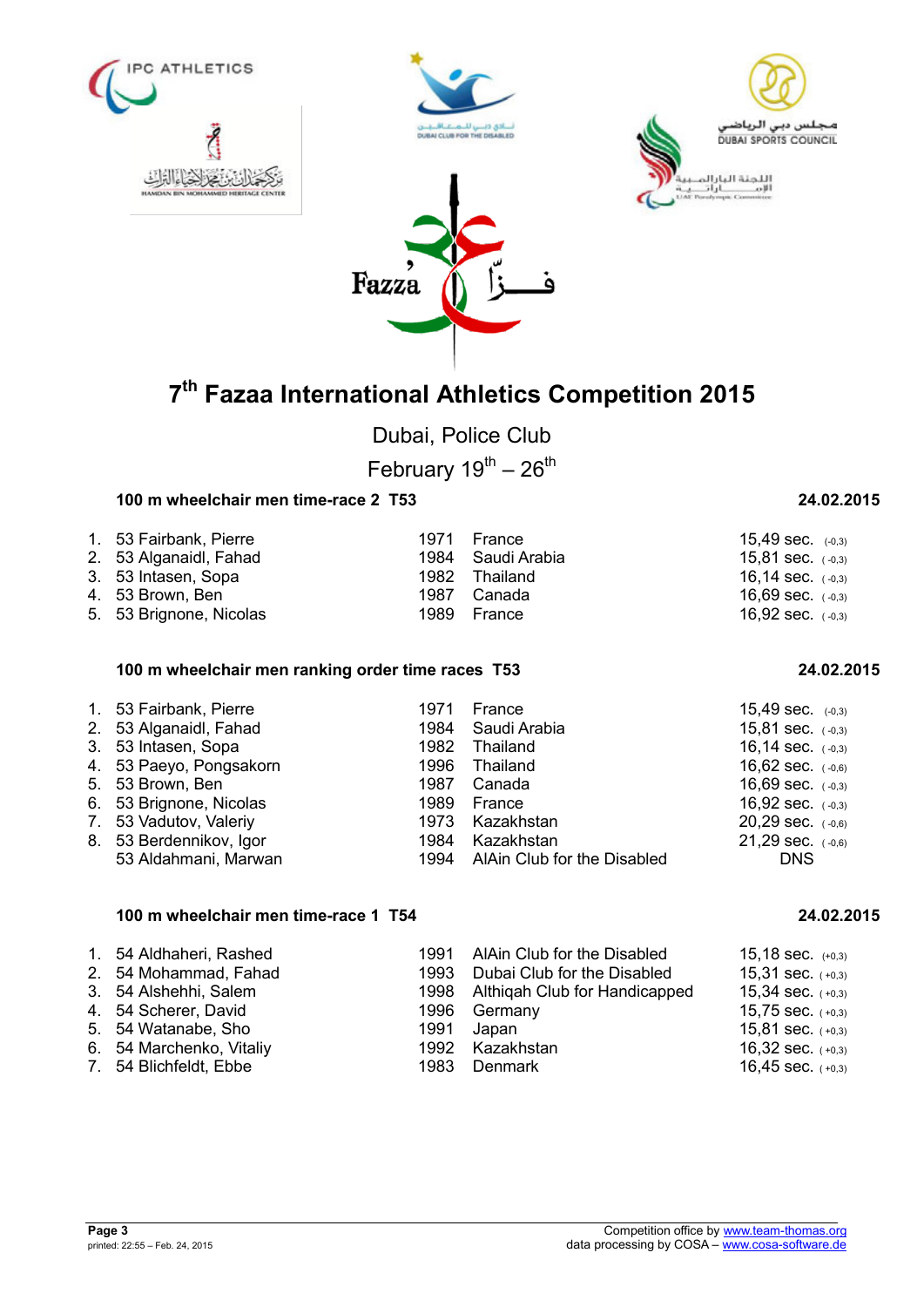







Dubai, Police Club

February  $19^{th} - 26^{th}$ 

## **100 m wheelchair men time-race 2 T54 24.02.2015**

| 1. 54 Tahti, Leo Pekka   |      | 1983 Finland                     | 14,08 sec. $(+0,2)$ |
|--------------------------|------|----------------------------------|---------------------|
| 2. 54 van Weeghel, Kenny |      | 1980 Netherlands                 | 14,27 sec. $(+0,2)$ |
| 3. 54 Zouinkhi, Fethi    |      | 1986 Tunisia                     | 14,51 sec. $(+0,2)$ |
| 4. 54 Hug, Marcel        |      | 1986 Switzerland                 | 14,58 sec. $(+0,2)$ |
| 5. 54 Konjen, Saichon    | 1983 | Thailand                         | 14,65 sec. $(+0,2)$ |
| 6. 54 Vahdani, Mohammad  |      | 1979 Dubai Club for the Disabled | 14,66 sec. $(+0,2)$ |
| 7. 54 Schuh, Marc        |      | 1989 Germany                     | 14,77 sec. $(+0,2)$ |
| 8. 54 Gharbi, Yassine    |      | 1990 Tunisia                     | 15,06 sec. $(+0,2)$ |

## **100 m wheelchair men ranking order time races T54 24.02.2015**

| 4. | 1. 54 Tahti, Leo Pekka    | 1983 | Finland                       | 14,08 sec. $(+0,2)$ |
|----|---------------------------|------|-------------------------------|---------------------|
|    | 2. 54 van Weeghel, Kenny  | 1980 | <b>Netherlands</b>            | 14,27 sec. $(+0,2)$ |
|    | 3. 54 Zouinkhi, Fethi     | 1986 | Tunisia                       | 14,51 sec. $(+0,2)$ |
|    | 54 Hug, Marcel            | 1986 | Switzerland                   | 14,58 sec. $(+0,2)$ |
|    | 5. 54 Konjen, Saichon     | 1983 | Thailand                      | 14,65 sec. $(+0,2)$ |
|    | 6. 54 Vahdani, Mohammad   | 1979 | Dubai Club for the Disabled   | 14,66 sec. $(+0,2)$ |
|    | 7. 54 Schuh, Marc         | 1989 | Germany                       | 14,77 sec. $(+0,2)$ |
|    | 8. 54 Gharbi, Yassine     | 1990 | Tunisia                       | 15,06 sec. $(+0,2)$ |
|    | 9. 54 Aldhaheri, Rashed   | 1991 | AlAin Club for the Disabled   | 15,18 sec. $(+0,3)$ |
|    | 10. 54 Mohammad, Fahad    | 1993 | Dubai Club for the Disabled   | 15,31 sec. $(+0,3)$ |
|    | 11. 54 Alshehhi, Salem    | 1998 | Althigah Club for Handicapped | 15,34 sec. $(+0,3)$ |
|    | 12. 54 Scherer, David     | 1996 | Germany                       | 15,75 sec. $(+0,3)$ |
|    | 13.54 Watanabe, Sho       | 1991 | Japan                         | 15,81 sec. $(+0,3)$ |
|    | 14. 54 Marchenko, Vitaliy | 1992 | Kazakhstan                    | 16,32 sec. $(+0,3)$ |
|    | 15. 54 Blichfeldt, Ebbe   | 1983 | <b>Denmark</b>                | 16,45 sec. $(+0,3)$ |

## **400 m men final T11 24.02.2015**

| 1. 11 Atangana Ntsama, Charles | 1992 Cameroon | 58,32 sec.  |
|--------------------------------|---------------|-------------|
| 2.   11 Awa Bakounga, Patrick  | 1986 Cameroon | 58.64 sec.  |
| 3. 11 Yomby Kifie, Luc         | 1986 Cameroon | 1:01.40min. |

|  | 14,00 SEC. (+0,2)            |
|--|------------------------------|
|  | 14,27 sec. <sub>(+0,2)</sub> |
|  | 14,51 sec. <sub>(+0,2)</sub> |
|  | 14,58 sec. <sub>(+0,2)</sub> |
|  | 14,65 sec. $(+0,2)$          |
|  | 14,66 sec. <sub>(+0,2)</sub> |
|  | 14,77 sec. (+0,2)            |
|  | 15,06 sec. $(+0,2)$          |
|  |                              |

| 24.02.2015 |  |  |
|------------|--|--|
|            |  |  |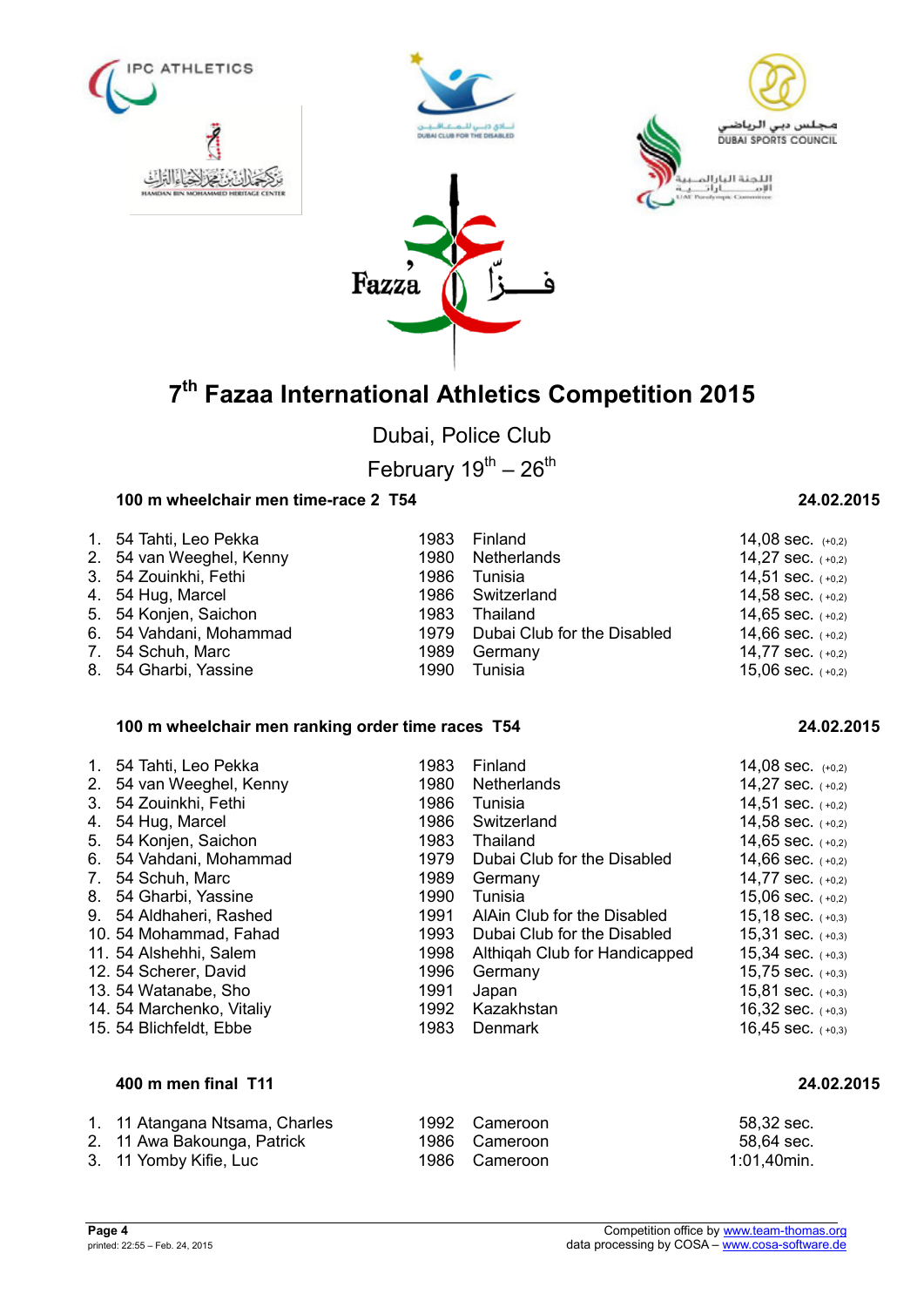







Dubai, Police Club February  $19^{th} - 26^{th}$ 

### **400 m men final T12 24.02.2015**

|  | 1. 12 Langenhoven, Hilton Keith<br>2. 12 Alinajimi, Vahid<br>3. 12 Mohamed, Garba<br>12 Ndo Andeme, Andre Patrick |  | 1983 Rep. of South Africa<br>1996 Islamic Republic of Iran<br>1996 Cameroon<br>1985 Cameroon | 53,14 sec.<br>54,57 sec.<br>56,16 sec.<br>DNF |
|--|-------------------------------------------------------------------------------------------------------------------|--|----------------------------------------------------------------------------------------------|-----------------------------------------------|
|--|-------------------------------------------------------------------------------------------------------------------|--|----------------------------------------------------------------------------------------------|-----------------------------------------------|

## **400 m men final T13/20 24.02.2015**

| 1. 13 Al-Gburi, Shakir             | 1996 | Iraq                        | 52,78 sec.     |
|------------------------------------|------|-----------------------------|----------------|
| 2. 20 Sharaheli, Mohammed          | 1987 | Saudi Arabia                | 53,21 sec.     |
| 3. 13 Salimov, Islam               | 1989 | Kazakhstan                  | 53,58 sec.     |
| 4. 20 Sharaheli, Asaad             | 1984 | Saudi Arabia                | 1:01,66min.    |
| 5. 20 Alrashidi, Saeed             | 1985 | Kuwait                      | $1:02,17$ min. |
| 6. 20 Abdulraheem, Abdulla Mohamed | 1991 | Qatar                       | 1:06,30min.    |
| 7. 20 Abbas, Ibrahim               | 1999 | Dubai Club for the Disabled | $1:10,22$ min. |
| 8. 20 Alsmaeil, Abdalwahap         | 1989 | Kuwait                      | $1:13,27$ min. |

### **400 m men final T36 24.02.2015**

| 1. 36 Blake, Paul                   | 1990 Great Britain            | 56,26 sec.     |
|-------------------------------------|-------------------------------|----------------|
| 2. 36 Emeari, Mohd Raduan           | 1982 Malavsia                 | 1:03,40min.    |
| 3. 36 Protonotarios, Loukas Ioannis | 1991 Greece                   | 1:04,86min.    |
| 4. 36 Soltani, Peyman               | 1983 Islamic Republic of Iran | $1:51,46$ min. |

## **400 m men final T37/38 24.02.2015**

| 1. 37 Hamdi, Sofiane                 | 1989 | Algeria                       | 54,81 sec.  |
|--------------------------------------|------|-------------------------------|-------------|
| 2. 38 Al-Darraji, Abbas              | 1991 | Iraq                          | 54,95 sec.  |
| 3. 38 Saidi, Abbes                   | 1983 | Tunisia                       | 56,65 sec.  |
| 4. 37 Abdellatef, Mohamed            |      | 1991 Egypt                    | 57,16 sec.  |
| 5. 37 Rsaitmawi, Ali                 | 1993 | Iraq                          | 59,31 sec.  |
| 6. 38 Hari Das, Krishna Kumar a      | 1987 | Malaysia                      | 59,88 sec.  |
| 7. 37 Atabaev, Safarali              | 1997 | Uzbekistan                    | 1:04,50min. |
| 8. 37 Alikhani Faradonbeh, Ahmadreza |      | 1990 Islamic Republic of Iran | 1:11,63min. |
|                                      |      |                               |             |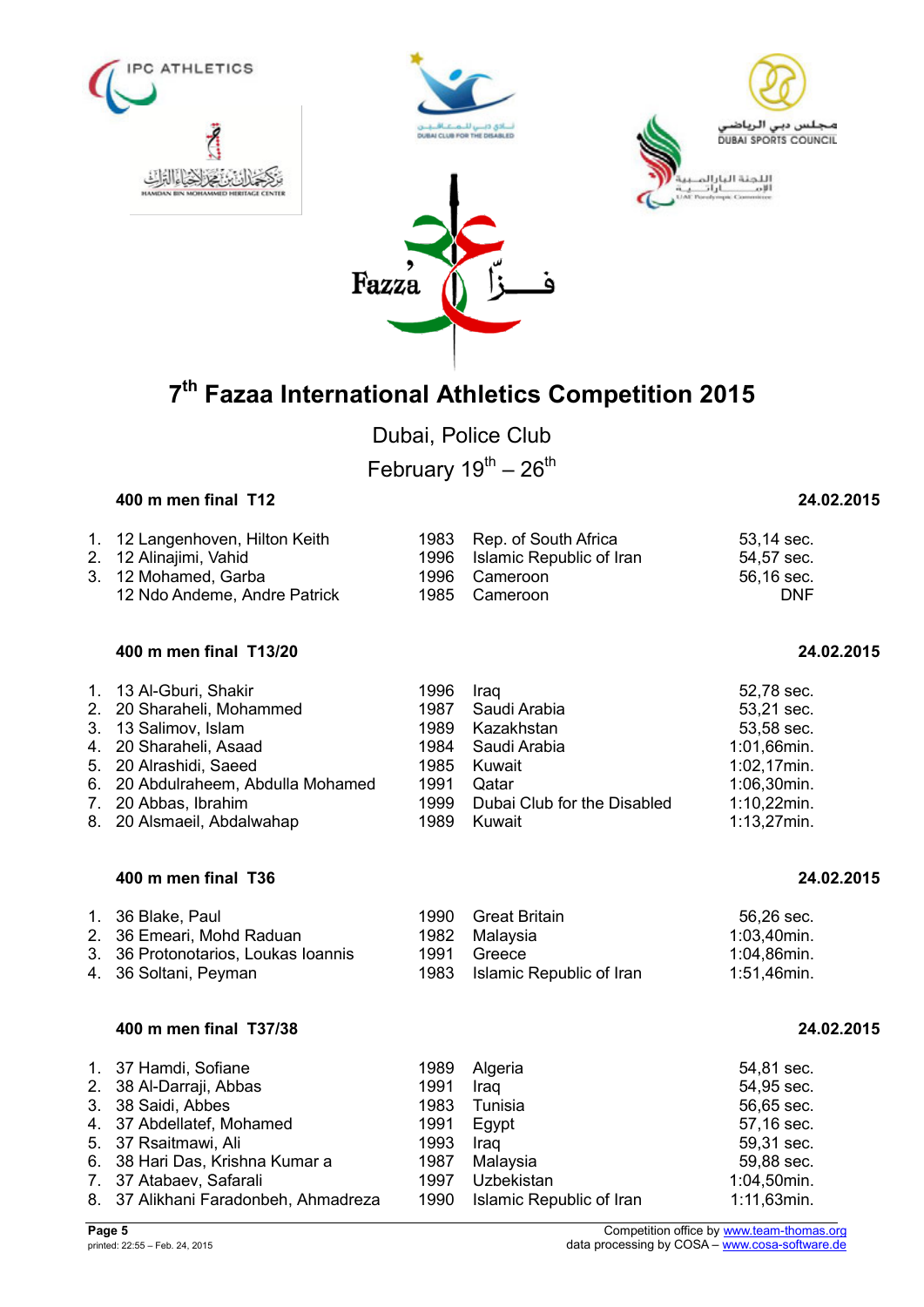







Dubai, Police Club February  $19^{th} - 26^{th}$ 

### **400 m men final T46/47 24.02.2015**

| 1. 47 Bilal, Sa'ada                | 1992 | Jordan                             | 52,02 sec.     |
|------------------------------------|------|------------------------------------|----------------|
| 2. 47 Fouzai, Mohamed              | 1989 | Tunisia                            | 52,27 sec.     |
| 3. 47 Ashida, Hajimu               | 1993 | Japan                              | 53,31 sec.     |
| 4. 46 Mohd Haisham, Mohamad Ashraf |      | 1996 Malaysia                      | 54,32 sec.     |
| 5. 46 Tidjani, Zakaria             |      | 1998 Althiqah Club for Handicapped | 55,67 sec.     |
| 6. 46 Yussupov, Askhat             | 1987 | Kazakhstan                         | $1:01,21$ min. |
| 7. 46 Zandjo, Patrick              | 1982 | Cameroon                           | 1:04,50min.    |
| 8. 47 Ashrafpour, Soheil           |      | 1994 Islamic Republic of Iran      | 1:22,48min.    |

## **5000 m men final T12/13/20/37/38 24.02.2015**

| 1. 12 Chentouf, El Amin           | 1981 | Morocco                       | 14:53,44min. |
|-----------------------------------|------|-------------------------------|--------------|
| 2. 13 Benbrahim, Youssef          | 1983 | Morocco                       | 15:00,54min. |
| 3. 13 Hammami, Bilel              | 1990 | Tunisia                       | 15:05,63min. |
| 4. 12 Hanyn, Hicham               | 1993 | Morocco                       | 15:19,77min. |
| 5. 12 Kerfas, Nacereddine         | 1977 | Algeria                       | 15:30,72min. |
| 6. 13 dos Santos, Aniceto Antonio | 1976 | Brazil                        | 15:49,78min. |
| 7. 20 AlAhbabi, Mohammed          | 1993 | AlAin Club for the Disabled   | 19:54,79min. |
| 37 Feizollahi, Hadi               |      | 1987 Islamic Republic of Iran | <b>DNF</b>   |
| 38 Saidi, Abbes                   | 1983 | Tunisia                       | <b>DNF</b>   |
| 12 Norov, Sirojiddin              | 1995 | Uzbekistan                    | <b>DNS</b>   |

### **5000 m wheelchair men time-race 1 T54 24.02.2015**

| 1. 54 Hug, Marcel        |      | 1986 Switzerland | 11:18,38min. |
|--------------------------|------|------------------|--------------|
| 2. 54 Tana, Rawat        | 1977 | Thailand         | 11:18,84min. |
| 3. 54 Gharbi, Yassine    | 1990 | Tunisia          | 11:18,89min. |
| 4. 54 Wahoram, Prawat    | 1981 | Thailand         | 11:19,03min. |
| 5. 54 Balde, Alhassane   |      | 1985 Germany     | 11:19,74min. |
| 6. 54 Blichfeldt, Ebbe   |      | 1983 Denmark     | 11:22,90min. |
| 7. 54 van Weeghel, Kenny |      | 1980 Netherlands | 11:23,27min. |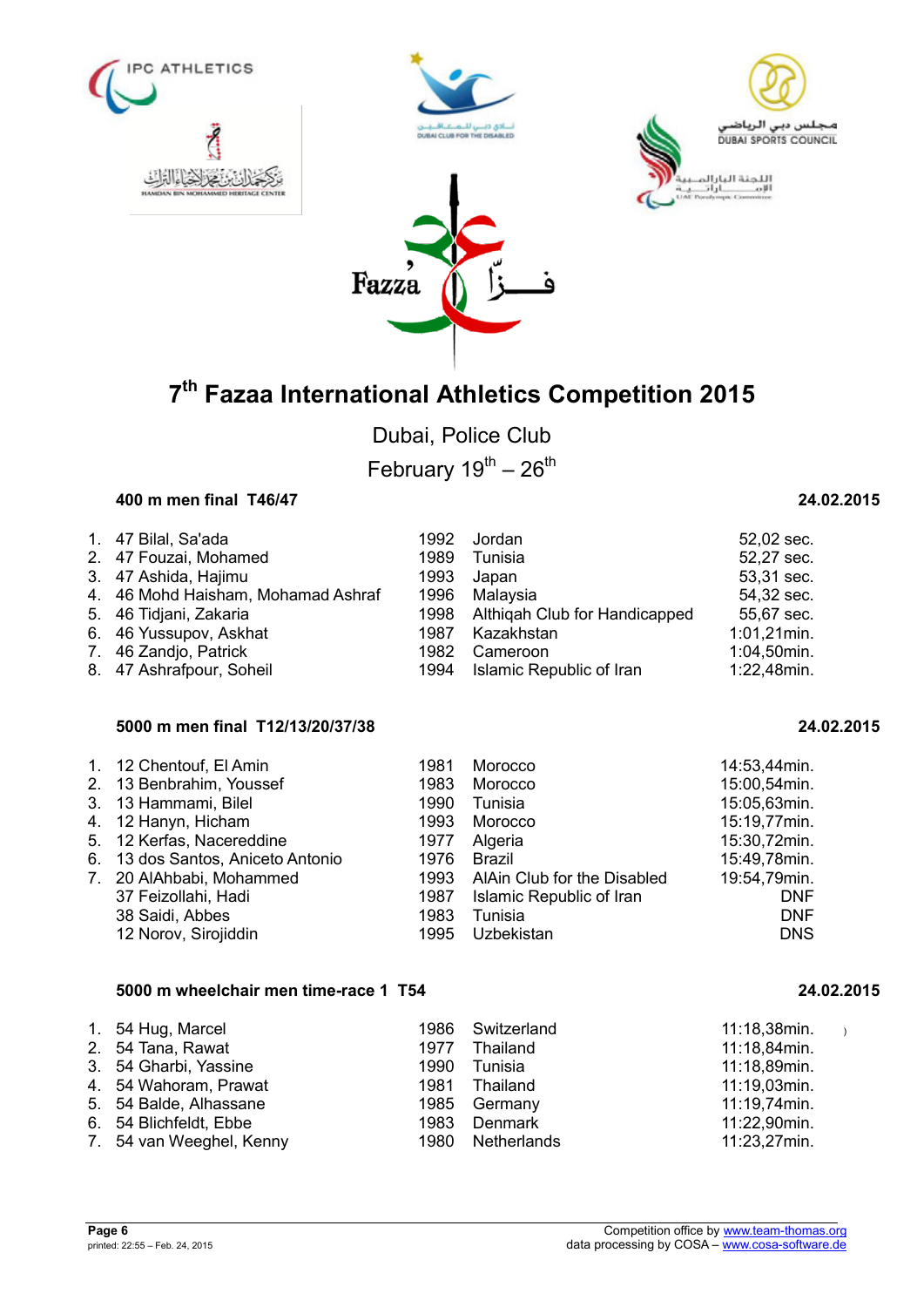







Dubai, Police Club

February  $19^{th} - 26^{th}$ 

## **5000 m wheelchair men time-race 2 T54 24.02.2015**

| 1. 54 Sualuang, Ampai  |      | 1973 Thailand | 12:06,64min. |
|------------------------|------|---------------|--------------|
| 2. 54 Watanabe, Sho    | 1991 | Japan         | 12:06,87min. |
| 3. 54 Alrajehi, Faisal |      | 1998 Kuwait   | 12:07,16min. |
| 4. 54 Scherer, David   |      | 1996 Germany  | 12:08,85min. |
| 54 Zouinkhi, Fethi     | 1986 | Tunisia       | <b>DNF</b>   |

### **5000 m wheelchair men ranking order time races 24.02.2015**

| $\mathbf{1}$ . | 54 Hug, Marcel          | 1986 | Switzerland    | 11:18,38min. |
|----------------|-------------------------|------|----------------|--------------|
| 2 <sub>1</sub> | 54 Tana, Rawat          | 1977 | Thailand       | 11:18,84min. |
| 3.             | 54 Gharbi, Yassine      | 1990 | Tunisia        | 11:18,89min. |
| 4.             | 54 Wahoram, Prawat      | 1981 | Thailand       | 11:19,03min. |
| 5.             | 54 Balde, Alhassane     | 1985 | Germany        | 11:19,74min. |
| 6.             | 54 Blichfeldt, Ebbe     | 1983 | <b>Denmark</b> | 11:22,90min. |
| 7.             | 54 van Weeghel, Kenny   | 1980 | Netherlands    | 11:23,27min. |
| 8.             | 54 Sualuang, Ampai      | 1973 | Thailand       | 12:06,64min. |
| 9.             | 54 Watanabe, Sho        | 1991 | Japan          | 12:06,87min. |
|                | 10. 54 Alrajehi, Faisal | 1998 | Kuwait         | 12:07,16min. |
|                | 11. 54 Scherer, David   | 1996 | Germany        | 12:08,85min. |
|                | 54 Zouinkhi, Fethi      | 1986 | Tunisia        | <b>DNF</b>   |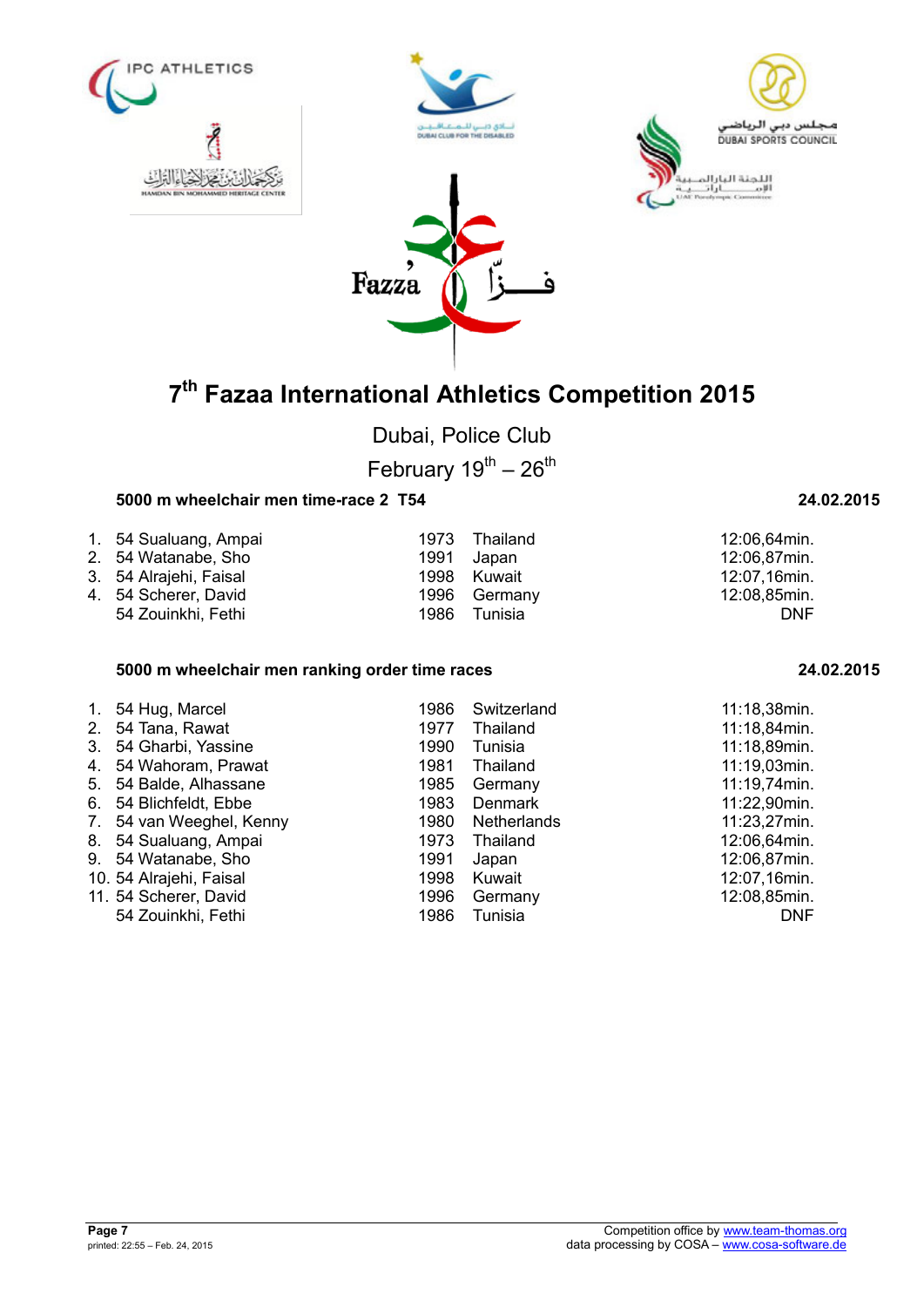







# **7 th Fazaa International Athletics Competition 2015**

Dubai, Police Club

February  $19^{th} - 26^{th}$ 

| long jump men final T13/20         |   |               |               |                             |                           |             | 24.02.2015 |
|------------------------------------|---|---------------|---------------|-----------------------------|---------------------------|-------------|------------|
| 1. 20 Oberoi, Ranki                |   |               | 1993          | Netherlands                 |                           | $6,61 \; m$ | 903 P      |
| X                                  | X | $6,33(-1,1)$  | $\mathsf{x}$  | $6,61 (+0,7)$               | $6,50 (+0,8)$             |             |            |
| 2. 20 Sharaheli, Asaad             |   |               |               | 1984 Saudi Arabia           |                           | $6,48 \; m$ | 864 P      |
| X                                  | X | X             | $6,48$ (-2,5) | $6,36$ (-0,6)               | $\boldsymbol{\mathsf{x}}$ |             |            |
| 3. 13 Zlatanov, Radoslav           |   |               | 1987          | <b>Bulgaria</b>             |                           | $6,50 \; m$ | 862 P      |
| $6,23(-0,4)$ $6,26(+1,6)$          |   | $6,45$ (-0,7) |               | $6,50 (+0,1)$ $6,48 (+0,1)$ | $6,49(+0,6)$              |             |            |
| 4. 13 Salimov, Islam               |   |               | 1989          | Kazakhstan                  |                           | $6,30 \; m$ | 794 P      |
| $5,80(-0,2)$ 6,06 $(-1,2)$         |   | $6,12$ (-1,5) |               | $5,94 (+0,8)$ 6,14 (+0,4)   | 6,30(.0,9)                |             |            |
| 5. 20 Sharaheli, Mohammed          |   |               | 1987          | Saudi Arabia                |                           | $6,22 \, m$ | 774 P      |
| x                                  | X | 6,22(.0,5)    | 6,05(0,0)     | $\mathsf{X}$                | $5,99$ (-0.6)             |             |            |
| 6. 20 Abdulraheem, Abdulla Mohamed |   |               | 1991          | Qatar                       |                           | $5,53 \; m$ | 467 P      |
| $5,26(-0,8)$ $5,13(0,0)$           |   | $4,73$ (-0,2) | $5,53$ (-0,5) | $5,41(-0,8)$                | $5,34$ (-0.7)             |             |            |
| 13 Shakir, Salah                   |   |               | 1995          | Ajman Club                  |                           | <b>DNS</b>  |            |
| 20 Annasri, Kaled                  |   |               | 2001          | AlAin Club for the Disabled |                           | <b>DNS</b>  |            |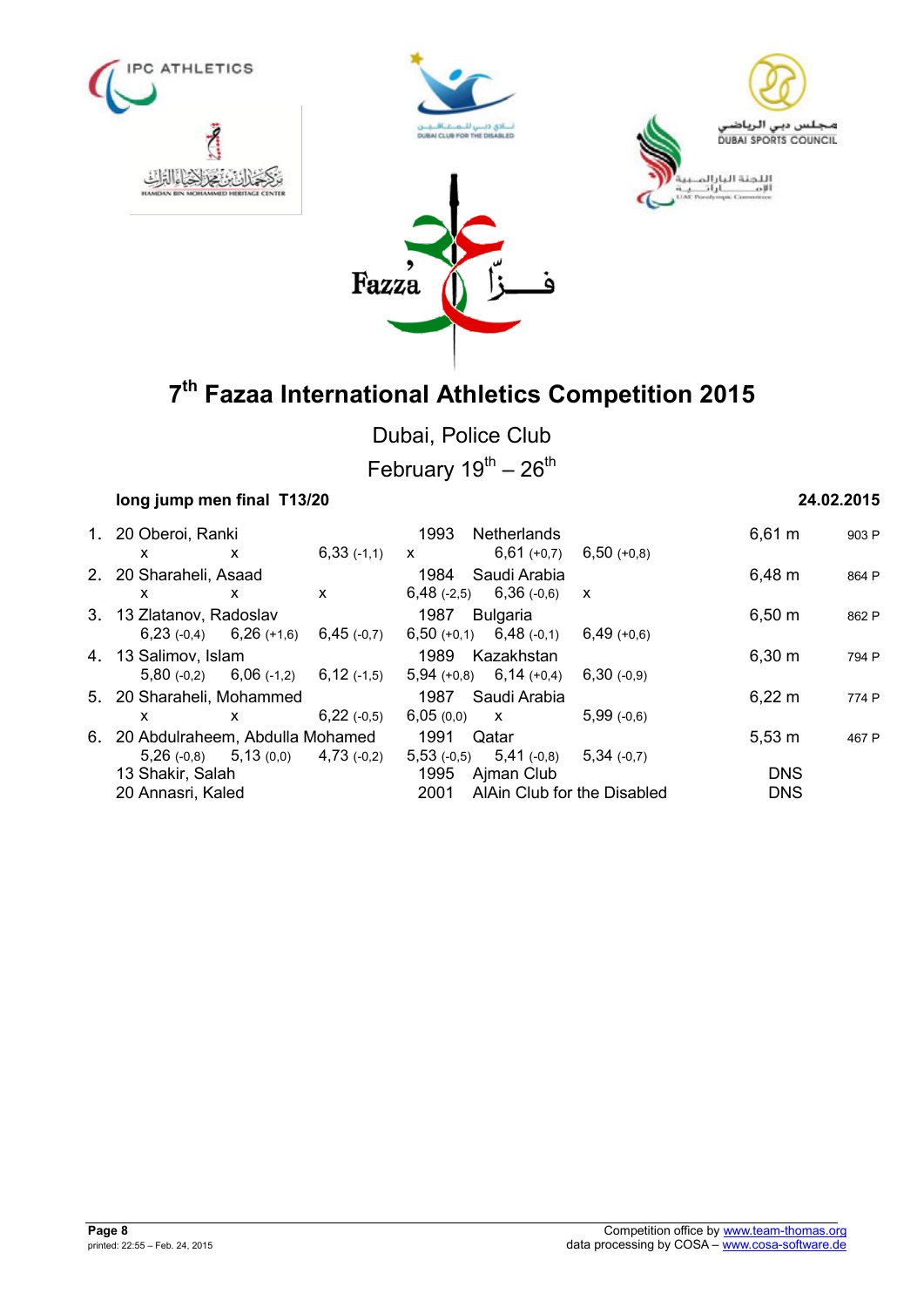







Dubai, Police Club February  $19^{th} - 26^{th}$ 

## **shot put wheelchair men final F57 24.02.2015**

|  | 1. 57 Ashapatov, Alexey  |                                     |                           | 1973         | <b>Russian Federation</b> |                                | 13,28 m      |
|--|--------------------------|-------------------------------------|---------------------------|--------------|---------------------------|--------------------------------|--------------|
|  | 12,88 13,09              |                                     | 13,07                     | 13,28        | 13,13                     | 13,19                          |              |
|  | 2. 57 Mohamad, Mohamad   |                                     |                           | 1984         | Syria                     |                                | 13,09 m      |
|  | X                        | 12,47                               | 12,63                     | $\mathsf{X}$ | 13,09                     | 11,57                          |              |
|  | 3. 57 Nabiyev, Samir     |                                     |                           | 1986         | Azerbaijan                |                                | 12,39 m      |
|  | 12,39                    | 12,27                               | $\mathsf{x}$              | $\mathbf{x}$ | 11,16                     | 12,12                          |              |
|  |                          | 4. 57 Al Abbadi, Amer Ali Mustaf    |                           | 1976         | Jordan                    |                                | $11,78 \; m$ |
|  | 11,46<br>$\mathbf{x}$    |                                     | 11,78                     | 11,50        | 11,60                     | 11,78                          |              |
|  | 5. 57 Pyatkov, Alexander |                                     |                           | 1981         | <b>Russian Federation</b> |                                | $11,53 \; m$ |
|  | 10,36                    | 9,95                                | 11,36                     | 11,53        | $\mathsf{x}$              | 10,99                          |              |
|  |                          | 6. 57 Batista dos Santos, Claudiney |                           | 1978         | <b>Brazil</b>             |                                | $11,42 \; m$ |
|  | 11,26                    | 10,74                               | $\mathsf{x}$              | 11,42        | $\mathsf{x}$              | 11,25                          |              |
|  | 7. 57 Sidorchuk, Pavel   |                                     |                           | 1965         | Kazakhstan                |                                | $10,97 \; m$ |
|  | 10,83                    | 10,87<br>8,86                       |                           | 10,97        | $\mathsf{X}$              | 10,63                          |              |
|  |                          | 8. 57 Mbida, Vivien Bienvenue       |                           | 1982         | Cameroon                  |                                | $9,30 \; m$  |
|  | 9,03                     | 9,29                                | 9,03                      | 8,74         | 8,69                      | 9,30                           |              |
|  |                          | 9. 57 Amougui, Emmanuel Pinoch      |                           | 1988         | Cameroon                  |                                | 8,89 m       |
|  | 8,59<br>8,69             |                                     | 8,89                      | 8,73         | 8,58                      | 8,67                           |              |
|  | 10.57 Aguedia, Jean      |                                     |                           | 1981         | Cameroon                  |                                | $8,14 \; m$  |
|  | 7,10                     | 7,85                                | 8,14                      | 7,67         | 7,39                      | 7,98                           |              |
|  |                          | 11. 57 Hamad Alhammadi, Hamad       |                           | 1996         |                           | Abu Dhabi Club f Special Needs | 7,04 m       |
|  | 6,35                     | 7,03                                | 6,40                      | 7,04         | X                         | 6,87                           |              |
|  | 12.57 Mvondo, Joseph     |                                     |                           | 1979         | Cameroon                  |                                | $6,98 \; m$  |
|  | X                        | 6,43                                | 6,82                      | 6,98         | X                         | 6,79                           |              |
|  |                          | 13.57 Manda Essomba, Alain Martin   |                           | 1982         | Cameroon                  |                                | $6,62 \; m$  |
|  | 6,59                     | 6,60                                | 6,06                      | 6,32         | 6,62                      | 6,46                           |              |
|  | 14.57 Djimdoumgar, .     |                                     |                           | 1974         | Cameroon                  |                                | 5,46 m       |
|  | x                        | x                                   | $\boldsymbol{\mathsf{x}}$ | 5,10         | 5,46                      | $\mathsf{x}$                   |              |
|  | 57 Almehri, Saeed        |                                     |                           | 1976         | Ajman Club                |                                | <b>DNS</b>   |

New Asian Record by Mohamad Mohamad, SYR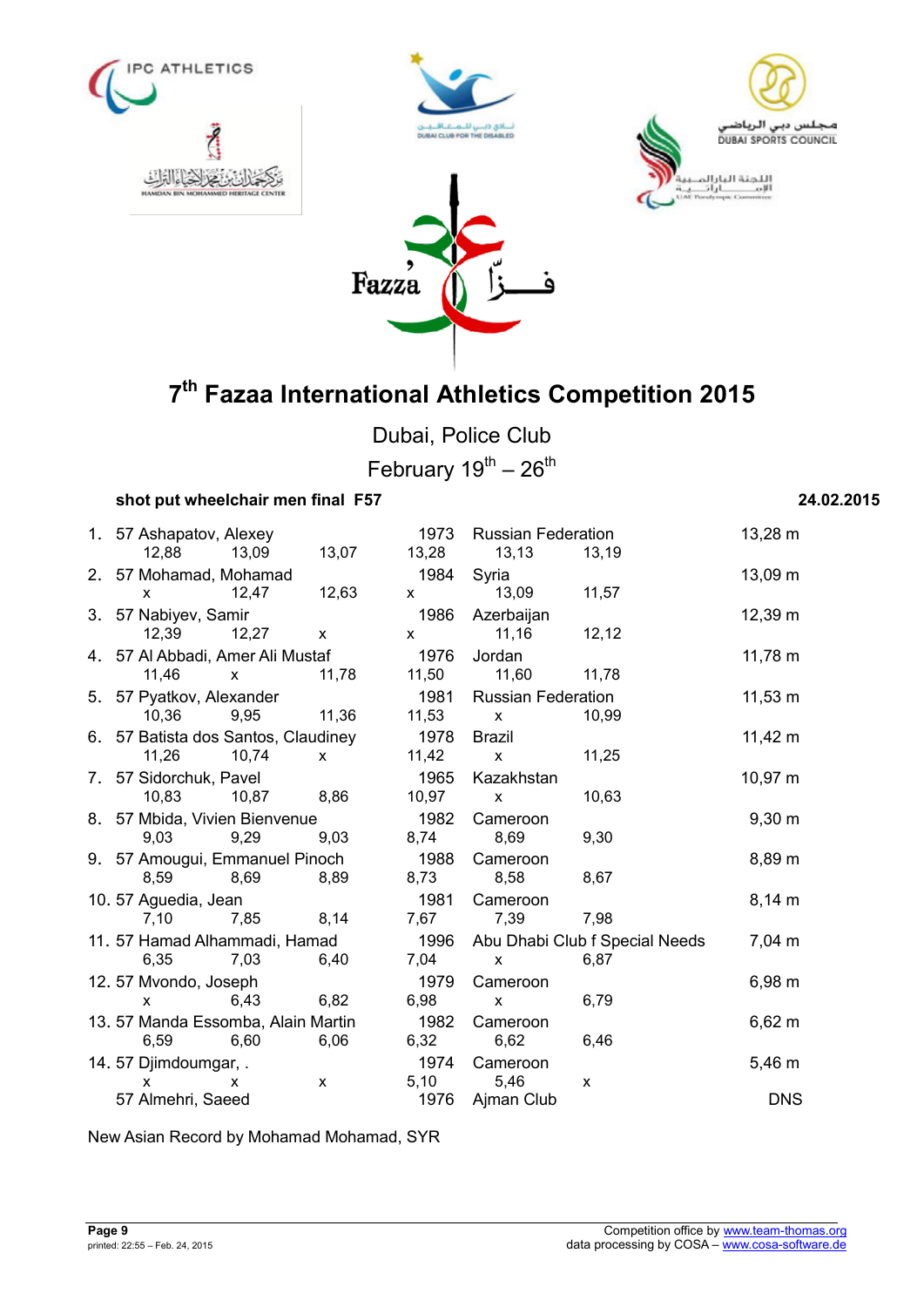







Dubai, Police Club

February  $19^{th} - 26^{th}$ 

# **discus wheelchair men final F33 24.02.2015**

| 1. 33 Alnakhli, Hani<br>24,10 28,76                    |       | 19,40        | 1986                 | Saudi Arabia                                                                                                                                                                                                                                                                                                                    |                                               | 28,76 m                  |
|--------------------------------------------------------|-------|--------------|----------------------|---------------------------------------------------------------------------------------------------------------------------------------------------------------------------------------------------------------------------------------------------------------------------------------------------------------------------------|-----------------------------------------------|--------------------------|
| 2. 33 Kardjena, Kamel<br>22,00 23,02                   |       | 24,21        | 1981<br>X            | Algeria<br>24,69                                                                                                                                                                                                                                                                                                                | 26,00                                         | $26,00 \; m$             |
| 3. 33 Scheil, Daniel<br>23,02                          | 23,60 | 22,02        | 1973<br>22,67        | Germany<br>22,47                                                                                                                                                                                                                                                                                                                | 19,07                                         | 23,60 m                  |
| 4. 33 Alhousani, Ahmed<br>22,31                        | 23,37 | $\mathsf{x}$ | 1987<br>$\mathsf{x}$ | 20,55                                                                                                                                                                                                                                                                                                                           | Althigah Club for Handicapped<br>$\mathsf{x}$ | 23,37 m                  |
| 5. 33 Alizadeh, Mehdi<br>16,51 15,12                   |       | 17,36        | 1972<br>15,20        | Islamic Republic of Iran<br>15,49                                                                                                                                                                                                                                                                                               | 17,29                                         | 17,36 m                  |
| 6. 33 Abunab, Ahmad<br>$\mathsf{x}$                    | 14.64 | 14,95        | 1988<br>15,71        | Jordan<br>16,28 15,90                                                                                                                                                                                                                                                                                                           |                                               | 16,28 m                  |
| 7. 33 Ali, Juma Salem<br>15,54 15,88                   |       | 14,99        | 1978<br>15,71        | Dubai Club for the Disabled<br>$\mathsf{X}$ and $\mathsf{X}$ and $\mathsf{X}$ are $\mathsf{X}$ and $\mathsf{X}$ are $\mathsf{X}$ and $\mathsf{X}$ are $\mathsf{X}$ and $\mathsf{X}$ are $\mathsf{X}$ and $\mathsf{X}$ are $\mathsf{X}$ and $\mathsf{X}$ are $\mathsf{X}$ and $\mathsf{X}$ are $\mathsf{X}$ and $\mathsf{X}$ are | 15,97                                         | 15,97 m                  |
| 8. 33 Almazim, Hamed<br>9.40                           | 7,32  | 7,18         | 1987<br>8,70         | Ajman Club<br>9,38                                                                                                                                                                                                                                                                                                              | 9.91                                          | $9,91 \,\mathrm{m}$      |
| 33 Medhat Awadh, Mazen<br>33 Malaleih, Hassan Ali Obai |       |              | 1991<br>1984         | AlAin Club for the Disabled<br>Khorfakkan club                                                                                                                                                                                                                                                                                  |                                               | <b>DNS</b><br><b>DNS</b> |

New World Record by Hani Alnakhli, KSA New Asian Record by Hani Alnakhli, KSA New African Record by Kamel Kardjena, ALG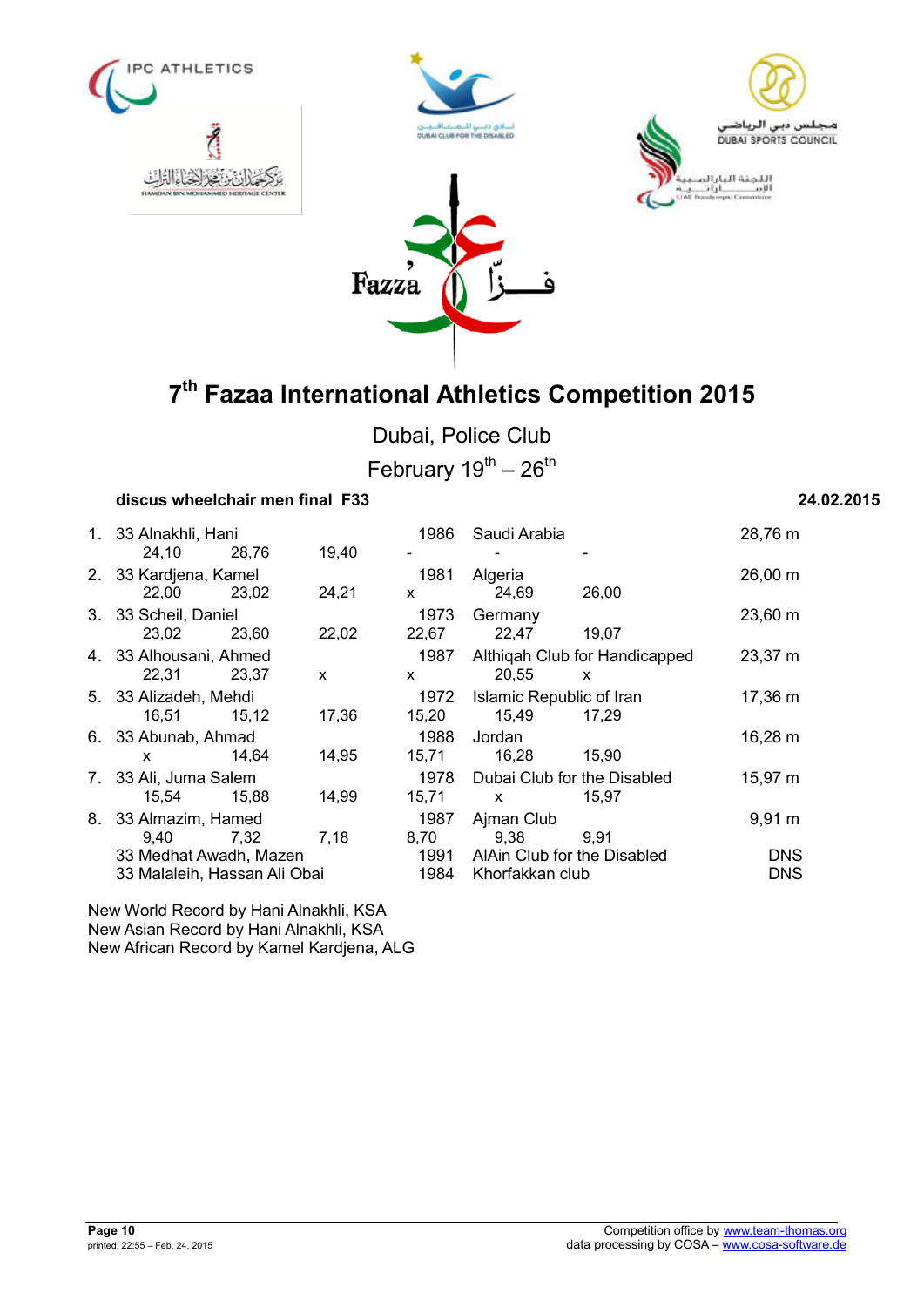







Dubai, Police Club February  $19^{th} - 26^{th}$ 

# **javelin men final F11-13/42/46/47 24.02.2015**

| 1. 46 Ismail, Mahmoud<br>48,29        | 43,40                 | 48,66      | 1987<br>46,66 | Egypt<br>47,82                    | 48,97        | 48,97 m      | 868 F |
|---------------------------------------|-----------------------|------------|---------------|-----------------------------------|--------------|--------------|-------|
| 2. 46 Schulze, Mathias<br>35,53       |                       | 38,77      | 1983<br>35,49 | Germany<br>39,73                  | 37,43        | 39,73 m      | 612 P |
| 3. 46 Watanabe, Daisuke               | $\mathsf{X}$          |            | 1973          |                                   |              | $38,74 \; m$ |       |
| 35,48                                 | $\mathsf{x}$          | 32,76      | 36,68         | Japan<br>38,74                    | $\mathsf{x}$ |              | 579 P |
| 4. 46 Doolabi, Ramezanali<br>36,04    | 35,94                 | 37,58      | 1969<br>34,54 | Islamic Republic of Iran<br>35,06 | 33,32        | $37,58 \; m$ | 540 P |
| 5. 42 Mano, Yuki<br>33,15             | 34,52                 | 32,87      | 1972<br>34,03 | Japan<br>34,22                    | $\mathsf{x}$ | $34,52 \; m$ | 498 P |
| 6. 44 Khabibullin, Rufat<br>32,46     | 29,31                 | 25,48      | 1995<br>31,23 | Kazakhstan<br>29,93               | 34,29        | 34,29 m      | 404 P |
| 7. 44 Atchoukeu, Aime Blaise          |                       |            | 1989          | Cameroon                          |              | $32,49 \; m$ |       |
| 8. 46 Bakbergen, Kolganat<br>23,10    | 27,41                 | 29,81      | 1996<br>22,34 | Kazakhstan<br>24,59               | 28,28        | 29,81 m      | 273 P |
| 9. 13 Al-Saadi, Mahdi<br>30,23        | $\mathsf{x}$          | 29,49      | 1972          | Iraq                              |              | $30,23 \; m$ | 154 P |
| 10. 11 Al-Majdawee, Mohammed<br>20,30 | 21,56                 | 18,79      | 1979          | Iraq                              |              | $21,56 \; m$ | 92 P  |
| 11.46 Kamishita, Tomu                 |                       |            | 1990          | Japan                             |              | $20,42 \; m$ | 53 P  |
| 20,42<br>47 Narybekov, Daurenbay<br>x | $\mathsf{x}$<br>32,60 | X<br>34,49 | 1986          | Kazakhstan                        |              | 34,49 m      | C     |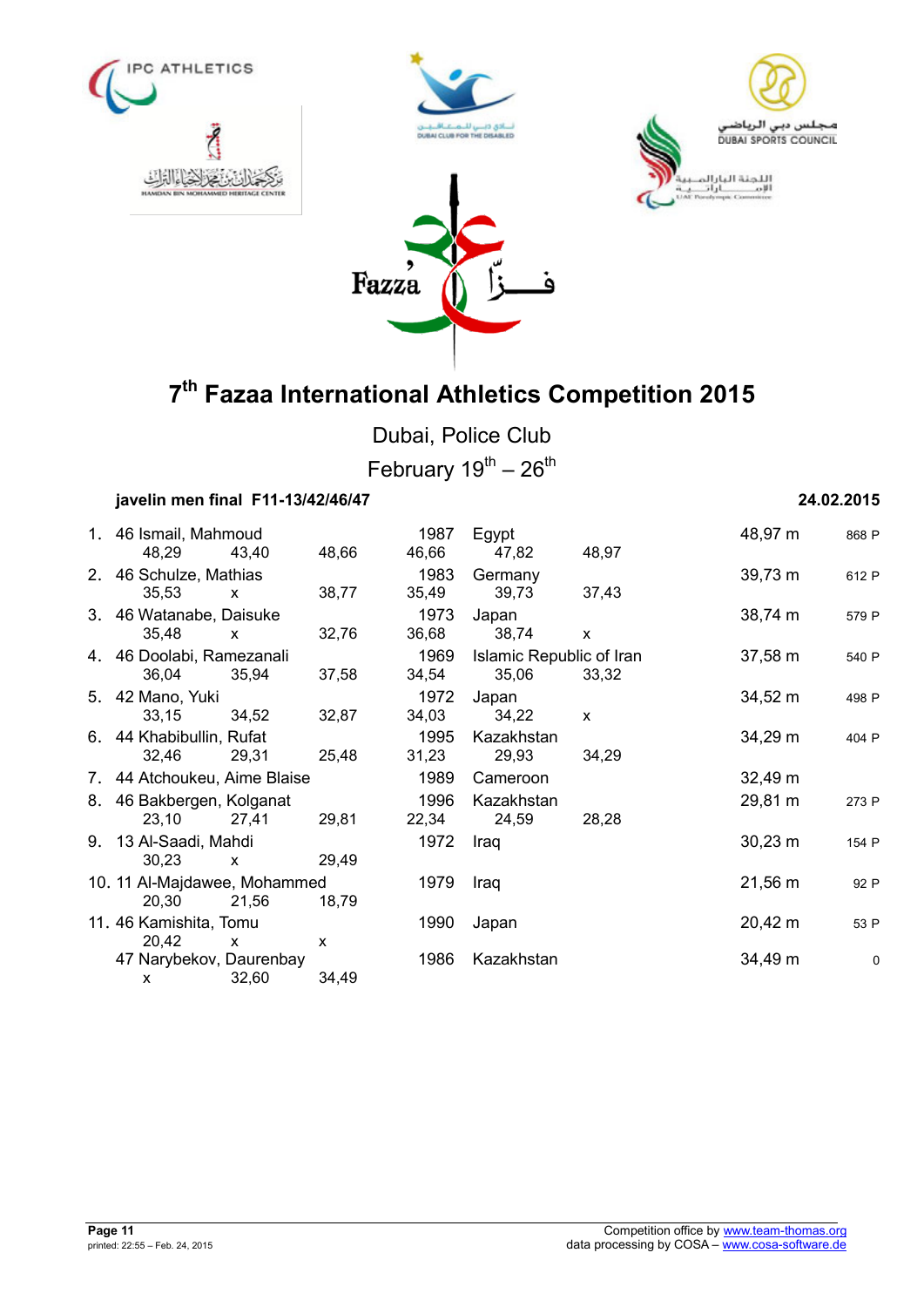







Dubai, Police Club February  $19^{th} - 26^{th}$ 

|       |              |                                                                                                                                                                                                                                                                                 |                       |                      |               | 24.02.2015                 |       |
|-------|--------------|---------------------------------------------------------------------------------------------------------------------------------------------------------------------------------------------------------------------------------------------------------------------------------|-----------------------|----------------------|---------------|----------------------------|-------|
|       |              |                                                                                                                                                                                                                                                                                 | 1988                  | Iraq                 |               | 42,54 m                    | 963 P |
| 38,23 | $\mathsf{x}$ | 37,07                                                                                                                                                                                                                                                                           | 1986<br>X             | Germany<br>38,65     | 38,85         | 38,85 m                    | 873 P |
| 37,93 | 37,81        | 37,54                                                                                                                                                                                                                                                                           | 1986<br>X             | Iraq<br>36,91        | 37,78         | 37,93 m                    | 847 P |
| 29,30 | 35,52        | 34,09                                                                                                                                                                                                                                                                           | 1986<br>32,07         | Tunisia<br>34,02     | 34,03         | $35,52 \; m$               | 770 P |
| 26.47 | 30.90        | 26,68                                                                                                                                                                                                                                                                           | 1976<br>X             | Slovakia<br>X        | 27,24         | $30,90 \; m$               | 592 P |
| x     | 22,20        | X                                                                                                                                                                                                                                                                               | 1994<br>x             | Kuwait<br>X          | X             | 22,20 m                    | 458 P |
|       |              |                                                                                                                                                                                                                                                                                 | 1996                  | <b>Great Britain</b> |               | 27,13 m                    |       |
| X     | X            | 14,60                                                                                                                                                                                                                                                                           | 1981<br>14,49<br>1990 | Kazakhstan<br>17,00  | 15,98         | $17,00 \; m$<br><b>DNS</b> | 188 P |
|       | 36,75        | javelin men final F40/41<br>1. 41 Abdulraheem, Kovan<br>42,12<br>2. 41 Mester, Mathias<br>3. 41 Nukhailawi, Wildan<br>4. 41 Amara, Mohamed<br>5. 41 Margoc, Marek<br>6. 40 Alsaif, Abdullah A.A.M.<br>7. 41 Mamuneas, Panagiotis<br>8. 40 Lukutin, Alexey<br>41 Al-Ameri, Hasan | 38,88                 | 42,54                | 40,66<br>Iraq |                            |       |

New World Record F41 by Kovan Abdulraheem, IRQ New Asian Record F41 by Kovan Abdulraheem, IRQ New African Record F41 by Mohamed Amara, TUN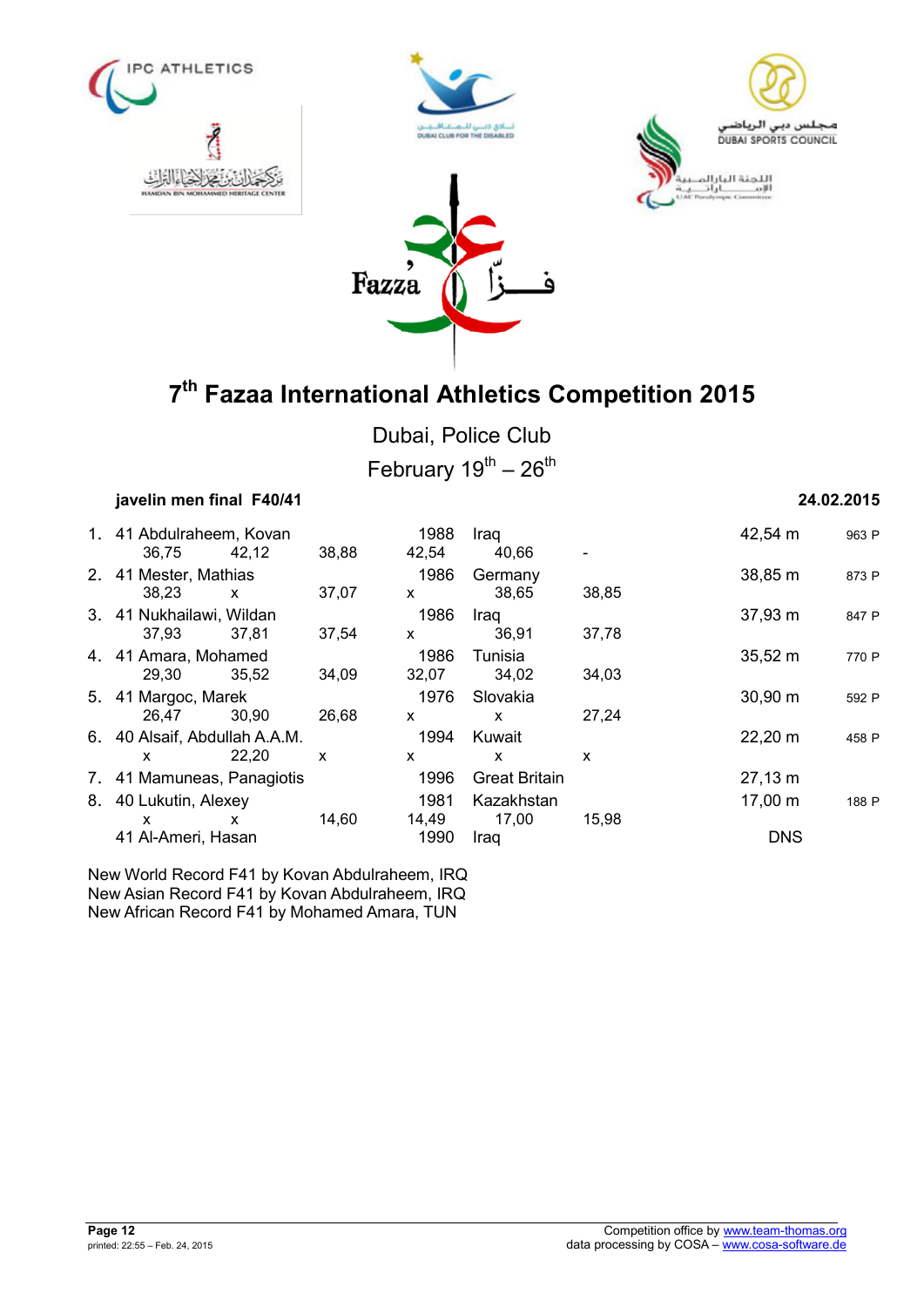







Dubai, Police Club February  $19^{th} - 26^{th}$ 

# **javelin wheelchair men final F53/54 24.02.2015**

| 27.61 | 26,84 | $\mathsf{x}$                                                                                                                 | 1983<br>25,68                                                         | Greece<br>28,12 | 28,06 | 28,12 m                                          | 974 P |
|-------|-------|------------------------------------------------------------------------------------------------------------------------------|-----------------------------------------------------------------------|-----------------|-------|--------------------------------------------------|-------|
| 23,66 | 24,38 | X                                                                                                                            | 1965<br>x                                                             | Mexico<br>24,56 | 25,76 | 25,76 m                                          | 889 P |
| x     | 21.91 | 21,58                                                                                                                        | 1979<br>22,28                                                         | Azerbaijan<br>X | 22.59 | 22,59 m                                          | 737 P |
| 19.10 | 21.69 | 20,80                                                                                                                        | 1982<br>18,98                                                         | 21,27           | 20.56 | 21,69 m                                          | 685 P |
| 15,21 | 13.90 | X                                                                                                                            | 1993<br>14,43                                                         | Syria<br>14,89  | 14.19 | $15,21 \text{ m}$                                | 526 P |
| 15.16 | 16.42 | X                                                                                                                            | 1985<br>15,85                                                         | 16,99           | X     | 16,99 m                                          | 378 P |
|       |       |                                                                                                                              | 1978                                                                  | Iraq            |       | $10,93 \; m$                                     | 181 P |
|       | x     | 3. 54 Astanov, Elvin<br>4. 54 Amiri, Hamed<br>5. 53 Abdulsalam, Alaa<br>6. 54 Al Masbahi, Abdulla<br>7. 53 Kumer, Adnan<br>x | 1. 54 Stefanoudakis, Manolis<br>2. 54 Zepeda Felix, Luis Alberto<br>x | 10.93           | X     | Islamic Republic of Iran<br>Khorfakkan club<br>x |       |

## **javelin wheelchair men final F55/56 24.02.2015**

| 1. 55 Elsayed, Yaser Abdel Aze  |              |                           | 1978  | Egypt                       |       | 28,57 m      | 917 P |
|---------------------------------|--------------|---------------------------|-------|-----------------------------|-------|--------------|-------|
| 28,57 27,35                     |              | X                         | 27,92 | x                           | 27.17 |              |       |
| 2. 55 Younas, Omair             |              |                           | 1996  | Dubai Club for the Disabled |       | 20,48 m      | 512 P |
| 19.13                           | X            | X                         | x     | 20,12                       | 20.48 |              |       |
| 3. 56 ZEYOUDI, RASHED AHMED     |              |                           | 1982  | Khorfakkan club             |       | 20,69 m      | 413 P |
| 19,06                           | 19,74        | X                         | 19,03 | X                           | 20.69 |              |       |
| 4. 55 Radhi, Hasan              |              |                           | 1986  | <b>Bahrain</b>              |       | $18,07 \; m$ | 361 P |
| 18.07                           | 17.20        | 16,36                     | 16,17 | X                           | 17.39 |              |       |
| 5. 56 Ghalandari, Abolfazl      |              |                           | 1988  | Islamic Republic of Iran    |       | $16,93 \; m$ | 210 P |
| 15.40                           | $\mathsf{x}$ | 16.93                     | X     | 16,72                       | 16.38 |              |       |
| 6. 55 Al-Ishaq, Abdulla Mohamed |              |                           | 1990  | Qatar                       |       | 14,85 m      | 179 P |
| <b>X</b>                        | 14.20        | $\boldsymbol{\mathsf{x}}$ | x     | 14,85                       | 13.75 |              |       |
| 56 Albakur, Abd Allhakem        |              |                           | 1993  | Syria                       |       | <b>DNS</b>   |       |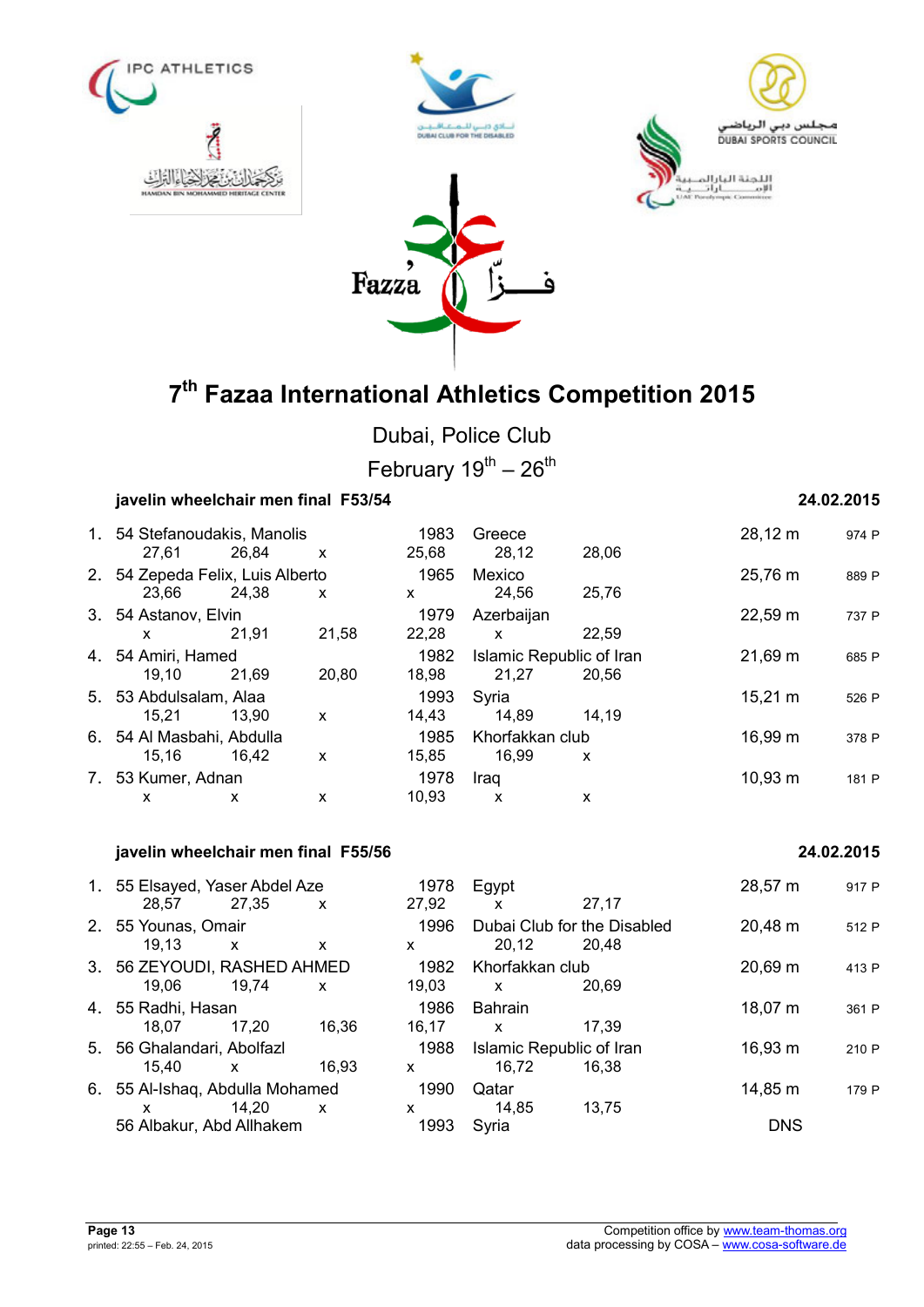

| 1. 34 Cockroft, Hannah |      | 1992 Great Britain               | 18,37 sec. |
|------------------------|------|----------------------------------|------------|
| 2. 34 Vranken, Desiree |      | 1997 Netherlands                 | 19,64 sec. |
| 3. 34 Siemons, Amy     |      | 1985 Netherlands                 | 19,73 sec. |
| 4. 34 Tait, Carly      | 1986 | Great Britain                    | 20,87 sec. |
| 5. 32 Alktebi, Noura   |      | 1992 AlAin Club for the Disabled | 37,37 sec. |

New World Record T32 by Noura Alktebi, UAE New Asian record T32 by Noura Alktebi, UAE

| 100 m wheelchair women final T51/53/54 | $-0,6$ | 24.02.2015                       |            |
|----------------------------------------|--------|----------------------------------|------------|
| 1. 54 Babalola, Hannah                 | 1988   | Nigeria                          | 17,49 sec. |
| 2. 54 Helbling, Alexandra              | 1993   | Switzerland                      | 18,09 sec. |
| 3. 54 Dawson-Farrell, Meggan           |        | 1992 Great Britain               | 19,07 sec. |
| 4. 51 Grimes, Kylie                    | 1987   | Great Britain                    | 35,93 sec. |
| 5. 51 Monks, Beth                      | 1990   | Great Britain                    | 43,28 sec. |
| 53 Aldhaeni, Salama                    |        | 1995 AlAin Club for the Disabled | <b>DNS</b> |

New African Record T54 by Hannah Babalola, NIG New European Record T51 by Kylie Grimes, GBR

### **400 m women final T12/13/37/38 24.02.2015**

| 1. 13 Benhama, Sanae      |      | 1982 Morocco       | 1:01,62min.    |
|---------------------------|------|--------------------|----------------|
| 2. 13 McBride, Erin       | 1998 | Great Britain      | $1:02,17$ min. |
| 3. 37 Hermitage, Georgina |      | 1989 Great Britain | $1:06,33$ min. |
| 4. 38 Mansour, Sonia      |      | 1988 Tunisia       | 1:06,40min.    |
| 5. 37 Bahi, Neda          | 1992 | Tunisia            | 1:09,18min.    |
| 6. 12 Ngono Noah, Irene   |      | 1988 Cameroon      | 1:17,81min.    |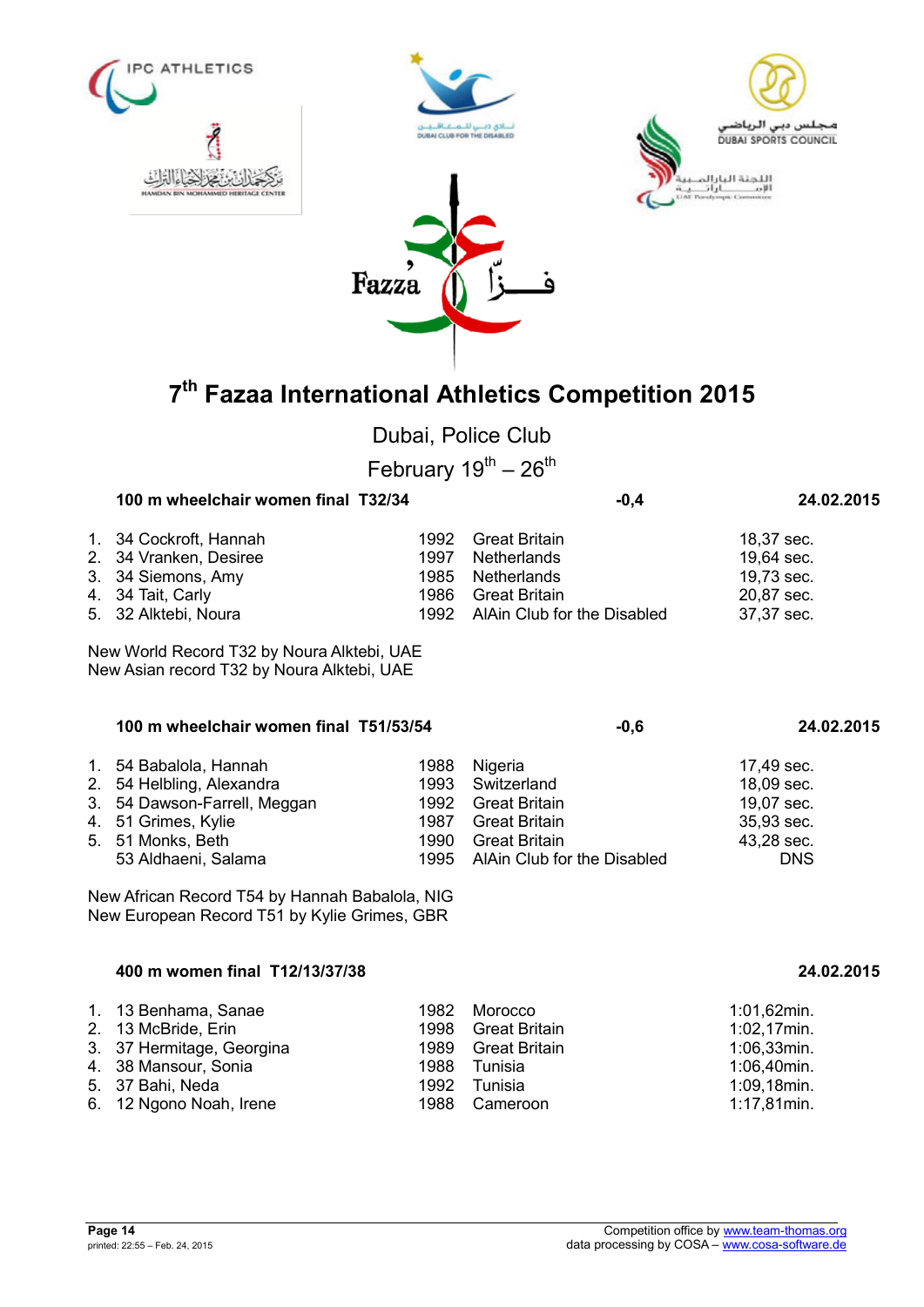







**7 th Fazaa International Athletics Competition 2015** 

Dubai, Police Club

February  $19^{th}$  –  $26^{th}$ 

## **long jump women final T13/20/36/37/44 24.02.2015**

|                      |              |                                                                                                                                                                                                                    |                                                                                                                                         |               |                                                                                                                                                                             |                | 910 P  |
|----------------------|--------------|--------------------------------------------------------------------------------------------------------------------------------------------------------------------------------------------------------------------|-----------------------------------------------------------------------------------------------------------------------------------------|---------------|-----------------------------------------------------------------------------------------------------------------------------------------------------------------------------|----------------|--------|
|                      |              | $4,29$ (+0,7)                                                                                                                                                                                                      |                                                                                                                                         |               | $4,32 (+0,2)$                                                                                                                                                               |                |        |
|                      |              |                                                                                                                                                                                                                    |                                                                                                                                         |               |                                                                                                                                                                             | $3,98 \; m$    | 831 P  |
|                      |              | $3,90$ (-1,1)                                                                                                                                                                                                      | X                                                                                                                                       | $3,98(-2,3)$  | $3,90(-0,3)$                                                                                                                                                                |                |        |
|                      |              |                                                                                                                                                                                                                    |                                                                                                                                         |               |                                                                                                                                                                             | 4,89 m         | 776 P  |
|                      |              | $4,64$ (+0,7)                                                                                                                                                                                                      |                                                                                                                                         |               | $4,40(+0,1)$                                                                                                                                                                |                |        |
|                      |              |                                                                                                                                                                                                                    |                                                                                                                                         |               |                                                                                                                                                                             | $5,10 \; m$    | 711 P  |
| X —                  | $5,10(+0,9)$ | $\blacksquare$                                                                                                                                                                                                     | ٠                                                                                                                                       |               |                                                                                                                                                                             |                |        |
|                      |              |                                                                                                                                                                                                                    | 1992                                                                                                                                    |               |                                                                                                                                                                             | $4,06 \; m$    | 705 P  |
|                      |              | $3,68$ (-1,8)                                                                                                                                                                                                      |                                                                                                                                         |               | $4,06(+1,3)$                                                                                                                                                                |                |        |
|                      |              |                                                                                                                                                                                                                    | 1987<br>Netherlands                                                                                                                     |               |                                                                                                                                                                             | 4,75 m         | 702 P  |
| x                    | X            | $\mathsf{x}$                                                                                                                                                                                                       | X.                                                                                                                                      | $4,38 (+1,2)$ | $4,75$ (-0,6)                                                                                                                                                               |                |        |
|                      |              |                                                                                                                                                                                                                    | 1995                                                                                                                                    |               |                                                                                                                                                                             | $4,51 \; m$    | 560 P  |
|                      |              |                                                                                                                                                                                                                    |                                                                                                                                         |               | $4,51$ (-1,7)                                                                                                                                                               |                |        |
| 45 Tychshenko, Irina |              |                                                                                                                                                                                                                    | 1974<br>Kazakhstan                                                                                                                      |               |                                                                                                                                                                             | <b>DNS</b>     |        |
|                      |              | 1. 37 Liebhardt, Franziska<br>$4,40 (+0,3)$ $4,44 (-2,1)$<br>2. 36 Nicoleitzik, Claudia<br>$3,72$ (-1,0) $3,83$ (-0,7)<br>3. 44 Nakanishi, Maya<br>4. 13 Benhama, Sanae<br>5. 37 Bahi, Neda<br>6. 44 Pruysen, Iris | $4,42$ (-0,8) $4,75$ (-1,6)<br>$3,98(-3,2)$ $3,73(-2,7)$<br>7. 44 van Gansewinkel, Marlene<br>$4,49$ (-1,5) $4,46$ (-1,0) $4,46$ (-1,7) | 1982          | Germany<br>$4,18$ (-1,4) $4,16$ (0,0)<br>1989 Germany<br>1985 Japan<br>$4,89$ (-2,0) $4,73$ (-0,5)<br>1982 Morocco<br>Tunisia<br>$4,00$ (-2,9) $3,99$ (-1,1)<br>Netherlands | $4,34(-2,3)$ X | 4,44 m |

### **discus wheelchair women final F34 24.02.2015**

## 1. 34 Herrmann, Frances 1989 Germany 16,75 m 16,75 16,20 15,84 x 14,31 16,45 2. 34 Schleicher, Kathrin 1971 Germany 14,26 m<br>14,26 14,22 14,18 x 13,37 14,21 14,26 14,22 14,18 x 13,37 14,21 3. 34 Alzaabi, Thuraya 1970 Althiqah Club for Handicapped 13,63 m 11,99 12,90 13,40 13,63 x 12,43 4. 34 Amoudi, Saida 1980 Morocco 13,26 m x 12,66 x 13,26 x 11,78 5. 34 Alsuwaidi, Latifa 1979 Dubai Club for the Disabled 12,08 m 11,60 11,75 11,91 11,58 12,08 11,98 6. 34 Almutairi, Khuloud H.A.J.S 1988 Kuwait 9,98 m 8,97 9,08 8,99 9,98 9,97 9,73 34 Alhammadi, Suaad 1990 Abu Dhabi Club f Special Needs DNS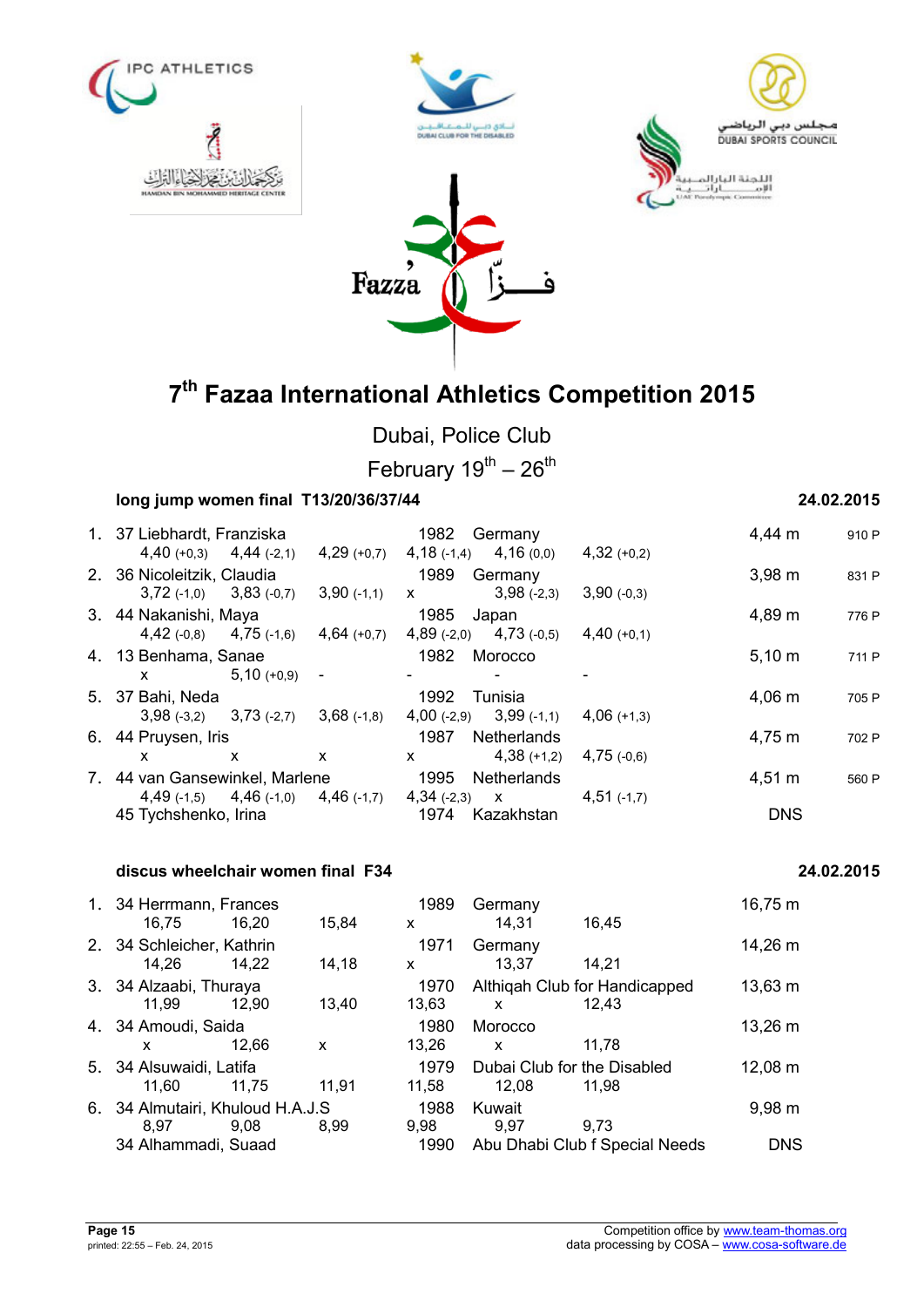







Dubai, Police Club

February  $19^{th} - 26^{th}$ 

| shot put women final F11-13/20       |      |      | 24.02.2015   |                               |                                        |              |            |
|--------------------------------------|------|------|--------------|-------------------------------|----------------------------------------|--------------|------------|
| 1. 11 Campos, Izabela<br>8.44        | 9.70 | 8,96 | 1981<br>7,49 | <b>Brazil</b><br>$\mathsf{x}$ | 8,37                                   | $9,70 \; m$  | 875 P      |
| 2. 12 Enikutty, Hamela Devi<br>10,25 | 9.44 | 9,93 | 1990<br>9,86 | Malaysia<br>10,01             | 10,05                                  | $10,25 \; m$ | 680 P      |
| 3. 12 Taizhanova, Ainur<br>6,76      | 6,28 | 6,35 | 1986<br>6,00 | Kazakhstan<br>6,36            | 6,38                                   | $6,76 \; m$  | 143 P      |
| 4. 20 Al Ali, Mariam<br>5.50         | 4,91 | 5,70 | 1996<br>6,18 | 5,35                          | Abu Dhabi Club f Special Needs<br>6.38 | $6,38 \; m$  | 91 P       |
| 5. 20 Al-Matroushi, Amara<br>4.31    | 4.99 | 4,08 | 1989<br>5.54 | 5.31                          | Dubai Club for the Disabled<br>5,41    | $5,54 \; m$  | 35 P       |
| 6. 20 Almarzooqi, Shaima<br>X.       | X.   | X    | 1995<br>5.45 | 5.31                          | Abu Dhabi Club f Special Needs<br>X    | $5,45 \; m$  | 31 P       |
| 20 Holdy, Maria Elizabeth            |      |      | 1994         |                               | AlAin Club for the Disabled            | <b>DNS</b>   |            |
| shot put wheelchair women final F57  |      |      |              |                               |                                        |              | 24.02.2015 |
|                                      |      |      |              |                               |                                        |              |            |

|    | 1. 57 Ortiz Hernandez, Angeles<br>9,96 | 10.24 | 10,20 | 1973<br>10, 12 | Mexico<br>9.90          | 10,03 | $10,24 \; m$ |
|----|----------------------------------------|-------|-------|----------------|-------------------------|-------|--------------|
| 2. | 57 Djelal, Safia<br>9.87               | 9,80  | 9,83  | 1983<br>10, 18 | Algeria<br>x            | 9,90  | $10,18 \; m$ |
|    | 3. 57 Saifi, Nassima<br>9.41           | 9.79  | 9,78  | 1988<br>10.06  | Algeria<br>9,78         | 9,97  | 10,06 m      |
|    | 4. 57 Koleva, Ivanka<br>7.04           | 7.47  | 7,52  | 1968<br>7,61   | <b>Bulgaria</b><br>7.48 | 7,83  | 7,83 m       |
|    | 5. 57 Barry, Orla<br>5.47              | X     | 5.96  | 1989<br>5,93   | Ireland<br>6.00         | 5,63  | $6,00 \; m$  |
|    | 6. 57 Messanga, Grace Etengene<br>х    | 4,10  | 4.09  | 1968<br>x      | Cameroon<br>3.80        | 4,73  | 4,73 m       |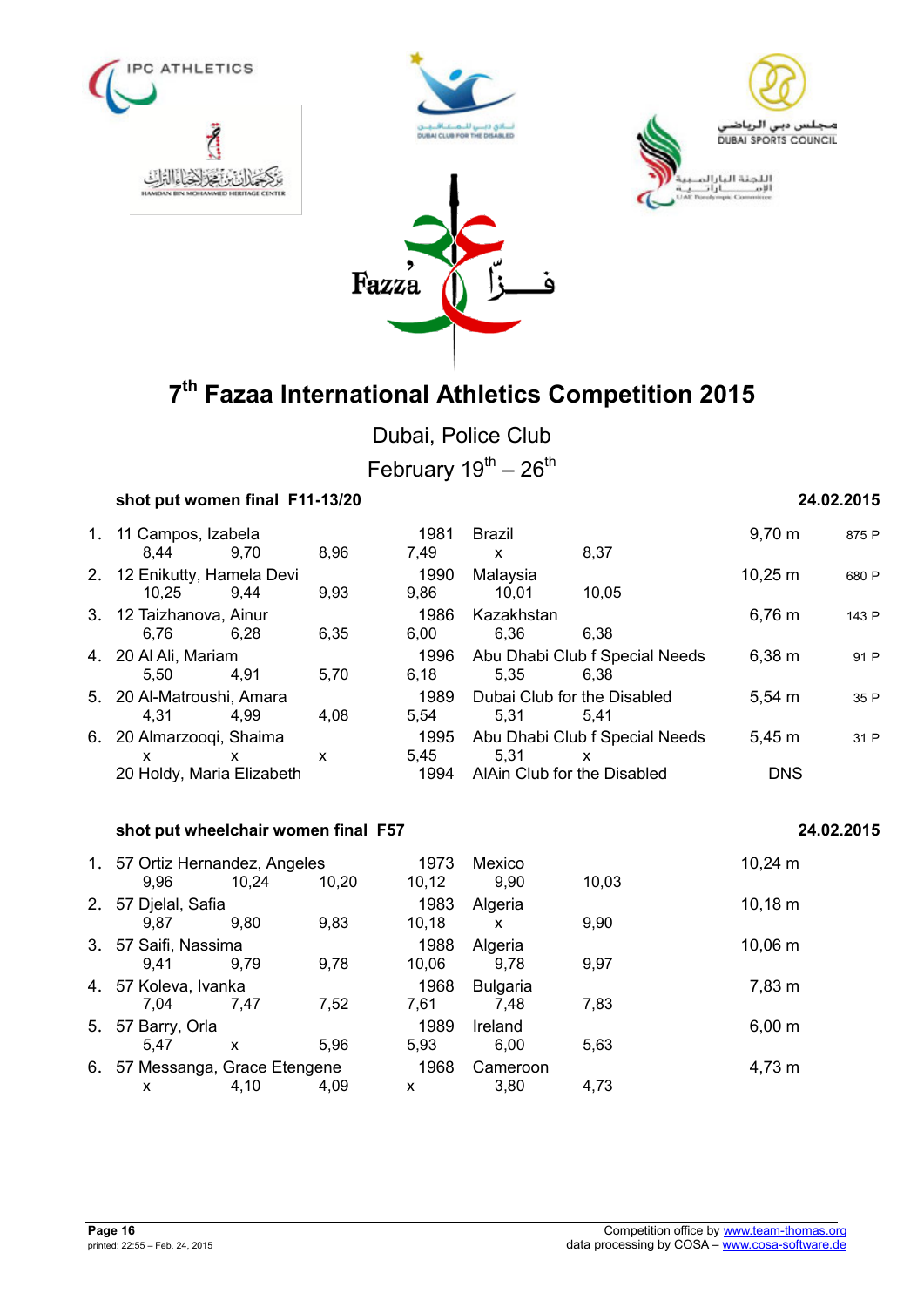







Dubai, Police Club

February  $19^{th} - 26^{th}$ 

|    | discus women final F40/41          |                    |       | 24.02.2015 |                      |       |                    |       |
|----|------------------------------------|--------------------|-------|------------|----------------------|-------|--------------------|-------|
|    | 1. 41 Tiili, Raoua                 |                    |       | 1989       | Tunisia              |       | 28,98 m            | 884 P |
|    | 25.20                              | X                  | 28,36 | X          | 28,98                | 24,18 |                    |       |
|    | 2. 41 Keefer, Claire               |                    |       | 1995       | Australia            |       | 21,98 m            | 538 P |
|    | 21.98                              | 21.48              | 20,11 | 19.49      | 19.97                | 19.72 |                    |       |
|    | 3. 41 Neill, Holly                 |                    |       | 1989       | <b>Great Britain</b> |       | 21,84 m            | 530 P |
|    | 21.34                              | 18.39              | 21.84 | 19,92      | X                    | 19.83 |                    |       |
|    | 4. 40 Balkozhayeva, Madina<br>1988 |                    |       |            | Kazakhstan           |       | $9,84 \, \text{m}$ | 284 P |
|    | 8.51                               | 9.54               | X     | X          | 8.20                 | 9.84  |                    |       |
|    | 5. 41 Mehdi, Fatiha                |                    |       | 1976       | Algeria              |       | 14,62 m            | 131 P |
|    | X                                  | 12.86              | 14,13 | x          | 14.62                | 12,71 |                    |       |
| 6. |                                    | 41 Shmaliy, Mariya |       |            | Kazakhstan           |       | $11,08 \; m$       | 32 P  |
|    | 6,24                               | 10,79              | 8,32  | X          | 9.00                 | 11.08 |                    |       |

New World Record T41 by Raoua Tlili, TUN New African Record T41 by Raoua Tlili, TUN New AsianRecord T41 by Mariya Shmaliy, KAZ New Oceanian Record T41 by Claire Keefer, AUS

|                | discus women final F44/46 |                      |       | 24.02.2015 |                 |       |              |       |
|----------------|---------------------------|----------------------|-------|------------|-----------------|-------|--------------|-------|
| $\mathbf{1}$ . | 46 Matroushi, Mariam      |                      |       | 1986       | Khorfakkan club |       | 26,49 m      | 594 P |
|                | 26.49                     | 26.31                | 26,49 | 24,79      | 24.09           | 24.59 |              |       |
|                |                           | 2. 44 Poulus, Doriah |       | 1986       | Malaysia        |       | 22,70 m      | 327 P |
|                | 22.70                     | 22.45                | 22.04 | 21,66      | X               | 22.11 |              |       |
|                | 3. 44 Takado, Fumiko      |                      |       | 1973       | Japan           |       | $21,55 \; m$ | 273 P |
|                | x                         | x                    | 18,95 | 20,72      | 21.55           | X     |              |       |
|                | Out of ranking            |                      |       |            |                 |       |              |       |
|                | 45 Tychshenko, Irina      |                      |       | 1974       | Kazakhstan      |       | $17,05 \; m$ | 0     |
|                | x                         | 16.33                | 16.41 | x          | X               | 17.05 |              |       |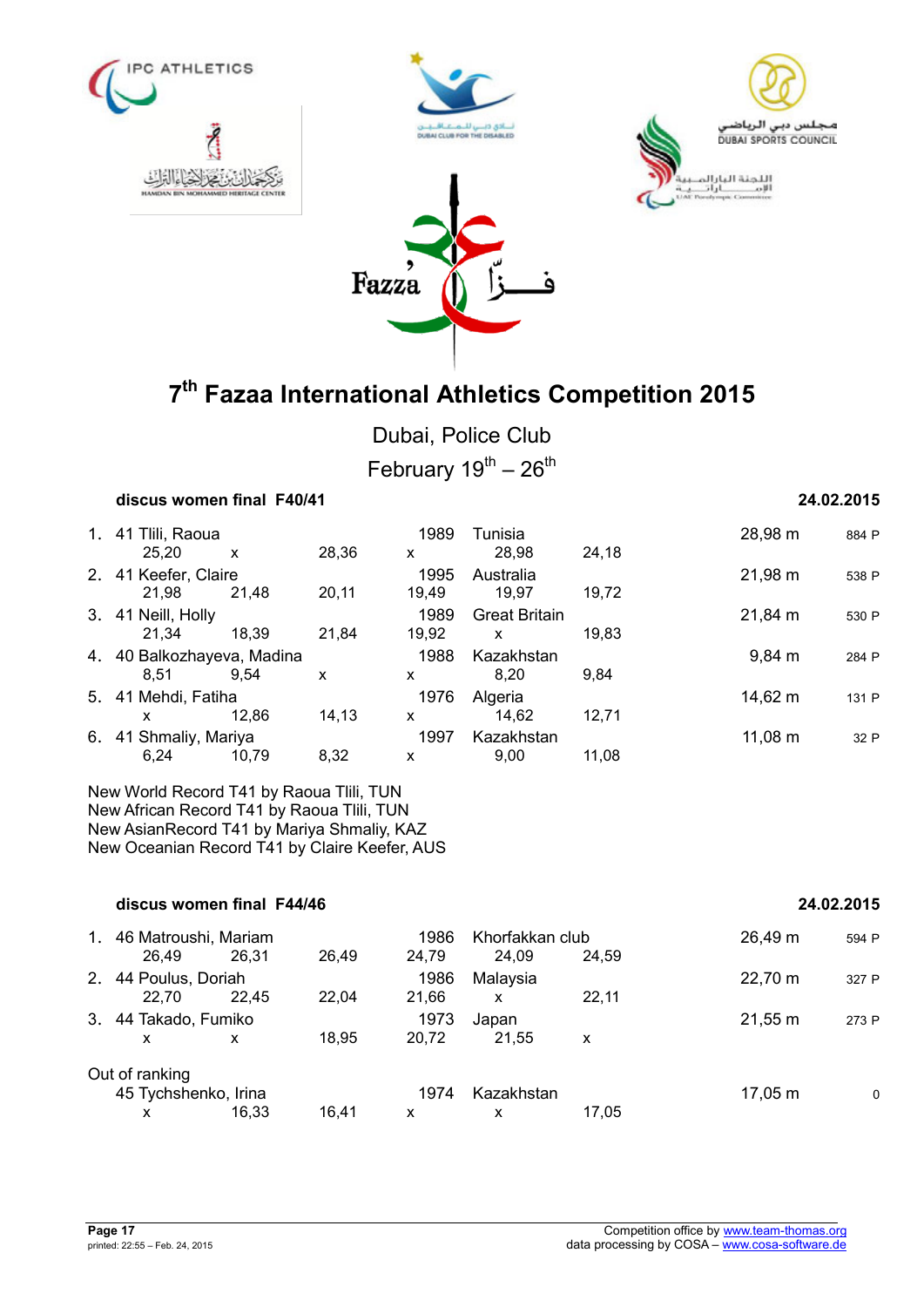







Dubai, Police Club

February  $19^{th} - 26^{th}$ 

| club 397g women final F32/51 |       |       |               |                                | 24.02.2015       |        |  |
|------------------------------|-------|-------|---------------|--------------------------------|------------------|--------|--|
| 1. 51 Butterfield, Joanna    |       |       | 1979          | <b>Great Britain</b>           | 19,69 m          | 1114 P |  |
| 18,64<br>2. 32 Gasmi, Mounia | 18.25 | 19,69 | 19,07<br>1990 | 19,14<br>18,85<br>Algeria      | 21,70 m          | 929 P  |  |
| X.                           | x     | 20,64 | 21,70         | 19,96<br>X                     |                  |        |  |
| 3. 32 Saleh, Afra            |       |       | 1981          | Dubai Club for the Disabled    | 17,26 m          | 614 P  |  |
| 12,52                        | 16.08 | 17,26 | 16,64         | 15,21<br>15.28                 |                  |        |  |
| 4. 32 Albraiki, Zenab        |       |       | 1996          | Abu Dhabi Club f Special Needs | 16,91 m          | 582 P  |  |
| 13.63                        | 14.46 | 16,21 | 16,58         | 16.91<br>16.39                 |                  |        |  |
| 5. 32 Sara Alqubaisi, Sara   |       |       | 1985          | Abu Dhabi Club f Special Needs | 14,83 m          | 385 P  |  |
| 3.60                         | 14.41 | 5,89  | 11,63         | 12,36<br>14.83                 |                  |        |  |
| 6. 32 Almarzooqi, Asmaa      |       |       | 1993          | Abu Dhabi Club f Special Needs | 12,06 m          | 150 P  |  |
| 12,06                        | 11.99 | 11,28 | 10,64         | 9,05<br>10.18                  |                  |        |  |
| 7. 32 El Mazem, Shama        |       |       | 2001          | Abu Dhabi Club f Special Needs | $7,21 \text{ m}$ | 3P     |  |
| 6.96                         | 5.71  | 7,11  | 7,21          | 5.89<br>$\mathsf{x}$           |                  |        |  |
| 32 El Mazem, Shikha          |       |       | 2001          | Abu Dhabi Club f Special Needs | <b>DNS</b>       |        |  |

New European Record F51 by Joann Butterfield, GBR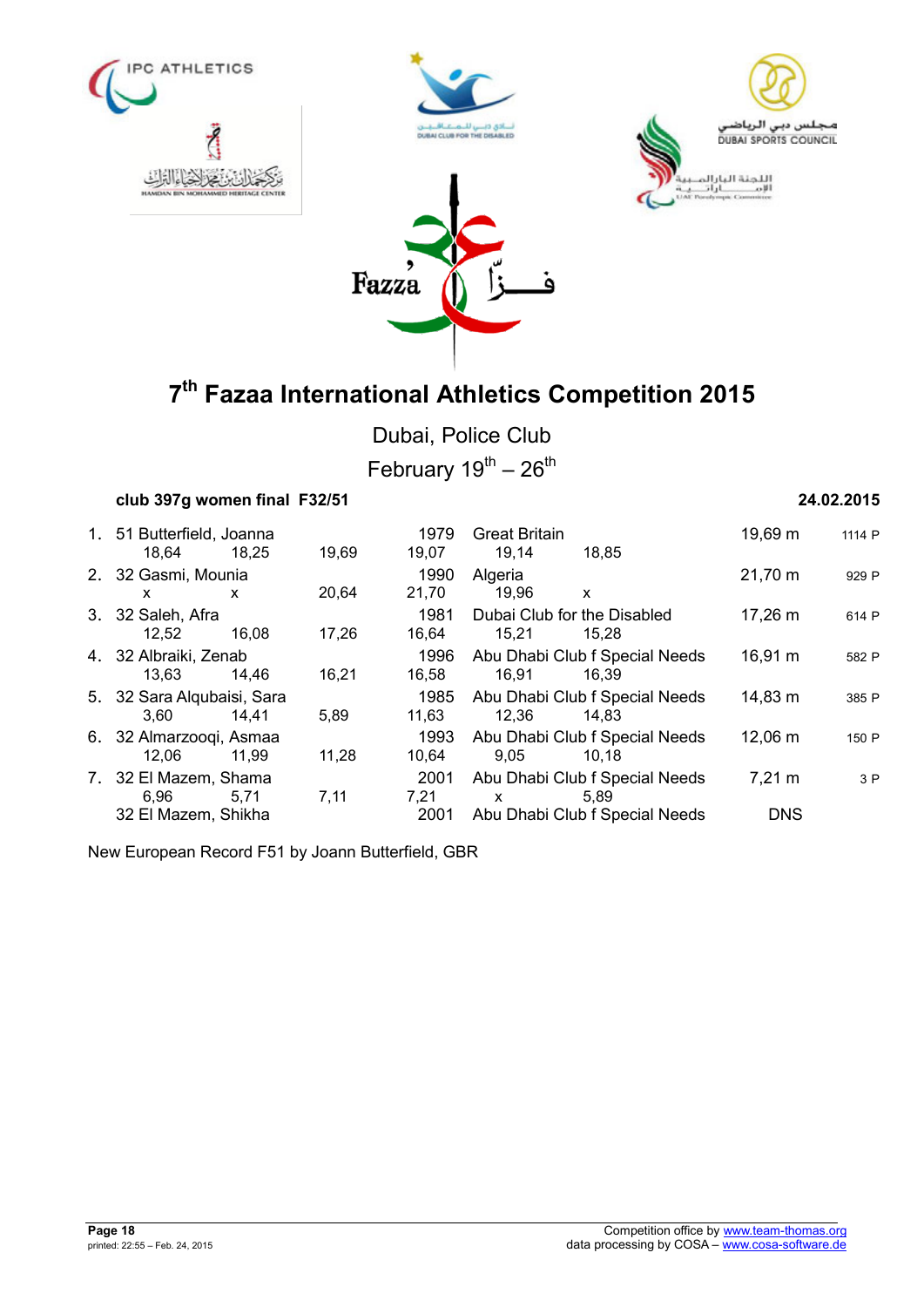







Dubai, Police Club February  $19^{th} - 26^{th}$ 

# **RESULTS Day 4**

|                      | 200 m men final T11                                                                                                                           |                                              | $+3,7$                                                                                                                        | 25.02.2015                                                                       |
|----------------------|-----------------------------------------------------------------------------------------------------------------------------------------------|----------------------------------------------|-------------------------------------------------------------------------------------------------------------------------------|----------------------------------------------------------------------------------|
| 1.<br>2.<br>3.<br>4. | 11 Atangana Ntsama, Charles<br>11 Nurlybayev, Makzhan<br>11 Awa Bakounga, Patrick<br>11 Yomby Kifie, Luc                                      | 1992<br>1991<br>1986<br>1986                 | Cameroon<br>Kazakhstan<br>Cameroon<br>Cameroon                                                                                | 25,19 sec.<br>25,82 sec.<br>25,92 sec.<br>26,38 sec.                             |
|                      | 200 m men final T12                                                                                                                           |                                              | $-0,5$                                                                                                                        | 25.02.2015                                                                       |
| 1.<br>2.<br>3.<br>4. | 12 Langenhoven, Hilton Keith<br>12 Ndo Andeme, Andre Patrick<br>12 Mohamed, Garba<br>12 Gebertayev, Bislan                                    | 1983<br>1985<br>1996<br>1992                 | Rep. of South Africa<br>Cameroon<br>Cameroon<br>Kazakhstan                                                                    | 24,21 sec.<br>24,66 sec.<br>24,85 sec.<br>25,43 sec.                             |
|                      | 200 m men final T13                                                                                                                           |                                              | $+3,1$                                                                                                                        | 25.02.2015                                                                       |
| 1.<br>2.<br>3.       | 13 Zlatanov, Radoslav<br>13 Salimov, Islam<br>13 Abuelola, Shadi                                                                              | 1987<br>1989<br>1998                         | <b>Bulgaria</b><br>Kazakhstan<br>Jordan                                                                                       | 23,55 sec.<br>24,19 sec.<br>24,53 sec.                                           |
|                      | 200 m men final T20                                                                                                                           |                                              | $+0,7$                                                                                                                        | 25.02.2015                                                                       |
| 1.<br>2.<br>3.<br>5. | 20 Sharaheli, Mohammed<br>20 Abbas, Ibrahim<br>20 Alrashidi, Saeed<br>4. 20 Kassab, Salah<br>20 Alsmaeil, Abdalwahap<br>20 Hassan, Ahmed Essa | 1987<br>1999<br>1985<br>1999<br>1989<br>1986 | Saudi Arabia<br>Dubai Club for the Disabled<br>Kuwait<br>Dubai Club for the Disabled<br>Kuwait<br>Dubai Club for the Disabled | 23,89 sec.<br>26,44 sec.<br>26,91 sec.<br>27,08 sec.<br>31,87 sec.<br><b>DNF</b> |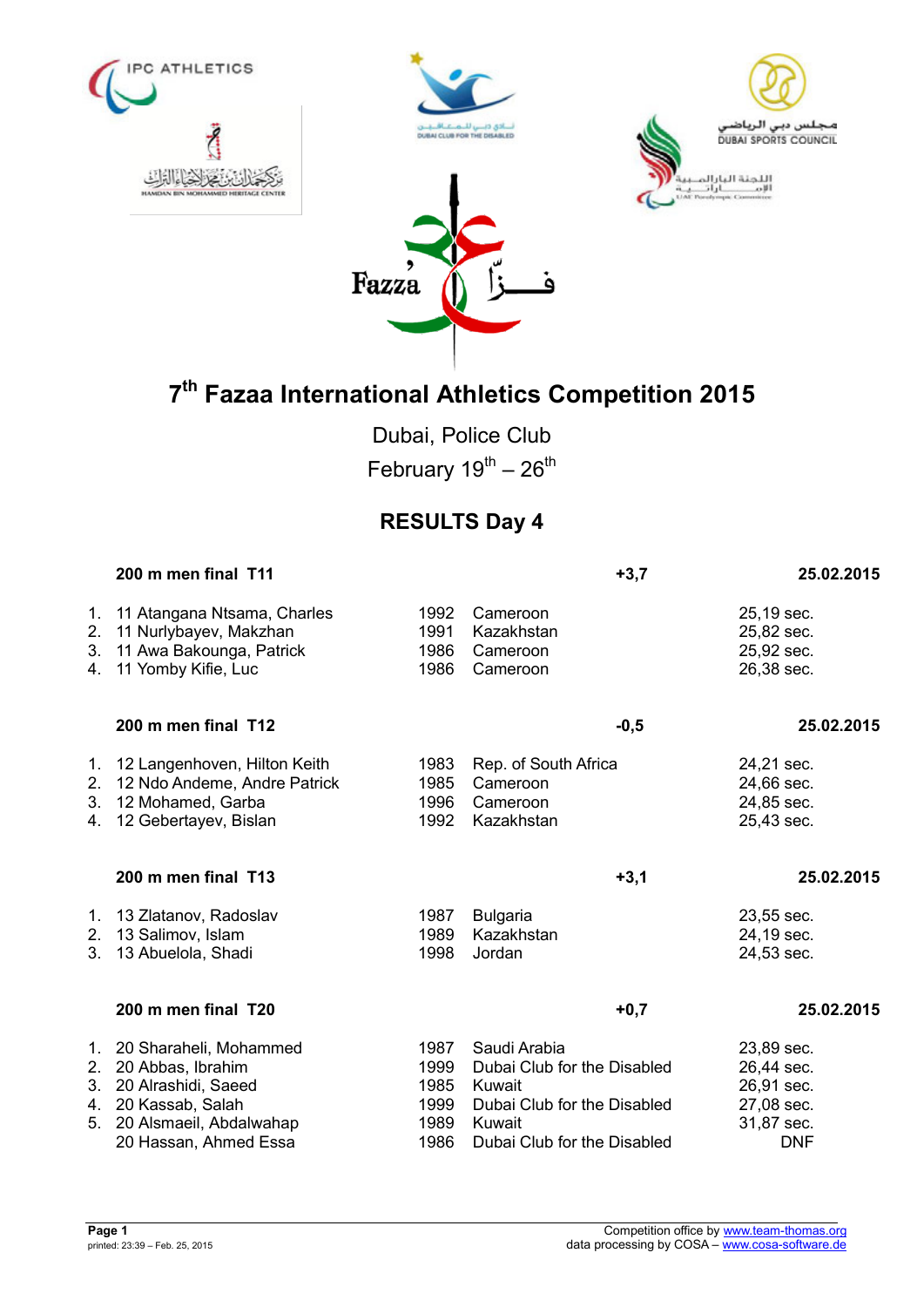







Dubai, Police Club February  $19^{th} - 26^{th}$ 

## **200 m men final T35/36 +2,6 25.02.2015**

| 3. 35 De Loght, Kevin<br>30,46 sec.<br>1986<br>Belgium<br>4. 35 Al-Dosari, Khalifa<br>33,05 sec.<br>1993<br>Qatar<br>5. 36 Shaik Hassan, Sadiq<br>33,93 sec.<br>Bahrain<br>2000<br>6. 35 Hasan, Hameed<br>1995 Bahrain<br>36,60 sec.<br>7. 35 Durzhubayev, Mansur<br>37,91 sec.<br>1994 Kazakhstan | 28,02 sec. |
|----------------------------------------------------------------------------------------------------------------------------------------------------------------------------------------------------------------------------------------------------------------------------------------------------|------------|
| 36 Mohd Puzi, Mohamad Ridzuan<br>Malaysia<br><b>DNS</b><br>1987                                                                                                                                                                                                                                    |            |

## **200 m men time-race 1 T37 25.02.2015**

| 1. 37 Mohamed, Mostafa Fathall<br>1987 Egypt<br>24,41 sec. (-0,8)<br>2. 37 Kalkayev, Amanat<br>1991 Kazakhstan<br>$27,49$ sec. $(-0,8)$<br>3. 37 Bolat, Beibars<br>1998 Kazakhstan<br>$28,44$ sec. $(-0,8)$<br>4. 37 Alikhani Faradonbeh, Ahmadreza<br>1990 Islamic Republic of Iran<br>$29,45$ sec. $(-0,8)$<br>1987 Dubai Club for the Disabled<br>37 Algaiwani, Sultan<br><b>DNS</b> |  |
|-----------------------------------------------------------------------------------------------------------------------------------------------------------------------------------------------------------------------------------------------------------------------------------------------------------------------------------------------------------------------------------------|--|
|-----------------------------------------------------------------------------------------------------------------------------------------------------------------------------------------------------------------------------------------------------------------------------------------------------------------------------------------------------------------------------------------|--|

## **200 m men time-race 2 T37 25.02.2015**

| 1. 37 Hamdi, Sofiane |           | 1989 Algeria       | $24,32$ sec. $(+5,0)$ |
|----------------------|-----------|--------------------|-----------------------|
| 2. 37 Bos, Jelmar    |           | 1990 Netherlands   | $25,35$ sec. $(+5,0)$ |
| 3. 37 Rsaitmawi, Ali | 1993 Iraq |                    | $26,40$ sec. $(+5,0)$ |
| 4. 37 Clow, Lewis    |           | 1995 Great Britain | $27,07$ sec. $(+5,0)$ |
| 5. 37 Glaesing, Nico |           | 1997 Germany       | $27,61$ sec. $(+5,0)$ |

| 25.02.2 |
|---------|
|         |

| Page 2 |                                |  |
|--------|--------------------------------|--|
|        | printed: 23:39 - Feb. 25, 2015 |  |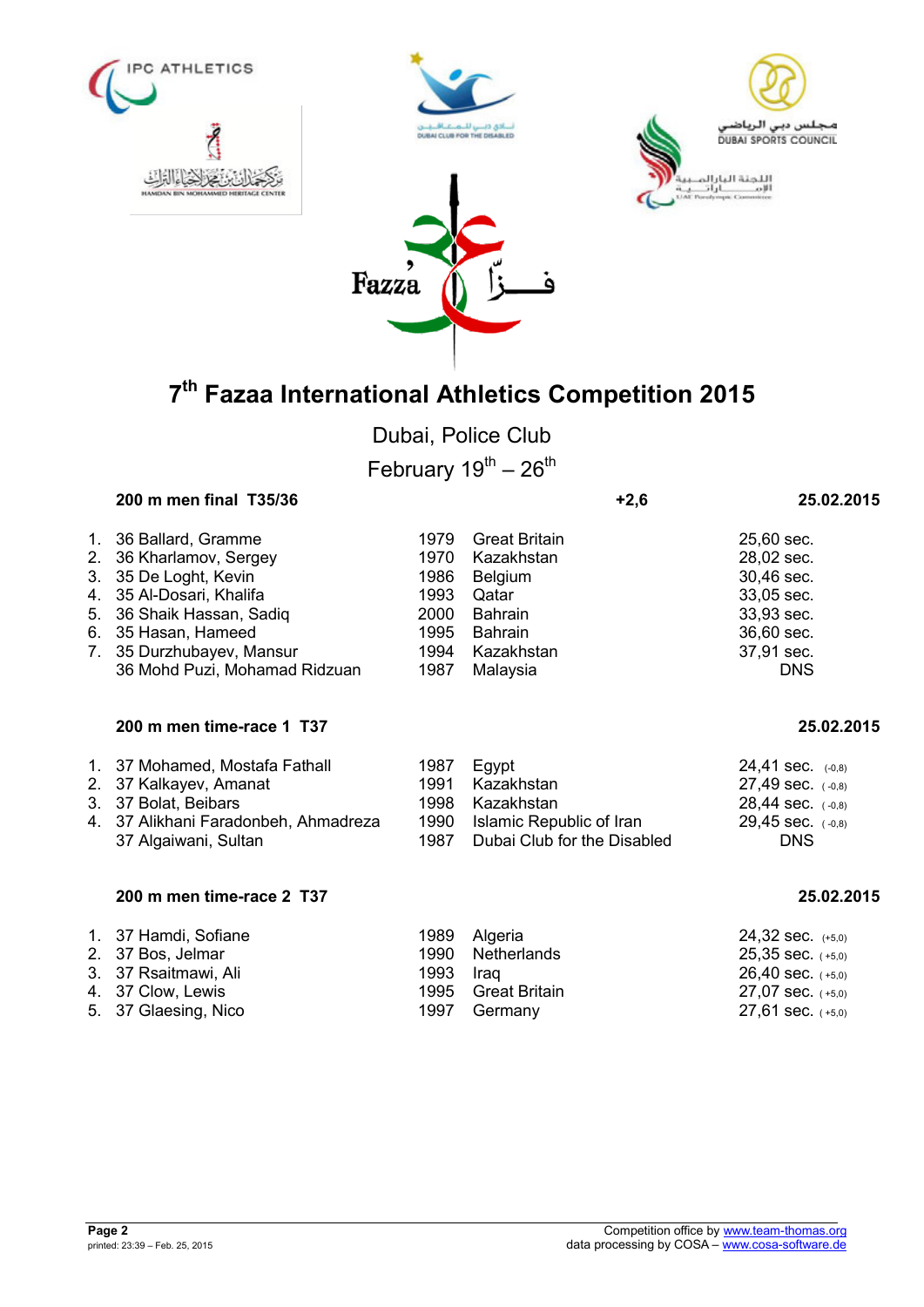







Dubai, Police Club

February  $19^{th} - 26^{th}$ 

# **200 m men ranking order time races T37 25.02.2015**

| 1. 37 Hamdi, Sofiane                 | 1989 | Algeria                     | $24,32$ sec. $(+5,0)$ |
|--------------------------------------|------|-----------------------------|-----------------------|
| 2. 37 Mohamed, Mostafa Fathall       | 1987 | Egypt                       | 24,41 sec. $(-0,8)$   |
| 3. 37 Bos, Jelmar                    | 1990 | Netherlands                 | $25,35$ sec. $(+5,0)$ |
| 4. 37 Rsaitmawi, Ali                 | 1993 | Iraq                        | $26,40$ sec. $(+5,0)$ |
| 5. 37 Clow, Lewis                    | 1995 | Great Britain               | $27,07$ sec. $(+5,0)$ |
| 6. 37 Kalkayev, Amanat               | 1991 | Kazakhstan                  | $27,49$ sec. $(-0,8)$ |
| 7. 37 Glaesing, Nico                 | 1997 | Germany                     | $27,61$ sec. $(+5,0)$ |
| 8. 37 Bolat, Beibars                 | 1998 | Kazakhstan                  | $28,44$ sec. $(-0,8)$ |
| 9. 37 Alikhani Faradonbeh, Ahmadreza | 1990 | Islamic Republic of Iran    | $29,45$ sec. $(-0,8)$ |
| 37 Algaiwani, Sultan                 | 1987 | Dubai Club for the Disabled | <b>DNS</b>            |

## **200 m men final T38+2,3 25.02.2015**

| 1. 38 Shahin, Shahin         |      | 1996 Egypt      | $23,53$ sec. |
|------------------------------|------|-----------------|--------------|
| 2. 38 Al-Darraji, Abbas      | 1991 | Iraq            | 24,42 sec.   |
| 3. 38 Saidi, Abbes           | 1983 | Tunisia         | 26,23 sec.   |
| 4. 38 Duisengaliyev, Shattyk |      | 1996 Kazakhstan | 32,93 sec.   |
| 38 Jamaluddin, Amir Firdaus  |      | 1986 Malaysia   | <b>DNS</b>   |
|                              |      |                 |              |

| 200 m men final T42                               |                      | +4.6 | 25.02.2015  |
|---------------------------------------------------|----------------------|------|-------------|
|                                                   |                      |      |             |
| $\lambda$ and $\Lambda$ is the state of $\Lambda$ | $1070$ $0.13$ $1.12$ |      | $00.47 - 1$ |

| 1. 42 Alfifi, Abdullah | 1979 Saudi Arabia | 33,17 sec. |
|------------------------|-------------------|------------|
| 2. 42 Tezuka, Keita    | 1963 Japan        | 36,58 sec. |

| Page 3 |                                |
|--------|--------------------------------|
|        | printed: 23:39 - Feb. 25, 2015 |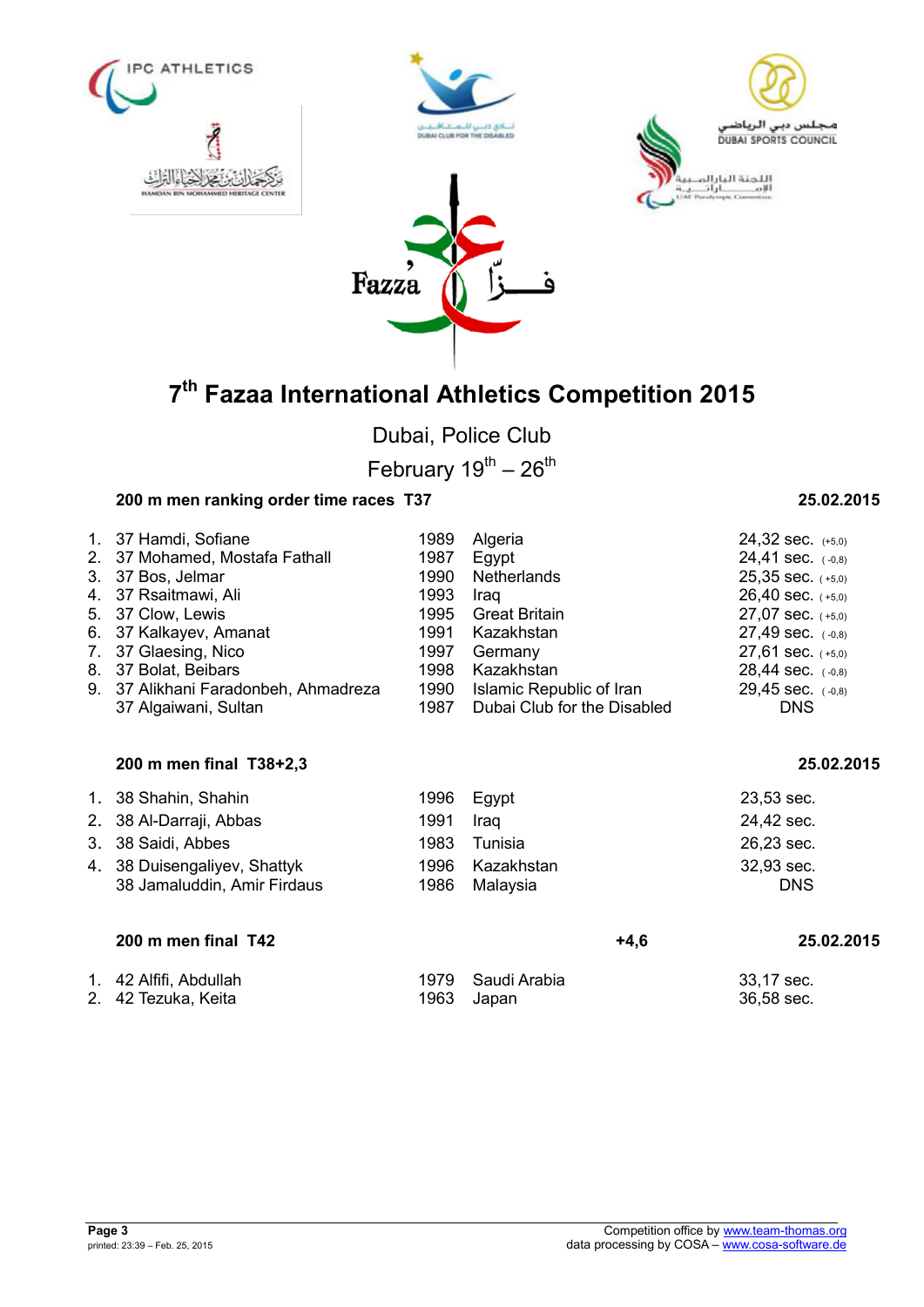







Dubai, Police Club February  $19^{th} - 26^{th}$ 

## **200 m men final T46/47 +2,5 25.02.2015**

| 1. 47 Bilal, Sa'ada<br>2. 47 Fouzai, Mohamed<br>3. 46 Timoh Wah, Georges<br>4. 47 Ashrafpour, Soheil<br>5. 46 Abina Mvodo, Felix Raoul<br>6. 46 Zandjo, Patrick | 1989      | 1992 Jordan<br>Tunisia<br>1989 Cameroon<br>1994 Islamic Republic of Iran<br>1990 Cameroon<br>1982 Cameroon | 23,57 sec.<br>23,68 sec.<br>24,30 sec.<br>24,90 sec.<br>27,75 sec.<br>28,49 sec. |
|-----------------------------------------------------------------------------------------------------------------------------------------------------------------|-----------|------------------------------------------------------------------------------------------------------------|----------------------------------------------------------------------------------|
| 47 Al Ksso, Ahmed                                                                                                                                               | 1993 Iraq |                                                                                                            | <b>DNS</b>                                                                       |

### **1500 m men final T12 25.02.2015**

| 1. 12 Hanyn, Hicham     | 1993 | Morocco                       | 4:06,22min. |
|-------------------------|------|-------------------------------|-------------|
|                         |      |                               |             |
| 2. 12 Chentouf, El Amin | 1981 | Morocco                       | 4:07,33min. |
| 3. 12 Norov, Sirojiddin |      | 1995 Uzbekistan               | 4:09,53min. |
| 4. 12 Alinajimi, Vahid  |      | 1996 Islamic Republic of Iran | 4:44,11min. |
| 5. 12 Hakami, Ali       |      | 1995 Saudi Arabia             | 5:29,20min. |

## **1500 m men final T13/20/36-38/46 25.02.2015**

| 1. 13 Beka, Abdellatif            | 1994 | Algeria                     | $3:56,74$ min. |
|-----------------------------------|------|-----------------------------|----------------|
| 2. 13 Benbrahim, Youssef          | 1983 | Morocco                     | 4:03,07min.    |
| 3. 13 Hammami, Bilel              | 1990 | Tunisia                     | 4:05,44min.    |
| 4. 13 dos Santos, Aniceto Antonio | 1976 | Brazil                      | 4:15,99min.    |
| 5. 38 Saidi, Abbes                | 1983 | Tunisia                     | 4:21,21min.    |
| 6. 46 Yussupov, Askhat            | 1987 | Kazakhstan                  | 4:51,69min.    |
| 7. 37 Feizollahi, Hadi            | 1987 | Islamic Republic of Iran    | 5:19,49min.    |
| 8. 37 Atabaev, Safarali           | 1997 | Uzbekistan                  | 5:20,07min.    |
| 9. 20 Taher, Ali                  | 1983 | Kuwait                      | 5:42,52min.    |
| 10. 20 Almashmoum, Muhsin         | 1982 | Kuwait                      | 5:45,38min.    |
| 11. 36 Al Nuaimi, Rashed          | 1982 | AlAin Club for the Disabled | 5:47,61min.    |
| 46 Mohd Haisham, Mohamad Ashraf   | 1996 | Malaysia                    | <b>DNS</b>     |
| 20 AlAhbabi, Mohammed             | 1993 | AlAin Club for the Disabled | <b>DNS</b>     |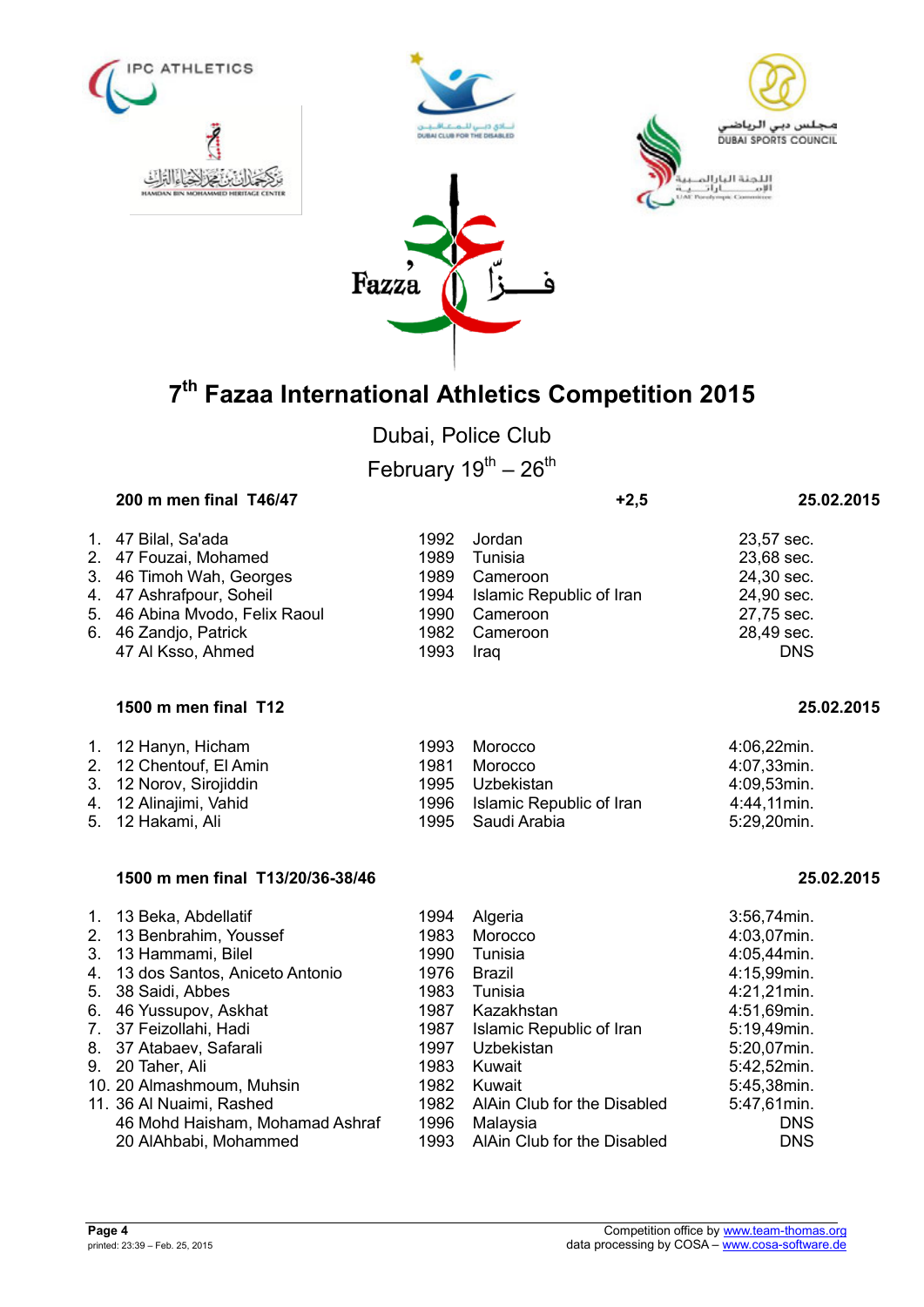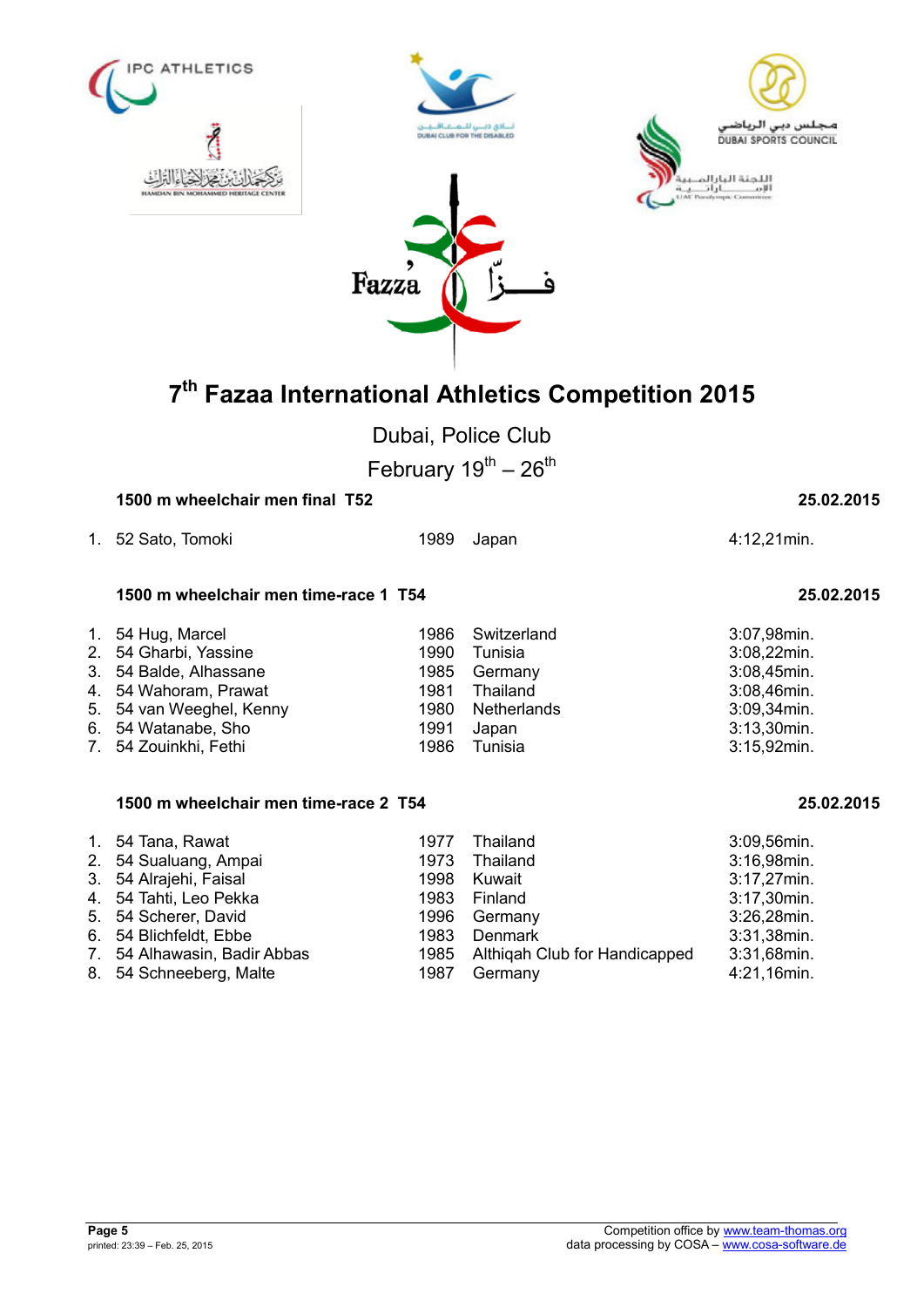







Dubai, Police Club

February  $19^{th} - 26^{th}$ 

## **1500 m wheelchair men ranking order time races T54 25.02.2015**

| $1_{-}$ | 54 Hug, Marcel                | 1986 | Switzerland                   | 3:07,98min.    |
|---------|-------------------------------|------|-------------------------------|----------------|
| 2.      | 54 Gharbi, Yassine            | 1990 | Tunisia                       | 3:08,22min.    |
| 3.      | 54 Balde, Alhassane           | 1985 | Germany                       | 3:08,45min.    |
| 4.      | 54 Wahoram, Prawat            | 1981 | Thailand                      | 3:08,46min.    |
| 5.      | 54 van Weeghel, Kenny         | 1980 | Netherlands                   | $3:09,34$ min. |
| 6.      | 54 Tana, Rawat                | 1977 | Thailand                      | 3:09,56min.    |
| 7.      | 54 Watanabe, Sho              | 1991 | Japan                         | $3:13,30$ min. |
| 8.      | 54 Zouinkhi, Fethi            | 1986 | Tunisia                       | 3:15,92min.    |
| 9.      | 54 Sualuang, Ampai            | 1973 | Thailand                      | $3:16,98$ min. |
|         | 10. 54 Alrajehi, Faisal       | 1998 | Kuwait                        | $3:17,27$ min. |
|         | 11. 54 Tahti, Leo Pekka       | 1983 | Finland                       | 3:17,30min.    |
|         | 12. 54 Scherer, David         | 1996 | Germany                       | 3:26,28min.    |
|         | 13. 54 Blichfeldt, Ebbe       | 1983 | Denmark                       | 3:31,38min.    |
|         | 14. 54 Alhawasin, Badir Abbas | 1985 | Althigah Club for Handicapped | 3:31,68min.    |
|         | 15. 54 Schneeberg, Malte      | 1987 | Germany                       | 4:21,16min.    |

## **shot put wheelchair men final F32 25.02.2015**

| 1. 32 Bahlaz, Lahouari<br>X                   | 7.38 | 7,82 | 1979<br>7,78         | Algeria<br>7,76                  | 8,22 | $8,22 \, m$               |
|-----------------------------------------------|------|------|----------------------|----------------------------------|------|---------------------------|
| 2. 32 Bettina, Karim<br>x                     | 6.59 | 7,29 | 1978<br>7.45         | Algeria<br>7.09                  | 7,39 | 7,45 m                    |
| 3. 32 Naser, Mohammad<br>6.73                 | 7.07 | 6.99 | 1991<br>7.20         | Kuwait<br>6,79                   | 7.20 | $7,20 \; m$               |
| 4. 32 Bakiri, Mounir<br>6.56                  | 6.30 | 6,03 | 1977<br>6,90         | Algeria<br>6.17                  | 6.83 | 6,90 m                    |
| 5. 32 Hassan, Ali<br>4.11<br>32 Mousa, Mourad | 4,12 | 3,61 | 1985<br>4,14<br>1985 | Ajman Club<br>4,10<br>Ajman Club | 4.00 | $4,14 \; m$<br><b>DNS</b> |

New Asian Record by Mohammad Nasser, KUW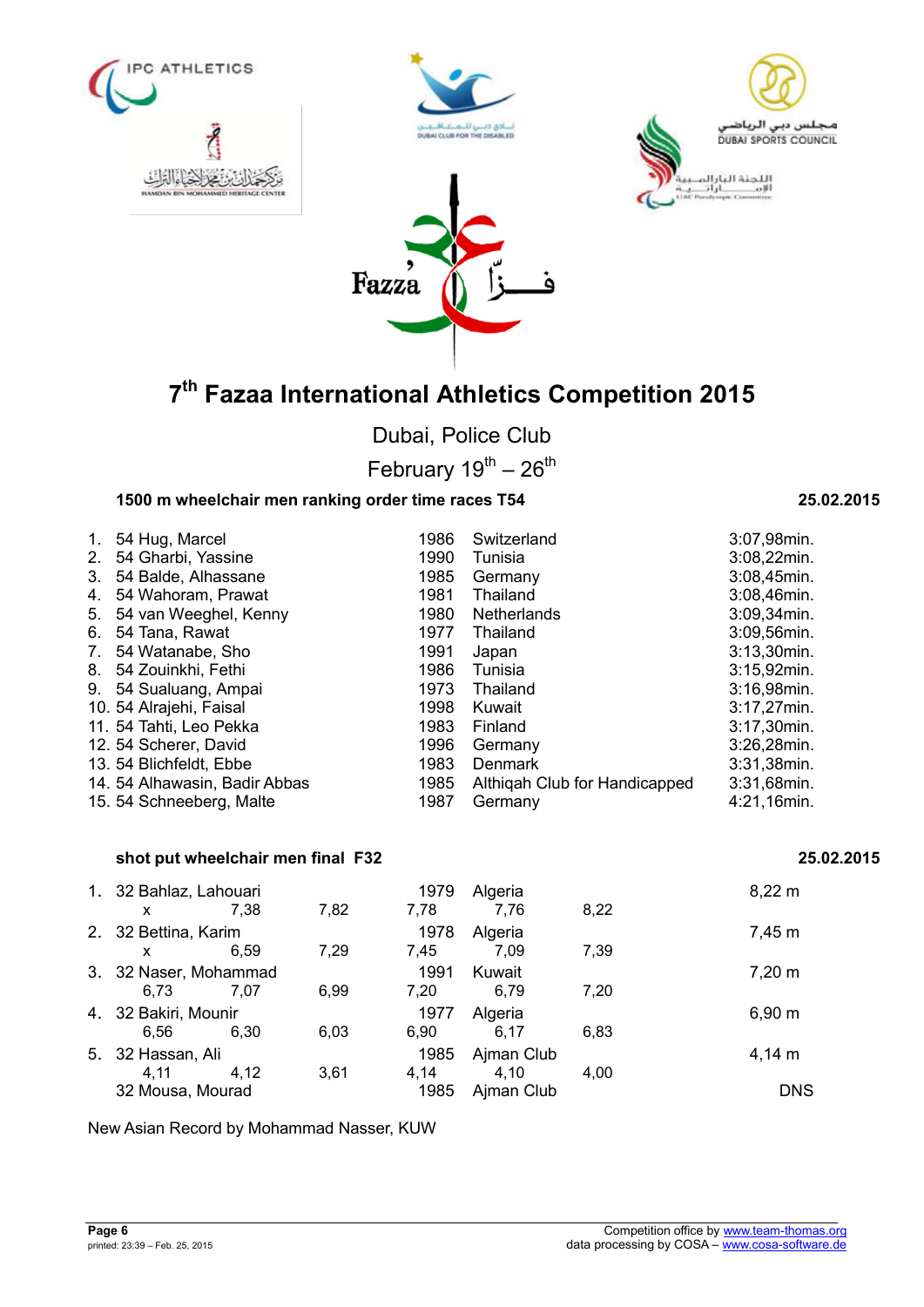







Dubai, Police Club February  $19^{\text{th}} - 26^{\text{th}}$ 

### **shot put men final F35/36 25.02.2015**

1. 35 Al-Azzawi, Jabbar 1981 Iraq 11,51 m <sup>753</sup> <sup>P</sup> 10,45 10,83 11,51 10,04 11,05 11,25 2. 35 Hosseinipanah, Seyedmohsen 1979 Islamic Republic of Iran 11,30 m 725 P<br>x x 11,16 10,96 10.36 11,30 x x 11,16 10,96 10,36 11,30 3. 36 Rafiyev, Rufat 1989 Azerbaijan 10,82 m <sup>664</sup> <sup>P</sup> 9,86 10,48 x x 10,71 10,82 4. 36 Al Kaabi, Mohammed 1996 AlAin Club for the Disabled 9,91 m 524 P<br>9.23 9.91 9.64 x 8.82 9.56 9,23 9,91 9,64 x 8,82 9,56 5. 35 Albinali, Hamad 1991 Bahrain 9,76 m <sup>494</sup> <sup>P</sup> 8,84 8,99 9,76 9,62 9,38 9,11 6. 36 Aljboor, Ayman 1988 Jordan 8,81 m <sup>345</sup> <sup>P</sup> 8,81 8,08 8,23 x 8,81 7,94 7. 36 Mubarak, Saeed 1983 Dubai Club for the Disabled 8,32 m 269 P 7,61 x 8,29 7,75 7,83 8,32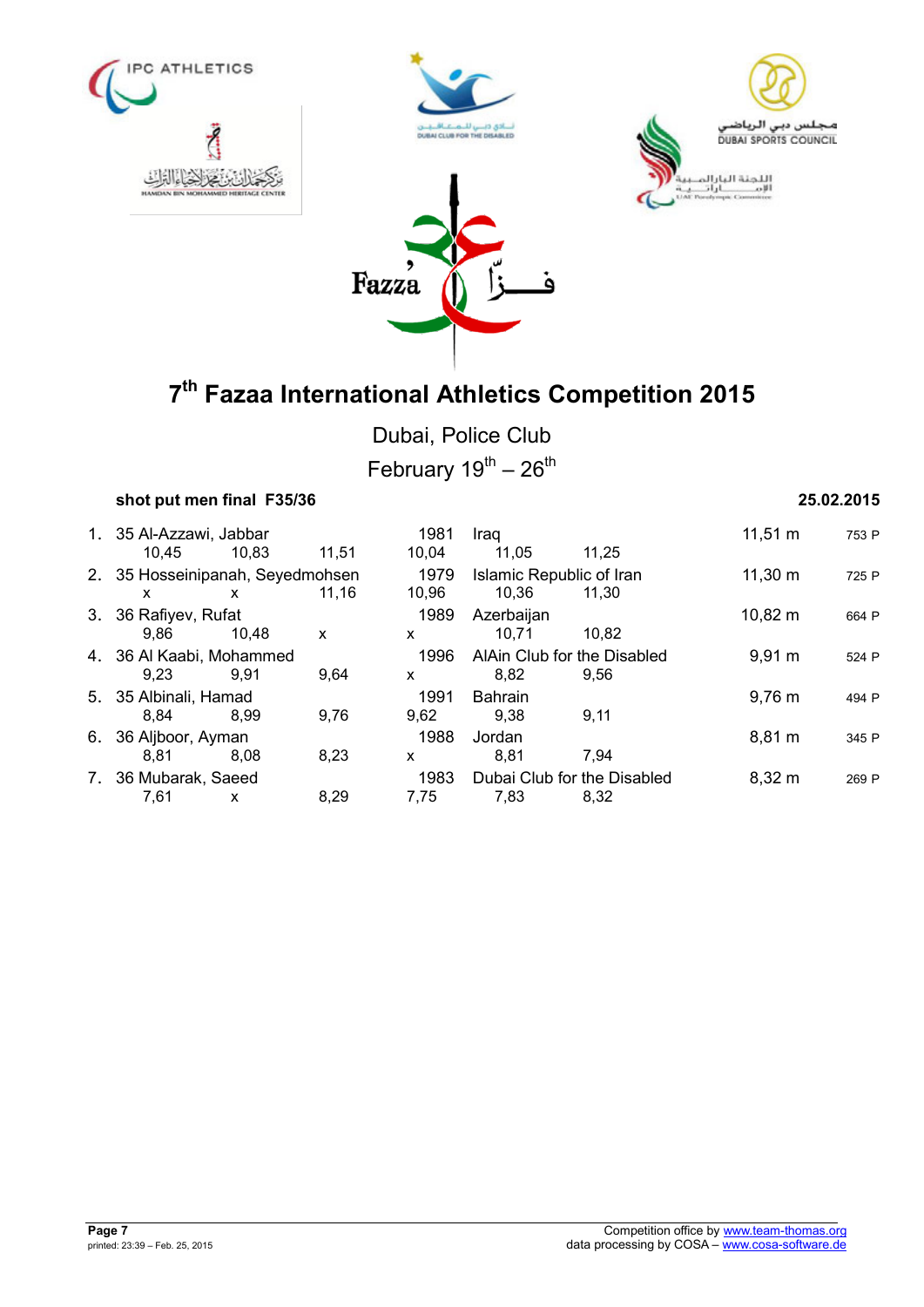







Dubai, Police Club

February  $19^{th}$  –  $26^{th}$ 

## **shot put men final F37/38 25.02.2015**

1. 37 Bilius, Mindaugas 1982 Lithuania 14,09 m <sup>931</sup> <sup>P</sup> 13,80 12,81 13,74 x 14,09 x 2. 38 Hardani, Javad 1984 Islamic Republic of Iran 13,69 m <sup>839</sup> <sup>P</sup> 12,74 13,19 13,07 13,45 13,69 13,49 3. 37 Meshaima, Ahmed 1983 Bahrain 12,52 m <sup>776</sup> <sup>P</sup> x 11,60 12,30 12,32 12,39 12,52 4. 37 Silovs, Dmitrijs 1989 Latvia 12,09 m <sup>724</sup> <sup>P</sup> 10,87 12,09 x x x x 5. 38 Ostavarian, Ahmad 1986 Islamic Republic of Iran 12,58 m 717 P 11,94 12,11 x 11,24 12,58 11,69 6. 37 Ali, Hamad A.M. 1989 Kuwait 11,39 m <sup>631</sup> <sup>P</sup> 10,25 10,38 x 10,70 11,05 11,39 7. 37 Buti, Dhari 1998 Kuwait 1998 Kuwait 11,11 m 591 P 10,56 11,11 10,56 10,99 11,10 x 8. 38 Warfili, Hamdi 1989 Tunisia 11,60 m <sup>589</sup> <sup>P</sup> 10,94 11,60 x 11,47 11,59 x 9. 37 Alshaikh, Majeed 1982 Bahrain 1982 Bahrain 9.50 m 350 P 9,50 9,42 x 10. 37 Saud, Mutaz 1985 Saudi Arabia 1985 Saudi Arabia 10. 37 Saudi Arabia 325 P x 9,26 9,33 11. 37 Abbad Ali, Abbad 1992 Dubai Club for the Disabled 9,00 m 278 P 8,58 8,80 9,00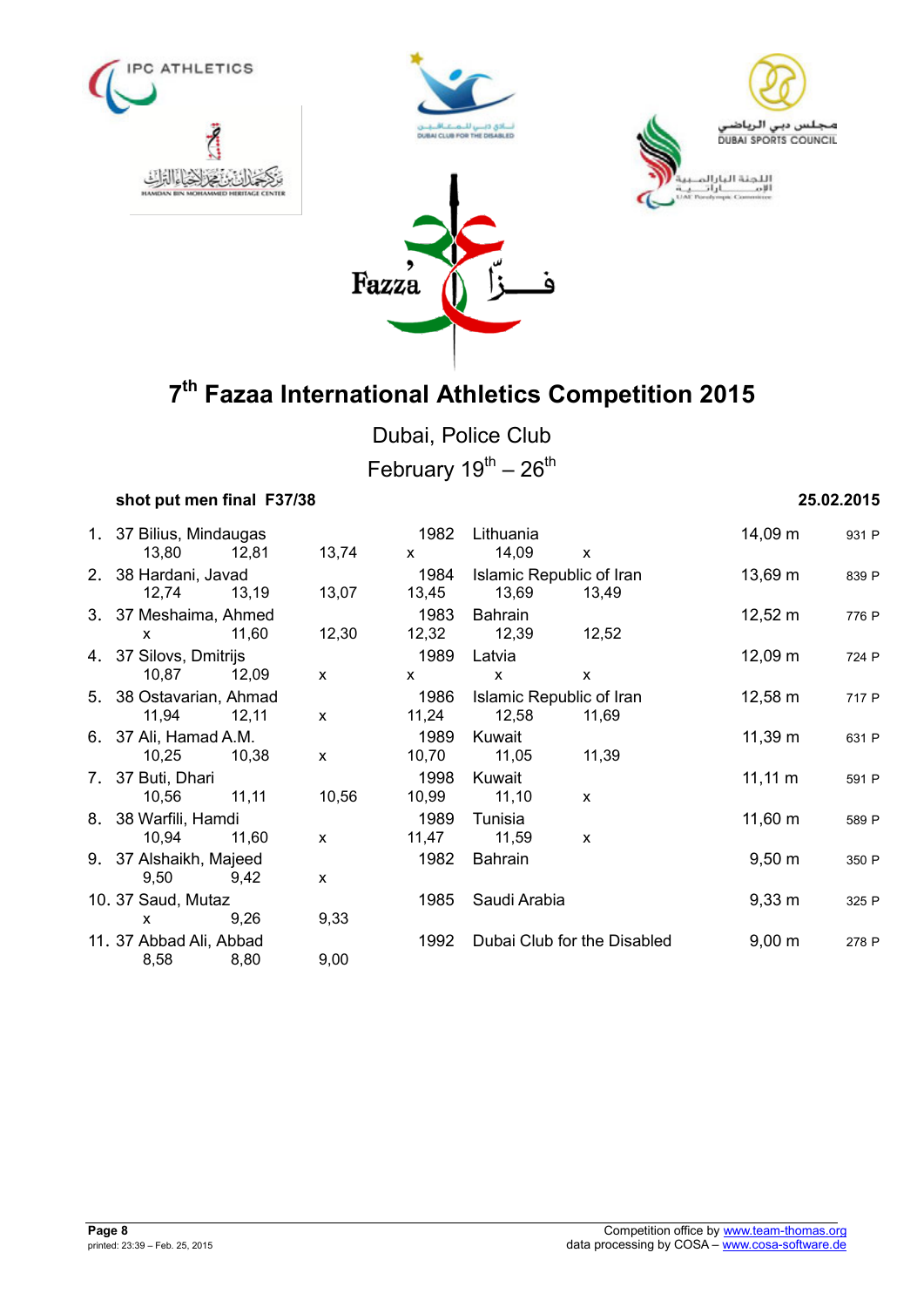







Dubai, Police Club

February  $19^{th}$  –  $26^{th}$ 

## **shot put wheelchair men final F52-56 25.02.2015**

1. 52 Apinis, Aigars 1973 Latvia 9,73 m <sup>911</sup> <sup>P</sup> 9,21 9,65 9,24 9,49 9,73 9,58 2. 54 Amiri, Hamed 1982 Islamic Republic of Iran 9,25 m <sup>884</sup> <sup>P</sup> 8,00 8,73 7,53 9,24 8,89 9,25 3. 54 Gobe, Christian 1977 Cameroon 9,19 m <sup>875</sup> <sup>P</sup> 8,84 9,13 x x 8,95 9,19 4. 54 Stefanoudakis, Manolis 1983 Greece 8,14 m <sup>702</sup> <sup>P</sup> 7,31 7,48 7,65 8,01 7,42 8,14 5. 56 Alkhatib, Husam 1974 Jordan 9,60 m <sup>660</sup> <sup>P</sup> 9,28 9,45 9,29 x 9,40 9,60 6. 56 Ghalandari, Abolfazl 1988 Islamic Republic of Iran 9,30 m <sup>610</sup> <sup>P</sup> 8,26 9,30 8,58 8,60 7,91 9,05 7. 54 Astanov, Elvin and the same server of the 1979 Azerbaijan and the server of the 1979 Azerbaijan and the  $7,48 \text{ m}$  568 P 7,48 7,12 7,39 7,15 7,44 7,32 8. 55 Radhi, Hasan 1986 Bahrain 7,75 m <sup>365</sup> <sup>P</sup> 6,98 7,58 7,75 7,44 7,60 7,02 9. 53 Kumer, Adnan 1978 Iraq 5,60 m <sup>344</sup> <sup>P</sup> 5,14 5,52 5,26 5,50 5,60 5,36 10. 54 Al Masbahi, Abdulla 1985 Khorfakkan club 5,80 m <sup>210</sup> <sup>P</sup> 5,63 5,56 5,53 5,80 x 5,53 11. 54 Alkhtni, Mohamed<br>
x
4,72
4,80
<br>
5,11
55,10
<br>
5,10
5 x 4,72 4,80 x 5,11 5,10 55 Ntsoli, Hermane Francoi 1980 Cameroon DNS

New African Record F54 by Christian Gobe, CMR New Asian Record F54 by Hamed Amiri, IRI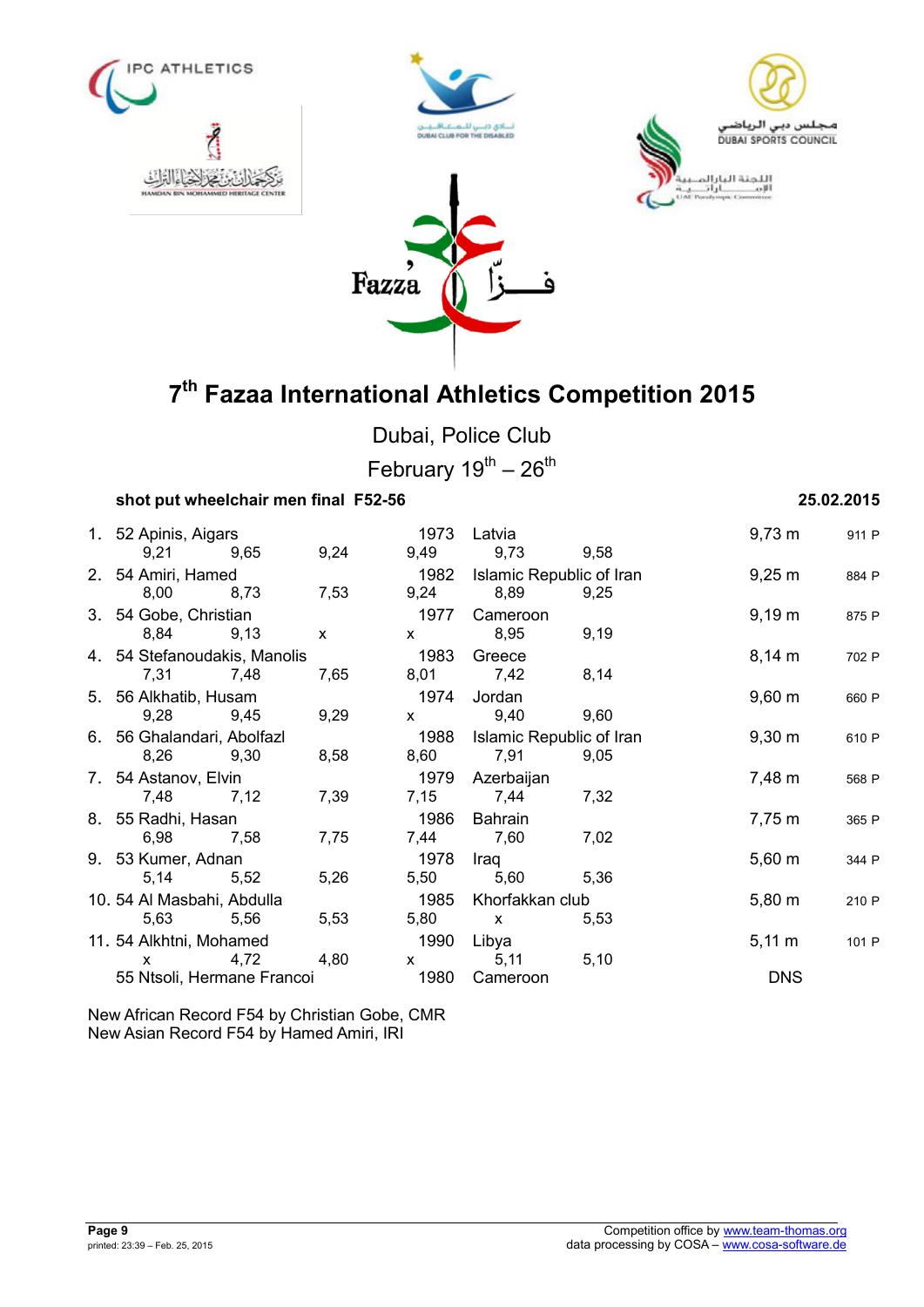







Dubai, Police Club February  $19^{th} - 26^{th}$ 

## **javelin wheelchair men final F57 25.02.2015**

| 1. 57 Mohamad, Mohamad                     |              | 1984                                                                                                                                                                                                                                                                                             | Syria                                                                                                                                                                                                                                                                                            |              | 44,00 m |
|--------------------------------------------|--------------|--------------------------------------------------------------------------------------------------------------------------------------------------------------------------------------------------------------------------------------------------------------------------------------------------|--------------------------------------------------------------------------------------------------------------------------------------------------------------------------------------------------------------------------------------------------------------------------------------------------|--------------|---------|
| 40,13<br>40,03 41,50                       |              | 43,68                                                                                                                                                                                                                                                                                            | 41,67 44,00                                                                                                                                                                                                                                                                                      |              |         |
| 2. 57 El Attar, Mahmoud Ramadan            |              | 1978 Egypt                                                                                                                                                                                                                                                                                       |                                                                                                                                                                                                                                                                                                  |              | 42,40 m |
| 38,37 40,42 42,22                          |              |                                                                                                                                                                                                                                                                                                  | 42,40 39,15                                                                                                                                                                                                                                                                                      | X            |         |
| 3. 57 Salem, Raed                          |              | 1982                                                                                                                                                                                                                                                                                             | Egypt                                                                                                                                                                                                                                                                                            |              | 40,72 m |
| 40,16<br>40,72 40,59                       |              | $\mathsf{X}$ and $\mathsf{X}$ and $\mathsf{X}$ are the set of $\mathsf{X}$                                                                                                                                                                                                                       | 40,38                                                                                                                                                                                                                                                                                            | 40,01        |         |
| 4. 57 Batista dos Santos, Claudiney        |              | 1978 Brazil                                                                                                                                                                                                                                                                                      |                                                                                                                                                                                                                                                                                                  |              | 40,30 m |
| 33,86 38,82                                | 40,30        |                                                                                                                                                                                                                                                                                                  | 39,31 39,28                                                                                                                                                                                                                                                                                      | 39,37        |         |
| 5. 57 Allahverdiyev, Allahverdi            |              |                                                                                                                                                                                                                                                                                                  | 1982 Azerbaijan                                                                                                                                                                                                                                                                                  |              | 36,34 m |
| $34,14 \times$                             | 36,34        | $\mathsf{X}$                                                                                                                                                                                                                                                                                     | $\mathsf{X}$ and $\mathsf{X}$ and $\mathsf{X}$ are $\mathsf{X}$ and $\mathsf{X}$ are $\mathsf{X}$ and $\mathsf{X}$ are $\mathsf{X}$ and $\mathsf{X}$ are $\mathsf{X}$ and $\mathsf{X}$ are $\mathsf{X}$ and $\mathsf{X}$ are $\mathsf{X}$ and $\mathsf{X}$ are $\mathsf{X}$ and $\mathsf{X}$ are | 35,37        |         |
| 6. 57 Ashapatov, Alexey                    |              |                                                                                                                                                                                                                                                                                                  | 1973 Russian Federation                                                                                                                                                                                                                                                                          |              | 35,57 m |
| 33,37<br>X.                                | $\mathsf{X}$ | $\mathsf{X}$                                                                                                                                                                                                                                                                                     | 34,58                                                                                                                                                                                                                                                                                            | 35,57        |         |
| 7. 57 Alsahoti, Nasser Saed                |              | 1972                                                                                                                                                                                                                                                                                             | Qatar                                                                                                                                                                                                                                                                                            |              | 34,86 m |
| 34,71 34,86                                | 34,68        | $\mathsf{X}$ and $\mathsf{X}$ and $\mathsf{X}$ are $\mathsf{X}$ and $\mathsf{X}$ are $\mathsf{X}$ and $\mathsf{X}$ are $\mathsf{X}$ and $\mathsf{X}$ are $\mathsf{X}$ and $\mathsf{X}$ are $\mathsf{X}$ and $\mathsf{X}$ are $\mathsf{X}$ and $\mathsf{X}$ are $\mathsf{X}$ and $\mathsf{X}$ are | 34,15                                                                                                                                                                                                                                                                                            | 33,96        |         |
| 8. 57 Nabiyev, Samir                       |              |                                                                                                                                                                                                                                                                                                  | 1986 Azerbaijan                                                                                                                                                                                                                                                                                  |              | 33,30 m |
| 32,92 32,38                                | 32,17        | $\mathsf{X}$                                                                                                                                                                                                                                                                                     | 33,30                                                                                                                                                                                                                                                                                            | 33,20        |         |
| 9. 57 Pyatkov, Alexander                   |              | 1981                                                                                                                                                                                                                                                                                             | <b>Russian Federation</b>                                                                                                                                                                                                                                                                        |              | 32,29 m |
| 28,13 29,07                                | $\mathsf{X}$ | $\mathsf{X}$                                                                                                                                                                                                                                                                                     | 32,29                                                                                                                                                                                                                                                                                            | $\mathsf{x}$ |         |
| 10. 57 Sidorchuk, Pavel                    |              | 1965                                                                                                                                                                                                                                                                                             | Kazakhstan                                                                                                                                                                                                                                                                                       |              | 32,11 m |
| 30,11<br>$\mathsf{x}$                      | 32,11        | $\mathsf{X}$                                                                                                                                                                                                                                                                                     | 28,89                                                                                                                                                                                                                                                                                            | 30,53        |         |
| 11. 57 Amougui, Emmanuel Pinoch            |              | 1988                                                                                                                                                                                                                                                                                             | Cameroon                                                                                                                                                                                                                                                                                         |              | 28,67 m |
| 24,48 23,70                                | 26,41        | 28,67                                                                                                                                                                                                                                                                                            | 25,15                                                                                                                                                                                                                                                                                            | 25,81        |         |
| 1982<br>12. 57 Mbida, Vivien Bienvenue     |              |                                                                                                                                                                                                                                                                                                  | Cameroon                                                                                                                                                                                                                                                                                         |              | 26,54 m |
| 23,18<br>$\mathsf{X}$                      | 25,68        | 26,54                                                                                                                                                                                                                                                                                            | 25,81                                                                                                                                                                                                                                                                                            | 24,60        |         |
| 13.57 Aguedia, Jean                        |              | 1981                                                                                                                                                                                                                                                                                             | Cameroon                                                                                                                                                                                                                                                                                         |              | 25,24 m |
| 25,24<br>X                                 | $\mathsf{x}$ | X                                                                                                                                                                                                                                                                                                | X                                                                                                                                                                                                                                                                                                | x            |         |
| 14.57 Mvondo, Joseph                       |              | 1979                                                                                                                                                                                                                                                                                             | Cameroon                                                                                                                                                                                                                                                                                         |              | 23,48 m |
| 21,07<br>X                                 | 23,48        | 20,95                                                                                                                                                                                                                                                                                            | 22,58                                                                                                                                                                                                                                                                                            | 21,47        |         |
| 15. 57 Manda Essomba, Alain Martin<br>1982 |              |                                                                                                                                                                                                                                                                                                  | Cameroon                                                                                                                                                                                                                                                                                         |              | 22,43 m |
| 21,00<br>X                                 | 22,43        | 21,59                                                                                                                                                                                                                                                                                            | 18,12                                                                                                                                                                                                                                                                                            | 21,46        |         |
|                                            |              |                                                                                                                                                                                                                                                                                                  |                                                                                                                                                                                                                                                                                                  |              |         |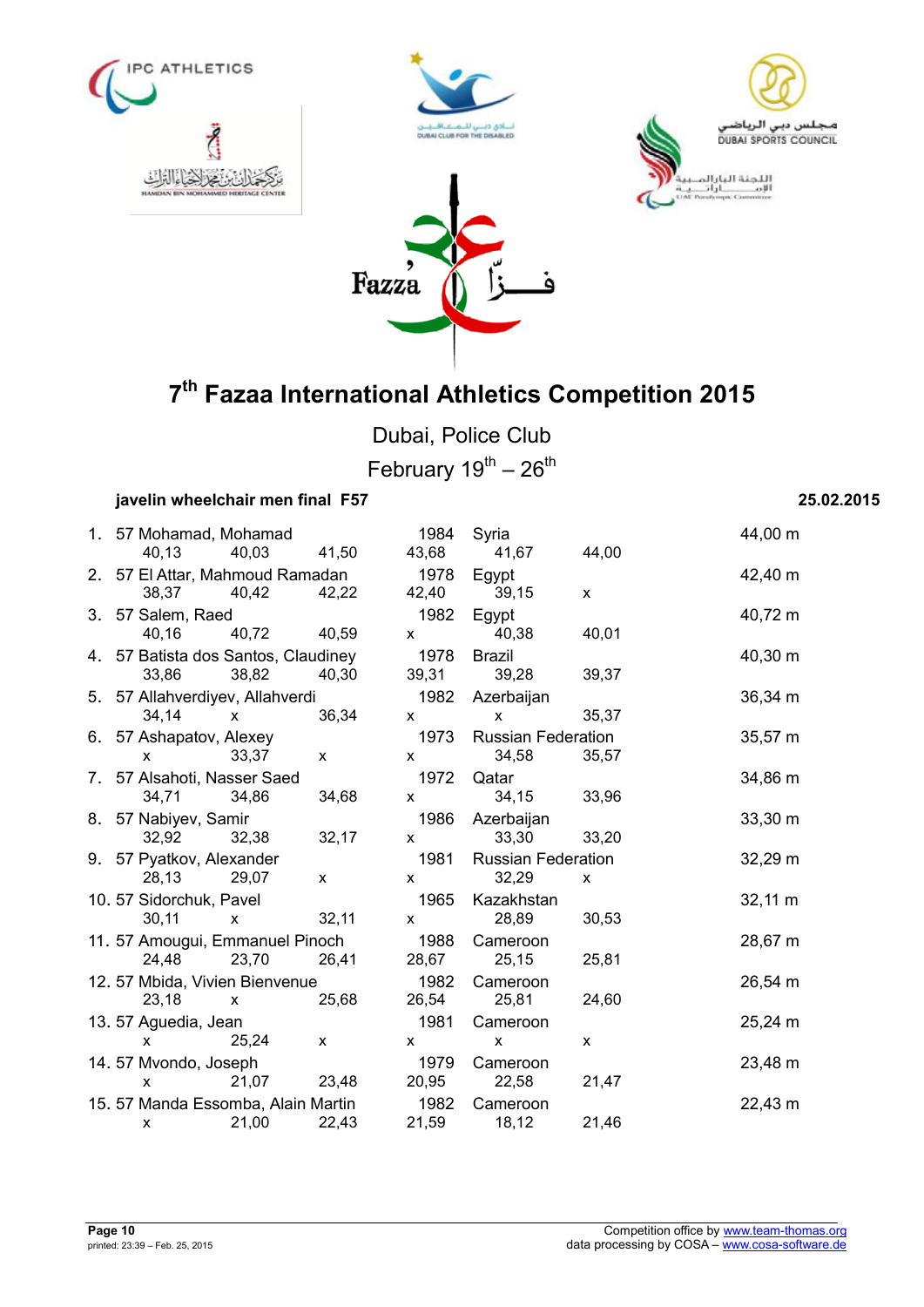

# Dubai, Police Club

February  $19^{th} - 26^{th}$ 

| 16. 57 Wiesecke, Joerg Torsten |       |       |       | 1962 Germany  |       | $20,25 \; m$      |
|--------------------------------|-------|-------|-------|---------------|-------|-------------------|
| 19.83                          | 19.87 | 20.12 | 20.25 |               | 19.09 |                   |
| 17.57 Djimdoumgar, .           |       |       |       | 1974 Cameroon |       | $17,28 \text{ m}$ |
|                                | 15.74 | 17.28 | 16.08 | 16.07         | 16.01 |                   |

New World Record by Mohamad Mohamad, SYR New Asian Record by Mohamad Mohamad, SYR New African Record by Mahmoud El Attar, EGY New American Record by Claudiney Battista dos Santos, BRA

### **javelin wheelchair men final F33 25.02.2015**

|    | 1. 33 Scheil, Daniel       |       |       | 1973  | Germany                       |                           | $26,60 \; m$      |
|----|----------------------------|-------|-------|-------|-------------------------------|---------------------------|-------------------|
|    | x                          | x     | 26.60 | x     | x                             | 26.47                     |                   |
|    | 2. 33 Kardjena, Kamel      |       |       | 1981  | Algeria                       |                           | $21,64 \text{ m}$ |
|    | 21.64                      | 19.67 | X     | 19.28 | 20,29                         | x                         |                   |
|    | 3. 33 Alnakhli, Hani       |       |       | 1986  | Saudi Arabia                  |                           | $21,42 \; m$      |
|    | 19.70                      | 21.42 | X     | x     | 17,94                         | X                         |                   |
|    | 4. 33 Alhousani, Ahmed     |       | 1987  |       | Althigah Club for Handicapped | 16,51 m                   |                   |
|    | 16.51                      | 15.85 | x     | x     | x                             |                           |                   |
|    | 5. 33 Alizadeh, Mehdi      |       |       | 1972  | Islamic Republic of Iran      |                           | 16,31 m           |
|    | 12.33                      | 14.78 | 14.31 | 16,31 | 15.58                         | $\boldsymbol{\mathsf{x}}$ |                   |
| 6. | 33 Almazim, Hamed          |       |       | 1987  | Ajman Club                    |                           | $11,14 \; m$      |
|    | 8.66                       | x     | x     | 9.99  | 11,14                         | 10.25                     |                   |
|    | 33 Sabour Nematabad, Saber |       |       |       | Islamic Republic of Iran      |                           | <b>DNS</b>        |

New African Record by Kamel Kardjena, ALG New Asian Record by Hani Alnakhli, KSA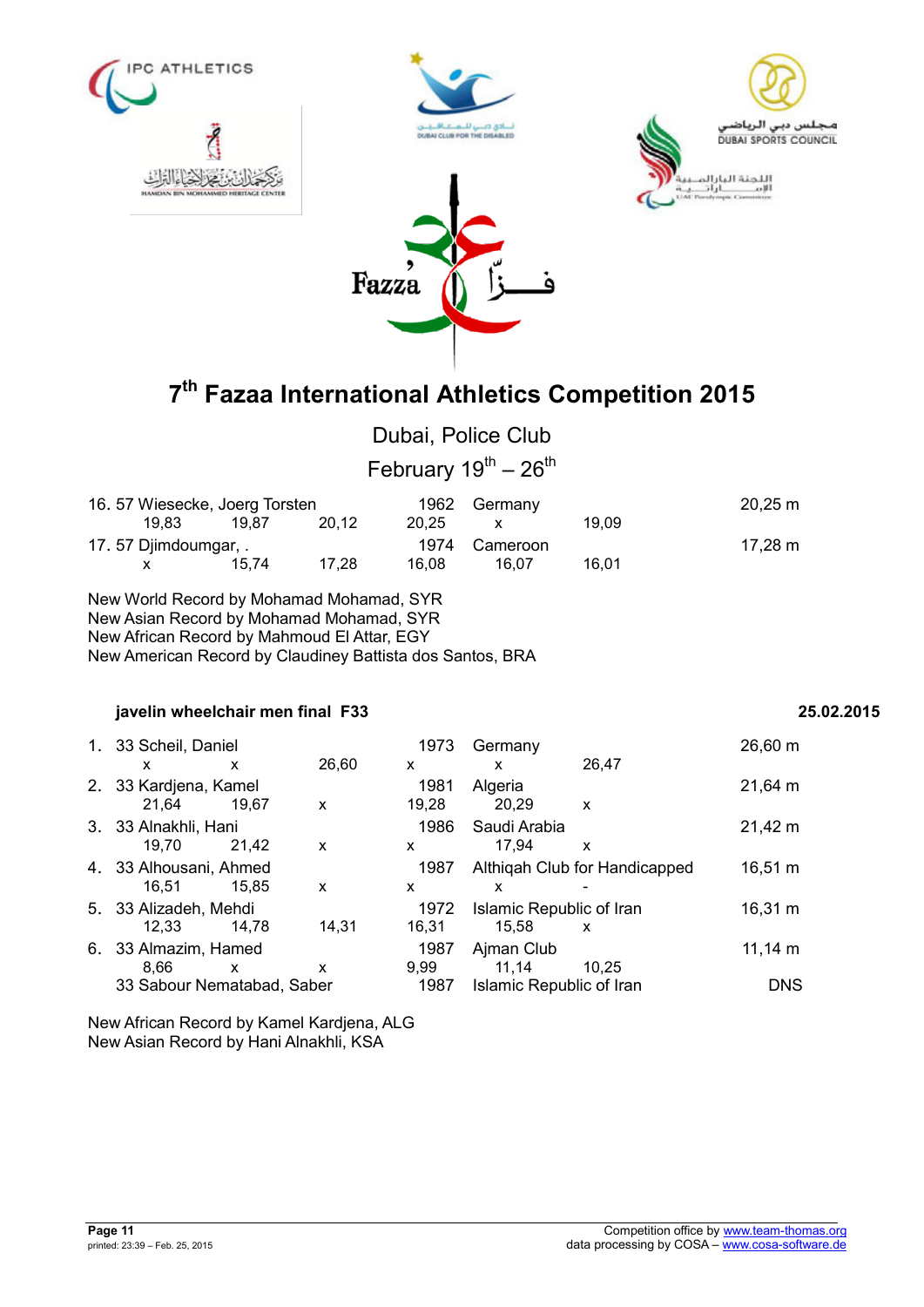







Dubai, Police Club February  $19^{th} - 26^{th}$ 

### **javelin wheelchair men final F34 25.02.2015**

| 1. 34 Rzig, Faouzi                 |              |              | 1982         | Tunisia                  |              | $31,42 \; m$ |
|------------------------------------|--------------|--------------|--------------|--------------------------|--------------|--------------|
| 30.81                              | 29,93 30,23  |              | $\mathsf{x}$ | 30,91                    | 31,42        |              |
| 2. 34 Abdulrahman, Abdulrahman Abd |              |              | 1988         | Qatar                    |              | 28,67 m      |
| 28,67                              | $\mathsf{X}$ | X            | $\mathsf{x}$ | 27,14                    | $\mathsf{x}$ |              |
| 3. 34 Krid, Mohamed Ali            |              |              | 1991         | Tunisia                  |              | 28,66 m      |
| 28,49                              | $\mathbf{x}$ | 28,66        | $\mathsf{x}$ | $\mathsf{x}$             | X            |              |
| 4. 34 Nouiri, Azeddine             |              |              | 1986         | Morocco                  |              | 28,19 m      |
| X                                  | 27,28        | $\mathsf{x}$ | $\mathsf{x}$ | 27,42                    | 28,19        |              |
| 5. 34 Zeinvandi, Asghar            |              |              | 1986         | Islamic Republic of Iran |              | 24,28 m      |
| 22,40                              | 24,16        | 22,53        | 24,13        | 24,28                    | X            |              |
| 6. 34 Baha, Louis Gervais          |              |              | 1983         | Cameroon                 |              | 20,22 m      |
| 18,22                              | 20,06        | 20,22        | $\mathsf{x}$ | 18,05                    | 18,30        |              |
| 7. 34 Passas, Konstantinos         |              |              | 1984         | Greece                   |              | 19,59 m      |
| 19,59                              | 18,97        | 18,51        | $\mathsf{x}$ | 18,47                    | 19,53        |              |
| 8. 34 Bazarkulov, Arystanbek       |              |              | 1989         | Kyrghizstan              |              | 14,21 m      |
| 12,97                              | 14,21        | X            | X            | 13,30                    | 12,92        |              |
| 9. 34 Hemaid, Mohamed              |              |              | 1984         | Ajman Club               |              | $8,05 \; m$  |
| 7,98                               | 7,47         | 7,71         | 7,56         | 7,51                     | 8,05         |              |
| 34 Fathababdi, Ali                 |              |              | 1977         | Islamic Republic of Iran |              | <b>DNS</b>   |

New African Record by Faouzi Rzig, TUN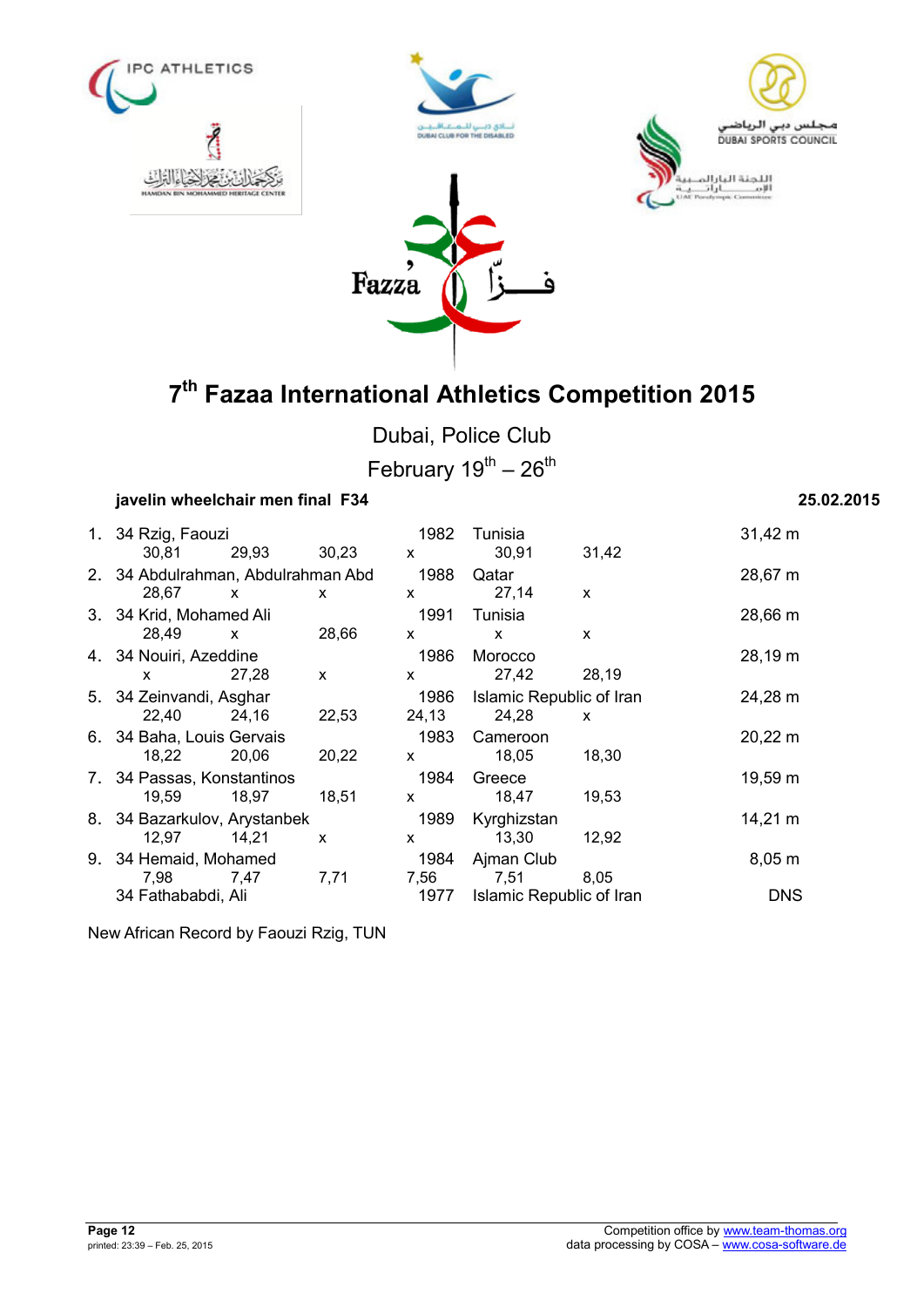







Dubai, Police Club

February  $19^{th} - 26^{th}$ 

|                      | 200 m women final T11/12                                                                                                                          |                                                      | $+2,5$                                                                                                                  | 25.02.2015                                                                             |
|----------------------|---------------------------------------------------------------------------------------------------------------------------------------------------|------------------------------------------------------|-------------------------------------------------------------------------------------------------------------------------|----------------------------------------------------------------------------------------|
| 1.<br>2 <sub>1</sub> | 12 Ngono Noah, Irene<br>11 Guemo Tala, Hermine                                                                                                    | 1988<br>1989                                         | Cameroon<br>Cameroon                                                                                                    | 33,09 sec.<br>41,18 sec.                                                               |
|                      | 200 m women final T13/20                                                                                                                          |                                                      | $+2,3$                                                                                                                  | 25.02.2015                                                                             |
| 2.<br>3.<br>4.       | 1. 13 Benhama, Sanae<br>13 Engeleiter, Janne Sophie<br>20 Alhosani, Hamda<br>20 Albalooshi, Reem Hussain<br>13 McBride, Erin                      | 1982<br>1995<br>1988<br>1994<br>1998                 | Morocco<br>Germany<br>Abu Dhabi Club f Special Needs<br>Dubai Club for the Disabled<br><b>Great Britain</b>             | 26,70 sec.<br>29,55 sec.<br>33,23 sec.<br>35,75 sec.<br><b>DNS</b>                     |
|                      | 200 m women final T37/38                                                                                                                          |                                                      | $+4,1$                                                                                                                  | 25.02.2015                                                                             |
| 2.<br>3.<br>4.<br>5. | 1. 38 Hahn, Sophie<br>38 Breen, Olivia<br>38 Mansour, Sonia<br>37 Bahi, Neda<br>37 Seifert, Maria<br>6. 37 Alnuaimi, Alia<br>37 Foerder, Isabelle | 1997<br>1996<br>1988<br>1992<br>1991<br>1993<br>1979 | <b>Great Britain</b><br><b>Great Britain</b><br>Tunisia<br>Tunisia<br>Germany<br>AlAin Club for the Disabled<br>Germany | 27,20 sec.<br>28,93 sec.<br>29,67 sec.<br>30,42 sec.<br>30,97 sec.<br>49,03 sec.<br>DQ |

Rule 17.7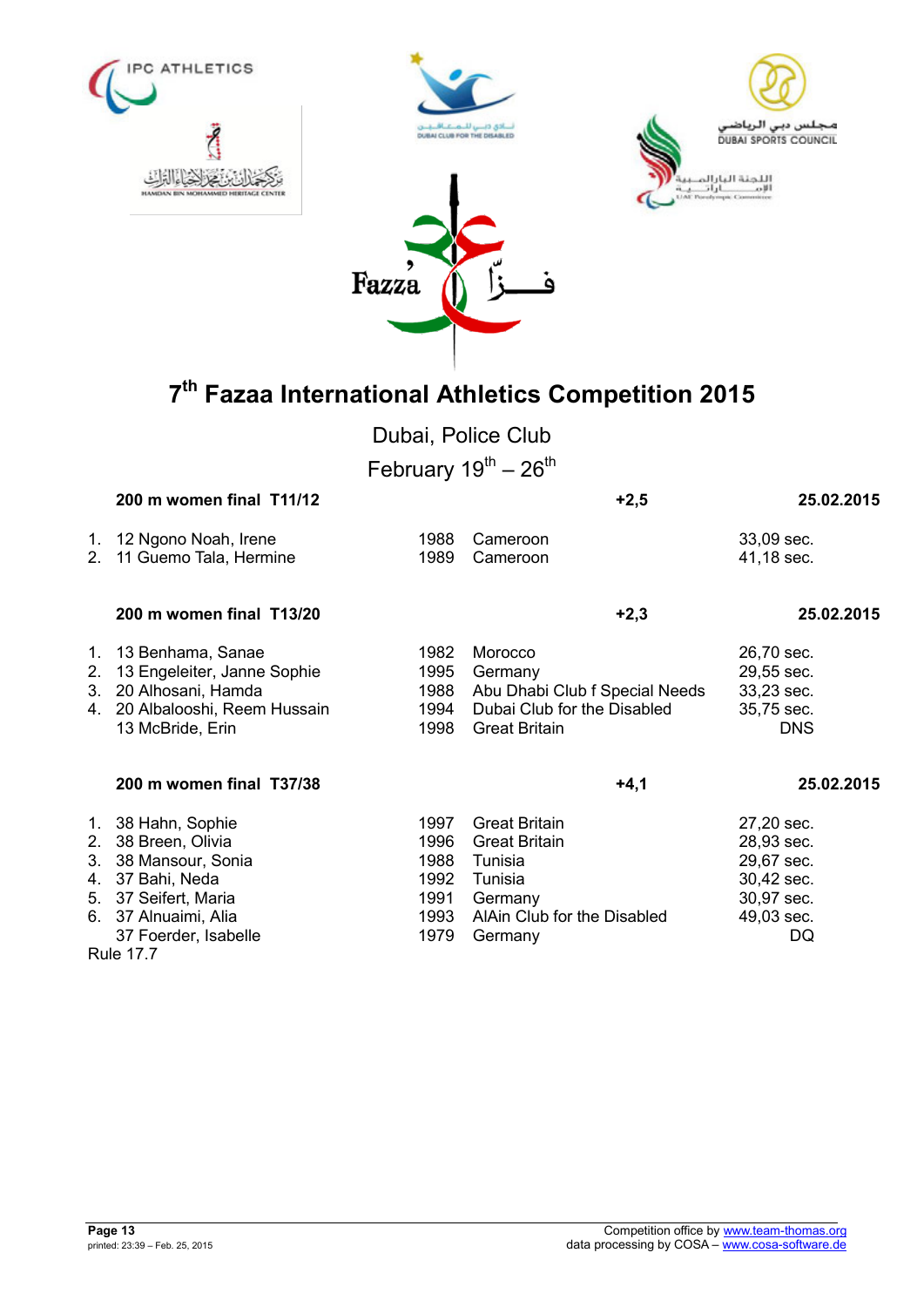

Dubai, Police Club

February  $19^{th} - 26^{th}$ 

| 200 m women final T35/36/43/44/46 |                                                                                                                                                              |                    | $+1,0$                         |                         |            |
|-----------------------------------|--------------------------------------------------------------------------------------------------------------------------------------------------------------|--------------------|--------------------------------|-------------------------|------------|
|                                   | 1991                                                                                                                                                         | <b>Netherlands</b> |                                | 27,50 sec.              |            |
|                                   | 1995                                                                                                                                                         | Netherlands        |                                | 30,34 sec.              |            |
|                                   | 2000                                                                                                                                                         |                    |                                | 30,53 sec.              |            |
|                                   | 1987                                                                                                                                                         | Netherlands        |                                | 31,51 sec.              |            |
|                                   | 1996                                                                                                                                                         |                    |                                | 31,51 sec.              |            |
|                                   | 1989                                                                                                                                                         | Germany            |                                | 32,51 sec.              |            |
| 46 Mikhailova, Ekaterina          |                                                                                                                                                              |                    |                                | <b>DNS</b>              |            |
|                                   | 1. 43 van Rhijn, Marlou<br>2. 44 van Gansewinkel, Marlene<br>3. 35 Lyle, Maria<br>4. 44 Pruysen, Iris<br>5. 44 Kamlish, Sophie<br>6. 36 Nicoleitzik, Claudia |                    | Great Britain<br>Great Britain | 1990 Russian Federation | 25.02.2015 |

New World Record T35 by Maria Lyle, GBR New European Record T35 by Maria Lyle, GBR

#### **discus wheelchair women final F32/33/51 25.02.2015**

| 1. 51 Butterfield, Joanna<br>8,50 | 8.37 |       | 1979         | <b>Great Britain</b><br>8,23   | 7.70                           | 8,87 m       | 1127 P |
|-----------------------------------|------|-------|--------------|--------------------------------|--------------------------------|--------------|--------|
| 2. 33 BANI KHALED, AISHAH SALEM   |      | 8,87  | 7,83<br>1975 | Khorfakkan club                |                                | $11,24 \; m$ | 689 P  |
| 10,17                             | 9,57 | 11,24 | 9,47         | 10,60                          | 10.83                          |              |        |
| 3. 33 Masoud, Sara                |      |       | 1986         | Qatar                          |                                | $10,34 \; m$ | 579 P  |
| 8.49                              | 9.84 | 10,34 | 8,55         | 10,21                          | 8.99                           |              |        |
| 4. 32 Albraiki, Zenab             |      |       | 1996         |                                | Abu Dhabi Club f Special Needs | 8,76 m       | 551 P  |
| 7,55                              | 7,89 | 7,91  | 8,35         | 8,76                           | 8.40                           |              |        |
| 5. 32 Saleh, Afra                 |      |       | 1981         | Dubai Club for the Disabled    |                                | $8,68 \; m$  | 539 P  |
| 8.14                              | 8.33 | 8,68  | 8,21         | 7.81                           | 7.63                           |              |        |
| 6. 32 Sara Alqubaisi, Sara        |      |       | 1985         | Abu Dhabi Club f Special Needs |                                | 7,68 m       | 385 P  |
| 7,01                              | 5.47 | 7,31  | 7,34         | 7,20                           | 7,68                           |              |        |
| 7. 33 Boudjadar, Asmahan          |      |       | 1980         | Algeria                        |                                | $6,44 \; m$  | 112 P  |
| x                                 | 6,44 | 5,48  | 6,32         | 4,16                           | 4,20                           |              |        |
| 8. 32 El Mazem, Shama             |      |       | 2001         |                                | Abu Dhabi Club f Special Needs | 4,46 m       | 36 P   |
| X.                                | 3,35 | 3,59  | 3,54         | 3,83                           | 4,46                           |              |        |

New World Record F51 by Joanna Butterfield, GBR New European Record F51 by Joanna Butterfield, GBR New World Record F33 by Aisha Bani Khaled, UAE New Asian Record F33 by Aisha Bani Khaled, UAE New Asian Record F32 by Zenab Albraiki, UAE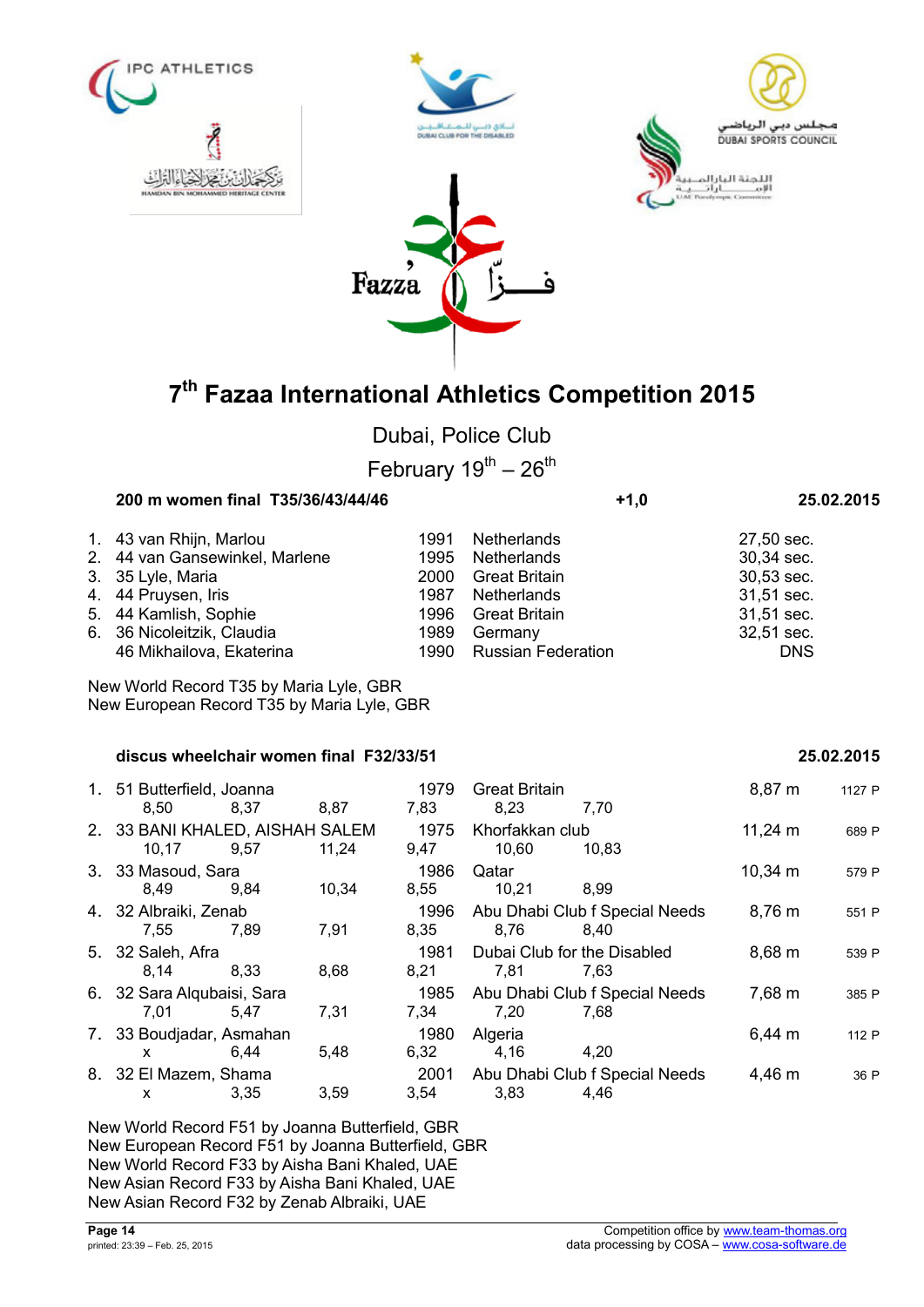







Fazza

Dubai, Police Club February  $19^{\text{th}} - 26^{\text{th}}$ 

### **discus wheelchair women final F53-55 25.02.2015**

| 1. 55 Buggenhagen, Marianne |       | 1953  | Germany |                | 23,60 m     | 943 P        |       |
|-----------------------------|-------|-------|---------|----------------|-------------|--------------|-------|
| 22,83                       | 23,53 | 23,42 | X       | 23,60          | 22,28       |              |       |
| 2. 53 Lejean, Pamela        |       |       | 1984    | Canada         |             | 11,88 m      | 830 P |
| 9.23                        | 10,63 | 10,80 | 10,74   | 11,17          | 11,88       |              |       |
| 3. 55 Safarova, Solmaz      |       |       | 1984    | Azerbaijan     |             | 17,66 m      | 597 P |
| 14,70                       | 15.60 | 17,24 | 16,90   | 17,66          | 17,46       |              |       |
| 4. 54 Aidi, Hania           |       |       | 1977    | Tunisia        |             | $11,32 \; m$ | 505 P |
| 9,51                        | 9,52  | 10,58 | 10,89   | 11,32          | X           |              |       |
| 5. 55 Alomari, Rooba        |       |       | 1991    | <b>Bahrain</b> |             | $15,05 \; m$ | 393 F |
| 13,11                       | 14,34 | 14,55 | 14,90   | 15,05          | X           |              |       |
| 6. 53 Nedham, Fatema        |       |       | 1967    | <b>Bahrain</b> |             | 7,86 m       | 315 P |
| 7,86                        | X     | 7,65  | 7,22    | 7,52           | 7,35        |              |       |
| 7. 55 Ibryam, Esmeray       |       |       | 1982    | Bulgaria       |             | $11,81 \; m$ | 163 P |
| 11,81                       | 10,88 | 10,95 | 11,68   | X              | X           |              |       |
| 8. 53 Perrin, Casey         |       | 1992  | Canada  |                | $5,10 \; m$ | 47 P         |       |
| 4,98                        | 4,93  | 5,10  | 5,00    | 4,82           | X           |              |       |

#### **discus wheelchair women final F56/57 25.02.2015**

|    | 1. 57 Saifi, Nassima    |       |       | 1988  | Algeria                     |       | 34,68 m | 1047 P |
|----|-------------------------|-------|-------|-------|-----------------------------|-------|---------|--------|
|    | X.                      | 31,97 | X     | 34,68 | x                           | X     |         |        |
| 2. | 56 Gaber, Shaimaa       |       |       | 1981  | Egypt                       |       | 21,55 m | 932 P  |
|    | X.                      | 17.94 | 20,30 | 17,14 | 21,55                       | 16,91 |         |        |
| 3. | 56 Willing, Martina     |       |       | 1959  | Germany                     |       | 21,07 m | 910 P  |
|    | 18,42                   | 20,05 | 20,62 | 20.34 | 21,07                       | 20,71 |         |        |
|    | 4. 57 Barry, Orla       |       |       | 1989  | <b>Ireland</b>              |       | 28,95 m | 889 P  |
|    | x.                      | 28.37 | 24,90 | 28,25 | 27,48                       | 28,95 |         |        |
| 5. | 57 Djelal, Safia        |       |       | 1983  | Algeria                     |       | 27,15 m | 816 P  |
|    | x                       | 26.42 | X     | 27,15 | 25,98                       | X     |         |        |
|    | 6. 57 Alrasheedy, Siham |       |       | 1982  | Dubai Club for the Disabled |       | 23,58 m | 638 P  |
|    | 22,59                   | 23.50 | 23,00 | 23,31 | 23.58                       | 23.54 |         |        |
| 7. | 57 Koleva, Ivanka       |       |       | 1968  | <b>Bulgaria</b>             |       | 17,70 m | 288 P  |
|    | 17,07                   | 16,92 | 17,70 | X     | 17,38                       | 17.70 |         |        |